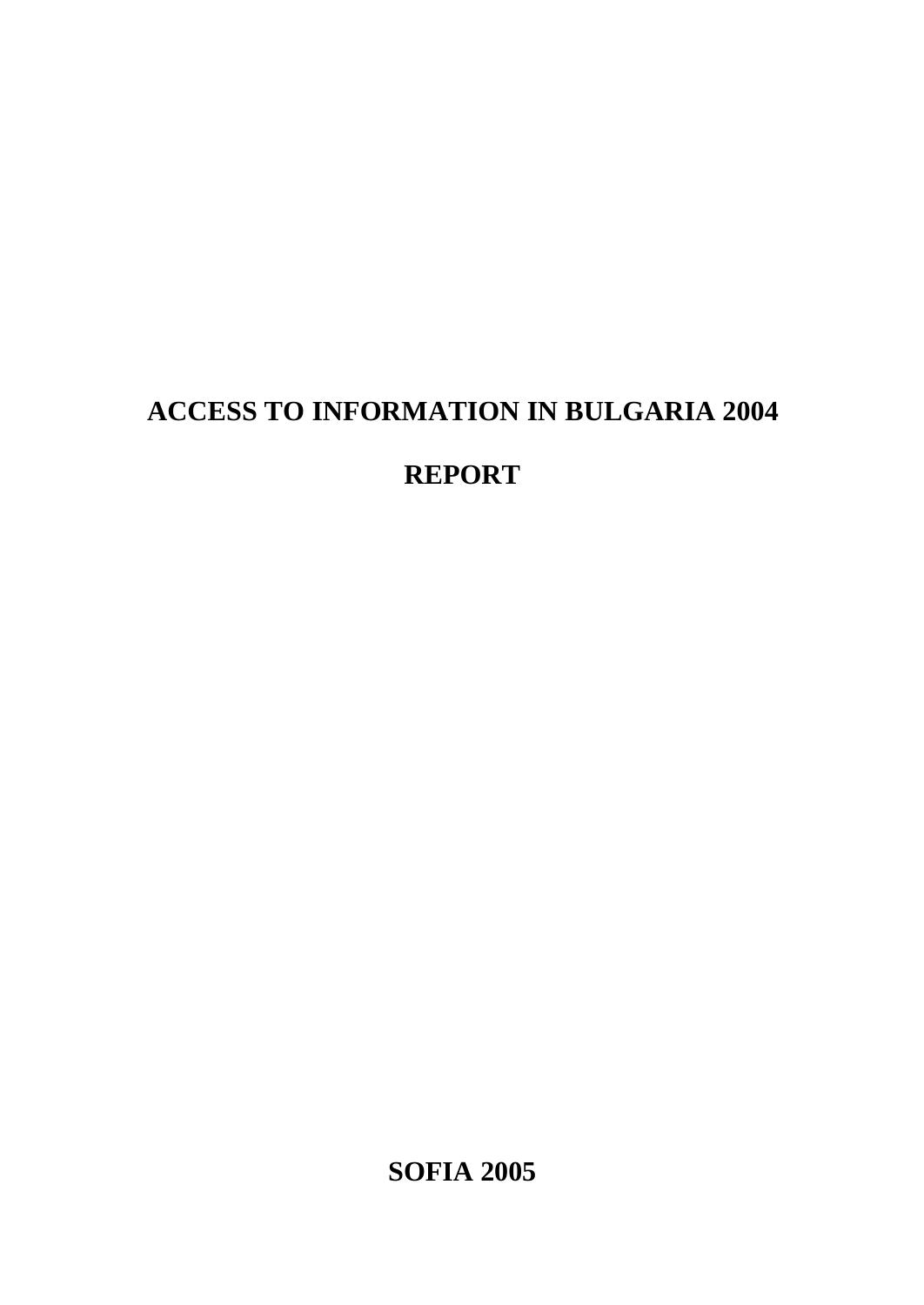# **Introduction**

The team of Access to Information Programme is pleased to present its Report on Access to Information in Bulgaria for 2004.

The Access to Public Information Act, which is in force from the summer of 2000, has not been changed much, with the exception of some editorial amendments with the adoption of the Protection of Personal Data Act and the Protection of Classified Information Act (in 2002).

The process of adopting rules, regulating the internal APIA procedures, has continued in 2004. This is usually done by an order of the Institution directors who realize the need to assign responsibilities to officials, working with incoming information requests.

At the same time, last year saw some attempts to change the legislation, regulating the exemptions from the right to information access, with amendments not favoring transparency.

Indeed, the Bulgarian Access to Public Information Act has a number of weaknesses and unclear provisions compared with international standards.

Since 2000, these weakness have had a negative effect on the implementation of the law. Almost all hindrances, however, have been overcome in certain ways: through external pressure, actions of good-willed and thinking officials, court practices and public control.

#### **Oversight on the implementation of the Access to Public Information Act**

A major weakness of the Bulgarian law is the lack of an oversight institution on its implementation. Even the regulation of sanctions (Art. 42) is not clear in determining the functions of the various institutions in this respect. This legal flaw still hinders the implementation of the law.

The lack of administrative oversight stipulated in the Bulgarian freedom of information legislation is to some extent compensated by practical measures on our side, i.e. by public control. Since the summer of 2000, when the law was adopted, Access to Information Programme (AIP), has been conducting training workshops, publishing handbooks, presenting freedom of information developments, helping the administration with analyses of different cases, and publishing annual access to information reports. Basing our analyses on legislative developments and freedom of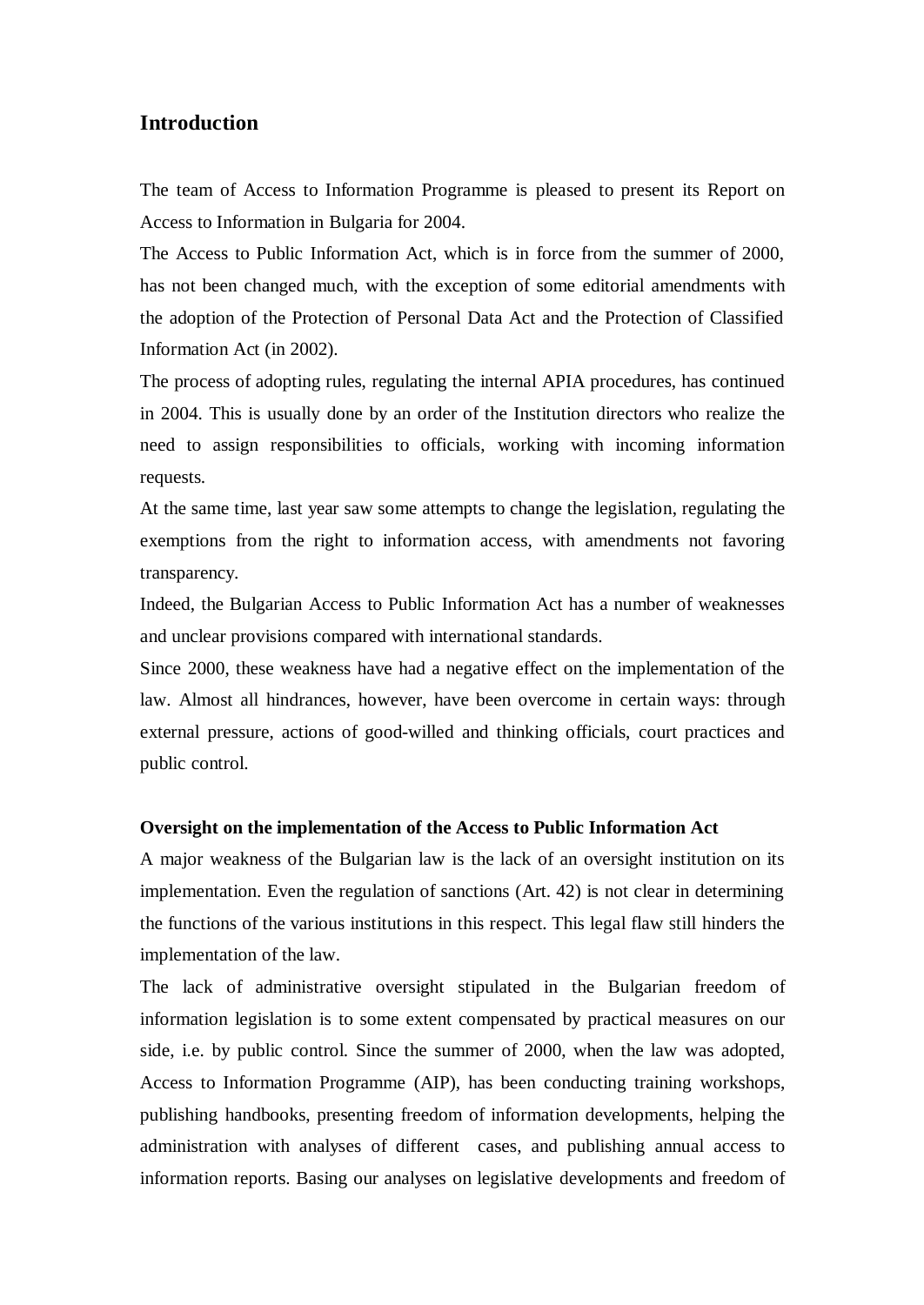information practices, we also present recommendations to governmental institutions for the improvement of access to information and adoption of better policies. However beneficial our work can be, it cannot fully replace oversight institutions, whose decisions are mandatory for the administration.<sup>1</sup>

In practice, this legal flaw can be at least partially overcome by a more active approach of the Minister of State Administration, who is obliged to publish an annual report on the implementation of APIA by the administrative bodies.

From our point of view, another important reason for the above problems is the weakness of the institution of the Minister of State Administration - his authorities, oversight functions and even the structure of his administration are unclear. In some countries, the Minister of State Administration is the Prime Minister himself.<sup>2</sup> This is an appropriate solution because it ensures consistency of the communication policy of the executive power and its administration and practically enables the policy implementation. The awkward position of the Minister of State Administration eliminates the opportunities for unified and consistent policies of the executive power, including on questions of communication.

The lack of an oversight institution leads to some contradicting practices, which are difficult for systematization; and even if they were systematized, this would only be done through an empirical approach. At the same time, the models of good practices models of good practices are created either by law, by court practices, or by the detailed policy of the political party/coalition in power.

The Bulgarian model is stipulated neither in law, nor in the active policy of the party in power; it is created by the active role of NGOs and citizens, isolated administrative initiatives, and pressure from the court.

This combination of the work of different agents is, in fact, leading to some results. This is why we are reluctant to give recommendations for legislative changes or for the establishment of new institutions. We hope that practice accumulated with the implementation of the law after the election of the National general ombudsman, will outline more clearly the need for legislative changes.

At the same time, the implementation of the Access to Public Information Act and

<sup>1</sup> Obviously, administrators realize the existence of a legal vacuum and are trying to fill it with the adoption of common internal rules for the implementation of the law. For example, in the scope of the Phare financed project *Strenghtening the capacity of the state administration* the Minister of State Administration has drafted Instructions for the implementation of APIA. Unfortunately, the Minister is yet to approve this useful document.

Like in Bulgaria during the last year of the Kostov Government  $(2000 - 2001)$ .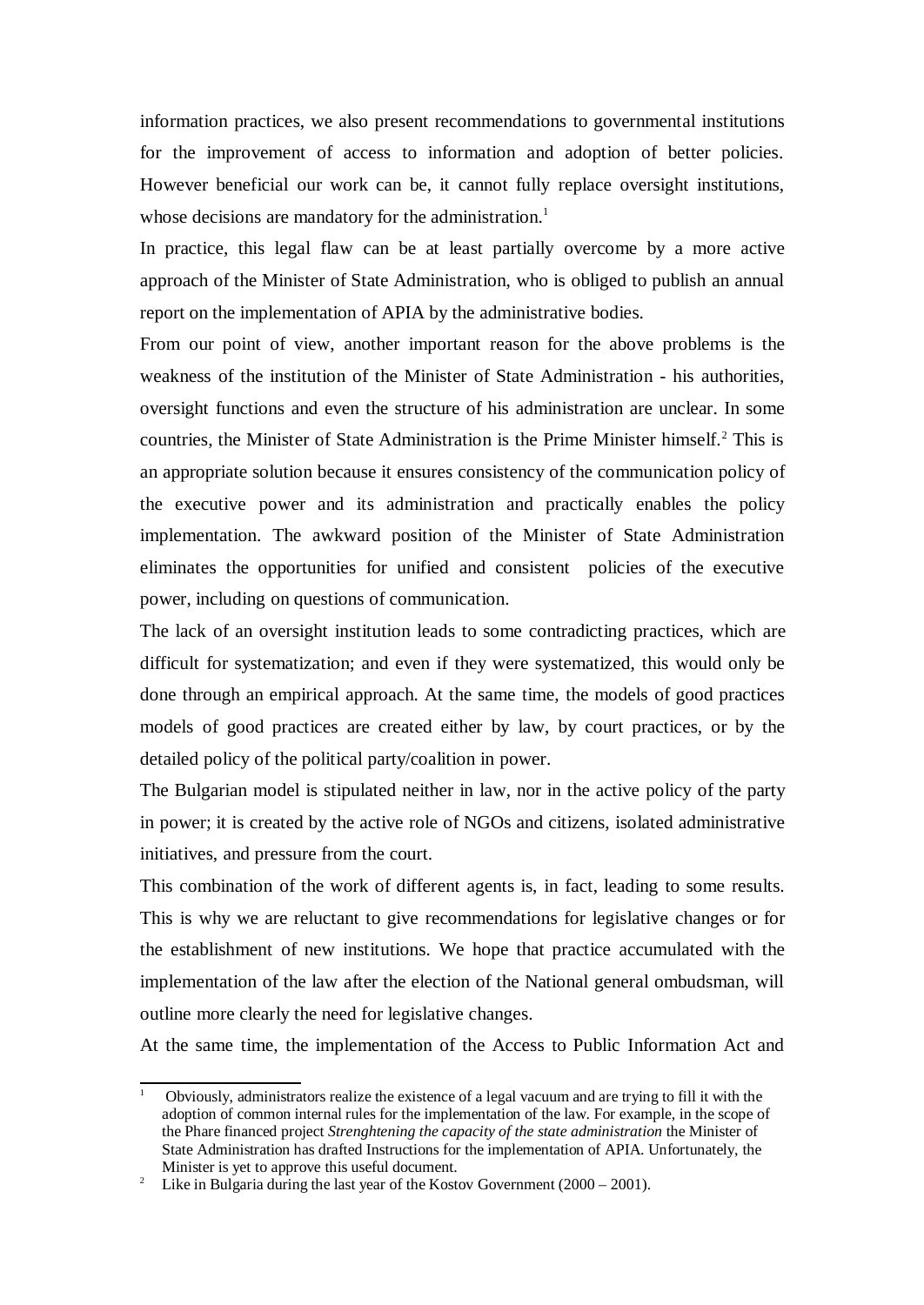especially the court practices show that transparency regulations are still incomplete.

#### **Juducial Review and Public Opinion**

In 2004 again, the developments in the court practices related to the implementation of the Access to Public Information Act (APIA) benefited transparency. Though the practices were not always consistent, they were particularly significant since they were publicly proclaimed.

The fourth year since the adoption of APIA is characterized with the active use of the law by the media, including the initiation of court proceedings. Such a development facilitated the implementation of the law, given that the year preceded the general elections and the role of the public opinion, which generally was shaped and conveyed by the media, was of particular importance.

The positive effect from the monitoring and other forms of civil control over the implementation of the law are also important factors in the establishment of internal mechanisms that lead to the consideration of the obligations pursuant to APIA.

#### **Secrecy Regulated**

Another significant factor in the development of the practices in 2004 was the implementation of the Protection of Classified Information Act (PCIA).

On the one hand, the communication and training policy of the State Commission on Information Security (SCIS) was stimulating the development of the practices. On the other hand, with the assistance of SCIS again, the institutions started to realize that overclassification was only raising the expenses and hindering the work of the administration.

Still, the process could not be defined as stable, since the attempts of overclassification<sup>3</sup> have not ended yet and some institutions have not started the process of declassification of existing secret documents. As a whole, however, we believe that the implementation of PCIA facilitates the implementation of APIA by giving more light to the subject. The regulation of secrecy contributes to the

<sup>3</sup> For instance, the List of the Categories of Information Classified as Administrative Secret of the Defense Minister, the List of Administrative Secrets of the Minister of Energy and Energy Resources adopted with Order No DR /14656/27 November 2002 and repealed with Order No DR/14049/17 February 2003.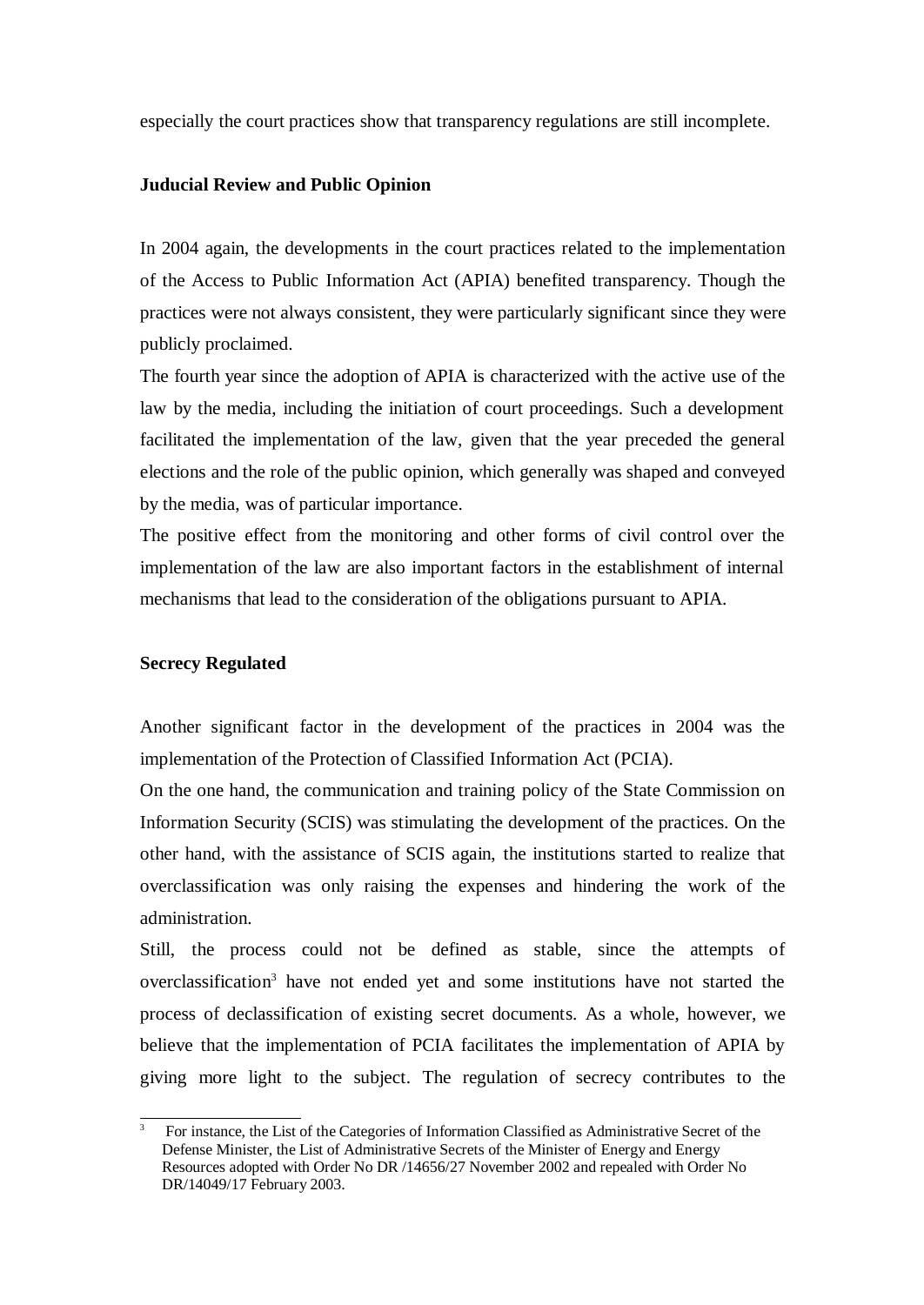establishment of some procedures for information management in the institutions. The unlimited closure has been replaced by closure under rules. In this regard, the secrecy has been limited.

#### **Formalism vs. Transparency**

Another characteristic of the past year is related to the lawmakers' approach to the exemptionsm which to a considerable extent hinders the successful implementation of the law. The establishment and adoption of internal rules for working with information is good on one hand, since it fills the gaps in the law and is adapted to the peculiarities of the institution. On the other hand, these procedures lead to the formalization of the process by putting the emphasis on the registering and processing of written requests. In many cases, such practices create difficulties for the requesters. In other words, the separation of the functions between the left and the right ear in the process of hearing, hinders the institution to hear the requester and, consequently, to react properly to their request.

On the basis of the legislation, the practices on the information disclosure in 2004 and our monitoring surveys, we present our recommendations to the legislators and the policy-makers in that area.

Some of these recommendations are not new; they have been presented as recommendations in several successive AIP reports. This means that the issues we have considered as problematic due to our practices, remain. The recommendations we make for the solution of these problems are still appropriate.

This year's report presents more detailed analysis of the necessary reforms in the legislation. We believe that the experience, obtained during the years, and particularly the developments in the court practices, give clearer perspective of the problematic issues and the need for legislative reforms.

The development of court practices, an aspect we have tried to analyze and present in the current report, is probably the most interesting part of Bulgarian experience in the implementation of FOI laws.

The results from the 2004 Global Monitoring on the Implementation of Freedom of Information Laws in Bulgaria are included in the report.

An analysis of the cases that Access to Information Programme receive for consultation and legal assistance is also included.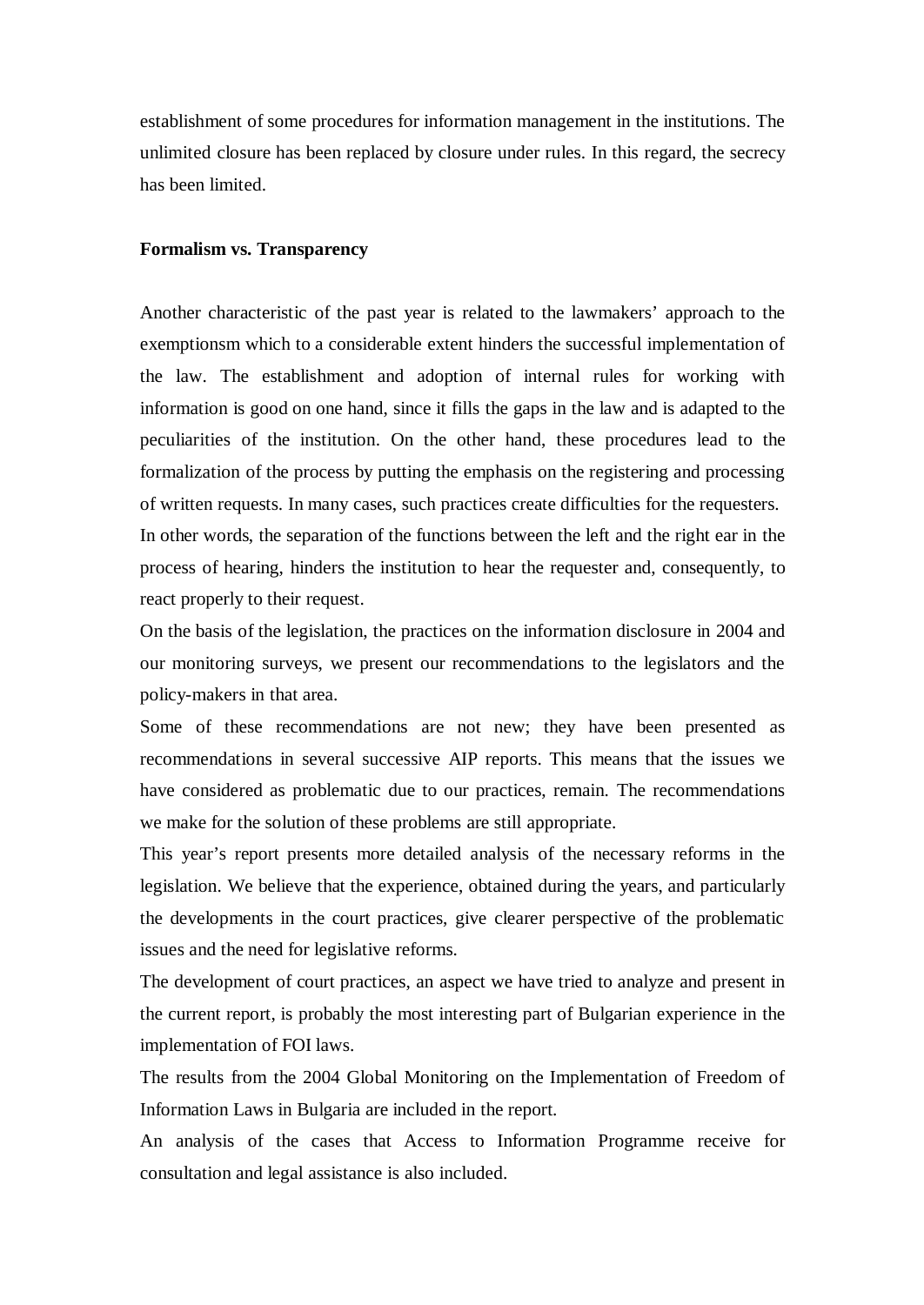The 2004 annual report and the recommendations we give in it are influenced by the current political context in Bulgaria—it was an year before general elections.

We address the political parties and coalitions to pay attention to the problems we report on and the recommendations we make. According to AIP, this is the right moment when pre-election political programs are developed. We consider that the state of access to information is inseverably connected with and indicative for the level of democracy in a country.

Gergana Jouleva, PhD

Executive Director, AIP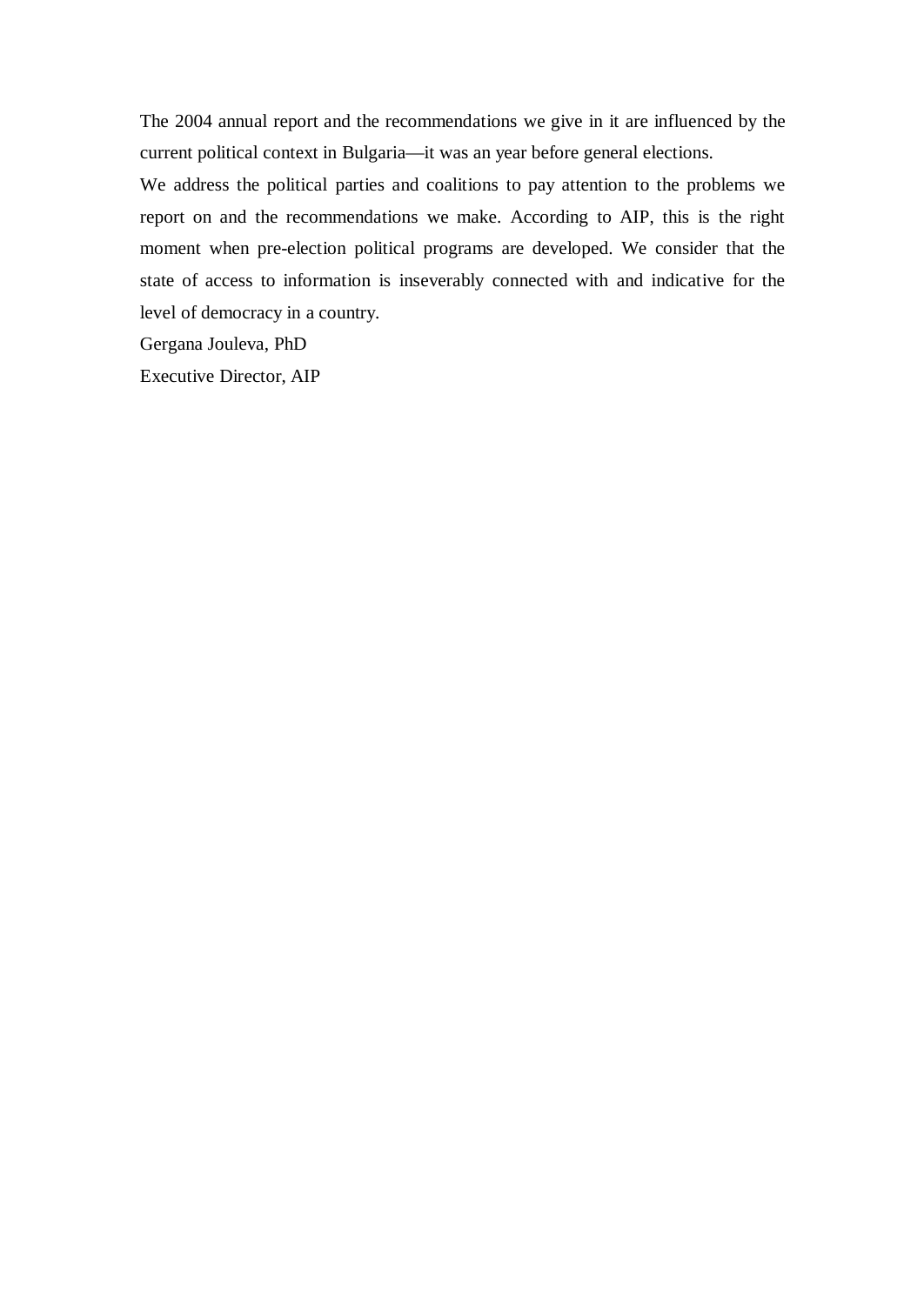# **Recommendations**

# **І. Legislative Recommendations**

# **The legislative framework regarding access to information and the exemptions to it would be complete if the following steps were carried out:**

- Ensuring the transparency of the sessions of all collective bodies functioning within the system of the executive power ("sunshine government");
- Institution of an obligation that draft versions of secondary legislation be published prior to their release for public discussion. Provision of access to different opinions and viewpoints on a given legislative draft;
- Establishment of an obligation on the part of companies that function as monopolies to disclose certain categories of information;
- Establishment of a legal mechanism that seeks to strike a balance in cases of a conflict between the right of access to information and other legally protected rights and interests, by maintaining the principle that the public interest in access to information prevails;
- Bringing the legislative exemptions (provided for in the Protection of Classified Information Act, the Personal Data Protection Act, etc.) into conformity with standards of the right of access to information – first and foremost with the principle that this right outweighs those exemptions;
- Protection for whistleblowers who disclose information regarding unlawful practices by state officials;
- Establishment of effective penalties for violations of the Access to Public Information Act (APIA).

# **Each of the steps listed above would entail taking the following actions:**

- Ensuring the transparency of the sessions of all collective bodies functioning within the system of the executive power ("sunshine government") would require:
	- o Adoption of a regulation (in the APIA, for example), designating as public and accessible the minutes from sessions of the collective bodies of the executive power, except in the cases prescribed by the exemptions in the APIA (excluding the one provided in Article 13, Para.2, Section 1):
	- o Narrowing the scope of the exemption regarding preparatory documents (Article 13, Para.2, Section 1 of the APIA), by making public information contained in the minutes of sessions of the collective bodies of the executive power.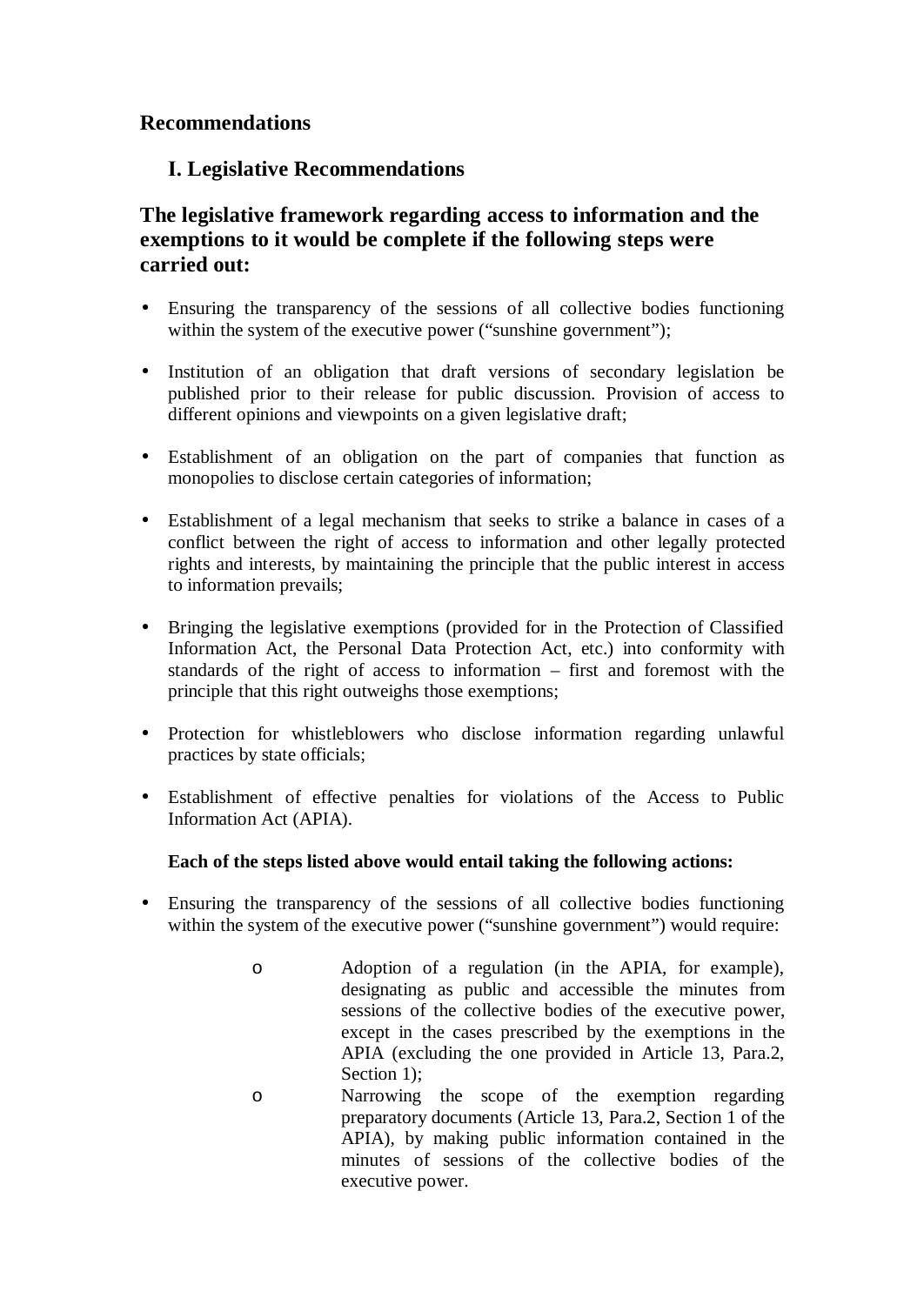- Institution of an obligation that draft versions of secondary legislation be published prior to their release for public discussion, and provision of access to different opinions and viewpoints on a given legislative draft, would require:
	- o Amendment of Article 2a of the Law on Normative Acts, as well as the provision of a detailed description of the procedure in a sub-legislative regulation, to be adopted by the Council of Ministers;
	- o Amendment of Article 13, Para. 2, Section 1 of the APIA, explicitly excluding from its scope the information contained in the advisories, consultations, opinions, and recommendations collected during the discussion of a draft law.
- Establishment of an obligation on the part of monopoly companies to disclose certain categories of information would require:
	- o Amendment of Article 3, Para. 2 of the APIA.
- Establishment of a legal mechanism that seeks to strike a balance in cases of a conflict between the right of access to information and other legally protected rights and interests, by maintaining the principle that the public interest in access to information carries the most weight, would require:
	- o Introduction of a requirement that the right to information and the other rights (interests) that contradict it be balanced, as a separate provision of the APIA. The provision should pertain to all of the exemptions to the right of access to information (e.g., by the addition of a new Para.3 in Article 37);
	- o Ensuring that the right of access to information outweighs the protection of personal data in the relevant legislation, and in particular:
		- § Repeal of, or amendment to, Article 6, Para. 6 of the Public Disclosure of Property Owned by High Government Officials Act (PDPOHGOA); § Institution of a new Para. 4 in Article 29a of the Public Officials Act, providing for public access to public officials' declarations of conflict of interests.
- Bringing the legislative exemptions (provided for in the Protection of Classified Information Act, the Personal Data Protection Act, etc.) into conformity with standards of the right of access to information – first and foremost with the principle that this right outweighs those exemptions – would require:

o Increased precision of the provisions contained in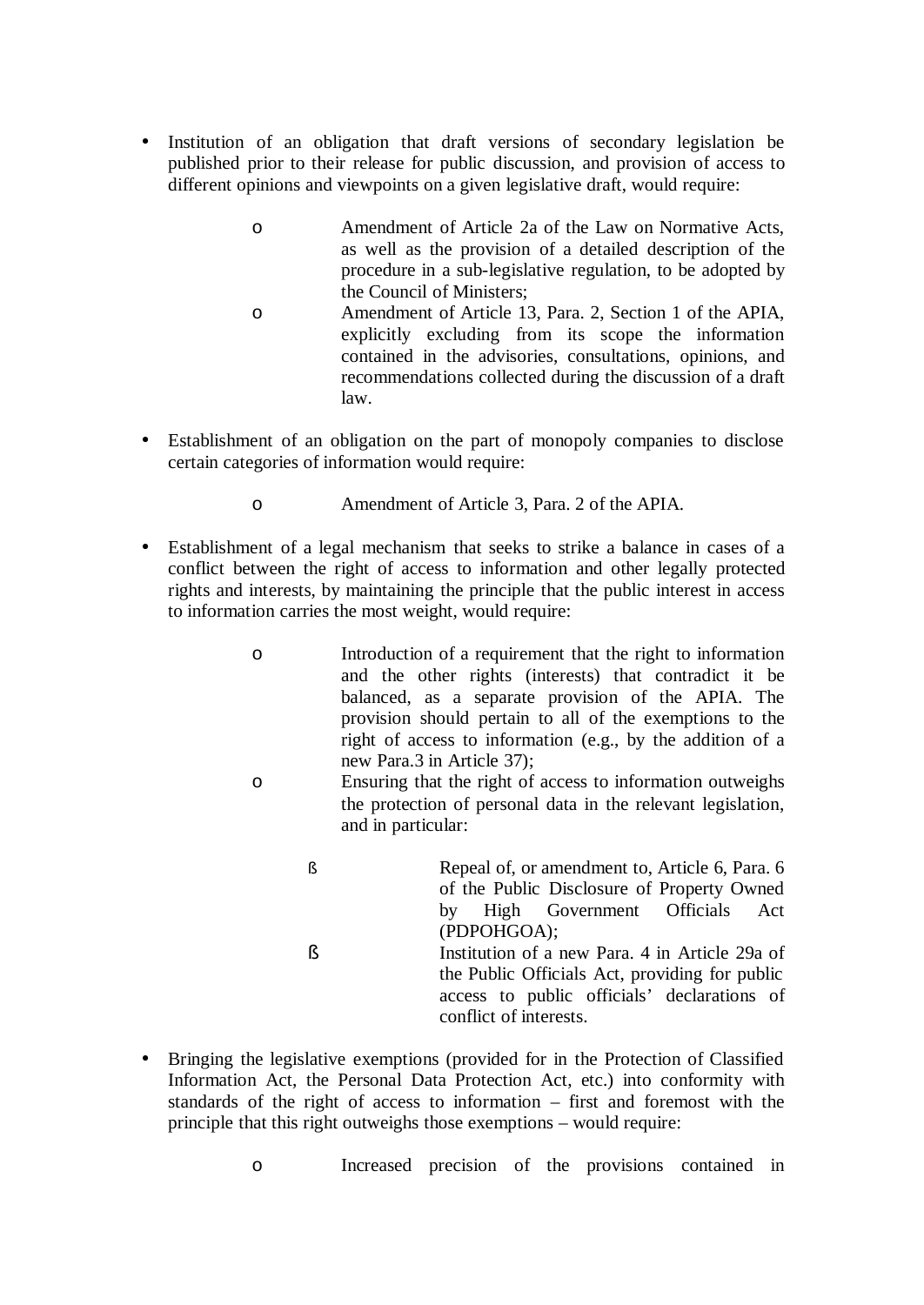individual laws by the enumeration of the specific categories of information subject to classification as official secrets;

- o Reduction of the time period of protection of the information specified in Article 13, Para.2 of the APIA, to be at the most up until the moment of the adoption of the final act or, respectively, the moment of conclusion of negotiations;
- o A legislative guarantee of free access to the documents of the former State Security Services and the Chief Directorate of the General Headquaters (of the Bulgarian army);
- o Amendment of § 9 of the Transitional and Closing Provisions of the Protection of Classified Information Act (PCIA), in order to extend the time period for the review of documents classified before the adoption of the PCIA;
- o Repeal or amendment of Article 30, Para. 3 of the PCIA, in the spirit of: "documents or materials that are part of a set of classified documents or materials, but do not contain classified information themselves, should be accessible under the procedure provided in the APIA. Access to this information should be provided as a hard copy, in on an electronic storage medium, or in a written report";
- o Repeal of the PCIA provision (Article 33) regarding the destruction of documents and designation of the institution that destroys documents as subject to legislation regarding the National Archives;
- o Establishment, in each individual institutional unit, of a public register of documents declassified after the expiration of their classification period, based on the register in Article 35 of the PCIA.
- Protection for whistleblowers who disclose information regarding unlawful practices by state officials would require:
	- o Adoption of a new Para. 4 in Article 357 and a new Para. 4 in Article 284 of the Penal Code, removing criminal liability in cases of information disclosure that benefits the public interest;
	- o Adoption of analogous provisions guaranteeing that those who disclose classified information in the benefit of the public interest be exempted from administrative penalties or disciplinary action.

# **Personal data protection legislation should be improved in the following ways:**

• Precision of the regulations providing for the collection and processing of personal data. This would require the following concrete actions: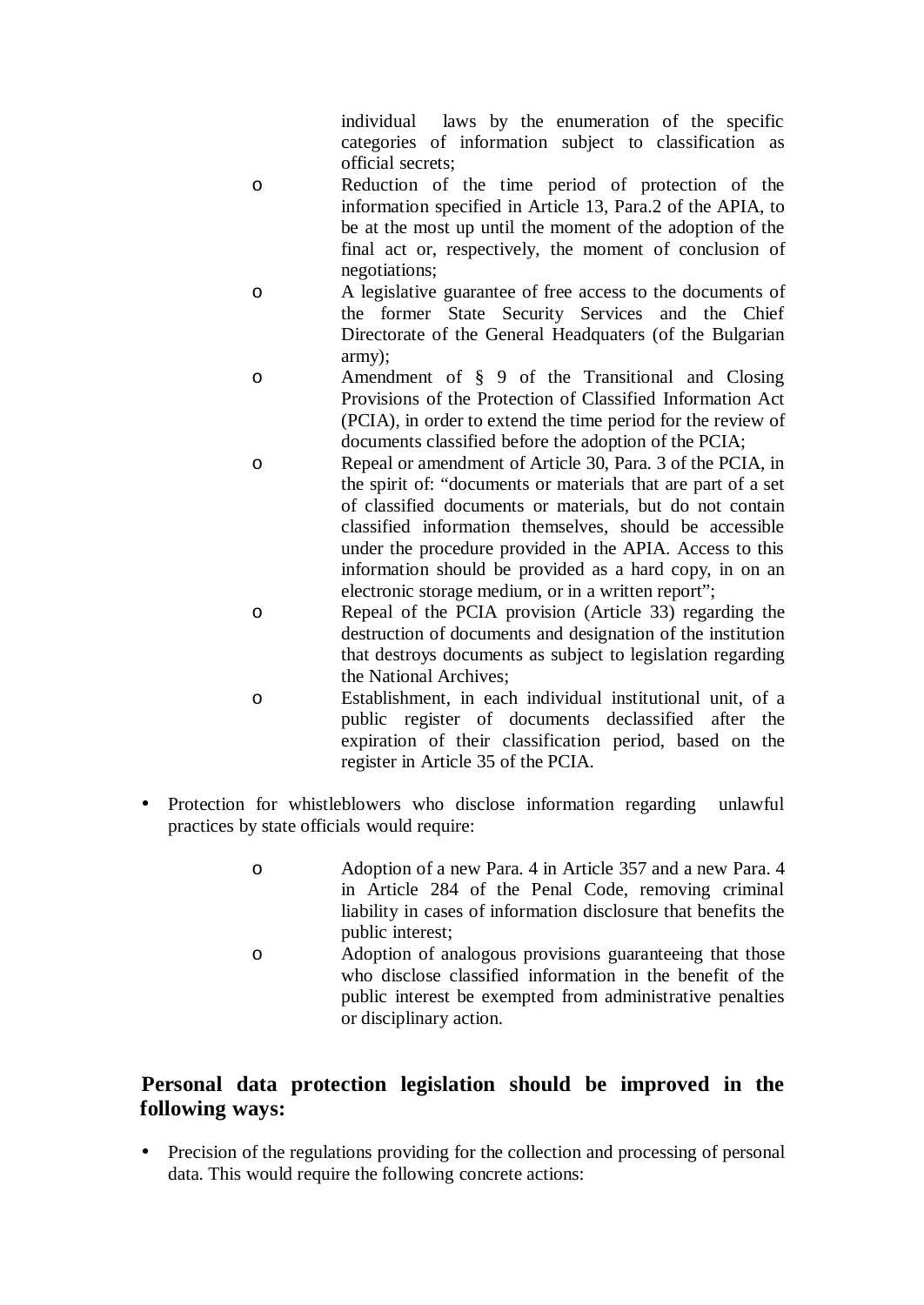- Existing sector legislation, within individual laws, should explicitly indicate the concrete purposes for which, and the volume of the information that is allowed to be collected and processed;
- Imposition of sizeable fines for the misuse of data in the registers containing *sensitive personal data*.
- Adoption of a regulation that would require a balance in cases when citizens' right to access their own personal data are in conflict with the protection of other legal interests. This adjustment would require the following actions:
	- Amendment of Article 34, Para. 3 of the Personal Data Protection Act, instituting the requirement that administrators apply the three-part test contained in Article 8, Para.2 of the European Convention on Human Rights, in cases of a conflict between the right of access to personal data and national security;
	- Institution of a requirement that administrators applying the three-part test under Article 8, Para.2 of the ECHR provide their motivations in writing, as well as the factual basis for their conclusions.
- Adoption of comprehensive and systemized legislation regarding the collection and processing of, and access to, personal data in the healthcare sector. This would require the following adjustments:
	- Patients' right of access to their personal medical records should be provided for, independently of the provisions on medical consultations;
	- Explicit enumeration of the bodies that are required to provide access to health information and medical records;
	- Designation of the circumstances in which third parties (relatives, guardians, custodians) have the right to access a patient's health information and medical records;
	- Adoption of a mechanism to regulate the processing of and access to information about deceased persons;
	- Imposition of sizeable fines for the misuse of data from patients' medical records.

# **ІІ. Needs with regard to administrative capacity building and the establishment of an administrative infrastructure for implementation of the Access to Public Information Act (APIA)**

- A special policy for the implementation of the Access to Public Information Act is necessary. This policy could consist of common guidelines issued by the Minister of State Administration to the institutions of the executive.
- The process of individual institutions establishing internal rules for the implementation of the APIA, based on common guidelines and procedures for the provision of information, should continue.
- Positive practices, emerging in a number of institutions, who publish their guidelines on how to exercise the right of access to information in easily accessible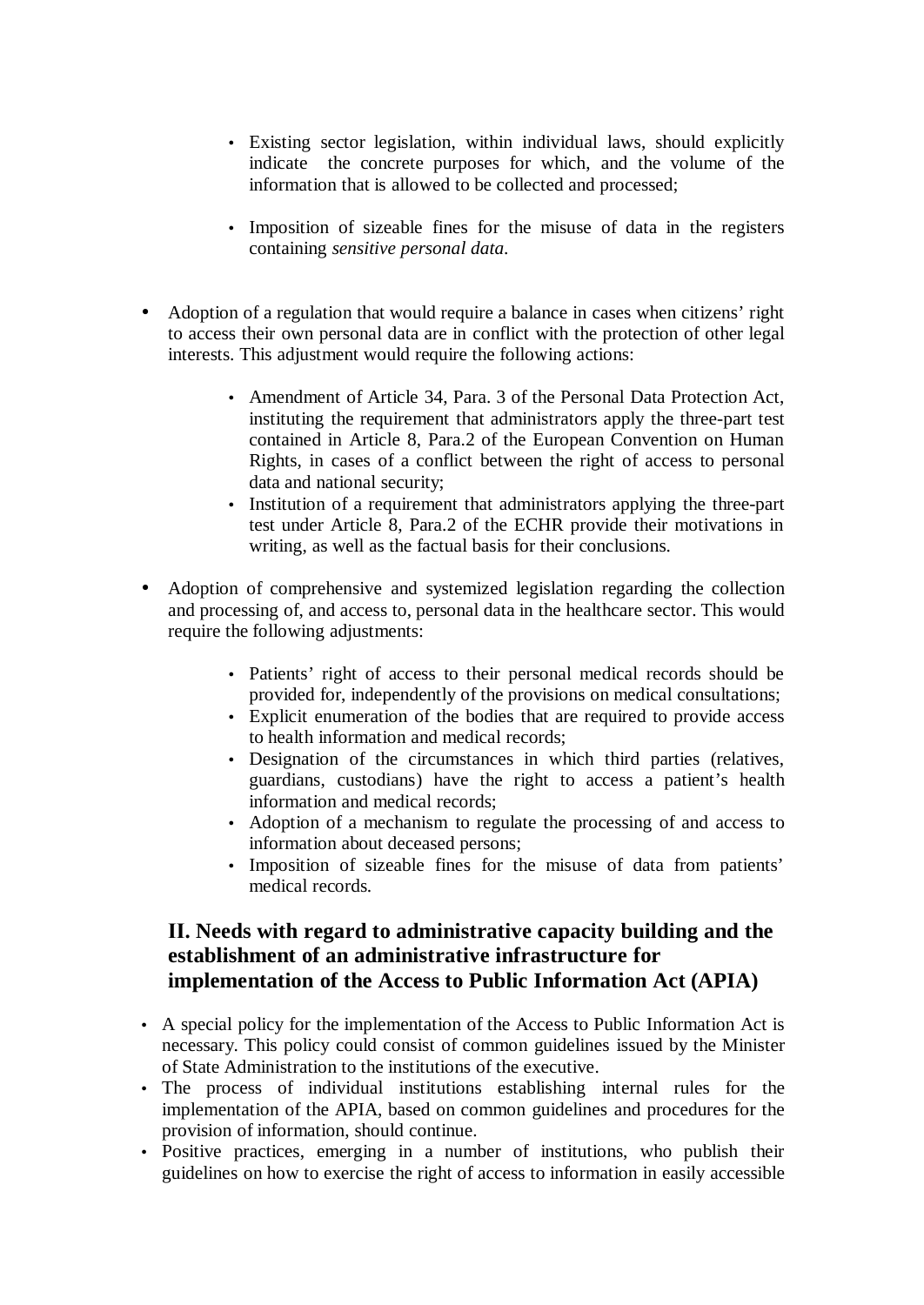places (including web sites), should be supported and promoted.

- More officials should be appointed and empowered to make decisions on access to information requests. This process has already begun in a number of institutions of the executive power.
- Officials need to be appointed in the district departments of the state authorities, and be empowered to decide on access to information requests.
- Effective management of the existing information is necessary, making it easily accessible to officials, so that they have the capacity to provide the existing information immediately, upon oral requests.
- Coordination is needed among the work of officials responsible for the implementation of the APIA, information security officials and PR officials. This coordination is particularly necessary in order to ensure the publication of information on the Internet, in special newsletters, etc.
- Special efforts need to be made to satisfy the requirement, stipulated in § 9 of the Transitional and Closing Provisions of the Protection of Classified Information Act, that all of the documents classified before the adoption of the Act be reviewed. Lists of all declassified documents should be accessible on the web sites of individual institutions.
- Training of state officials regarding freedom of information issues should continue.
- A payment mechanism should be established in order to allow the payment of access to information fees at the institutions, and not only at banks, as is currently the case.
- A straightforward policy is needed for unrestricted and unconditional access to *public* registers.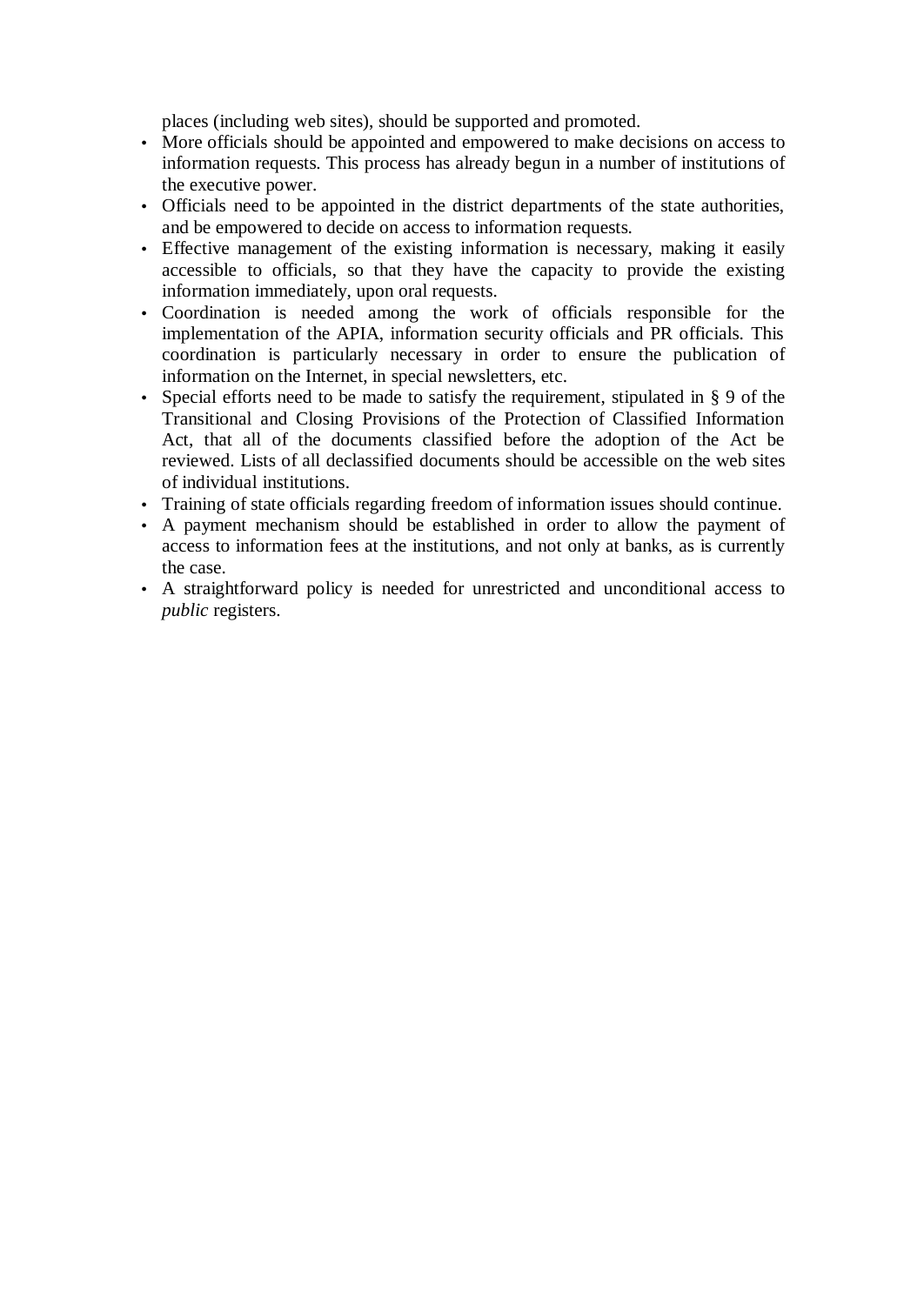# **Changes in Access to Information Legislation in 2004**

### **Overview**

Last year saw some attempts to further establish the right to access public information and the exclusions to it, with changes in both laws and in sub-legislative regulations. In many respects the necessary legislative changes have not been undertaken, while at the same time – as was the case in 2003 – there have been efforts to introduce and adopt unquestionably regressive legislation regulating the right to information. Only one of the legislative changes recommended by Access to Information Programme last year was taken into account. $<sup>1</sup>$ </sup>

The most serious problem, as we have noted earlier, is that both the legislative and executive branches of power lack a general concept for the development of a systematic, comprehensive regulatory framework regarding the right of access to information and the exceptions to it. The current structure for the right of access to information and the exceptions to this right is laid out in the Access to Public Information Act (APIA), the Personal Data Protection Act (PDPA) and the Protection of Classified Information Act (PCIA). At a next level come the specific laws regulating access to public information in each individual sector, such as that contained in the public registers. More detail is provided regarding the exceptions to the right of access to information in specialized laws, such as those listing the categories of information classified as administrative secret, or by the corresponding sub-legislative provisions, e.g., in Art. 26, Para. 3 of the PCIA. Finally, all of the regulations mentioned above cannot be effectively implemented without building the necessary administrative capacity.

No significant changes in Bulgarian access to information legislation were adopted in 2004. As a result, the process of ensuring greater transparency – especially with regard to the activities of the executive power – has, in practice, come to a halt.

In this respect, even the stated priority of the fight against corruption was not linked  $-$  as one might have anticipated – to achieving transparency with regard to government processes and certain information about officials in power. It is highly indicative that the Parliamentary Committee for Fighting Corruption, created in 2002, has not reviewed any of the bills to amend the APIA, PDPA, or PCIA. Excluding these draft amendments from the framework of the fight against corruption is unreasonable, since the relationship between access to government-held information and the fight against corruption is unequivocally embodied in international documents.<sup>2</sup>

Some changes in the legislation regulating the exemptions from the right of access to information were introduced in Parliament. The PCIA was amended to allow free access by litigants and their legal representatives to classified court files and cases. No changes

 $1$  See p. 27 (??)

<sup>2</sup> See: *Recommendation (2002)2 of the Committee of Ministers of the Council of Europe to the Member States on Access to Official Documents* (Preamble). Compare with: *Resolution (97)24 of the Committee of Ministers of the Council of Europe for the Twenty Leading Principles in the Fight Against Corruption* (Principle No. 1).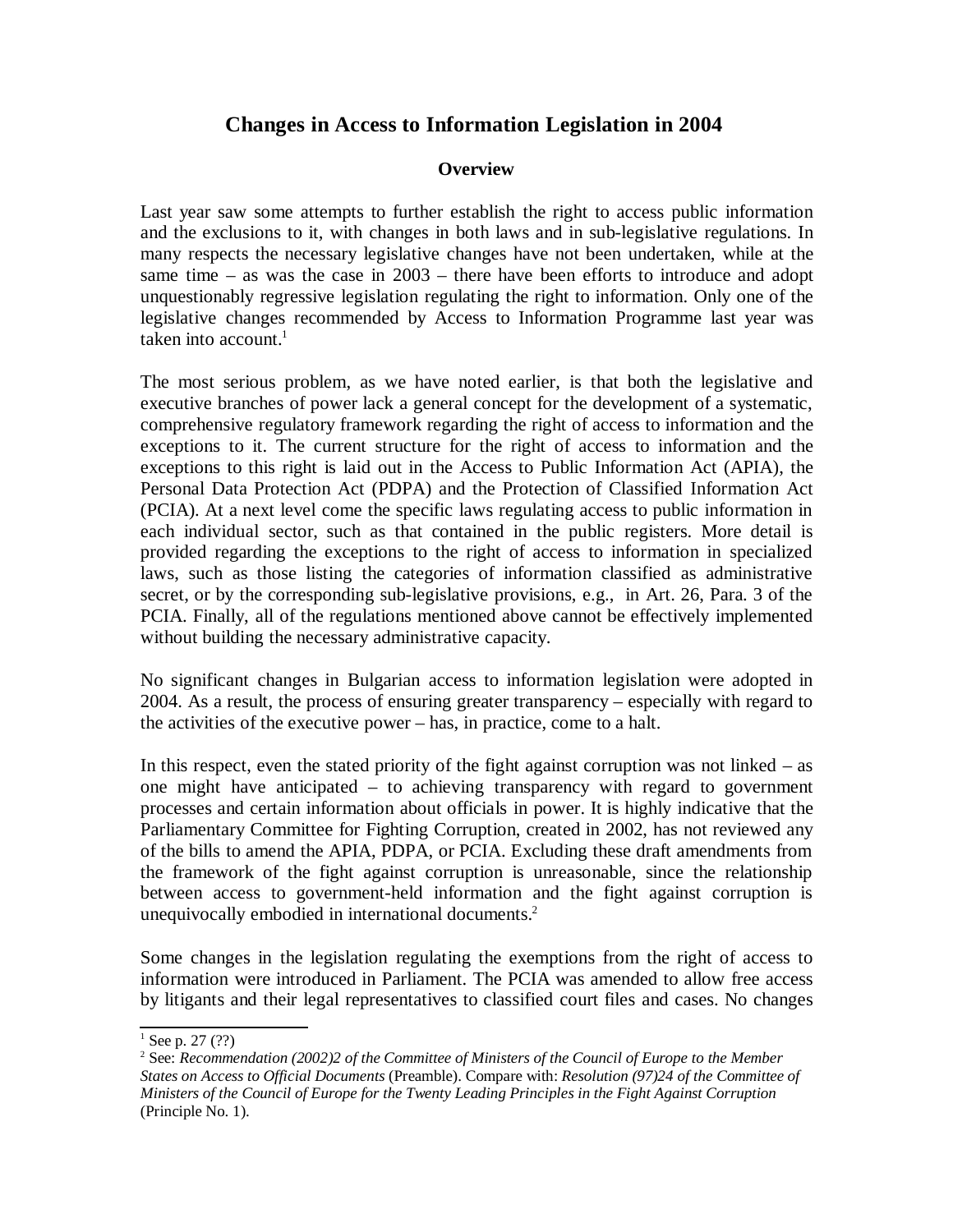were made, however, towards decreasing the tendency of over-classification. Amendments to the Protection of Personal Data Act were adopted, which increased the scope and implementation of the national security exemption, at the expense of some individual rights.

Some other significant amendments to the PDPA and PCIA were discussed in 2004. Amendments to the PCIA were discussed by a working group within the Personal Data Protection Committee. Parallel to that, a different working group – without the involvement of AIP staff – discussed draft amendments to the PDPA, which were introduced in Parliament by the Cabinet in early 2005. The latter draft does not respect the right of access to information, nor does it take into account any of the recommendations that Access to Information Programme made in our previous annual reports. At the same time, the amendments contradict basic international standards and represent a step in the wrong direction with regard to the regulation of state and administrative secrets as the two most important exemptions to the right of access to information. In this respect, we are ever more worried by the trend, which started in 2002 and has been gaining momentum ever since, of favoring the protection of national security over the right of access to information.

## **Specific Changes and Lack of Changes in Freedom of Information Legislation**

## *General Framework of Access to Information*

The amendments to the Access to Public Information Act (APIA) proposed at the end of 2001 have neither been adopted, nor have they even entered Parliament for a second reading or discussion. Remarkably, though, there is no longer a need for some of these legislative changes, due to developments in the courts. For example, the question of whether tacit refusals are subject to judicial oversight under the APIA has been clearly decided. Several court decisions have firmly established that under the APIA tacit refusals are not equivalent to explicit refusals to provide access to the information requested, and are thus an "intolerable phenomenon under the law."<sup>3</sup>

The establishment of judicial precedent also gives a clear definition of the concept of *public information* in line with international standards. In the practice of administrative bodies, the process of appointing officials – or even of whole offices – to process access to information requests, has been moving forward. These are some of the ways in which the legislators' ineffectiveness has been compensated for by administrative and judicial practices; we find this trend quite satisfying.

*Executive Branch Activity in Implementing the APIA*

<sup>&</sup>lt;sup>3</sup> Decision No. 3508/04 on administrative case No. 10889/03 by the Supreme Administrative Court (Fifth Division) is an overview of the existing court practices on that matter. According to the justices, "the legislators have not explicitly defined the legal notion of a 'tacit refusal' in the APIA, since they could not anticipate the public authorities' not answering with a reasoned decision; something, which – in the presence of an explicit obligation to respond to requests – seems contrary to all legal and moral norms."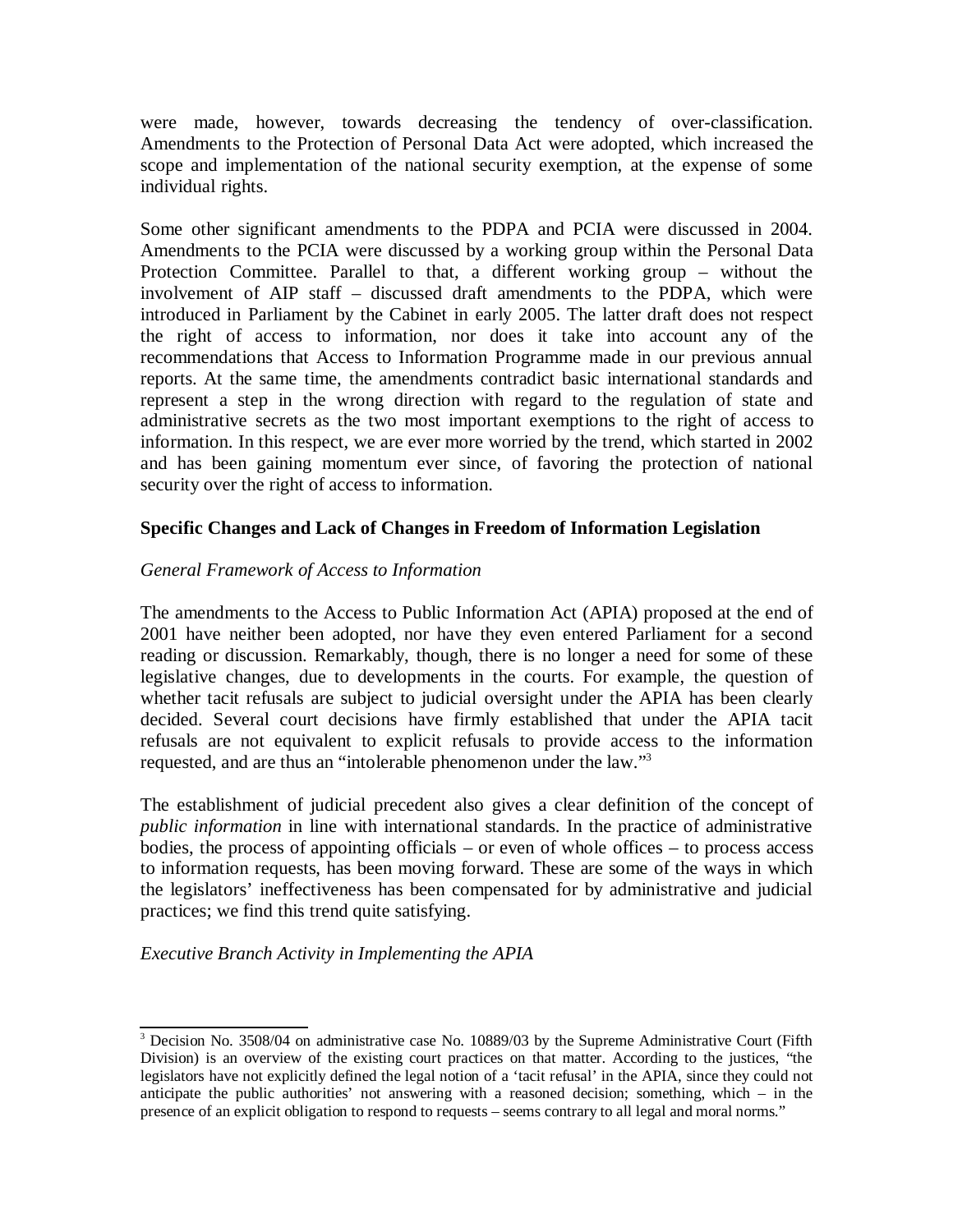The process of providing access to government-held information becomes effective in practice only after the necessary measures have been taken for assigning specific functions to one or several officials. Art. 28, Para. 2 of the APIA provides for the authorization of officials who can process and make decisions on access to information requests. In a growing number of institutions these appointments are made by an executive order.<sup>4</sup> The problem is, that  $-$  with a few exceptions<sup>5</sup>  $-$  these appointments have not been made public, so that citizens are not sure to whom they should submit their requests, nor which court they should approach with any eventual appeals.<sup>6</sup>

Additional measures have been taken in some bodies of the executive in order to assist citizens, which is a positive step forward.<sup>7</sup>

Effective implementation of the APIA would also require that officials in the *local/regional offices* of bodies of the central executive power be authorized under Art. 28, Para. 2 of the APIA. This has not been done so far. We are also not aware of any bodies of the executive that publish lists of their decisions and other legal acts issued – which they are required to do, under Art. 15, Para. 2 of the APIA.

In our previous annual report, we noted the amendments made to some of the internal rules, regulating the functions of certain bodies of the executive. These regulations defined some functions under the Act or regulated the provision of information in a broader sense. In some administrative structures, APIA implementation was transferred to the inspectorates (which serve supervisory functions),<sup>8</sup> legal services departments, or PR departments.<sup>9</sup> This was assessed as a positive step in AIP's last annual report.

Despite the recommendations made in our last annual report, though, not all of the administrative bodies of the central executive branch have authorized an office or an official to carry out functions related to the APIA.

#### *Publication of Draft Laws and Opinion Statements About Them*

<sup>4</sup> To our knowledge, officials or units have been appointed under Art. 28, Para. 2 of APIA in the following executive-branch institutions: the Council of Ministers, the Ministry of Environment and Waters, the Ministry of Finance, the Ministry of Economics, the Ministry of Defense and the Ministry of Labor and Social Policy. Outside the system of the executive power, such officials have been appointed in, for example, the President's Administration and the Municipality of Lom.

<sup>&</sup>lt;sup>5</sup> Such as the Ministry of Environment and Waters, on its Web site: [http://www2.moew.government.bg.](http://www2.moew.government.bg)

<sup>&</sup>lt;sup>6</sup> In its Interpretive Decision No. 4 of 2004, the Supreme Administrative Court ruled that decisions by officials authorized under Art. 28 Para 2 of APIA should be appealed in the regional courts, while decisions by other bodies, listed in Art. 5 of the Supreme Administrative Court Act, should be appealed before the Supreme Court.

 $<sup>7</sup>$  The Ministry of Defense has published a citizens' handbook on how to use the APIA on its Web site:</sup> [http://www.md.government.bg/No.bgNo./docs/handbook.html;](http://www.md.government.bg/No.bgNo./docs/handbook.html) similar guidelines are published by the Ministry of Environment and Waters on its Web site: <http://www2.moew.government.bg>.

<sup>8</sup> Such as the Ministry of Energy and Energy Resources (MEER), the Ministry of Youth and Sports (MYS), the Ministry of Education and Science (MES), et al.

<sup>9</sup> Offices with such functions have been established in the internal regulations of the following ministries: MEER, Ministry of Healthcare, Ministry of Agriculture and Forestry, MES, MOEW, MYS, Ministry of Finance, Ministry of Transportation and Communications, Ministry of Justice, Ministry of Regional Development and Public Works, Ministry of Foreign Affairs, Ministry of Labor and Social Policy (MLSP), Ministry of Culture, Ministry of Defense, and Ministry of Economics. The Ministry of Interior did so in the Ministry of Internal Affairs Act.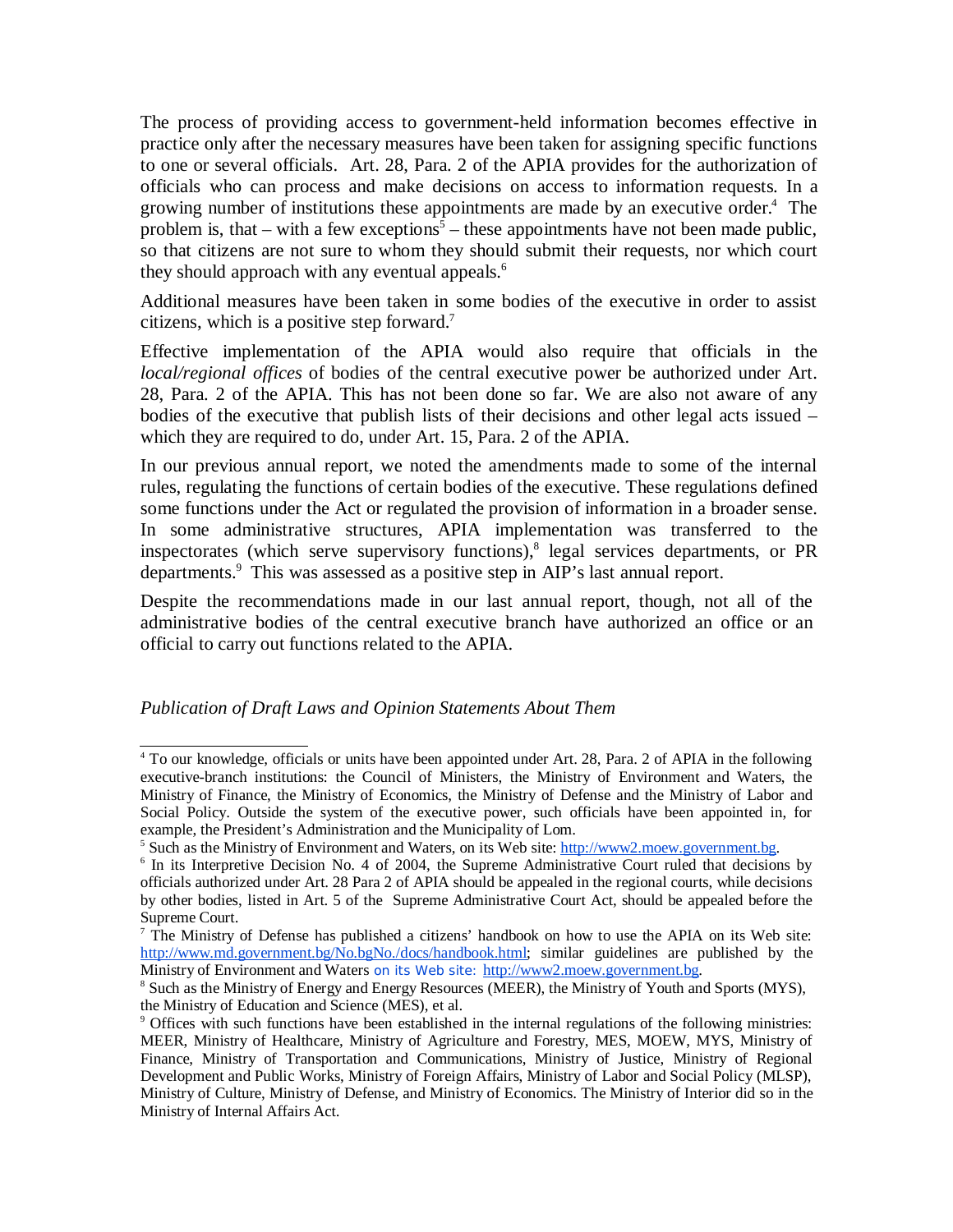An important characteristic of a democratic country is the adoption of laws and regulations that reflect, to the maximum possible degree, the needs of the public. This necessitates the establishment of broad possibilities for soliciting the opinions of the affected parties – i.e., the people who would be affected by a draft law – before the bill is adopted as law. The regulatory framework of such public discussion of draft laws before their adoption should include a requirement that the text of the bill be published in advance, along with any comments on it. This is crucial, because otherwise the public cannot be familiar with the proposed legislation and is thus unable to participate effectively in discussions of it. There is yet another benefit to be gained from advance access to this information – the parties to be affected by a given bill could inform themselves early on what their rights and obligations would be under such a law, thus facilitating its future implementation.

Unfortunately, formulating detailed regulations on this matter has never been a priority of any Bulgarian government. Public discussion of and access to drafts and opinions on them are especially necessary during the formulation and discussion of sub-legislative regulations and draft laws by the organs of the executive branch, since they follow the most obscure procedures. The Bulgarian Parliament has already instituted a practice of transparency, publishing bills from the moment they are introduced for discussion, including on their Web site. Lawmaking is also a comparatively transparent process at the local level, in the municipalities. The members of different political parties are free to participate, municipal council sessions are public, and sometimes municipal committee meetings are even open to the public.

The *Law on Normative Acts* was amended in 2003, with the introduction of a requirement that all affected parties be informed before the adoption of a new law, and that their comments on it be considered. The newly-created Article 2a of the law concisely regulated this matter, which is unquestionably a step in the right direction. In order to ensure the implementation of this provision in practice, however, some specific procedures and terms need to be further defined. Also, the law uses the unclear and inappropriate term "representative organizations", which has no legal definition and may lead to inadequate notification of the affected parties. The only legal provision requiring the publication of *the text* of draft laws is contained in Article 15 of Decree No. 883, from 1974, on the implementation of the *Law on Normative Acts.* The Supreme Administrative Court has ruled that this provision "imposes an obligation upon the authority responsible for the preparation of a certain draft act, to send its text and the motivation for it to the affected ministries, authorities or public organizations, which should in turn organize a public discussion of it and return their opinions on it and the reasons for them."<sup>10</sup> Despite the existence of this provision and its legal interpretation, it cannot be implemented, due to the lack of a detailed procedure clearly describing the responsibilities of the relevant authorities. This is the main reason for the practical nonexistence of advance access to draft laws and the written arguments about them, as well as of the public discussion of them. On the contrary, the broad formulation in Art. 13, Para. 2, Section 1 of the APIA allows for the denial of access to the written arguments about draft laws, thus limiting the opportunities for an informed public debate. When, just before preparing this report, AIP requested the written arguments on the bill to amend the Protection of Classified Information Act, the Cabinet refused to provide them, citing the exemption of Art. 13.

<sup>&</sup>lt;sup>10</sup> Ruling No. 5973/ 98 of the SAC (five-member panel) on administrative case No. 4652/98.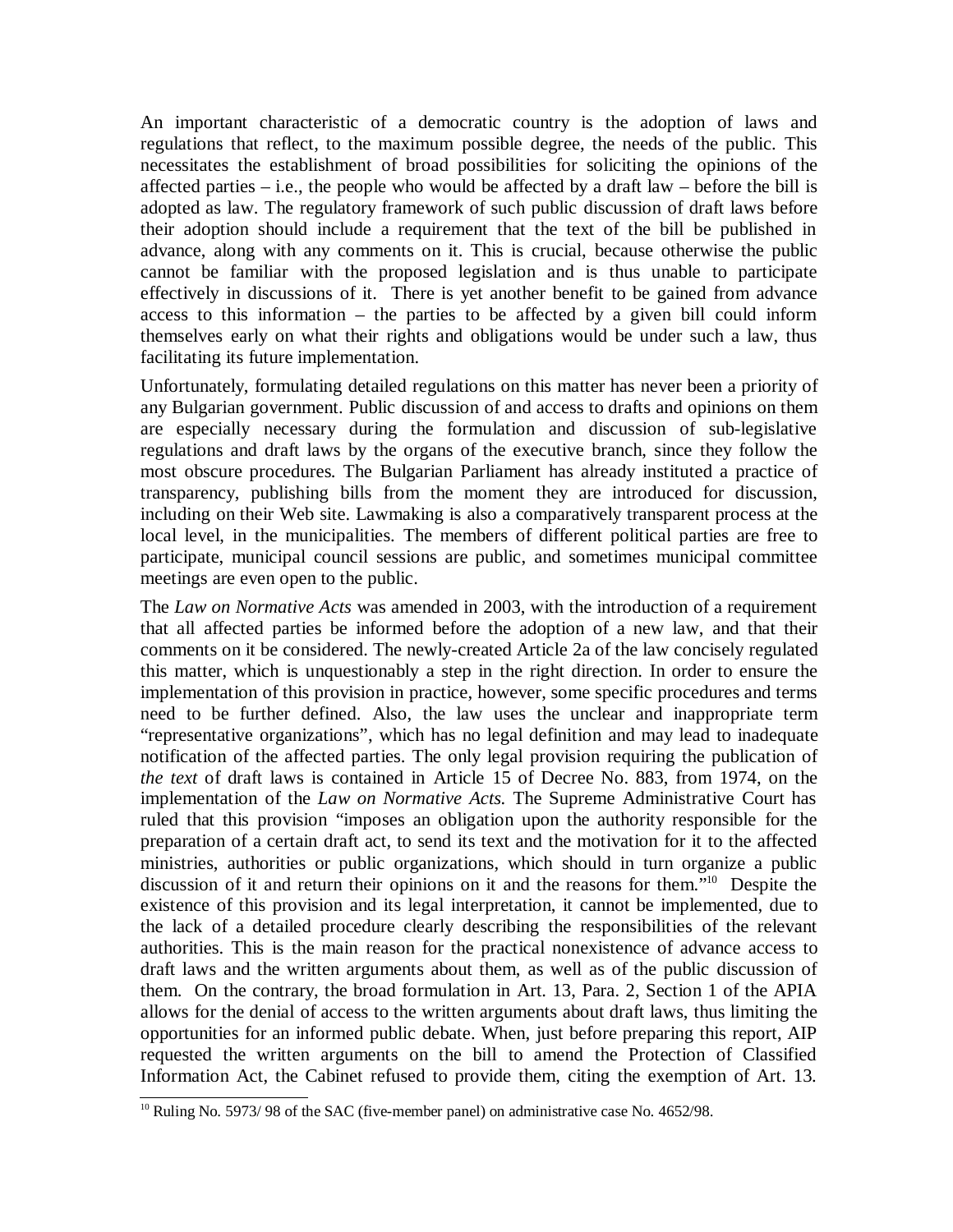Meanwhile, in other Central and Eastern European countries, which are already members of the European Union, draft laws are discussed on the Internet.

# *Public Registers*

The number of public registers has increased in recent years, which is a positive trend. This tendency is bound to continue, leading to the greater transparency and accountability of the government, especially with regard to elected public officials; to fair and unambiguous rules in the sphere of commerce, public services and the economy as a whole; to guarantees of consumer rights; to the increased protection of public health, the environment, and etc. Some of the laws regulating access to public registers refer directly to the Access to Public Information Act, while others do not. This is not a significant problem, considering that the purpose of public registers is to continuously provide fresh information. Refusals to disclose information contained in public registers are subject to appeal under the APIA.<sup>11</sup>

In practice, access to most of these *public* registers is not well regulated, and in some cases it is difficult, if not impossible. A number of appeals have been filed in response to refusals to disclose information from them. This suggests that efforts to establish adequate practices in this field will continue, although now in light of the established regulatory structure – which is a necessary prerequisite. The tendency of the increasing number of public registers should be sustained, in order to guarantee the stability of the economic sector, to safeguard consumers' rights and to increase protections of public health and the environment.

# *Public Disclosure of Property Owned by High Government Officials Act (PDPOHGOA)*

At the end of 2003, four bills to amend the Public Disclosure of Property Owned by High Government Officials Act (PDPOHGOA) were introduced in Parliament. Because of the many similarities among them, they were merged into one and voted on collectively in Parliament.

The predominant part of the amendments to the law dealt with increasing the scope of public officials required to submit information about their income and properties to the *so-called public register*, which is maintained by the National Audit Office (NAO). Under the adopted amendments, declarations must also be submitted to the NAO by local administration officials – mayors, deputy mayors, and municipal council chairpersons. In their arguments for the amendments, the drafters stated that the inclusion of these officials in the scope of the law is in response to the increased influence and responsibilities of local administrations in the decision-making process at the community level. The directors of security services and the chiefs of local police departments<sup>12</sup> were added to the other officials obliged to submit declarations to the public register, as well as the heads of other institutions<sup>13</sup> that have a leading role in the formation of important policies. The amendments' sponsors believed that this would increase public trust in these

<sup>&</sup>lt;sup>11</sup> See Decision No. 3508/04 of the SAC on administrative case No. 10889/03.

<sup>&</sup>lt;sup>12</sup> Chiefs and deputy chiefs of the regional directorates of the Ministry of Interior, directors and deputy directors of the security services and the public order services, in the sense of the PCIA.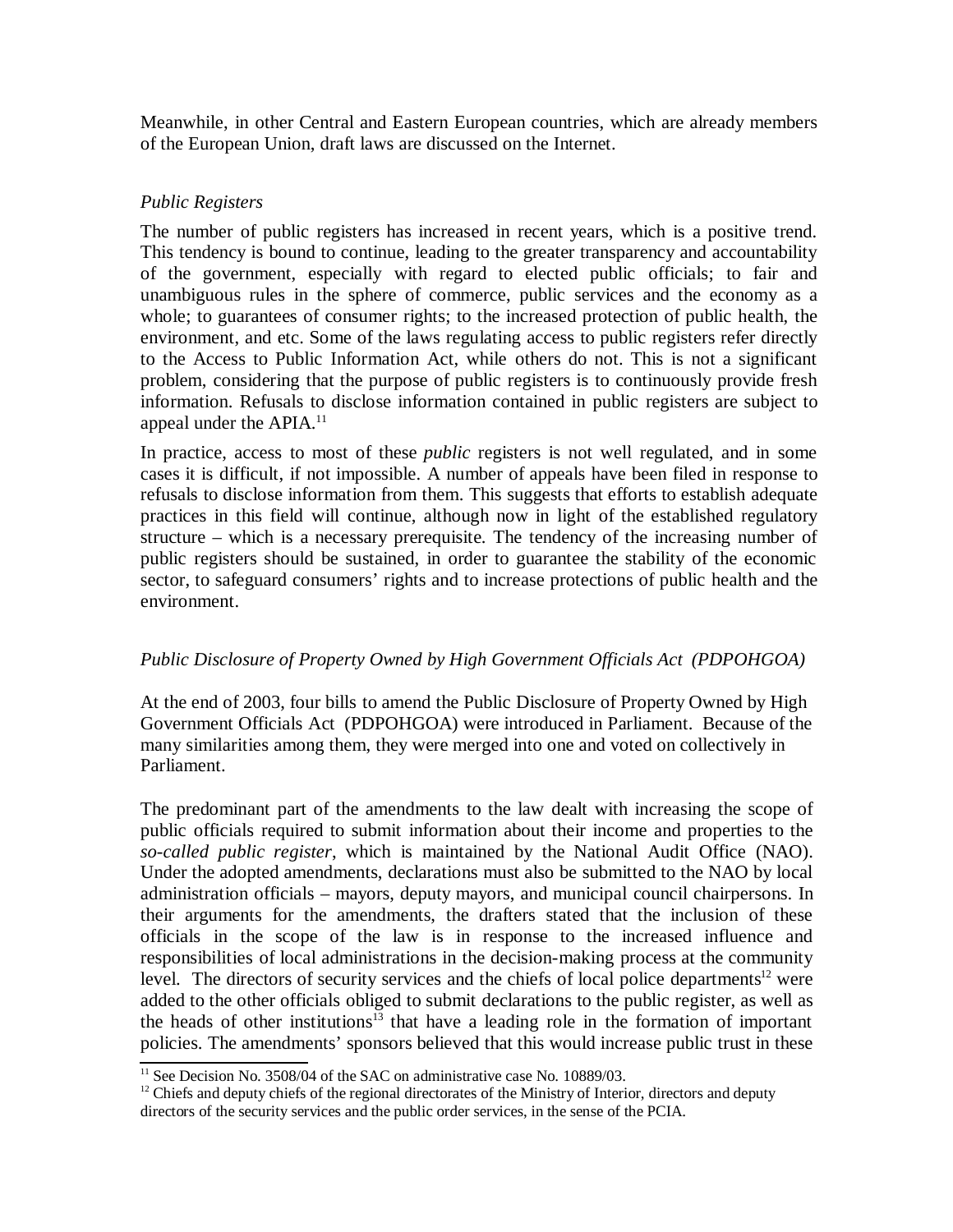authorities and bring increased transparency to the decision-making process. For the first time the law approved a model form for submitting information to the NAO, giving an insight to the public about the data kept in the register.

The second batch of amendments to the PDPOHGOA introduced administrative and criminal liability<sup>14</sup> for those high-ranking officials who either fail to submit declarations to the National Audit Office within the period stipulated by law, or who submit incomplete or false information.

Parallel to the above positive changes in the law, the Parliament also adopted amendments to Art. 6, Para. 6 that raise serious concerns. According to that provision as amended, personal data and other information that specify the income and properties of high-ranking officials, cannot be disclosed without their consent.

The text of this amendment was reported on during the second hearing of the draft law, and was unanimously approved by the 117 MPs present.<sup>15</sup>

Since the adoption of the PDPOHGOA in 2000, the main criticism of the law has been that it severely limits public disclosure of the register of the properties owned by highranking public officials, since the data in it is only available to the editors-in-chief and of the mass media. The lawmakers went even further in 2004, bringing into question the very public nature of the register, with the addition to the law of Art. 6, Para. 6.

Below we will try to give some interesting details on the adoption of this provision:

- 1. The requirement of obtaining the consent of a high-ranking official in order to publish information about his/her income and properties was not present in any of the four original amendment bills. $16$
- 2. The leading committee on the unified draft amendments was the Committee on Public Order and Security, $17$  although the connection between the public order and the public nature of information about property owned by high-ranking officials is highly unclear. What is perfectly clear, however, is that the sessions of the committee in question

<sup>&</sup>lt;sup>13</sup> The ombudsman and the deputy ombudsman, the chairperson, vice-chairperson and members of the National Communications Regulatory Commission, the director of the National Insurance Institute, the general directors of the National Health Insurance Fund, Bulgarian National Television, Bulgarian National Radio, Bulgarian Telegraph Agency (News), the director and deputy directors of the Customs Agency, the director of the central tax administration, and the members of the political (advisory) cabinets of the prime minister, deputy prime ministers and the other ministers.

<sup>&</sup>lt;sup>14</sup>PDPOHGOA Art. 8. (New, State Gazette Iss.  $38/2004$ ) (1) An official in the meaning of Art. 2, Para. 1, who does not submit a declaration within the period provided for by law, is subject to a fine of 500 to 1,000 levs.

<sup>(2)</sup> Subsequent violations of Para. 1 are subject to a fine of 2,000 to 5,000 levs.

<sup>(3)</sup> Fines paid under Paras. 1 and 2 are revenues in the state budget.

<sup>&</sup>lt;sup>15</sup> See the minutes of the Forty-Ninth Extraordinary Session of Parliament – second hearing and discussion of the amendments to the PDPOHGOA, Tuesday, April 27, 2004.

<sup>&</sup>lt;sup>16</sup> See the minutes from the 325<sup>th</sup> Regular Session of Parliament – first hearing of the amendments to the PDPOHGOA, Wednesday, February 11, 2004.

<sup>&</sup>lt;sup>17</sup>The leading committee in 2000 was the Legal Affairs Committee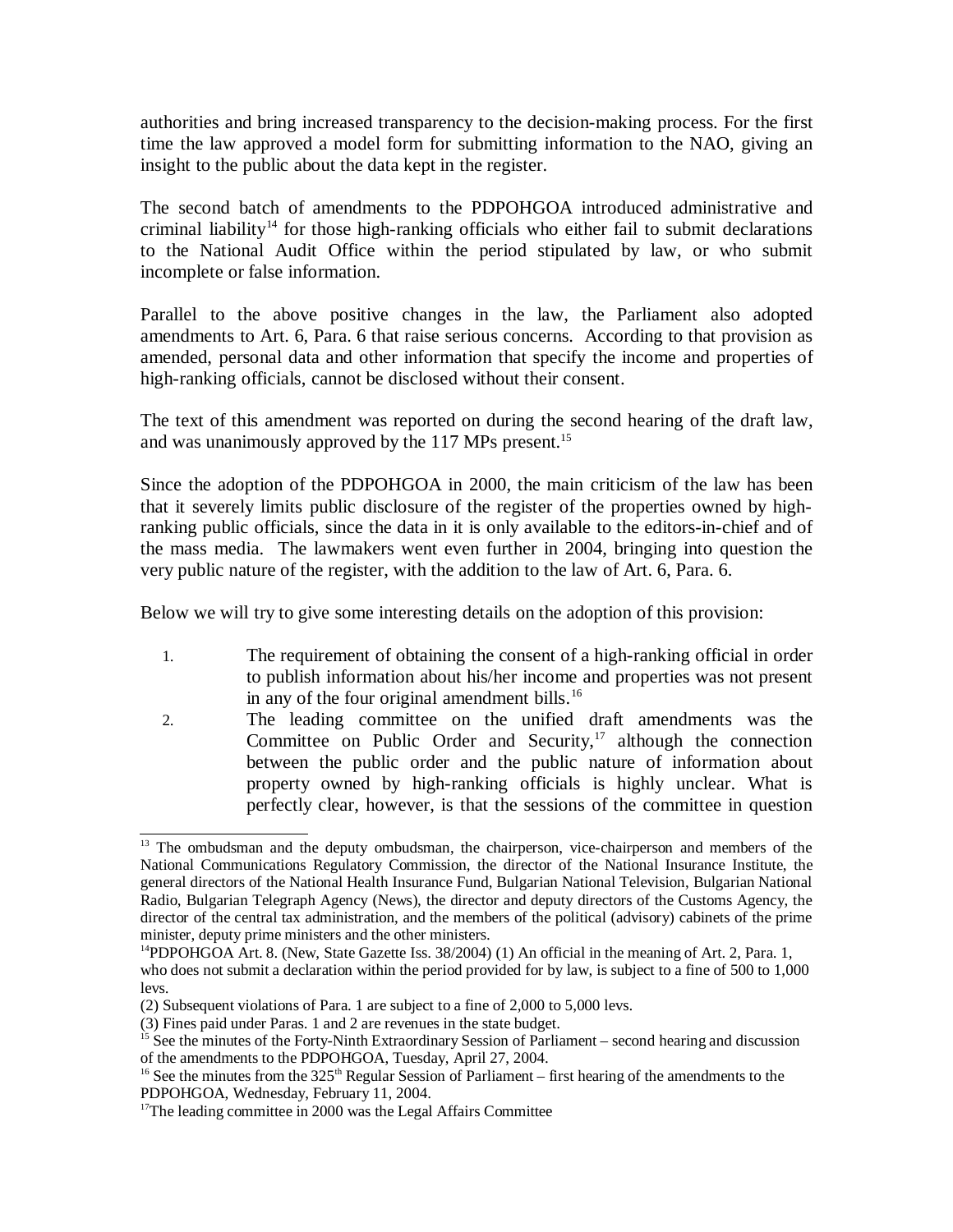are always closed to the public.<sup>18</sup> Thus, the proposed amendments to the PDPOHGOA were only announced immediately before they were voted on in Parliament. This was a straightforward way of preventing public debates or any chance of a reaction.

3. This is how the second reading of the bill suddenly included a completely new text, which completely changes the character and purpose of the PDPOHGOA. This constitutes a serious violation of the internal rules of the Bulgarian Parliament, as stated in Art. 71, Para. 2: "Any proposed changes, which contradict the principles and the scope of a bill that has passed its first reading, are not to be discussed or voted on."

The purpose of the Public Disclosure of Property Owned by High Government Officials Act, as seen from its very title, is to guarantee transparency regarding the property owned by the public officials who take part in executive decision-making. The main idea behind passing this law in 2000 was to let citizens know about changes in the income and property ownership of those who govern them. The introduction of a requirement that officials' consent be obtained in order to publish information contained in the register is in absolute contradiction to the main purpose of the law. The vague provision of Art. 6, Para. 6 of the PDPOHGOA not only creates opportunities for unreasonable limitation of the right to access government-held information, but also jeopardizes the right to publish information in the media and the right to receive the disseminated information, guaranteed by Article 10 of the European Convention on Human Rights. The intended purpose of this paragraph was probably to limit the disclosure of specific information about the property owned by high-ranking officials, such as the location of real estate properties, vehicle registration numbers, etc, or some other declared data that falls outside the scope of Art. 3 of the law. The end result, however, was the creation of an obstacle, which might in practice extend to the entire public register.

In any case, this recently adopted amendment to the PDPOHGOA is a hindrance in achieving the main purpose of the law. It creates confusion with regard to the public nature of data regarding the income and property ownership of high-ranking officials, thus obscuring the interests of the individuals that hold high-level public posts.<sup>19</sup>

#### *Public Nature of Information Regarding Civil Servants' Conflicts of Interests*

The lack of public disclosure of the declared financial and other interests declared by civil servants is a serious shortcoming of Bulgaria's freedom of information legislation. Despite amendments to the *Civil Service Act* that introduced a requirement that civil servants submit declarations of interest, access to those declarations is still not regulated by law. In practice, all requests for disclosure of information contained in the submitted declarations were refused in 2004. This to a large degree obviates the purpose for which this anti-corruption measure was adopted, limiting the opportunities of increased public scrutiny, to which all public officials – as well as political figures – must be subjected, in

<sup>19</sup> In fact, this directly contradicts one of the most widely discussed critiques from the European Commission's Regular Report on Bulgaria's progress towards accession for 2004: "There is still little transparency regarding the personal interests of elected officials and the financing of political parties and election campaigns." p . 19 from the Report.

<sup>&</sup>lt;sup>18</sup> Art. 25, Para. 4 of the Internal Rules of the Bulgarian Parliament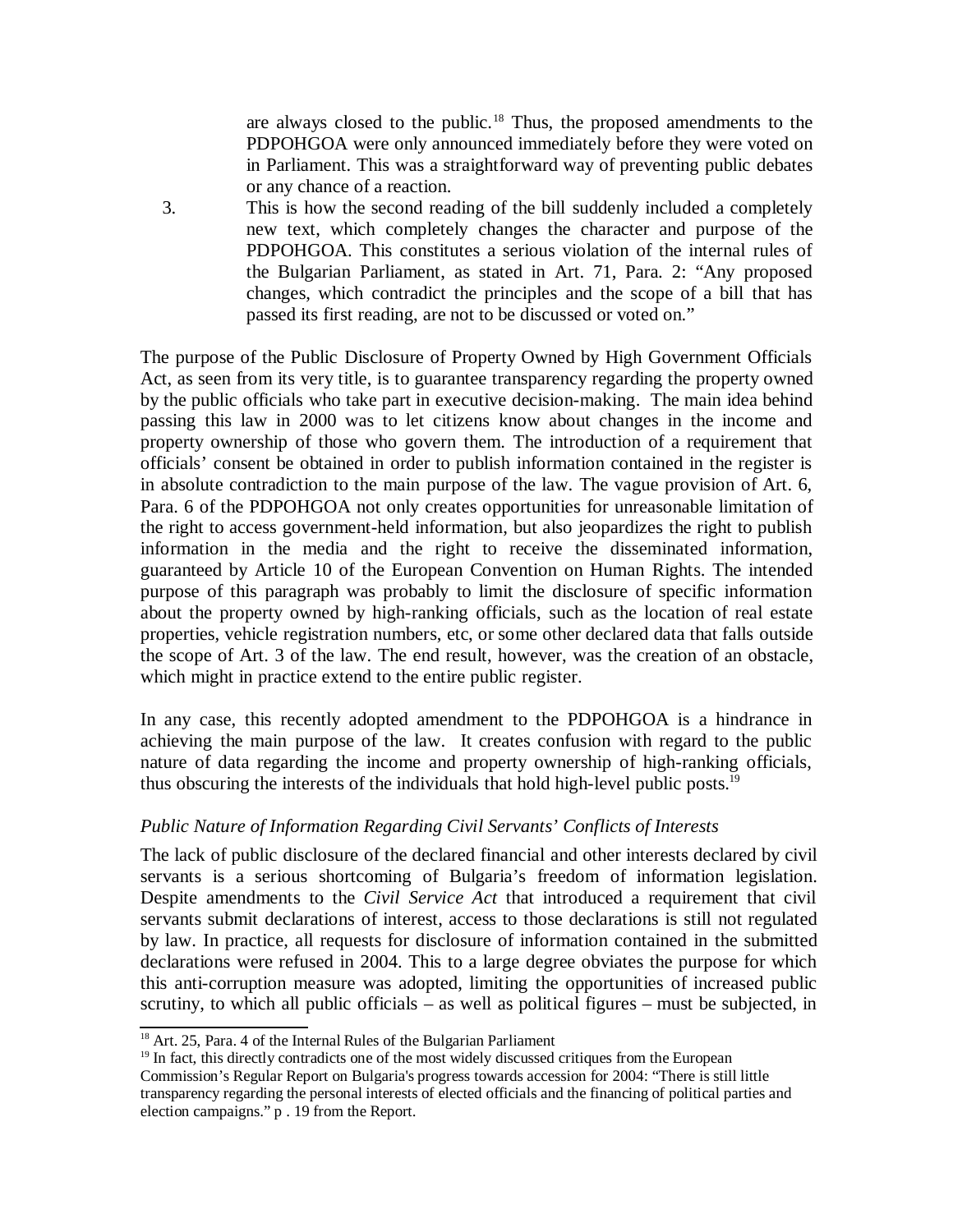accordance with Art. 41 of the Bulgarian Constitution, as interpreted in decision No. 7/1996 by the Constitutional Court, and with Art. 10 of the ECHR, as interpreted in the practice of the European Court of Human Rights.

#### *Access to Archival Documents and Documents of the Former State Security Service*

As we have noted in several of our previous annual reports, Bulgarian legislation regulating access to archival information is obsolete. In practice, however, the documents in the National Archives are freely accessible, unlike those created by the former security services and the former investigation services, which are currently kept in a number of institutions: the Ministry of Interior, the Ministry of Defense and the National Investigation Service (NIS). These documents – not only the *dossiers*, but also the socalled *operational archives* – should already have been transferred to the National Archives due to their importance and age. However, this has not been done for many years now. Neither of the legal provisions requiring that all of these documents be turned over to the National Archives – Art. 13 of the abolished *Access to the Documents of the Former Secret Services Act* and Art. 33, Para. 2 of the PCIA – has been complied with. Art. 33, Para. 2 of the PCIA even limited the documents that have to be transferred to the National Archive to those whose duration of classification has expired. On the other hand, that same provision applies not only to the documents of the former security services, but to all institutions' secret documents that have not yet been turned over to the National Archives. Enforcement of Art. 33, Para. 2 would require the review of all information held by the public authorities, in accordance with the procedure stipulated in § 9 of the Transitional and Closing Provisions of the PCIA. The review period specified by the law ended in May 2003. In June 2004 the Bulgarian Council of Ministers published a list of 1,484 documents reviewed under §9, including some that we believe were examined following a court appeal filed by AIP in 2002, which later turned into a lawsuit before the SAC. Despite this positive example, the review process within other bodies of the executive branch has been unacceptably slow. In practice, only a negligible number of documents have been transferred to the National Archives, while at the same time some institutions have not handed over a single document – such as, for example, the NIS.

The Ministry of Internal Affairs is the only institution among those holding documents of the former security services that has special rules on access to them, while the Ministry of Defense and the National Investigative Service have yet to regulate the matter. Even in the presence of these rules, however, the Interior Ministry refuses to provide access to such documents.<sup>20</sup> Some of these refusals have been appealed and turned into lawsuits, which result in contradictory judicial practices; indicating that the matter needs to be regulated by a law. Moreover, these refusals also violate the right to the protection of personal data, including the right of every individual to access the data collected about

 $20$  A decision by a five-member panel of the SAC, on administrative case No. 8355/03, reversed a refusal to provide documents related to the Bulgarian writer Georgi Markov, who was killed in London.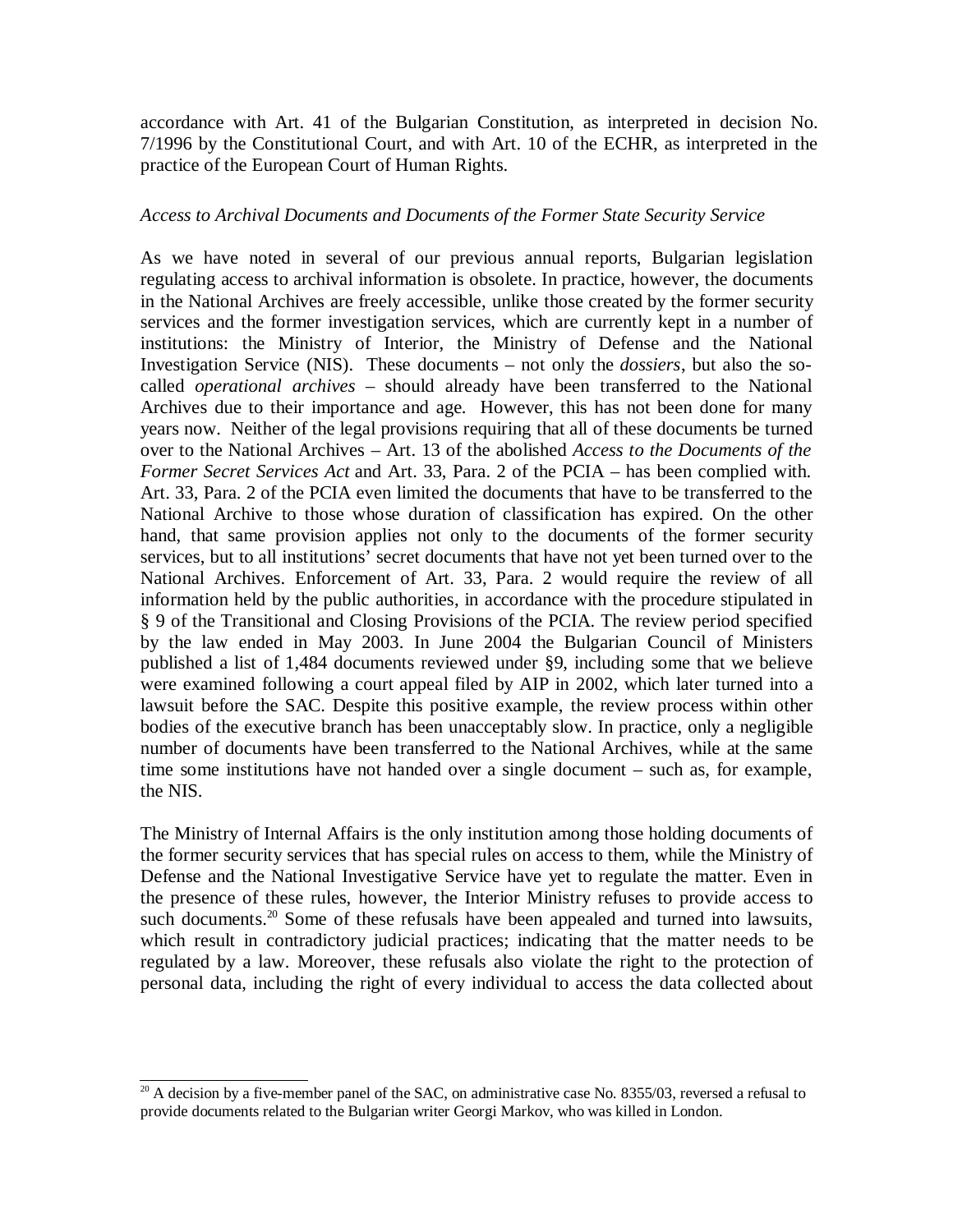him/her.<sup>21</sup> This legislative deficiency is contrary to the principles and documents of the Council of Europe and the European Union.<sup>22</sup>

#### *Access to Information Related to Privatization*

In our annual access to information report for 2002, we analyzed the most important problem of the *Decree on the Mandatory Information to be Provided to Persons Who Have Expressed Interest in Participating in Privatization, and on Documents and Reports Classified as Administrative Secrets*, adopted that year. Тhe fact that the decree did not explicitly refer to the APIA regarding access to information procedures. In July 2003 the Cabinet adopted a *Decree on the Data Subject to Entry in the Public Registers Regarding the Privatization Process and Post-Privatization Oversight*. This decree regulated access to all information about the privatization process and post-privatization oversight. The categories of information to be entered into the register are listed in detail. So are the methods of providing access: either electronically, via the Internet, or in a written report on entries in the register, available as a hard copy or on an electronic storage medium. The procedure is set forth in accordance with the APIA, and refers to the Minister of Finance's Order No. 10 of January 2001 with regard to access fees. Based upon the current regulations, we can conclude that the lawmakers followed AIP's recommendations to ensure legislatively established rules for access to information regarding privatization and post-privatization oversight.

# **Legislative Changes Regarding the Limitations on the Right of Access to Government-Held Information**

#### *Exceptions to the Right of Access to Information*

The statutory limitations on the right to access government-held information are still not satisfactorily defined in the Access to Public Information Act. Despite their lack of precise, systematic regulation – a fact noted by AIP in last year's access to information report – they have been subject to a stricter approach by the courts. In practice, the administration most often cites Art. 37 of the APIA in its refusals to provide information, such that its text is drawn upon to systematize the exemptions to the right of information access. On the other hand, the court has adopted the precedent that a refusal to provide information must – in addition to citing Art. 37 of the APIA – contain the factual basis for applying that text, as well as a citation of the particular law that provides for the exemption. This reduces the possibility of the authorities to "easily" refuse access to information by citing Art. 37 of the APIA and "just in case" arbitrarily listing several limitations in a single refusal.

#### *Requirements (Test) with Regard to the Limitations*

<sup>&</sup>lt;sup>21</sup> Guaranteed by Council of Europe Convention 108/ 1981 and by Article 8 of the ECHR. The right of every individual to access the data collected about him/her by the former totalitarian regimes of Central and Eastern Europe has been comprehensively derived from Article 8 of the ECHR by a decision of the European Court on Human Rights in the case of Rotaru v. Romania, dated May 4, 2000, Application No. 28341/95.

<sup>&</sup>lt;sup>22</sup> Personal data protection within the European Union is guaranteed by Directive No. 95/46/EC.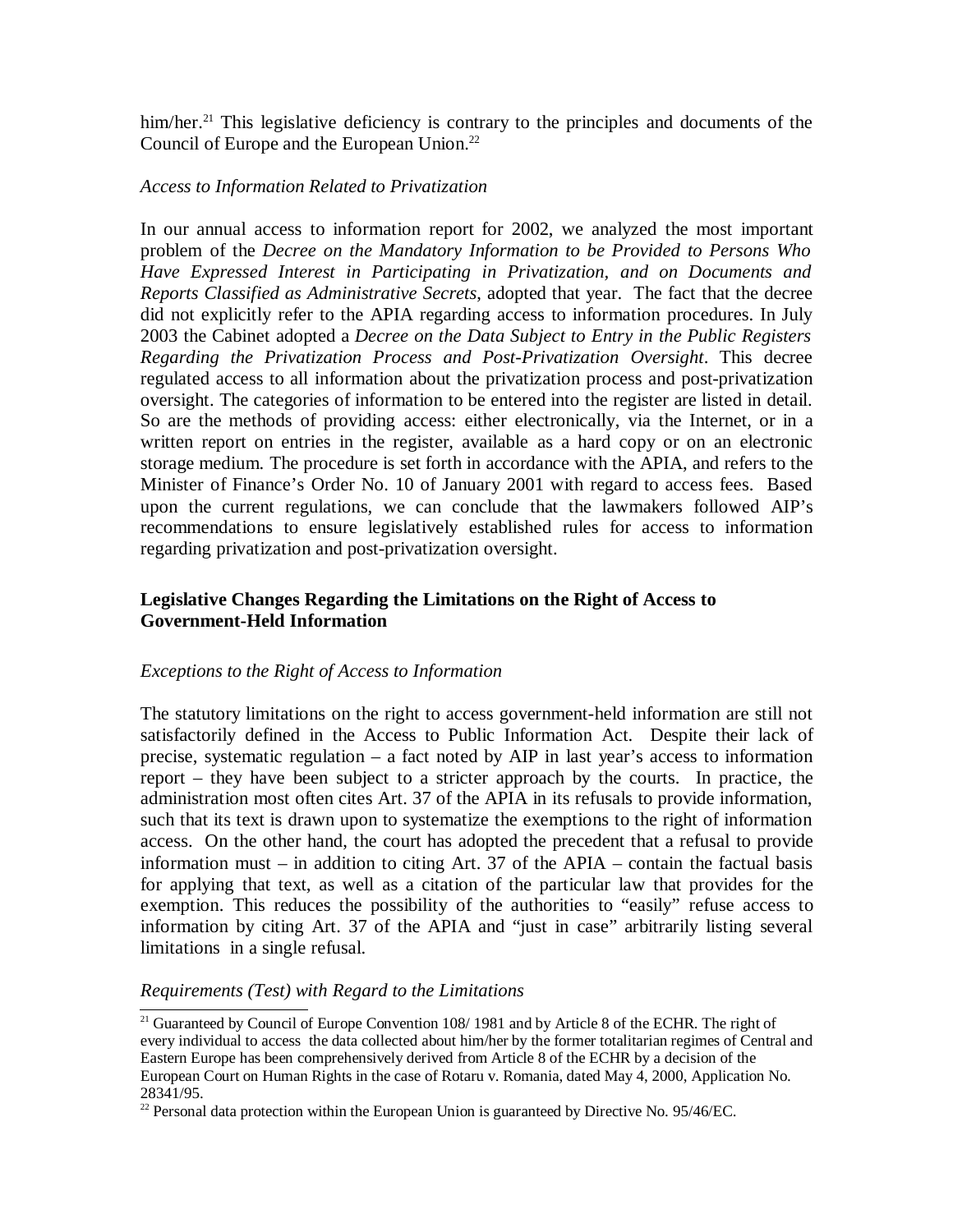The sponsors of the 2000 bill on access to public information introduced it in Parliament with the following argument: "The harmonization of Bulgarian legislation with the laws and practices of the European Union is directly related to implementation of the principles set forth in the recommendations of the Council of Europe, given that it is the only united European institution of which Bulgaria is a full-ranking member." At the time of the adoption of the APIA, the only existing document regulating access to governmentheld information was *Recommendation R (81)19 of the Committee of Ministers of the Council of Europe to the Member States*. From the arguments of the bill's sponsors we can conclude that the law should be interpreted in accordance with the newly-adopted *Recommendation R(2002) 2 of the Committee of Ministers of the Council of Europe to the Member States* on access to official documents.<sup>23</sup> According to Art. IV, Item 1 of the Recommendation, the following requirements apply to the exceptions to the right of access to information:

- should be set down precisely in law;
- to aim at protecting legitimate interests;
- be proportionate to the aim of protecting the legitimate interests;
- be necessary in a democratic society.

Art. IV, Item 2 lists two specific methods for testing the necessity in a democratic society of having the exceptions:

- access to a document may be refused if the disclosure of the information contained in the official document would or would be likely to harm any of the protected interests;
- information is provided if there is an overriding public interest in disclosure.

The requirements in Art. IV, Item 1 are fulfilled by the listing of the exemptions in the APIA and their detailed description in the provisions of the PCIA and the PDPA, by the enumeration of protected interests in Art. 41, Para. 1 of the Bulgarian Constitution, and by the possibility of partial access (provided for in Art. 7, Para, 2, Art. 31, Para. 4 and Art. 37, Para. 2 of the APIA), by the requirement that the factual and legal bases for an information refusal be provided (Art. 38 of the APIA), and by judicial oversight, including that over the lawfulness of certain information being marked with a security seal (Art. 40, Para. 4 of the APIA).

The requirement in Art. IV, Item 2, that the exceptions relate to a clear danger or potential danger to a protected interest, is fulfilled by Art. 25 of the PCIA with regard to state secrets, and in Art. 35 (in connection with Art. 30, Para. 1 of the Fair Competition Act) with regard to trade secrets. The rather vague formulation "adversely affecting the interest of" has been adopted in Art. 26, Para. 1 of the PCIA with regard to administrative secrets, and in Art. 20, Para. 1, Items 5 and 6, of the Environmental Protection Act (EPA).

 $\frac{23}{23}$  The Recommendation is cited in connection with the notion of "public information", in Supreme Administrative Court Decision No. 4694/ 02 on Administrative Case No. 1543/ 02 (five-member panel).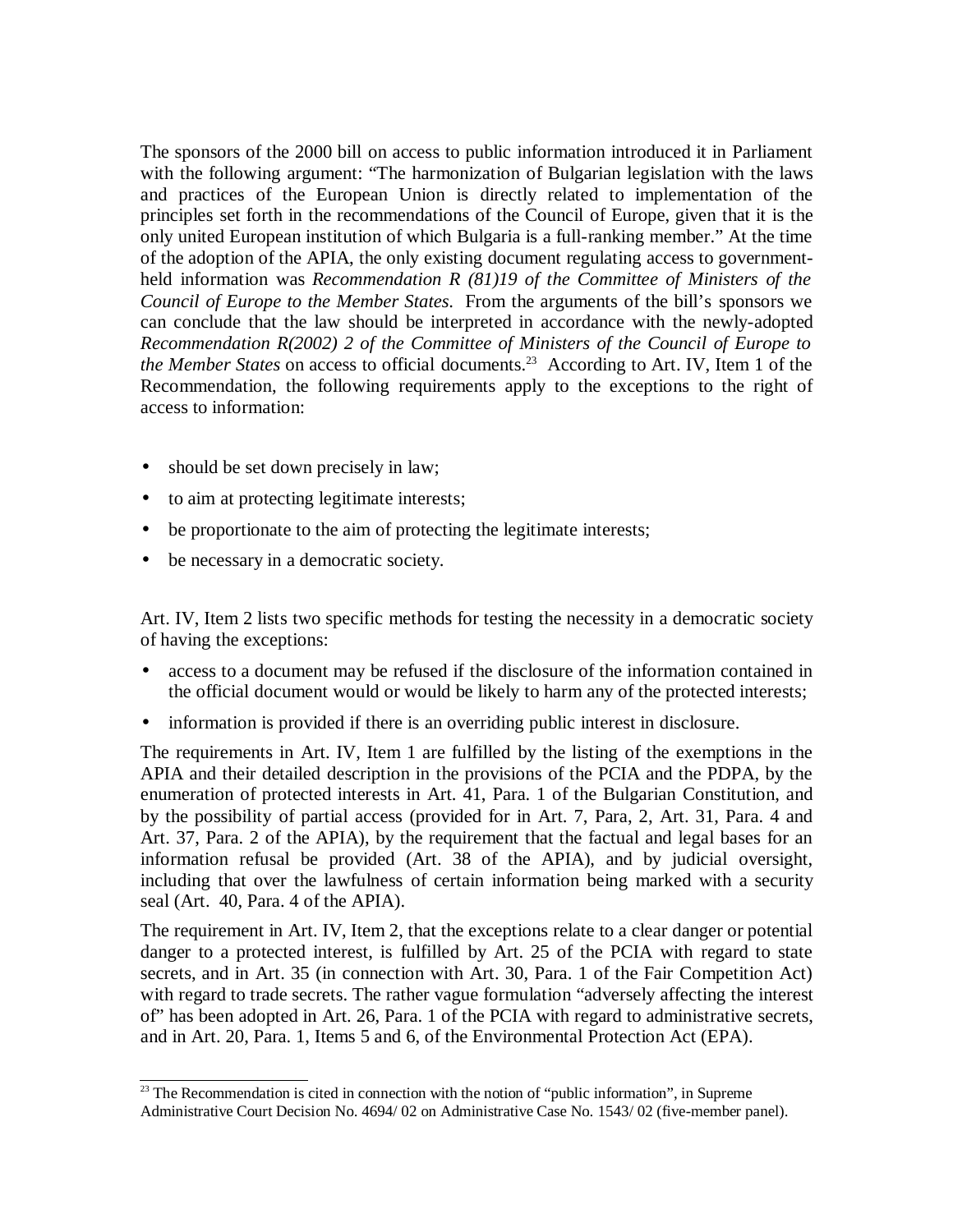As of the present time, the second requirement in Art. IV, Item 2 of the Recommendations – also known as the "balance of interests" – has neither been fully established in legislation, nor has it emerged as a precedent in the courts.

## *Balance of Competing Interests*

The "*balance of interests"* should be defined as the evaluation on a case-by-case basis, based upon the concrete, significant circumstances in a given case, of whether the public interest served by the disclosure of certain public information outweighs the interest of a person or a group of people in the protection of that information. In certain cases the lawmakers have made the decision *in abstracto* that regardless of the presence of a legitimate protected interest, it is overridden by the overall public interest in transparency. This is the case, for example, with the Public Disclosure of Property Owned by High Government Officials Act, which designates all of the information under Art. 3 as public, despite the fact that such data is generally inaccessible (compare with §1, Item 1 of the Tax Code). There are some other cases in which officials making a decision on whether to grant an information request are left with the discretion to evaluate whether there is an overriding public interest served by disclosure. This is the case with Art. 20, Para. 4 of the EPA and Art. 14 of the *Decree on the Mandatory Information to be Provided to Persons Who Have Expressed Interest in Participating in Privatization in Accordance with the XXX Act, and on Documents and Reports Classified as Administrative Secrets.*

The main problem with Bulgarian freedom of information legislation in this respect is the lack of a common legal standard for introducing the *balance of interests test* and empowering the public officials authorized by the PCIA to perform that evaluation based on certain criteria. This would allow for more flexible decisions on access to information requests. The requirement that such a common standard exist follows directly from Recommendation (2002), as well as the Constitutional Court's Decision No. 7/1996 on case No. 1/1996. The decision imposes the obligation on the institutions of the executive branch that it strikes a balance in applying exemptions from the right to access government-held information:

*When imposing such limitations the institutions of the legislature, executive and judiciary branch shall keep account of the high public significance of the right to free expression of opinion, of the freedom of the mass media and the right to information, from which it follows that the limitations (exceptions), to which these rights can be subjected, shall be applied restrictively, only to protect a competing interest.*

A change in this direction has been suggested by a bill for the amendment of Art. 14, Para. 2, Item 3 of the APIA. Some legal systems offer a mixed approach, whereby the *balance of interests test* is applicable to some exemptions from the right to information access, while others are absolute. However, the exemptions regarding trade secrets and personal data protection are always subject to the "*balance of interests" test*, due to the broad range of hypothetical situations in which the public interest served by disclosure takes precedence over the legally protected interest. For example, the balance between the public interest in disclosure and the right to personal data protection would require the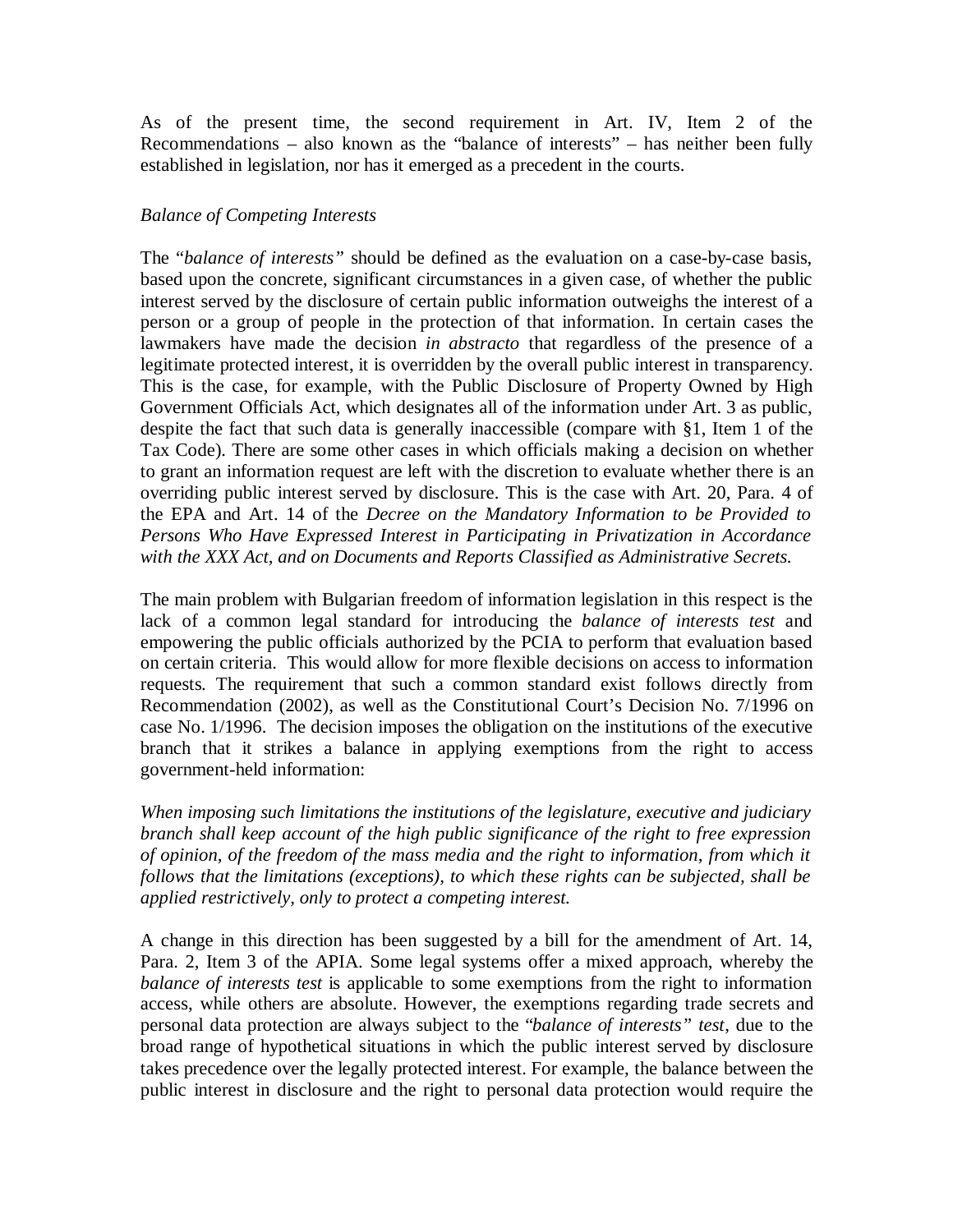disclosure of information about an official who has signed a declaration under Art. 29a of the *Civil Service Act,* in the event that the information submitted is in any way questionable.<sup>24</sup> Another typical example is the need to disclose – at least partially – the chemical formula of a product, with the purpose of evaluating its impact on public health. Although that information might be trade secret, it must be disclosed when there is enough evidence of the harmful effect of the product.

The implementation of a *balance of interests* test would facilitate the flexible solution of several matters of public interest that have arisen in recent years, regarding requests for access to: data regarding the people who have bought apartments from the housing fund of the Cabinet and other such funds; data about the declared economic interests of public officials; data regarding clauses in contracts of high monetary value to which the state is a party (with companies such as *Crown Agents* and *Microsoft*); data about the contractors and the expenditures made in the fulfillment of the so-called "*demonstrational projects,"* etc.

Despite the recommendations made by AIP in last year's report on access to information, there is still a regulatory vacuum with regard to the balance of interests. This provides the executive authorities with a justification for maintain its practice of non-transparency and creates conditions for malfeasance and corruption.

#### *Protection of Third-Party Interests*

The Supreme Administrative Court's actions in 2004 have provided an interesting and positive response to the questions related to Art. 31 of the APIA that we asked in our annual report last year. Below, we briefly present the analyses provided in our previous annual report.

First of all, the scope of that provision's exception to the right of information access is unnecessarily broad, since a third party may constitute a commercial company, another type of legal entity, a person or even a state body, although not all of these subjects are exposed to the same level of public scrutiny. In general, state bodies are obliged to disclose all of the information that they create or possess; commercial companies must disclose only the information covered in the scope of Art. 3, Para. 2, Item 2 of the APIA; the mass media are only required to disclose information covered by Art. 18; and individuals and legal entities are only required to provide information regarding their activities that are financed by funds from the state budget. Accordingly, the principles governing exemptions from the right of access to information from any of these bodies should be different. In a number of cases, the requirement to protect third-party interests overlaps with another acknowledged protected interest.<sup>25</sup> For example, government entities may use the state secret and administrative secret exemptions to protect certain categories of information; commercial companies can use the trade secret exemption; mass media can use the exemption contained in Art. 19 of the APIA; and finally, all

<sup>&</sup>lt;sup>24</sup> In case the declaration shows an obvious economic interest, for example. Of course, in order to strike such a balance, all these declarations should generally be public in the first place, even if they are also anonymous.

 $25$  Except in cases that fall under Art. 31, Para. 5 of the APIA.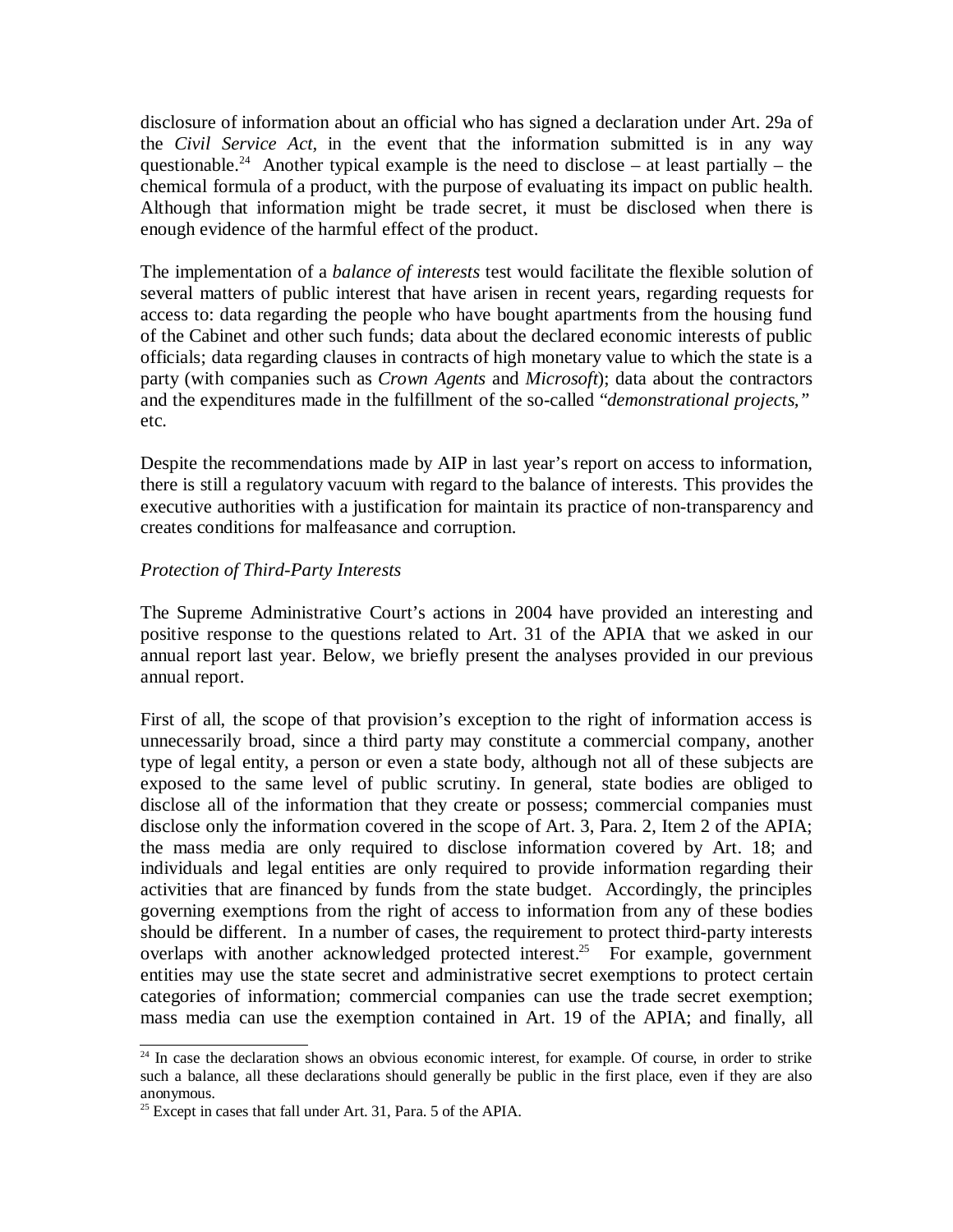citizens can use the protection of personal data guaranteed by the PDPA, which also constitutes a legally protected category under the terms of the APIA.

The next question arising from the text of Art. 31, Para. 1 of the APIA, is when is it necessary to obtain the consent of the third party. Is third-party consent required:

- 1. when provided for by an existing law (such as the PDPA);
- 2. when there is real danger of harm to the legitimate rights or legal interests of the third party; or
- 3. in all cases, except those under Art. 31 Para 5 of APIA?

Court practice in 2004 has provided the following interpretation of this question: with the purpose of guaranteeing the right of access to government-held information, the responding institutions must check whether the disclosure of information might harm the legitimate interests of third parties. In cases in which such interests would not be harmed, the institutions should disclose the information requested, regardless of the consent of the third parties. $26$ 

There is yet another problem arising from Art. 31, Para. 4, which is connected to the third party's expressed lack of consent. We should underline the fact that the lack of reply to a consent request is considered to be a negative response; i.e., the third party is assumed to have passively exercised his/her right to protection.<sup>27</sup> When the responding institution has establishes the lack of consent of the affected persons, it should provide the information in a form and manner, so as not to disclose data about the third party. Although partial access satisfies the right to information access in a number of cases, this still falls short of a real *balance of competing interests* procedure.

The third party is offered absolute protection, regardless of either the public interest served by disclosure or the nature of the information requested.<sup>28</sup> Please refer to the text above regarding the necessity of having a legislatively established balance of interests test.

# *Trade Secrets*

The exception of *trade secrets* from the right of access to public information is one of the ways in which the rights and legitimate interests of third parties are protected. In our annual report last year we posed the problem arising from the tautology created by the lawmakers in Art. 17, Para. 2 of APIA, wherein they separately list both trade secrets and unfair competition.<sup>29</sup> Court practices have partly solved this problem, with their

<sup>&</sup>lt;sup>26</sup> See SAC Decision No. 4716/04 on Administrative Case No. 8751/04 and SAC Decision No. 4717/04 on Administrative Case No. 8752/04.

<sup>&</sup>lt;sup>27</sup> It follows that in cases in which the third party acts indifferently, sluggishly, or even does not act at all, his/her right to protection from public disclosure of government-held information is still upheld.

<sup>&</sup>lt;sup>28</sup> Following a request for access to information about the apartments received by public officials from the housing fund of the Council of Ministers, the Personal Data Protection Commission established a similar position.

 $^{29}$  It is not clear what other form of an unfair competition could arise from public information disclosure, except in cases of the disclosure of a trade secret. Trade secret in accordance with Art. 35 of the Fair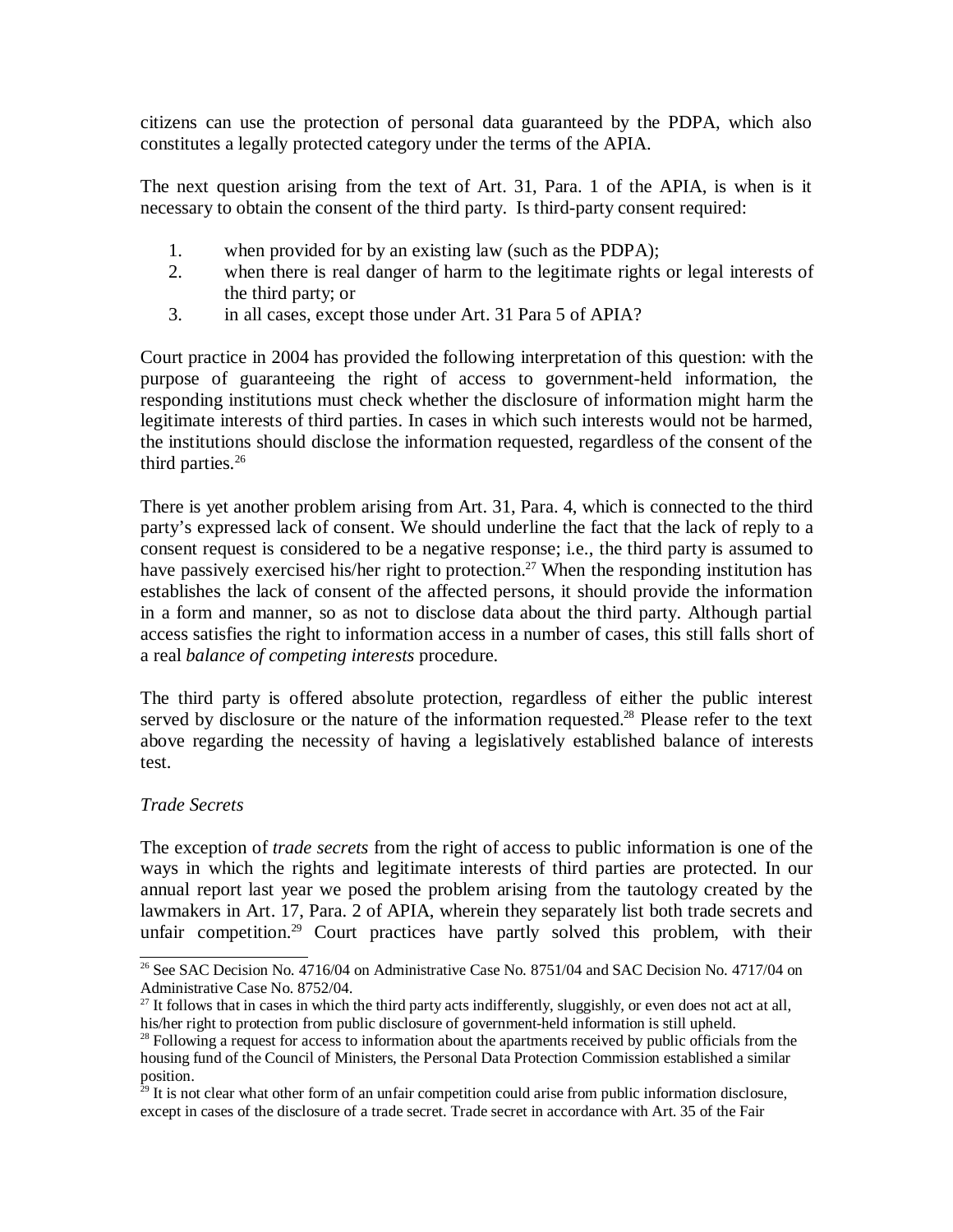interpretation that unfair competition is in fact a result of the disclosure of trade secrets. Even though there is still no detailed regulation of the scope of this exemption, the court practice – in line with AIP recommendations – has already adopted a narrow interpretation of the term *trade secret*.

# *Preparatory Documents*

This exemption is one of the most frequently cited ones in decisions to withhold information. It is very convenient for the institutions of the executive, when they wish to keep their processes obscure. This is the case because Art. 13, Para. 2, Item 1 of the APIA does not require administrative authorities to prove the harm or potential harm from the disclosure of information. Court practice has not been consistent in interpreting whether the list in the brackets of the above provision is suggestive or exhaustive, leading to an extensive applicability of the exemption. There are some cases in which public officials' imagination greatly widens the scope of the terms contained in the brackets: "opinions, comments, recommendations and suggestions." This creates unlimited opportunities for the citation of the exemption regarding *preparatory documents* and contradicts the purpose of the law, which is to allow citizens to form an adequate and critical opinion about those governing them. The formation of such an opinion is impossible without knowing not only *what*, but also *why*, and on the *basis of what arguments*, a certain decision is made by those in power.

Rather than attempts to narrow the scope of this exemption, last year saw attempts by the executive power – as we noted earlier – to apply it to the limitation of public participation in the discussion of a draft law – participation that is otherwise legally guaranteed.

The situation urgently calls for an initiative by lawmakers to narrow the scope of Art. 13, Para. 2, Item 1 of the APIA. The exemption contained in it should not apply to information created in the discussion of draft laws. Parliament should pass the proposed amendments to the Access to Public Information Act, which would protect such preparatory documents from disclosure only until the adoption of the final law.

In order to achieve transparency in the decision-making process – which currently does not exist – and in order to avoid corruption practices, the law should guarantee the openness of meetings of the collective bodies of the executive, as well as the availability of all documents recording their discussions, except in cases there are legal exemptions from (limitations to) the right of access to information. In other countries, such pieces of legislation are known as *sunshine government*. Such transparency was introduced in Bulgaria by the 2004 amendments of the Judiciary Act, guaranteeing openness of the meetings of the Supreme Judicial Council (SJC). We believe, however, that the bodies of the executive branch have no less of a role, authority, or ability to affect public policy and to operate with public money, than the SJC does. For this reason, the need to ensure transparency in the work of the executive bodies is at least equal, if not stronger in certain cases.

*State and Administrative Secrets*

Competition Act (FCA) constitutes a concrete hypothesis of the general notion of unfair competition set forth in Art.30 of the FCA.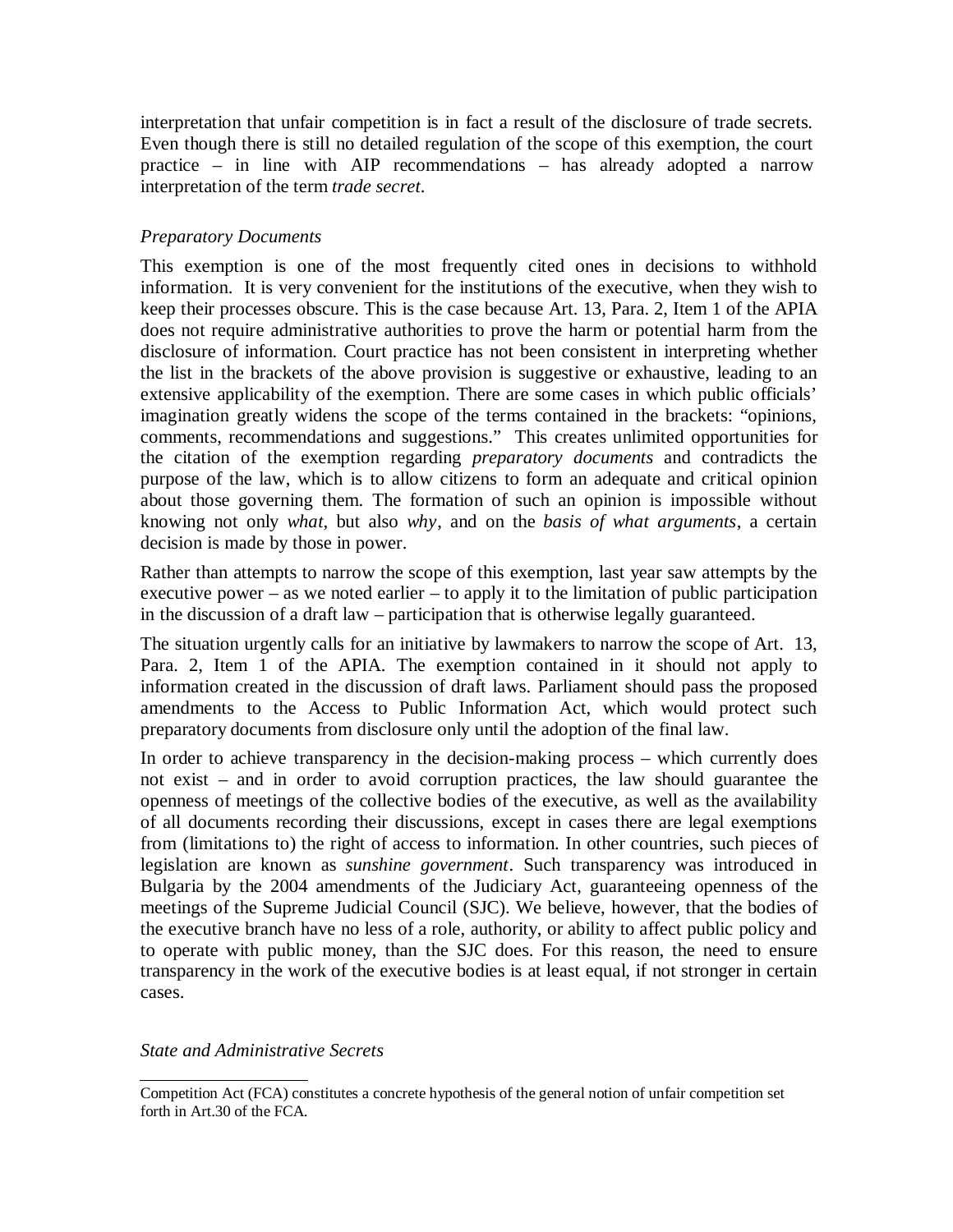We maintain the view expressed in last year's access to information report, that of the necessity for synchronization between the Access to Public Information Act (APIA) and one of the most important pieces of legislation regulating the exemptions to it – the Protection of Classified Information Act (PCIA). One of the fundamental problems is that lawmakers do not view the PCIA as being part of the legislation that regulates the right to seek, receive, and impart information. An indication of this can be found in the legislative arguments for the PCIA. When the sponsors introduced their draft of the law in Parliament in 2001, they never referred to the right of access to information.<sup>30</sup> A number of specific provisions in the PCIA are not in conformity with the legal framework regulating access to public information. This contributes to a broad interpretation of the exemptions from the right of access to government-held information that are related to state and administrative secrets.

#### *Administrative Secrets*

We have already noted, in our annual report from last year, that the "administrative secret" exemption is extremely broadly formulated in the law. As the name suggests, this exemption historically relates to the work of the administration. In other words, the concept is not filled with content and does not define the nature of the information protected by it. The broad formulation of Art. 26, Para. 1 of the PCIA is actually the result of the impossibility of defining the scope of an anachronistic precept.

We will try to clarify the concept of administrative secret, as defined in the PCIA. Art. 26, Para. 2 of the Act requires that this exemption be instituted *by law*. This condition – which derives from Art. 41, Para. 2 of the Constitution – has caused great uneasiness within the executive branch. Attempts were made during the discussion of the draft in Parliament to replace the word *law* with *regulation.* In 2004, the State Commission on Information Security was involved in the drafting of proposed amendments to the PCIA, which would abolish Art. 26, Para. 2. It is highly satisfying that this idea was not reflected in the final text of the bill introduced in Parliament by the Cabinet.

While the term *administrative secret* can be found in about thirty laws, few of them actually list specific categories of information. Most of these pieces of legislation contain either *blank* or referring provisions. A number of laws refer to facts, which become know to public officials in the course of their duties. This would mean exempting all such facts from public access, without specifying the different categories of protected information. This is a clear violation of Art. 26, Para. 2 of the PCIA, which derives directly from Art. 41 of the Bulgarian Constitution. There has been little improvement since last year in this respect; nor has there been any reaction to AIP's recommendations. According to the precedent established by court practice, an information refusal that lacks a reference to the specific category of exemption and a citation of the piece of legislation in which it is defined is illegal. $31$ 

<sup>&</sup>lt;sup>30</sup> On the contrary, the arguments submitted in favor of the draft of the Personal Data Protection Act, which was introduced in Parliament at a similar time, referred to the right of access to information in the very first sentence: "Adoption of the of Personal Data Protection Act will complete the regulation of the right to access government-held information and of the information protected from disclosure."

<sup>&</sup>lt;sup>31</sup> SAC Decision No. 10539/02 on Administrative Case No. 5246/02; compare with SAC Decision No.

<sup>2113/04</sup> on Administrative Case No. 38/04 (five-member panel).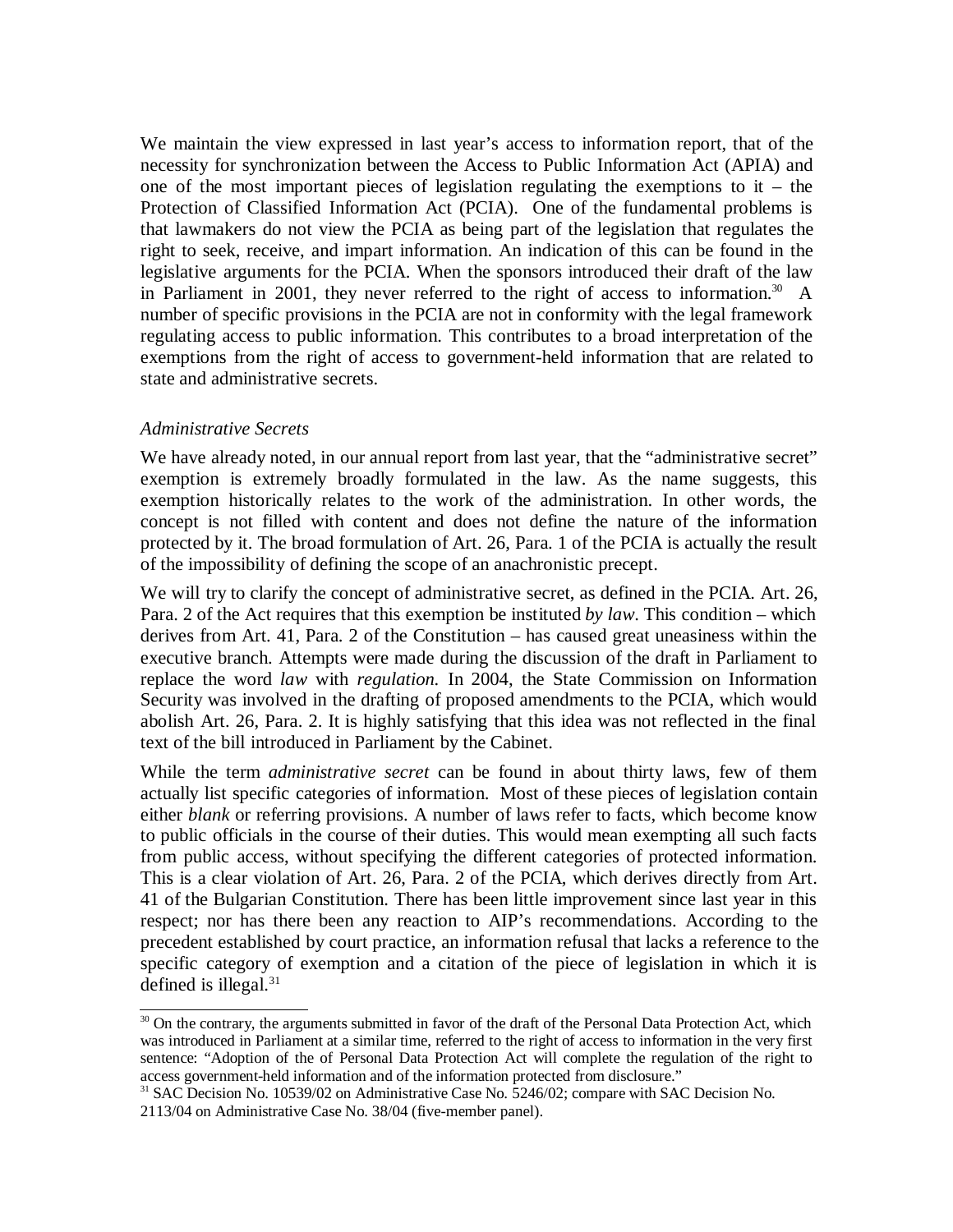Art. 26, Para. 3 of the PCIA obliges the heads of organizational units – including the bodies of the executive power – to adopt a list of categories of information generated in the scope of their activities that is subject to classification. Although these classification lists should be made public, in accordance with the provision of Para. 4, AIP is not aware of any such list of categories of administrative secrets. What we are aware of, however, is a large number of refusals to provide information, which cite the administrative secret exemption. This lack of transparency with regard to the administrative secret lists was reinforced when we learned that one such list has been marked *for administrative use only*, and also when our request to receive such a list under APIA was turned down. According to our information, certain institutions have included arbitrary categories of data on their administrative secret lists, without conforming to the relevant legal norms.

Not only does the lack of public disclosure of the lists under Art. 26, Para. 3 of the PCIA hinder citizens' efforts to access government-held information, it does not allow the institutions to coordinate and harmonize their practices. In other words, publication of the classification lists is not only a legal obligation, it is also the only way to unify the policies of different public institutions, ensuring their compliance with access to information regulations and facilitating the flow of documents between the institutions.

The third guarantee set forth in the Protection of Classified Information Act is the period of *two years*, during which information may be protected as an administrative secret. This term is indeed satisfactory, bearing in mind the indications that large amounts of otherwise publicly accessible information is being classified "just in case." In this respect, the Cabinet's suggestion of the Cabinet to allow for the extension of the period of classification by specially adopted laws (to five years) is totally unjustified – especially given the obscurity of the concept and scope of the term *administrative secret*.

#### *State Secrets*

AIP has analyzed the Protection of Classified Information Act in detail in its last two annual reports. We have identified two main problems: the tendency of over-classification (excessive secrecy) of documents, and the lack of any oversight over classification decisions.

Amendments made in 2004 to Art. 39, Para. 1, Item 7 of the PCIA have allowed free access to classified cases for lawyers. The newly-adopted Art. 39a allows litigants to review classified court cases without being investigated. These amendments have truly guaranteed the right to adequate defense in classified court cases, such that the only remaining problem is the fact that they are held *in camera*.

None of the other recommendations regarding the PCIA that AIP made in our last annual report have been followed. The main problem is the general trend of over-classification of information; i.e., decisions to classify documents that are outside the scope of the categories listed in Art. 25 of the PCIA. We will not even discuss here the fact that not all information that falls within the scope of the listed categories should be classified automatically. There are many cases in which the disclosure of such information would not harm, or would not be likely to harm, any protected interests.

A few provisions of the PCIA support this tendency towards over-classification. One example is the text of Art. 30, Para. 3, according to which "a set of materials and/or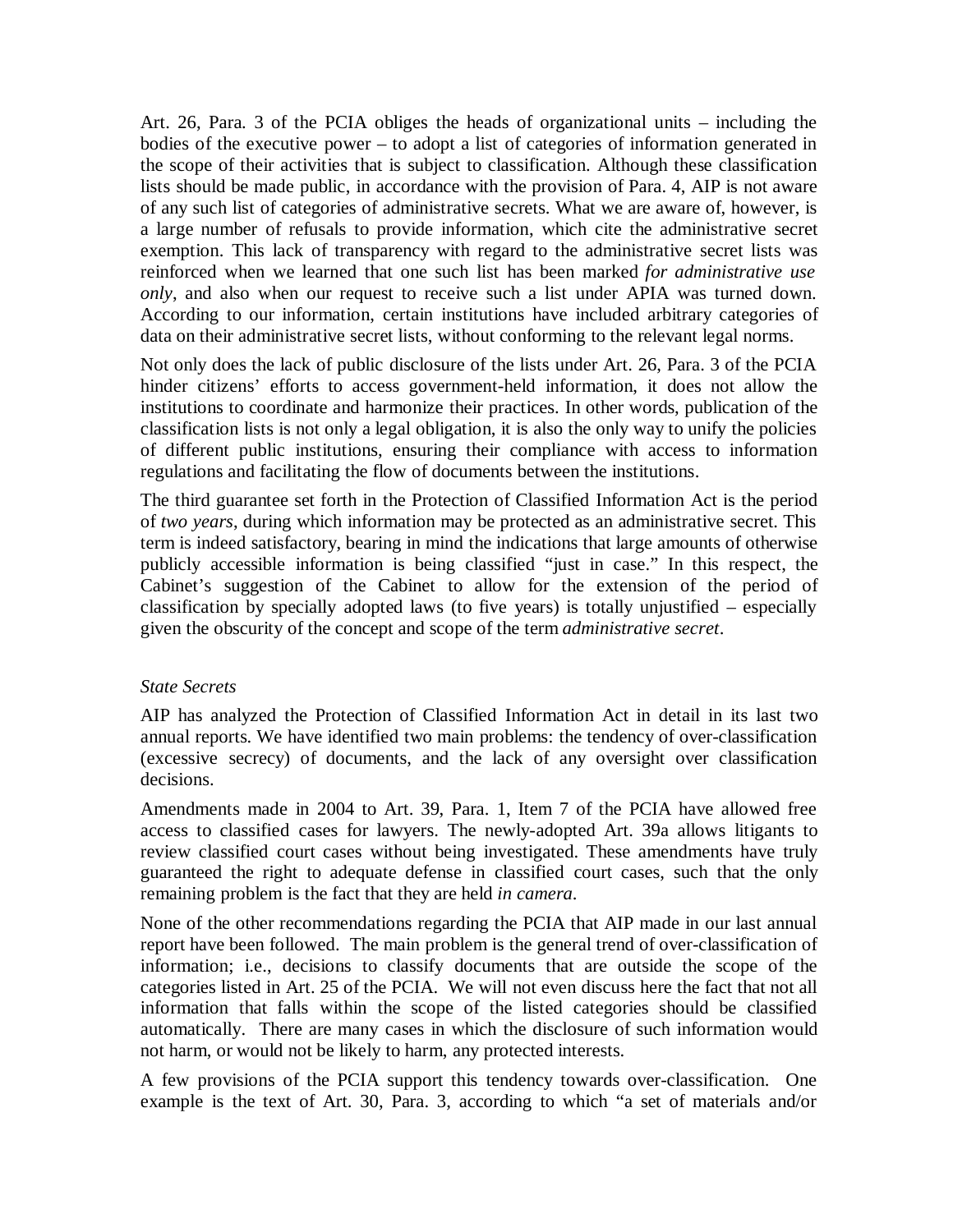documents that contains information with different levels of secrecy is subject to be marked with a security seal corresponding to the highest level of classification of any document or material within the set." In our annual report from last year, we discussed one of the practical applications of that provision – the increased secrecy marking of entire court case files. The truth is, this contributes to an unjustifiably huge increase in the scope of classified information.

Art. 31, Para. 1 of the PCIA also contributes to the above-mentioned problem. It gives the authority to every official who has the right to sign a document, to determine that document's classification level, thus in practice authorizing a large number of officials to affix security seals. This inappropriate decision by the lawmakers, coupled with the lack of training, is another likely reason for the observed tendency towards over-classification.

The number of categories listed in Art. 25 of the PCIA is much too large (nearly twice as many as the list from 1990), but far more problematic is the fact that a number of the categories are too broadly or unclearly formulated and can be subjectively embellished. A bill was introduced in Parliament last year with proposed amendments to the PCIA that would abolish one of the categories. One of the many arguments for doing so is that the information within the scope of that category is in practice public. $32$ 

Another problem with the PCIA is the lack of any provision for the review of classification decisions. Currently, the only possibility for review is by the courts. This is by no means sufficient, because it covers only certain classified documents accidentally discovered by requestors when they seek access to information.

The register of classified documents should be made public, or there should at least be a prescribed procedure for the publication of declassified documents. Although this problem has often been acknowledged by the chairperson of the State Information Security Commission (SISC), the amendments proposed by the Council of Ministers lack any solution. A minimum standard would be a requirement for publishing declassified documents before destroying them.

All of the problems analyzed here should be solved by legislative changes. Maintaining a level of secrecy that goes well beyond the need to protect national security is against the interests of everybody, with the exception of some public officials who may wish to cover up their misdeeds. From the standpoint of the right of access to information, this is an unacceptable situation. From the point of view of the government, it leads to nontransparent, and thus ineffective, governance. From the standpoint of the fight against corruption, it creates opportunities for covering up malfeasance. From the point of view of information security, it lessens the protection of classified information, because a larger amount of information is harder to protect. From a fiscal standpoint, it increases expenditures and concentrates efforts in areas where no protection is necessary. As SISC members have already publicly expressed all of these arguments, we were quite surprised to see the Bulgarian Government willfully introduce legislative amendments that would in effect compound the above-mentioned problems, rather than proposing legislative changes in the right direction.

# **Lawmakers' Approach to the Exemptions**

<sup>&</sup>lt;sup>32</sup> Amendments to the PCIA sponsored by Yuliana Doncheva and a group of MPs.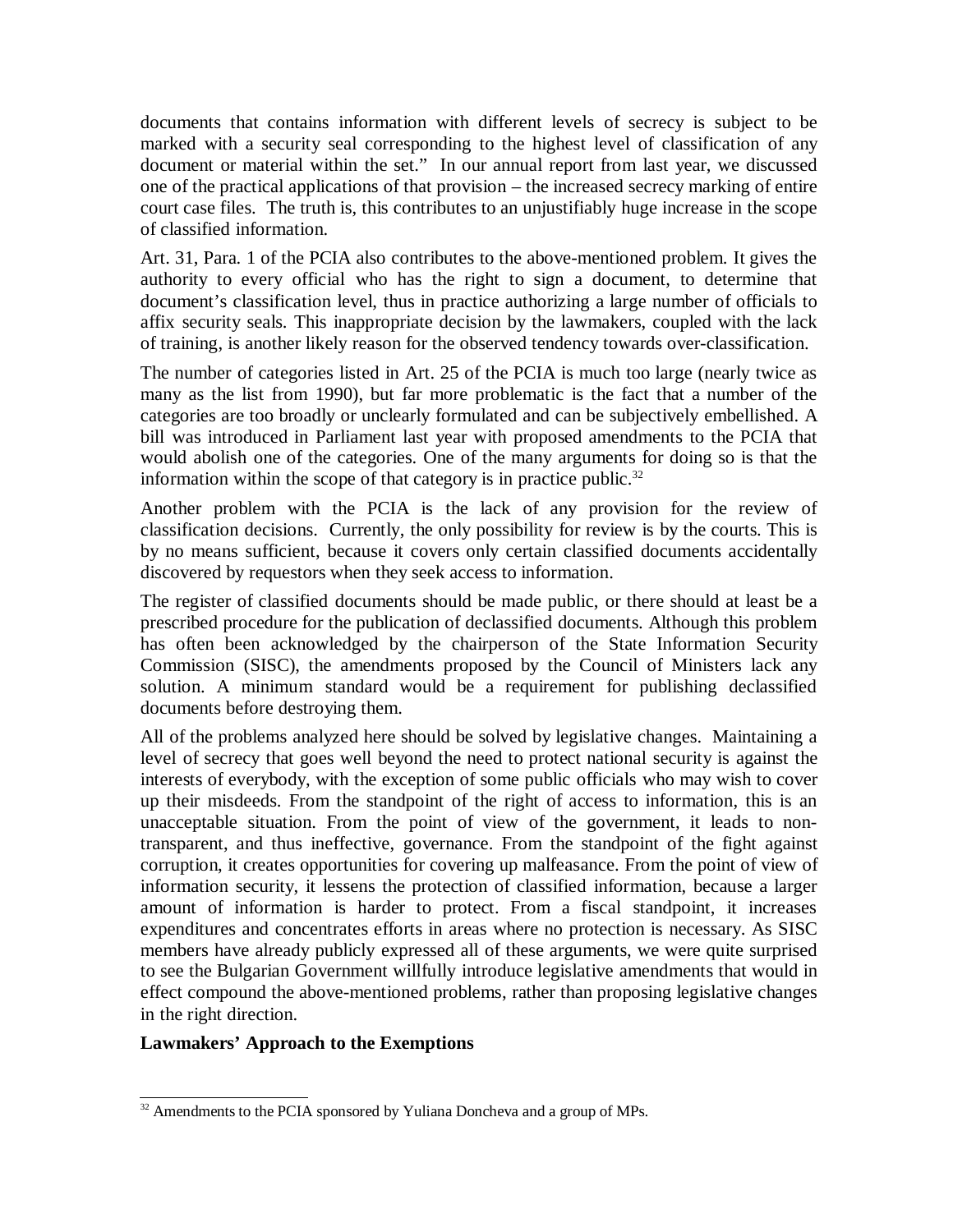As in 2003, last year saw legislative initiatives from the Bulgarian Government that concentrated on weakening the existing laws, rather than improving them. In early 2005, the Cabinet sponsored a bill to amend the Protection of Classified Information Act. In the parts of the proposed changes that are related to the right of access to information, transparency and the necessity to decrease the scope of classified information, we can see a disturbing step back from what was achieved with the PCIA's adoption in 2002.

The amendments are in contravention of Recommendation R(2002)2, which requires that member states "apply clearly established rules regarding the preservation and destruction of documents." The Cabinet has proposed that it be possible to destroy secret documents before declassifying them, when "there has ceased to be a need for their existence." If these amendments are adopted by Parliament, certain information – such as the data gathered using surveillance technology – may be destroyed by the bodies that collected it, with no possibility of court oversight. In other words, the Cabinet has suggested unclear and indeterminate procedures for the destruction of documents that have otherwise been considered important enough to be classified.

Other proposals in the bill are the introduction of:

- the possibility of the unlimited extension of the classification period by the SISC;
- oversight of the lawfulness of classification decisions by the security services;
	- the possibility of increased remuneration for public servants, depending on the level and scope of the secret documents with which they work.

Last but not least, the proposed amendments would introduce a requirement that certain categories of people be investigated before they are allowed to work with classified documents. This would include Members of Parliament and lawyers, for whom the preliminary investigation requirement was removed less than a year ago.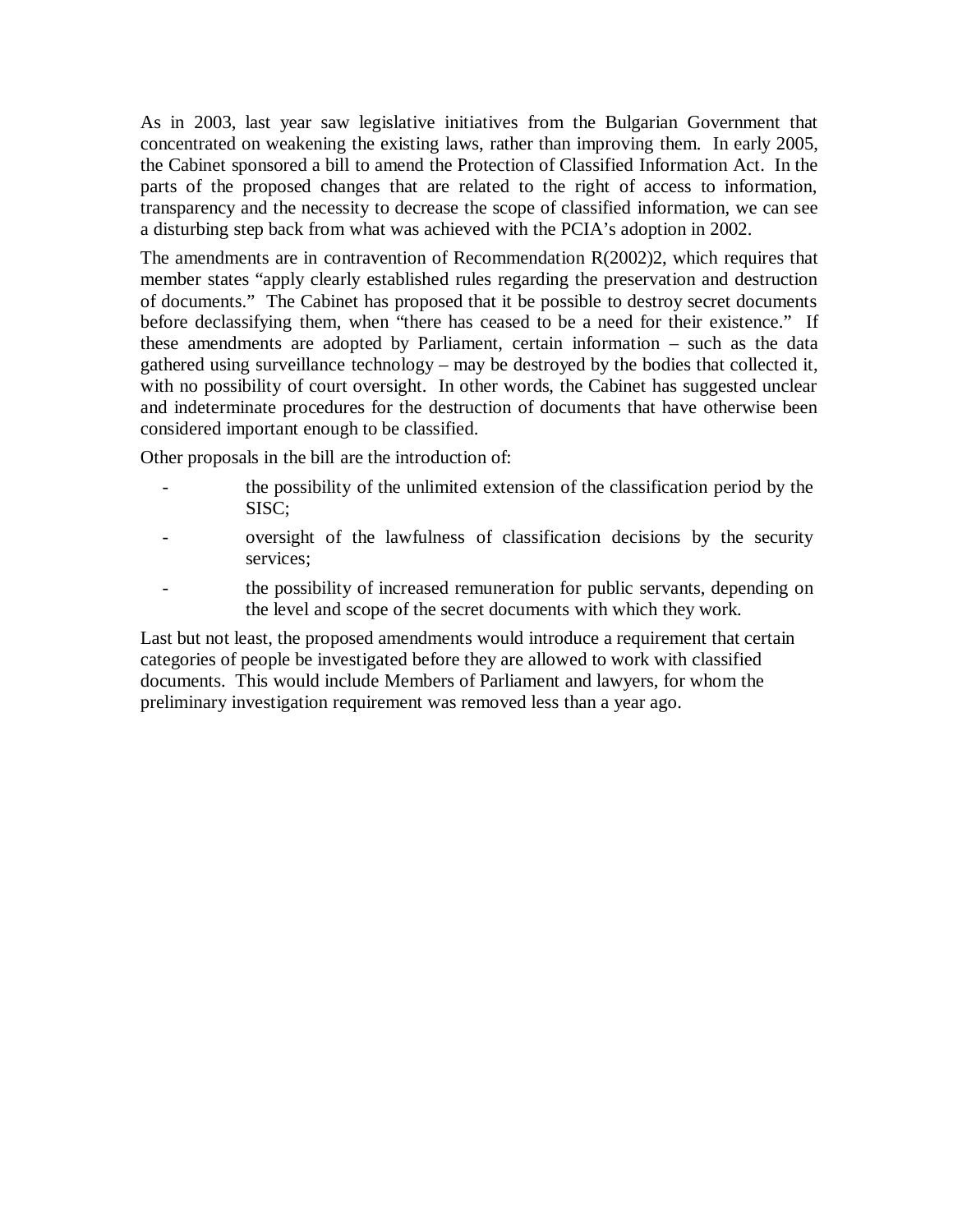# **AMENDMENTS TO PERSONAL DATA PROTECTION LEGISLATION IN 2004**

Not many amendments were made last year to Bulgarian legislation related to personal data. The main law dealing with the protection of personal data, the Personal Data Protection Act (PDPA), was amended to the effect of striking a balance between two interests – those of "national security" and "personal data." In individual sector legislation, the largest legislative adjustments were made with regard to the protection of personal data in the health sector.

## **General Provisions**

## *Personal Data Protection Act*

Two amendments were made to the Personal Data Protection Act in 2004.

The first amendment was meant to expand the definition of the term "personal data," by adding the data found in the human genome to the categories of protected data.**<sup>1</sup>** The amendment was adopted in conjunction with the newly-passed Health Act.

The second amendment, or rather batch of amendments, to the PDPA, came as part of the Closing Provisions of the Law for Amendment of the Defense and Military Forces Act. These amendments were meant to establish the relationship between the terms "national security" and "personal data." The amendments dictate that if the two interests come into conflict, priority is to be given to the national security interest.

The amendment made to Article 34, Para. 3 of the PDPA**<sup>2</sup>** gives officials the absolute freedom to refuse individuals access to their own personal data, on the grounds that disclosure might present a danger to the defense of the country or national security, or for the protection of classified information. Furthermore, this provision frees data administrators of the requirement that they provide the factual grounds for their refusals, as well as of the obligation that they apply the three-part test for the balance of interests, as stipulated by Article 8 of the European Convention on Human Rights.

The provisions of Article 18, Item 6; Article 19, Para. 1; and Article 25, Para. 3 of the PDPA,<sup>3</sup> regarding the permissibility of the processing and storage of personal data and

- 3 PDPA, Art.18, "The processing of personal data is only allowed when one of the following conditions is satisfied:
	- Section 6 (new State Gazette, issue 93, 2004) for the purpose of defense and the protection of national security.
- PDPA, Art.19 (1) (Supplement State Gazette, issue 93, 2004) The administrator under Art.3 (1) can process an individual's personal data after receiving his/her consent, with the exception of cases

<sup>1</sup> PDPA, Art. 2 (2) (State Gazette, issue 70, 2004): "Personal data is information about a natural person which that reveals his/her physical, psychological, mental, family, economic, cultural or public identity, including the data on the human genome"; Closing Provisions §10 (State Gazette, issue 70, 2004): "The 'human genome' is the complete set of genes in the chromosomes of each cell of a particular individual."

<sup>2</sup> PDPA, Art. 34, Para.3 (New - State Gazette, issue 93, 2004) "The personal data administrator refuses full or partial access to the data of the individual under Para.1 if its disclosure could endanger the defense or security of the country, or in order to protect classified information. The refusal should state the legal grounds only."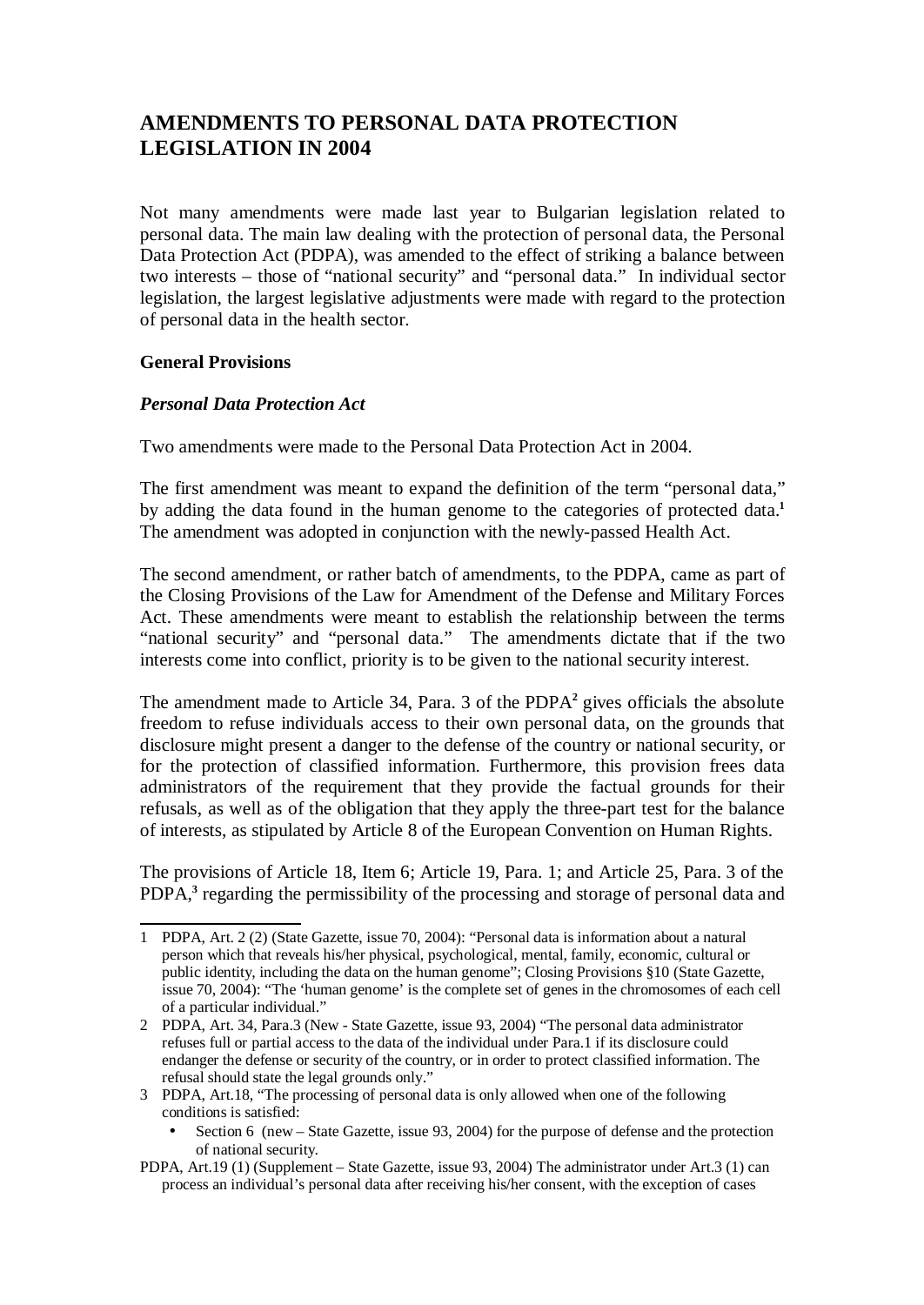the obligations of the administrators with regard to such processing, were also amended. The changes made to these provisions gave state data administrators the unrestricted freedom to collect and process data, every time they consider it necessary to do so for the protection of national security. Considering the broad definition of the term "national security" that is given in the Protection of Classified Information Act, we find that this authority gives too much discretion to the administrators, which could result not only in the processing of personal data without the consent of the individual in question, but also without any legal grounds for doing so.

### **Sector-Specific Legislation**

#### *Protection of Personal Data in the Public Affairs and Security Sector*

**Witness Protection Act (WPA) –** Promulgated in the State Gazette, issue 103, October 23, 2004; effective as of May 24, 2005.

The purpose of this law is to provide support in the battle against severe premeditated crimes, as well as against organized crime, by ensuring the safety of individuals whose testimony, explanations, or information are of substantial importance in criminal proceedings. In order to achieve that purpose, personal data will be collected from the individuals covered under the law. This data indisputably falls under the category of so-called "sensitive" data. That is why this law needs to stipulate a special procedure for processing this data, different from that stipulated in the PDPA, as well as specific obligations on the part of the administrators who must ensure that the data is protected. Although the WPA contains a section entitled "Processing of Personal Data," no additional security guarantees regarding the processing and storage of data are provided in it. Furthermore, the lawmakers did not provide for any criminal liability for persons who misuse witness protection data.

**Law on the Preservation of Public Order during Sports Events** – Promulgated in the State Gazette, issue 96, October 29, 2004; effective as of November 30, 2004.

This law lays out the measures to be taken in order to protect public order and combat antisocial behavior during sports events. The text's purpose is to provide some preventive measures for avoiding any violent incidents when sports events are being held. In connection with this, the law provides for the establishment of a National Information Center and a central register containing the personal data of individuals whose behavior during sports events poses a threat to public order. The register would contain identifying information about the individuals (name, personal identification number, permanent address, citizenship, place of birth), as well as data about any offences or crimes committed by the registered individual and the penalties imposed or other compulsory administrative measures. The law explicitly provides the possibility of cross-border data transfer.

#### *Protection of Personal Data in the Health Sector*

stipulated by law or when the data processing is related to defense or national security.

PDPA, Art.25, Para. 3 (Supplement – State Gazette, issue 93, 2004) After the completion of personal data processing, the administrator under Art.3, Para. 1 only stores the data under the cases stipulated by the law, or in cases related to defense and national security.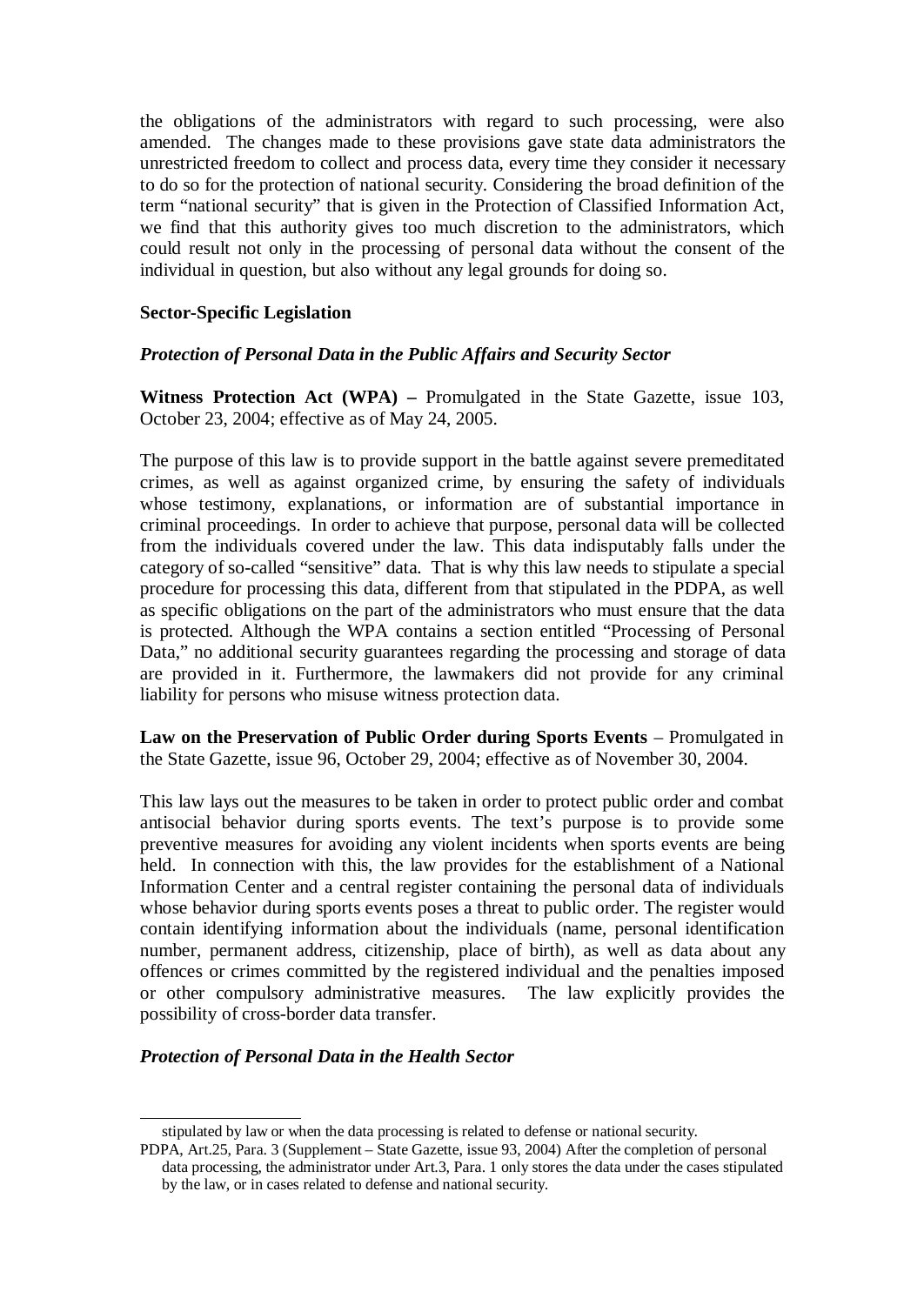**Health Act** – Promulgated in the State Gazette, issue 70, August 10, 2004; effective as of January 1, 2005.

The new Health Act makes the first statutory attempt to define terms like "medical information" and "medical records," as well as the legal obligations of healthcare institutions with regard to managing medical records and protecting patients' personal data. In the subsection entitled "Medical Information and Records," the format and content, as well as the conditions and procedures for the processing, use, and storage of medical information are settled. This section also stipulates in which situations information may be shared between different administrators is allowed. The law's chief shortcoming, with regard to the protection of personal data, is the absence of a legal mechanism allowing individuals to access their own medical records. The subsection on "Patients' Rights and Obligations" only provides for the patient's right to "explicit and accessible information about his/her medical condition." The law lacks any explicit obligation on the part of data administrators to provide the individual with access to his/her entire medical record, or copies of documents contained in it. Another deficiency with regard to the protection of personal data in the health sector is the lack of any penalties for the misuse or unlawful processing of data related to patients' medical condition.

**Regulation 11 of March 29, 2004, on Maintenance of the Register of the Executive Agency on Medical Transplants** – Issued by the Health Minister, promulgated in State Gazette, issue 31, April 16, 2004

In order to comply with the provisions of the Law on the Transplantation of Organs, Tissues, and Cells, this special regulation was adopted in 2004. It dictates the circumstances in which data is to be collected, and the type of data to be entered, in the Register of the Executive Agency on Medical Transplants, as well as the procedures for entering and using the information contained in it. The agency maintains two registers – one public and one official. The public register contains information about the medical institutions that collect, implant, and/or process organs, tissues, and cells, and a list of tissue banks. The regulation stipulates the procedure for accessing the data contained in the registers by explicit reference to the Access to Public Information Act.

There are several types of official registers, but only three of them contain data pertaining to physical persons.<sup>4</sup> The law stipulates the amount of data to be contained in the registers, as well as specifying which data is available to the administrators who maintain them. One serious shortcoming of this regulation is the lack of any penalties for violation of the rules regarding the use of the register. The personal data stored in the Executive Agency on Medical Transplants is particularly sensitive information, directly related to people's health and life. Without question, such information could be seriously abused. Therefore, there should be serious penalties for its misuse.

<sup>4</sup> Regulation 11, Art.9. The Official Register (R) of the Executive Agency on Medical Transplants contains: 1. R. of individuals who have expressed their consent or refusal to donate organs, tissues, and cells after their death; 2. R of individuals who require organ transplants, called "national patient waiting list;" 3. R. of individuals under the age of 18 who require transplants of self-regenerating tissues.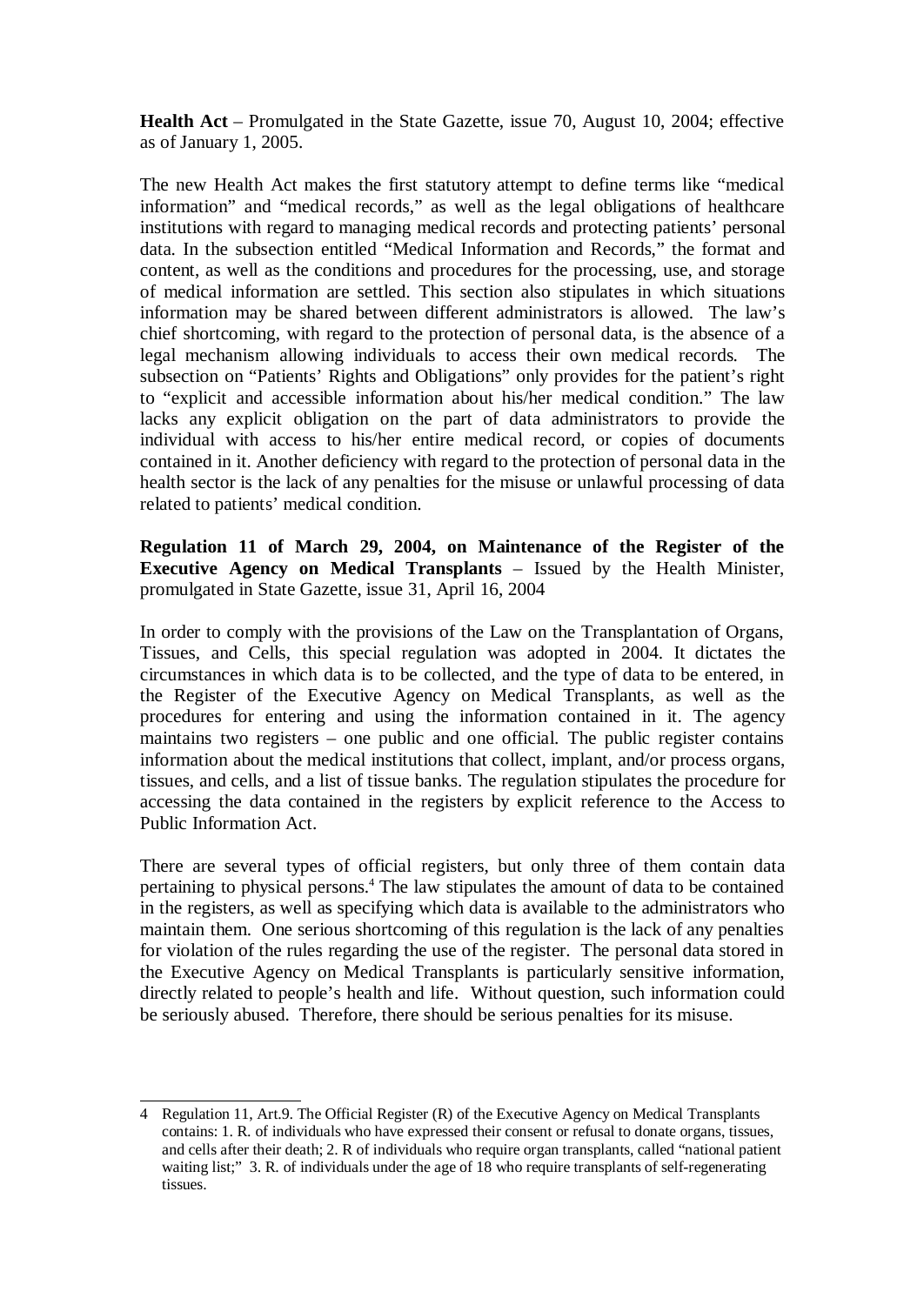**Law on the Integration of Disabled People** – Promulgated in the State Gazette, issue 81, September 17, 2004; effective as of January 1, 2005

**Regulation on the Implementation of the Law on the Integration of Disabled People** – Adopted by Council of Ministers Decree No. 343, of December 17, 2004; promulgated in the State Gazette, issue 115, December 30, 2004; effective as of January 1, 2005.

This new law and the regulation regarding it provide for the establishment and maintenance of a database containing information about disabled people. They specify the purpose for collecting this data, in accordance with the requirements of the PDPA. The database will be used to calculate the number of disabled people in the country, analyze their socioeconomic status, and plan activity geared towards meeting their needs in the areas of education, health and social reintegration. There is an explicit designation as to which administrators may exchange data on disabled people.

As written, the law and regulation contain some flaws. There is no enumeration of the categories of personal data to be included in the database. No procedure is given for regulating the provision to individuals of access to their own personal data. The legislation lacks any provision on the right to change or update the data. Furthermore, the regulation stipulates that every change in the data is subject to registration and that factual mistakes may only be corrected by officials. As in many other sector-specific laws, there is no stipulation of penalties for the unlawful collection and use of personal data.

#### *Personal Data Protection in the Telecommunications and High Technology Sector*

The Telecommunications Act that was adopted in 2003 provides for the confidentiality of communication and the protection of personal data in long-distance telecommunications. As we noted in our previous annual report,<sup>5</sup> there still exists a legal vacuum regarding the protection of personal data in connection with Internet technologies, which remained unfilled in 2004. Nevertheless, the Council of Ministers adopted an "**Updated Policy for the Telecommunication Sector in the Republic of Bulgaria**" in its Decision No. 885 of November 10, 2004. This policy confirms the need to draft and pass a Law to Amend the Telecommunications Act or new Electronic Communications Act, in order to provide for the protection of personal data contained in electronic messages. An amendment is urgently required, stipulating the right of subscribers to all kinds of electronic services to decide whether or not they want to be included in a public directory.<sup>6</sup> It is expected that the scope of existing personal data protection legislation will be broadened. Legal safeguards need to be put in place against the violation of people's privacy and the misuse of personal data transferred through electronic communication networks.

<sup>5</sup> See AIP's Annual Report, "Access to Public Information in Bulgaria 2003."

<sup>6</sup> The current Telecommunication Act (Art. 97) stipulates that all subscribers should be included in the public registers, regardless of their will.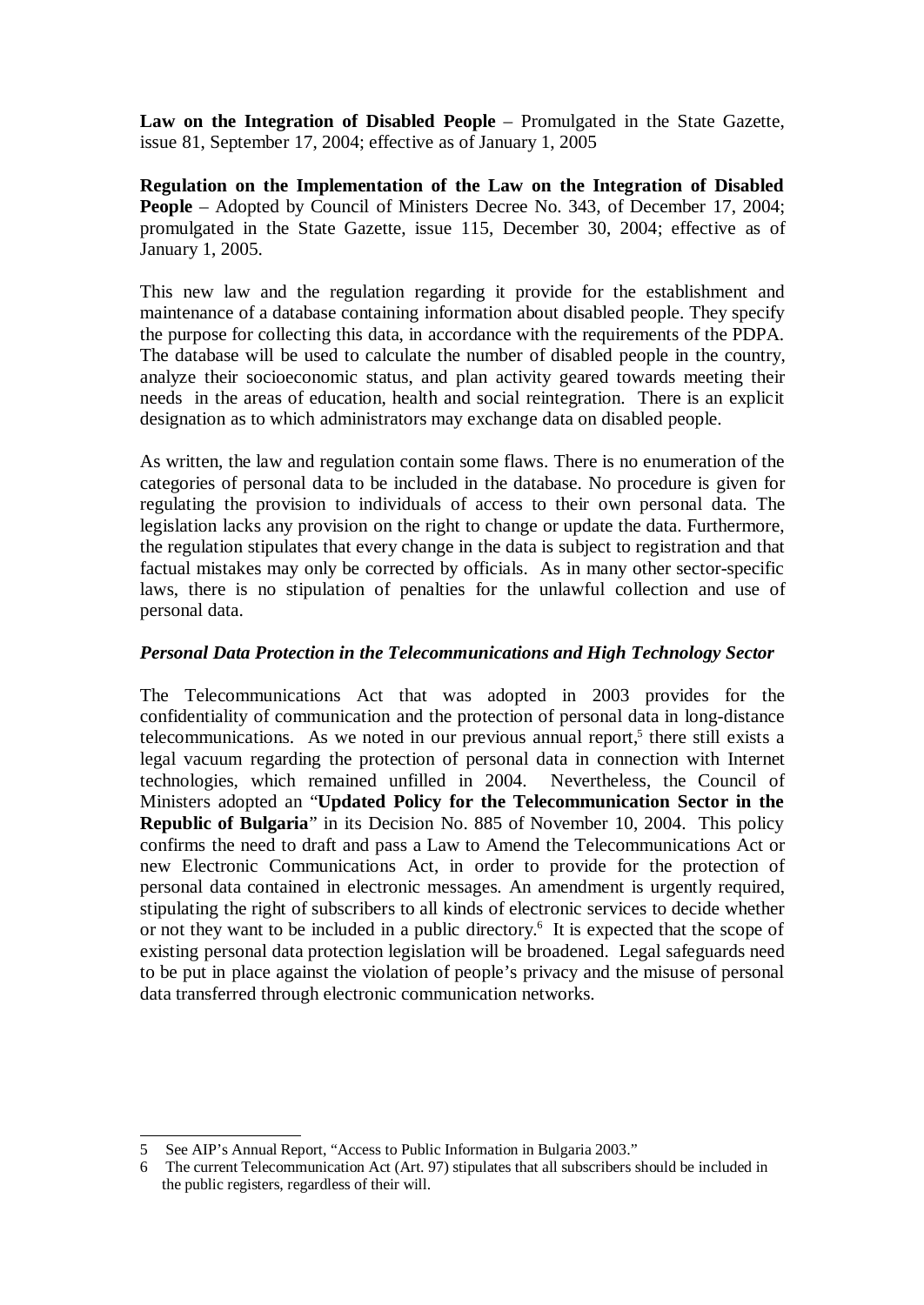# **Practices in the Provision of Access to Information – Results of Global Monitoring of Compliance with Freedom of Information Laws in Bulgaria, 2004**

Following our review of the legislation governing the right of access to information and the exceptions to it, we will now examine practices related to their implementation and exercising the right of access to government-held information.

Access to Information Programme relies upon a number of sources in its analysis of the freedom of information situation in Bulgaria. They include, for example, reports from our network of coordinators, cases referred to AIP's office for assistance, and the problems we encounter when appealing information refusals in court. In this report on access to information in Bulgaria for 2004, we will attempt to give a snapshot of the access to information situation from the point of view of information seekers and the problems they face. This is a natural approach to take, since this is precisely the kind of information that we collect and categorize in our databases: one of information refusal cases and one of court cases under the Access to Public Information Act (APIA).

In addition to summarizing and analyzing the natural demand for information in Bulgaria, Access to Information Programme carries out specialized surveys. For example, AIP has conducted five reviews of freedom of information practices since the adoption of the APIA in 2000.**<sup>1</sup>** The goal of the first three studies was to assess the institutional preparedness for implementation of their obligations under the law. For the past two years, AIP has participated in a *Global Freedom of Information Monitoring Survey*. In this report, we present our findings from this survey for 2004.

The methodology for the monitoring project was developed by the Open Society Justice Initiative. The so-called *Global Monitoring Pilot Survey* was held in five countries in 2003: Armenia, Bulgaria, Macedonia, Peru and South Africa. An outline of the monitoring results is available on the Web site of the Open Society Justice Initiative.**<sup>2</sup>** In Bulgaria, the survey was implemented by a team from the Access to Information Programme, with the results presented in the *Access to Information in Bulgaria* annual report for 2003. The findings were also discussed at a number of public events, including workshops and training seminars.

In 2004, the survey was held in sixteen countries, listed below by geographical region: **Africa**: Ghana, Kenya, Mozambique, Nigeria, South Africa, Senegal; **Europe:** Armenia, Bulgaria, France, Macedonia, Romania, Spain; **Latin America:** Argentina, Chile, Mexico, Peru.

The number of countries that are adopting or have already implemented freedom of information laws is constantly increasing.

The monitoring survey covered countries on three different continents, with regional freedom of information standards that are relatively different, yet also comparable. For

 $<sup>1</sup>$  See our previous annual reports on access to information in Bulgaria, available online at:</sup> [http://www.aip-bg.org/rep\\_bg.htm](http://www.aip-bg.org/rep_bg.htm)

<sup>&</sup>lt;sup>2</sup> Posted in English at [http://www.justiceinitiative.org/activities/foifoe/foi/foi\\_aimt](http://www.justiceinitiative.org/activities/foifoe/foi/foi_aimt) and in Bulgarian at [http://www.aip-bg.org/rep\\_bg.htm.](http://www.aip-bg.org/rep_bg.htm)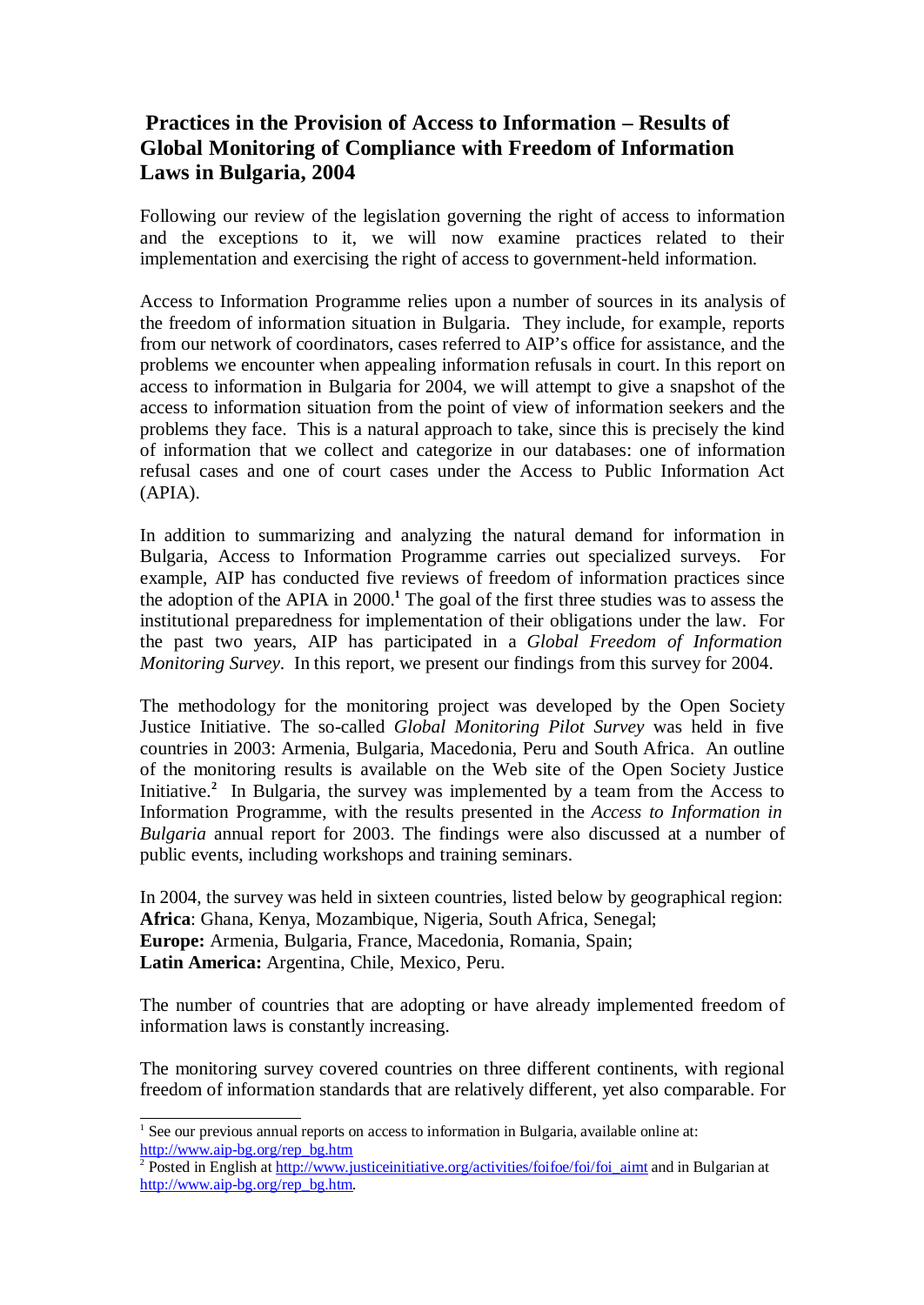this reason, the team that developed the monitoring methodology set forth the following access to information standards, to be used as the hypothetical basis for the  $survev$ :<sup>3</sup>

- 1. There should be a prevailing principle of openness;
- 2. All institutions performing public functions should respond to information requests;<sup>4</sup>
- 3. Everyone has the right to receive access to information without explaining the reason(s) for his/her request;
- 4. There should be no discrimination with regard to requestors everyone should be treated equally;
- 5. Information should be provided in a timely manner;
- 6. Requests may be submitted both orally and in written form;
- 7. Access must be provided to information, rather than to documents;
- 8. Information should be provided in the requested form, whenever possible;
- 9. If an institution receiving an information request does not possess that information, it is required to forward the request to another institution, known to possess the requested information;
- 10. The fees for information provision should not obstruct free access to information and should not exceed the cost of the storage medium (e.g., photocopies, CDs, videotapes);
- 11. Every information refusal should specify the grounds and cite the legal provisions on which it is based;
- 12. When some of the information requested is exempt from public access, partial access must be provided;
- 13. There should be a requirement that assistance be provided to information requestors;
- 14. Every public institution should have a designated information office or official responsible for processing information requests;
- 15. Every public institution should publish certain information at its own initiative, even in the absence of information requests.

To a certain degree, Bulgarian freedom of information litigation meets the standards listed above. The monitoring results can thus be considered relevant to the hypothesis, allowing for comparison of practices in Bulgaria with those in the other participating countries.

Other important freedom of information standards, such as the right to appeal refusals, were not measured under the methodology of this monitoring survey.

# **Monitoring Methodology**

As in 2003, the monitoring methodology was the same for each of the participating countries.

<sup>3</sup> A more detailed review of the standards is available in a report of the *Global Freedom of Information Monitoring Report* for 2003 available at<http://www.aip-bg.org/> and on the web-site of Open Society Justice Initiative: [http://www.justiceinitiative.org/activities/foifoe/foi/foi\\_aimt.](http://www.justiceinitiative.org/activities/foifoe/foi/foi_aimt)

<sup>4</sup> This standard is best developed in the South African freedom of information law. In Bulgaria however, private and public companies – even those that hold a monopoly – have no obligation to respond to information requests. Everyone has the right to obtain information from central and local authorities, public law (political) entities and entities whose activities are financed by the budget.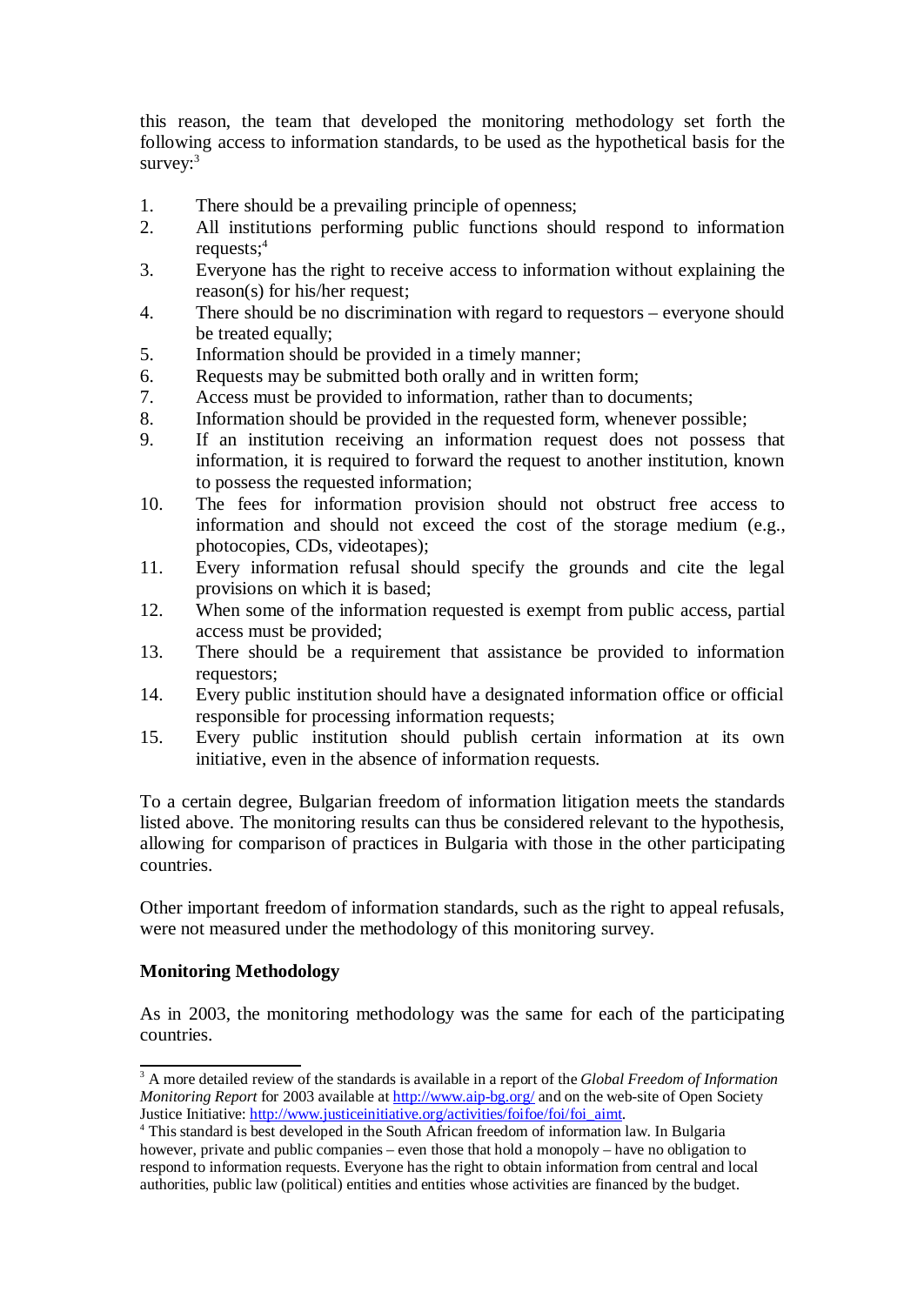The 2004 survey had the following parameters: a total of 140 requests filed by seven requestors to eighteen institutions, in two waves.

**The requestors** were: two journalists, two environmental organizations (NGOs), one small business, one private citizen and one representative of the Roma minority.<sup>5</sup>

**The following institutions were monitored in 2004:** The Council of Ministers (Cabinet), the Ministry of Justice, the Ministry of Defense, the Ministry of the Economy, the Ministry of Labor and Social Policy (MLSP), the Ministry of Environment and Waters, eight municipalities (including district administrations within the capital/Sofia municipality), the Supreme Court of Appeals and the Regional Court of Montana (Bulgaria). The project also covered two other institutions: Bulgarian National Television (BNT) and the National Electric Company (NEC). The former has clear obligations under Bulgaria's Access to Public Information Act, while the latter is not covered by the Act. Under the standards laid out for the *Global Monitoring*, however, the NEC should also provide information to any requestors, bearing in mind that they are also its clients or consumers.

## **Requested Information**

The seven requestors filed 18 oral and 122 written information requests, seeking information in the following areas:

- Environmental protection: requests were filed for information of clear public interest, such as the *Environmental Impact Assessment Report* on the second nuclear power plant near Belene, or information about the air and drinking water monitoring systems;
- Anti-corruption: requests were filed for information related to corruption investigations and statistical information on corruption cases from the courts;
- Management of state and municipal properties: information was sought about public procurements and rentals of public property;
- Organization and maintenance of public registers and requirements that information about the structure of the local administrations be published;
- Information about the property owned by public figures;
- Information about government policies on issues of high public interest, such as its crime prevention strategy;
- Financial accountability: projects financed by European funds, and the *microcredits* lending scheme;
- Internal rules regulating transparency and information disclosure policies: this information was requested during the second stage of the monitoring.

As in the pilot survey, requests were filed seeking access to three types of information during the 2004 monitoring survey:

• *Routine* – information that clearly should be available for public access;

<sup>5</sup> We invited a representative of the Roma organization *Romany Baht* to participate. We presumed that his address in the *Fakulteta* district of Sofia would serve to identify this requestor as a member of the Roma minority, and this assumption proved correct.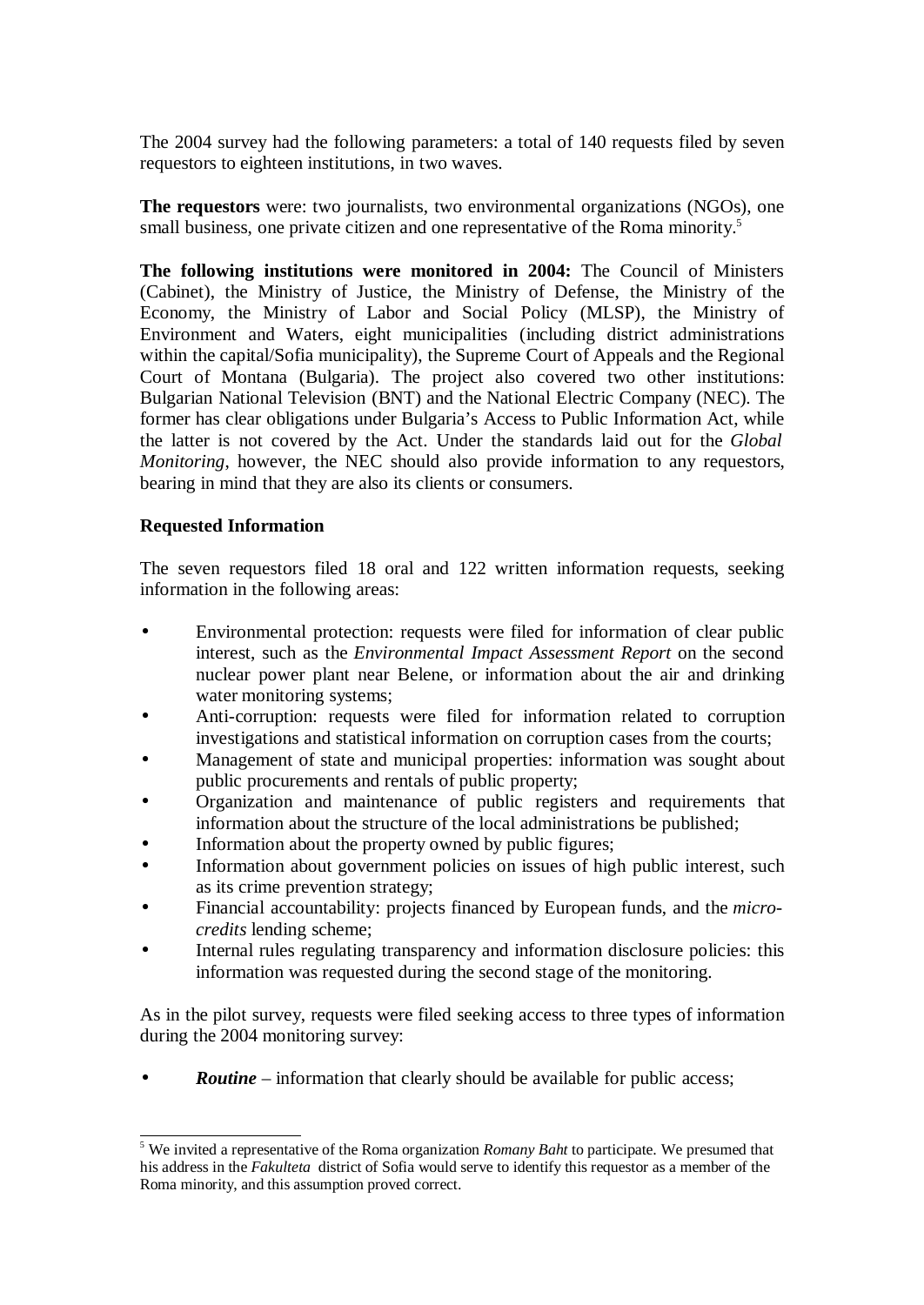- *Difficult to Provide* information that is presumably available for public access, but which requires additional efforts by the institutions to compile it; and
- **Sensitive** Information which, for some reason (e.g., an ongoing political debate), might be viewed as sensitive by administrative officials.<sup>6</sup>

One of the methodological constraints of the survey was the decision not to request information that clearly falls under the scope of exemptions from the right to information access, such as information classified as a state or administrative secret.

## **Examples:**

## **The Bulgarian team determined that the following information should be considered routine:**

- From the Council of Ministers the memorandum regarding financial support for Bulgaria's accession to NATO;
- From the Ministry of Justice the Bulgarian Armed Forces Modernization Plan for the period 2002-2015;
- From municipalities information about the structure of their administrations and the number of public registers maintained by them;
- From the courts information about the number of lawsuits initiated and concluded in 2003.

## **The Bulgarian team determined that the following information should be considered difficult to provide:**

- From the Ministry of the Economy, a list of the projects financed by European Union funds and administered by the ministry;
- From the Ministry of Justice  $-$  a list of the international donors providing support for judicial reform in Bulgaria;
- From municipalities information about the renting out of municipal properties and the agreements allowing certain people to reside in municipal housing;
- From the courts the number of lawsuits files under Articles 357 and 284 of the Criminal Code (regarding state and administrative secrets).

## **The Bulgarian team determined that the following information might be viewed as sensitive by administration officials (e.g., because of an ongoing public debate):**

From the Council of Ministers  $-$  a list of the apartments from the Cabinet's housing fund that were sold to officials or other public figures;

<sup>&</sup>lt;sup>6</sup> The conditional nature of this classification system is obvious. In some instances, information was considered to be routine by the national teams and the representative requestors, but administrative officials insisted that it was exempt from public access. For example, information about the properties owned by a country's prime minister would be considered routine, by international standards. However, the Council of Ministers press center, which reviewed the request for information about the Bulgarian prime minister's properties, apparently considered this information to be sensitive and restricted from access. The global monitoring survey did not include the resolution of such disagreements in the courts.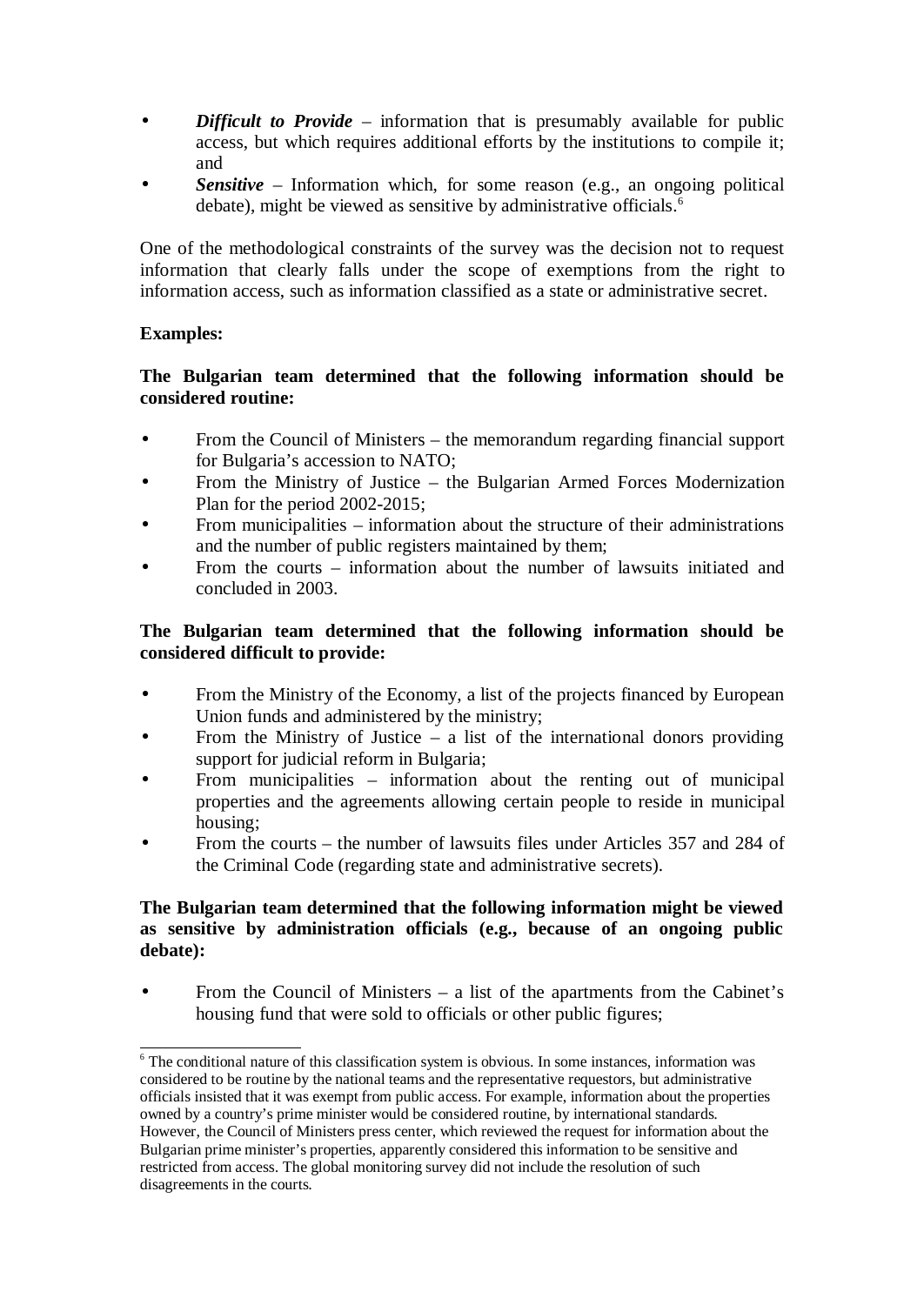- From the Ministry of Justice the Annual Report of the ministry's Anti-Corruption Commission;
- From the Ministry of Labor and Social Policy information regarding the companies and people receiving micro-credits and those included in the "Start Your Own Business" program;
- From the Supreme Court of Appeals information regarding the Opitsvet case (a criminal case regarding an illegal amphetamine-manufacturing laboratory);
- From Bulgarian National Television a list of BNT's outstanding debts.

## **The Monitoring Process**

As in 2003, the monitoring survey was carried out in three stages.

During the first stage, the seven requestors filed the **140 information requests** in two separate waves, in April and May of 2004. In the second monitoring stage, in June, the heads of the national teams filed their so-called **targeted requests**. <sup>7</sup> During the third stage, in July and September, the national team leaders conducted **interviews** with information officials or the chiefs of the monitored institutions, in order to discuss matters related to the institutions' internal information policies and activities, and to seek clarification of the results compiled in the first monitoring stage.

## **The First Monitoring Stage: Information Requests**

Here we will present and analyze the results from the monitoring held in 2004 and compare them to those obtained in the *Pilot Survey*. For this purpose, we are using the same result groupings as in 2003, so as to illustrate the dynamics in Bulgaria's freedom of information practices.

Unclear decisions on some information requests and tacit refusals (failure to respond to requests at all) were clarified during the interview stage.

We have classified the aggregated results of the information requests as follows:

 $<sup>7</sup>$  This is how we will refer to the requests filed by the leader of the national team, seeking information</sup> about institutions' access to information policies (i.e., data related to the purpose of this monitoring).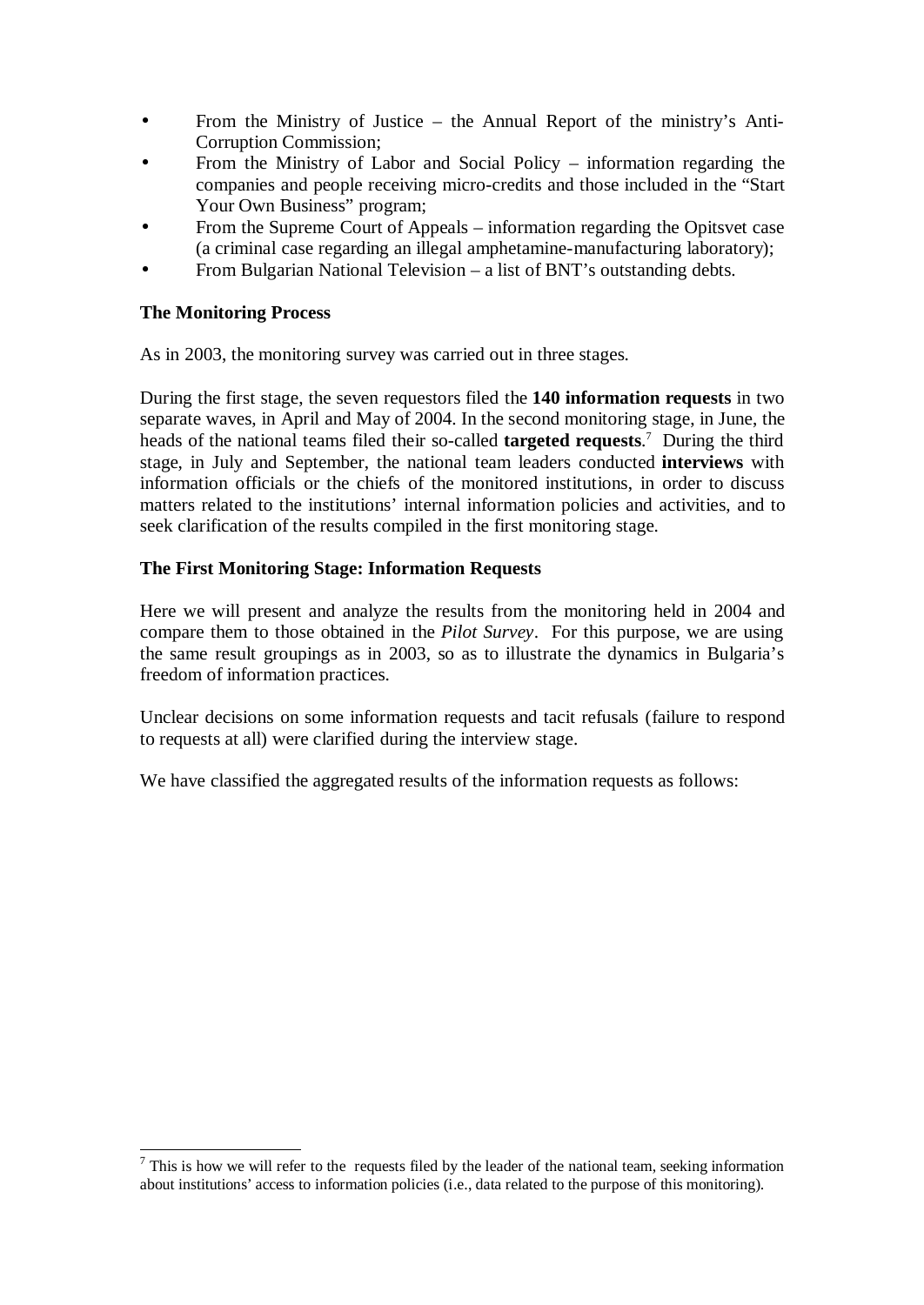

- **Unable-to-submit:** An "unable-to-submit" outcome describes cases when it was physically impossible to file the request. For example, some requestors could not get inside the premises of the relevant institution because security guards did not let them, or once inside, they could not speak to the relevant official, because they were, for instance, either absent, always "at lunch" or "coming in tomorrow." As in last year's results, these outcomes describe cases of impossibility of filing an oral request. There were only two such cases in 2004, when no official able to answer the request could be identified.
- 2. **Oral refusal:** An oral refusal is when an official orally states that he/she refuses to provide the information, whether or not grounds are given for the refusal. In Bulgaria, such refusals are often accompanied by a recommendation that the requestor submit a written request. During the interview stage, most institutions explained this outcome as arising from the incapability of the officials who work with citizens to provide the information, which is usually held in other departments. In most of these cases, additional conversations with people having different reception hours were required. Therefore, in cases when information was not readily available, the easiest solution was usually to say: "file a written request;"
- 3. **Written refusal:** A written refusal is notification of a decision not to provide the requested information, made in any written form. There were 25 such refusals in 2004, out of 122 written requests.
- 4. **Tacit refusal:** This category encompasses the cases in which there was no response at all from the authorities. This outcome was determined to exist after all of the legal deadlines for responding to requests had expired, often with a generous margin given to the authorities to respond. Cases in which no answer was given in response to a clarification request were also considered tacit refusals. There was a significant improvement in the results of the 2004 monitoring, as compared with 2003: while in absolute figures the number of tacit refusals was similar (19 and 17), the percentage dropped from 21% to 12%. There was even one failure to respond to a targeted request filed during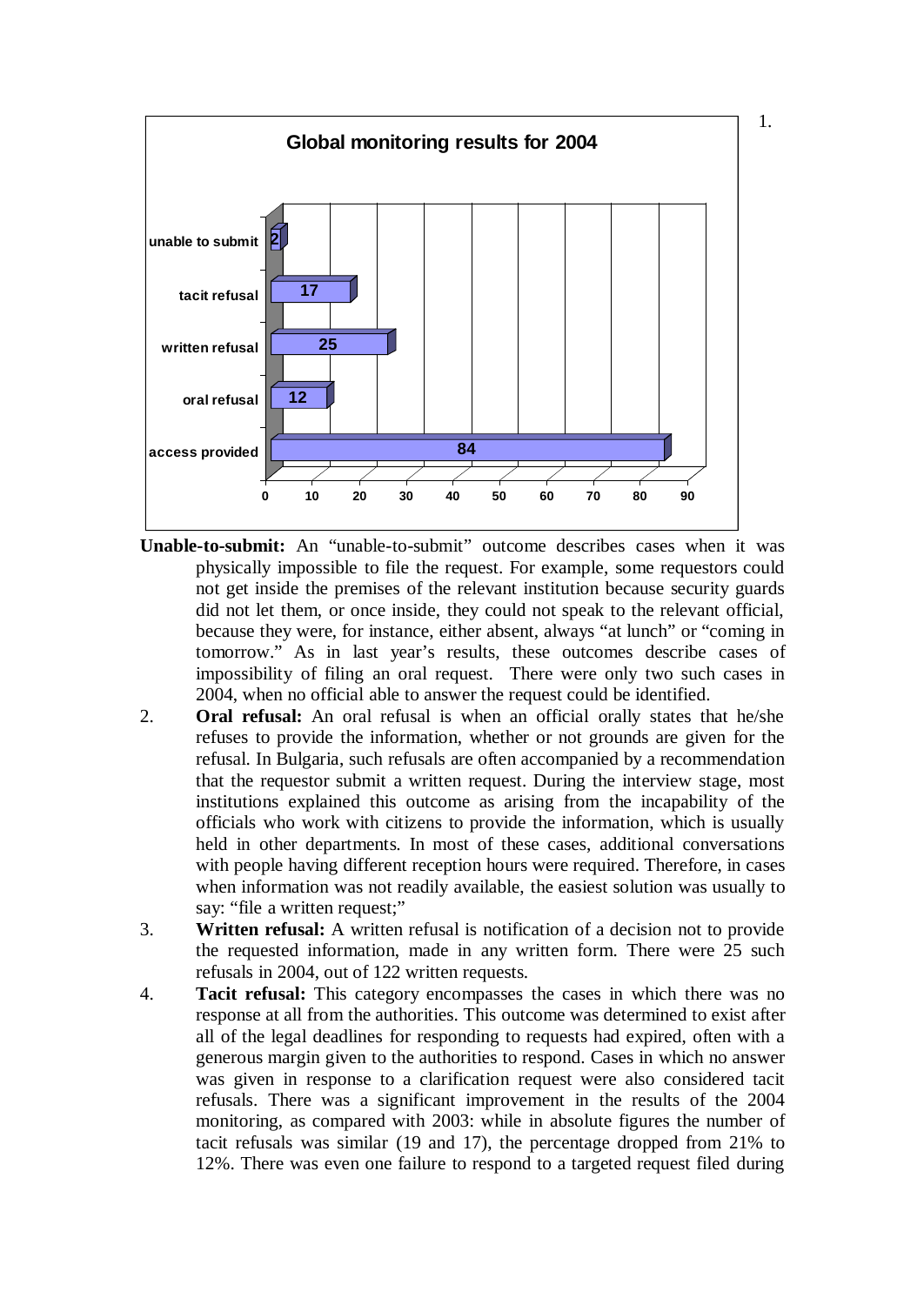the second monitoring stage, from one of the municipalities. We had requested a copy of its APIA compliance report for 2003, which should have been complete and readily available. Even during the interview stage, the municipal information official gave no rational explanation for this tacit refusal.

5. **Access provided:** This category includes all cases in which the information was actually provided, although there were cases of incomplete information or of provision of a list of names or companies instead of the documents requested, which were known to exist (nine cases in 2004).

Let us now compare the results of the two monitoring projects in 2003 and in 2004. Because the number of filed requests increased, from 100 in 2003 to 140 last year, the results will be compared in percentages.

If we consider the most general outcomes – namely, whether the information was provided or denied – we see that:

- In 2003, only 38% of the information requests were fulfilled, and 62% rejected;
- In 2004, the numbers were just the opposite: 40% of the requests were turned down, while information was disclosed in response to 60% of them.

As mentioned earlier, in 2004 two cases of *unable-to-submit* requests were recorded, compared to 22 such cases in 2003. The number of tacit refusals decreased from 21%, in 2003, to 12% in 2004. The percentage of requests that were completely fulfilled increased.



All of the visited institutions had appointed an official responsible for duties under the Access to Public Information Act. Internal rules for handling information requests had been adopted and request registers created in most of the institutions required to have them. The law is now better known and attention is turning to the details.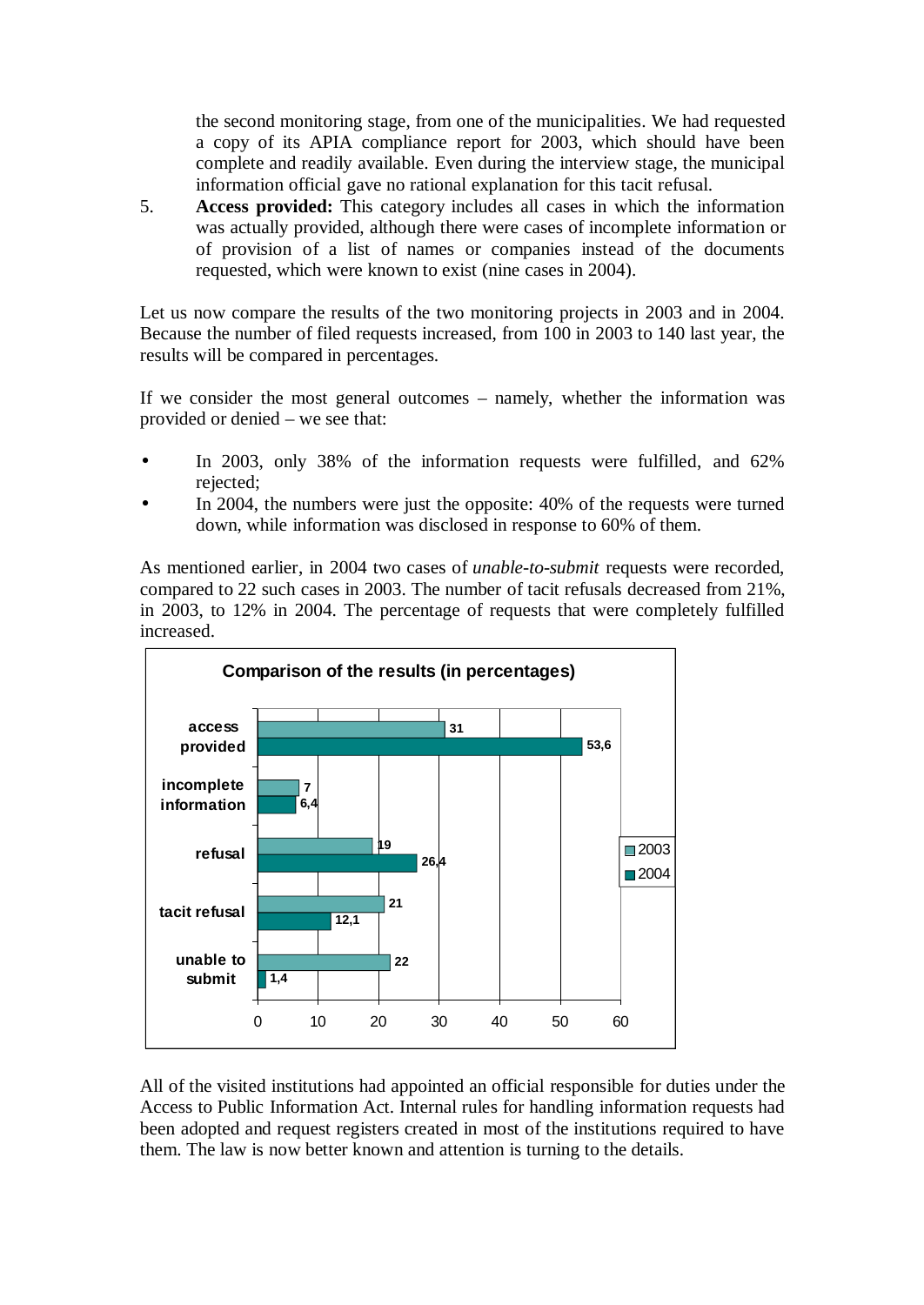The Defense Ministry has made available the AIP handbook "How to get Access to Information" by publishing it on its Web site.

#### **Responses to Oral Requests**

As in 2003, requestors had difficulties receiving information in response to oral requests submitted during the first monitoring stage. The difference in 2004 was the significantly lower number of *unable-to-submit* requests (only two, compared to 22 in 2003). Despite this, the requestors were still often unable to receive the requested information, because most of the oral requests they *were able* to submit in 2004 actually resulted in oral refusals (12 cases).

The percentage of overall information refusals increased, from 19% to 26%.

As in 2003, all of the cases that were provisionally assigned as "unable-to-submit" outcomes concerned oral information requests under APIA. In actuality, the ability to exercise this right did no change significantly during the last year. Most information officials are either not sure how to process oral requests, or are not authorized to do so. As a result, they advise such requestors to file written requests. Most of the *oral refusals* (simply included as *refusals* in the table above) were actually of this nature. For those wishing to exercise their right of access to information, it makes little difference whether they find no one to submit their request to, or they *do find* such information official, who advises them to resubmit their request in writing. This is, after all, a matter of perspective.

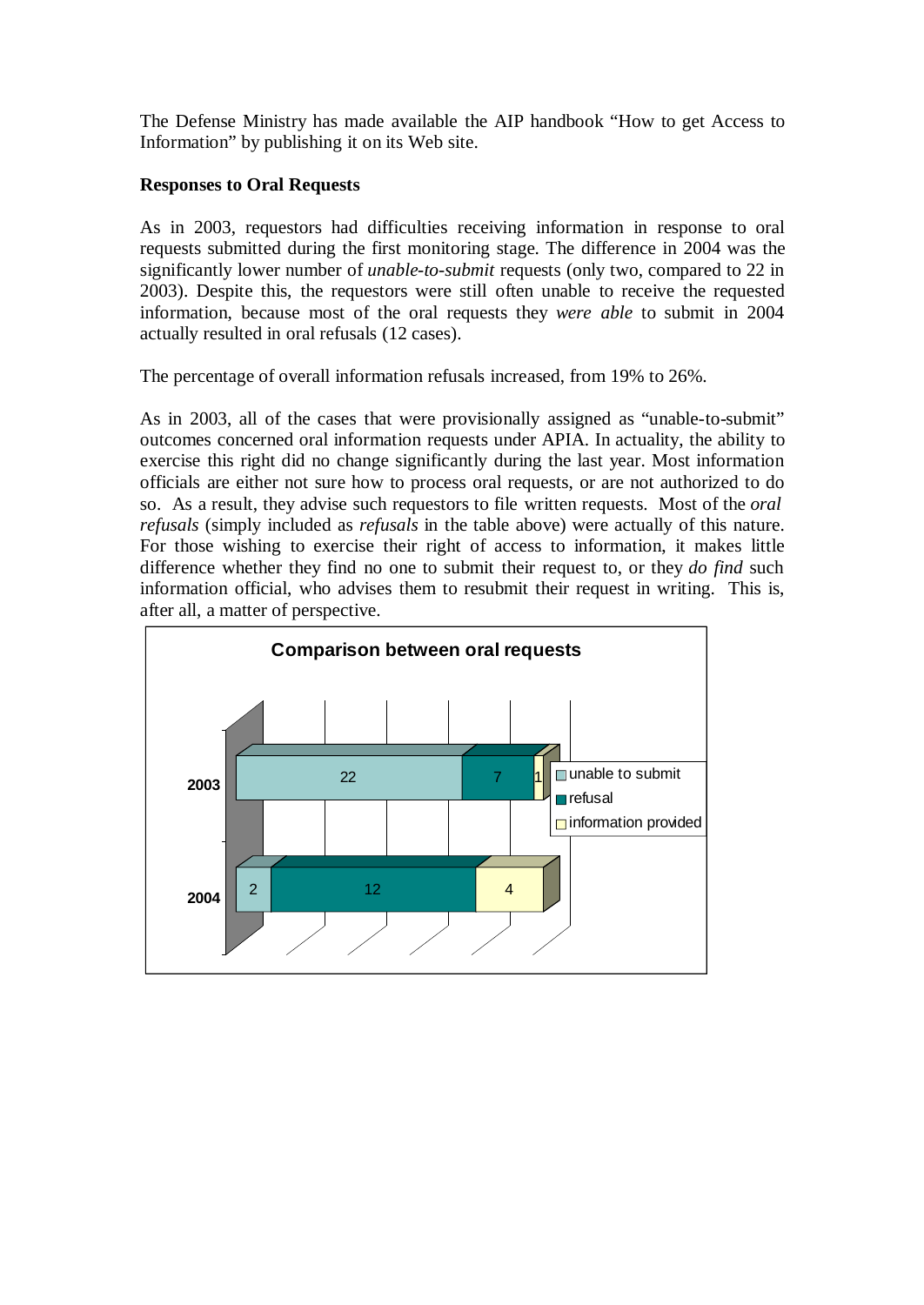

As seen from the table below (results by institution), the *unable-to-submit* cases occurred either at institutions with complicated admittance procedures, like ministries, or at institutions that have not yet established rules for working with citizens, such as the Bulgarian National Television.

In the first case the requestor, representing the Roma minority could not find anyone able to respond to her request for information about the Ministry of Labor and Social Policy's *micro-credit lending scheme*. It is indeed practically impossible to receive any meaningful information in response an oral request at that ministry, except in cases of job-related legal consultations. After having already received a positive decision to provide information in response to target request, the author of this report spent hours in the ministry building waiting for the information official. It finally turned out that she was on sick leave, so no one was able to provide the information, despite the decision for disclosure. Obviously, the system for the provision of information at the MLSP does not conform with the unique circumstances at the ministry – it is a large institution, which administers a number of programs, but has a complicated admittance regime. It seems important to note this, because the people working at the ministry were otherwise extremely kind and helpful.

The second case that was assigned an *unable-to-submit* outcome was a request made by a small business for information about the outstanding debts of the Bulgarian National Television. BNT's information officials were not familiar with the law and initially sent the requestor to the accounting office. He was later dismissed with no response to his inquiry.

We are in no position to compare the outcomes in 2003 and 2004 by institution, because municipalities represented a much larger percentage of the institutions in our 2004 survey; 64 of the requests were made to municipalities, forty-eight were sent to ministries, 16 to the courts and a total of twelve to the NEC and BNT.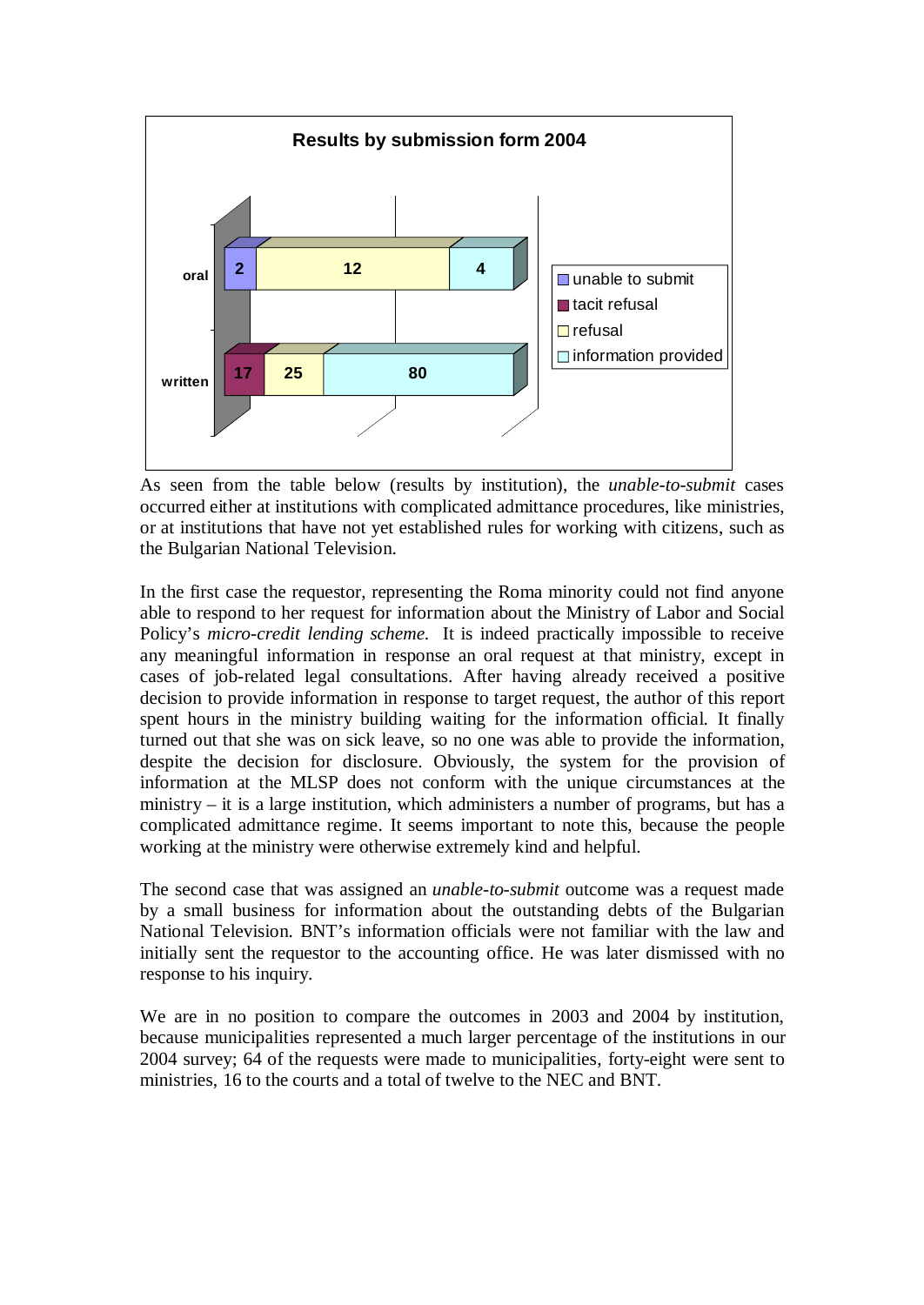

If we only consider the results from 2004 and compare them among the different institutions, we can conclude that the positive response rate was higher in the courts than at the ministries, with the municipalities falling still lower. However, we should also bear in mind the nature of the requests filed with the different types of institutions.

## **Results by Requestor Type**

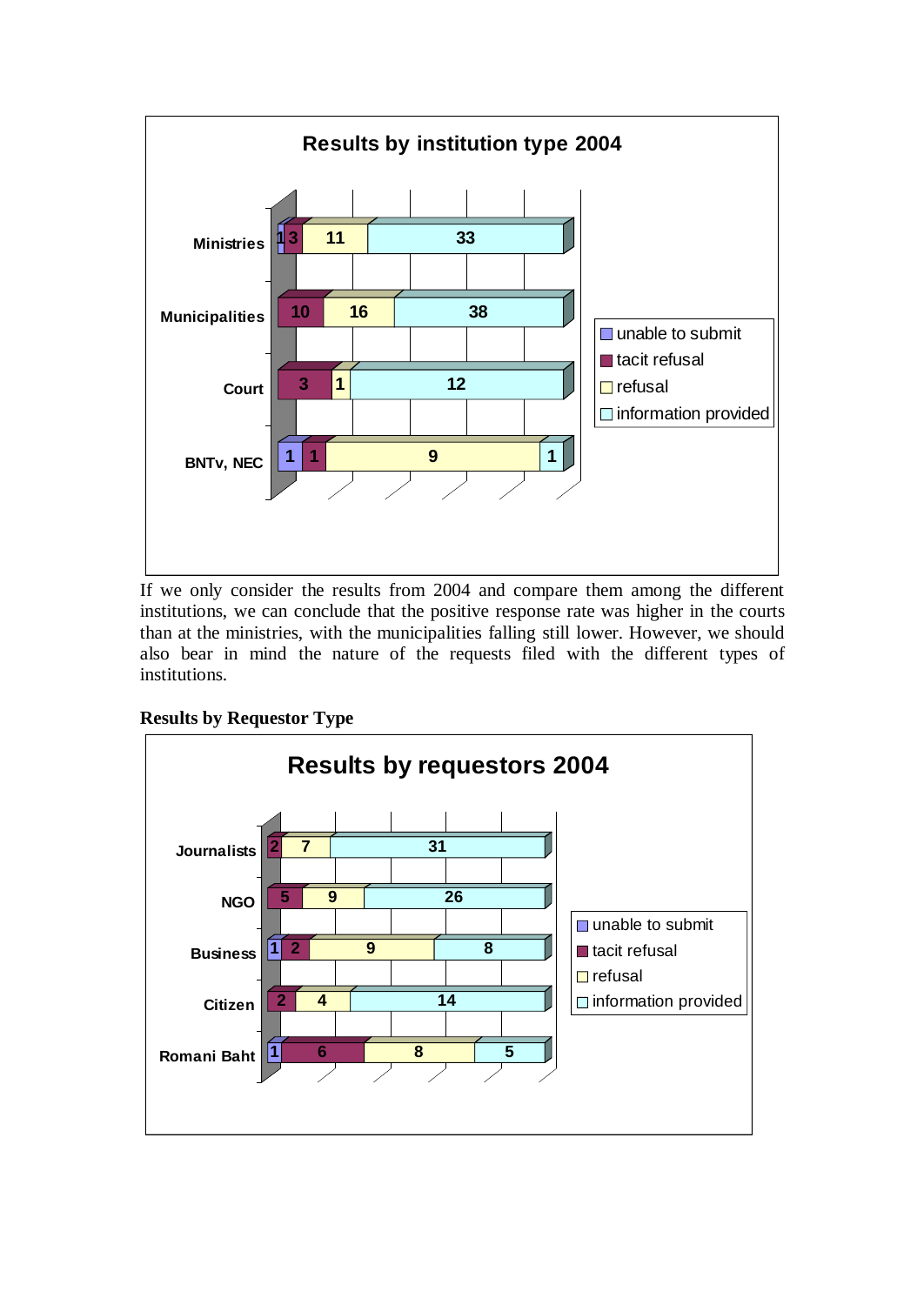One of the standards that served as a hypothetical condition measured during the survey was that requestors should be treated equally when exercising their right to information: there should be no discrimination toward any of the requestors. However, as we have already noted, journalists have some advantage when seeking public information. Officials see them as natural information requestors and most institutions have PR departments – a person or office responsible for contact with the media. The privileged position of the media in receiving information is characteristic of less-developed countries, which usually have problems in the area of freedom of expression. Institutional PR offices are specifically trained to disclose information that serves the political party in power and to establish contacts with only certain media. The right of everyone to receive information causes uneasiness within public institutions, as officials always ask themselves the question: *what do they need this information for?* As seen from the following table, journalists indeed have an advantage in receiving information; they enjoy the highest number of fulfilled information requests, while suffering the lowest number of tacit and other refusals. The most disadvantaged requestor groups were minorities and small business.



**Results by Request Type**

This year there is a stronger link between the type of information requested and the request results. Still, we believe that the results are an indication of under-developed information practices.

Explicit refusals, tacit refusals and *unable-to-submit* outcomes are the most indicative cases for analyses.

As seen from the table above, information was not disclosed in response to 26% of the routine requests, 52% of the difficult requests and 46% of the sensitive ones. Even though these results are rational and consistent, we feel that the number of refusals to provide information in response to routine requests was too high.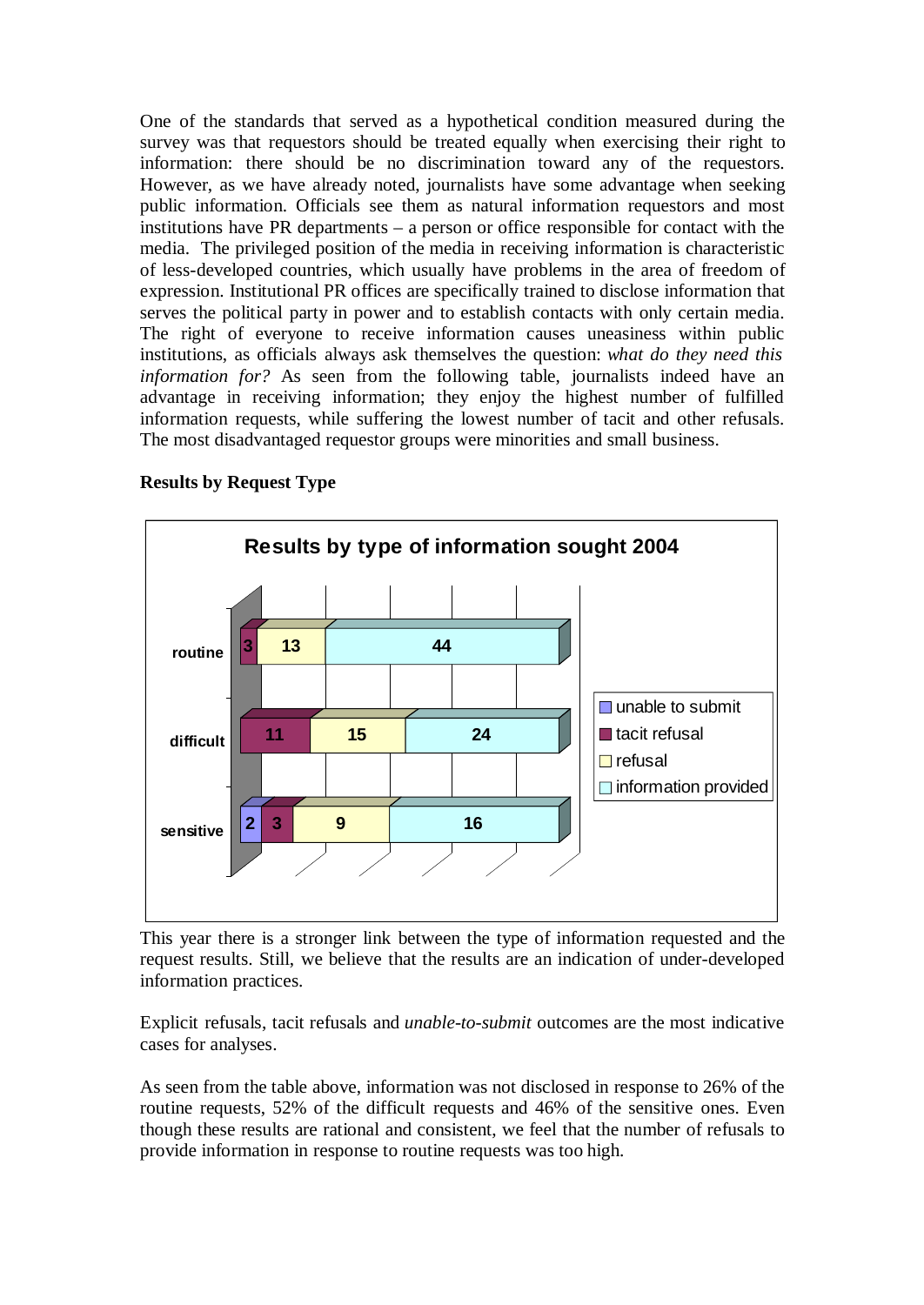During the interview stage, officials rarely expressed concerns about the nature of the information requested. They were more worried by the fact that the information was being sought by someone unfamiliar to them.

#### **The Second Stage: Targeted Requests**

During the second stage of the monitoring project, targeted requests were sent by the leader of the national team to all of the eighteen institutions being monitored. The targeted requests were actually inquiries about the institutions' internal structures and their policies related to implementation of the Access to Public Information Act. We also requested an annual report or systematic review of the access to information requests received by the institutions, along with data about, the grounds for, and analyses of any refusals to provide information.

The targeted requests in Bulgaria were filed by the author of this report, representing Access to Information Programme, an organization well known to the institutions and the public as an advocate of the right of access to government-held information and compliance with the law.

All of the requests were sent between June 16 and 19, 2004 by certified mail, since one of the purposes of this project was to check whether the legal time limits were observed at all stages of the process.

All of the reports we requested are usually prepared by the end of March each year, and serve as the basis for the Annual Report of the Minister of State Administration, traditionally published in April. For this reason, we assumed that we were requesting access to routine information.

The only institution that did not respond in any way to a targeted request was one municipal district administration in Sofia.

In four cases, information officials reached us by telephone – right before the expiration of the deadline imposed by the law – in order to schedule a meeting and provide the requested information. Officials had other purposes for requesting these meetings – to provide some additional information and to learn about the purpose behind the requests. One of the institutions – a district municipality – had not compiled an annual report, because its officials insisted that they had not received any information requests (although we had submitted eight information requests to this institution under the first monitoring stage alone). It is clear to us that these requests are recorded in the general administrative register, and due to the lack of any characteristic features cannot be easily distinguished from the letters, notifications, appeals and other sorts of incoming correspondence. In our last year report, we have noted that requestors are not always required to cite the APIA when submitting information requests. If it so happens that an information request does not contain a clear reference to that law, the official who processes the incoming mail is unlikely to recognize it as an APIA request; it will be identified as a letter requesting an administrative service and treated as such. Not only does this prolong the response period, but could alter the whole procedure, perhaps including officials looking for requestors/citizens' legal interest in the provision of certain information. The need to distinguish between administrative services provided in accordance with the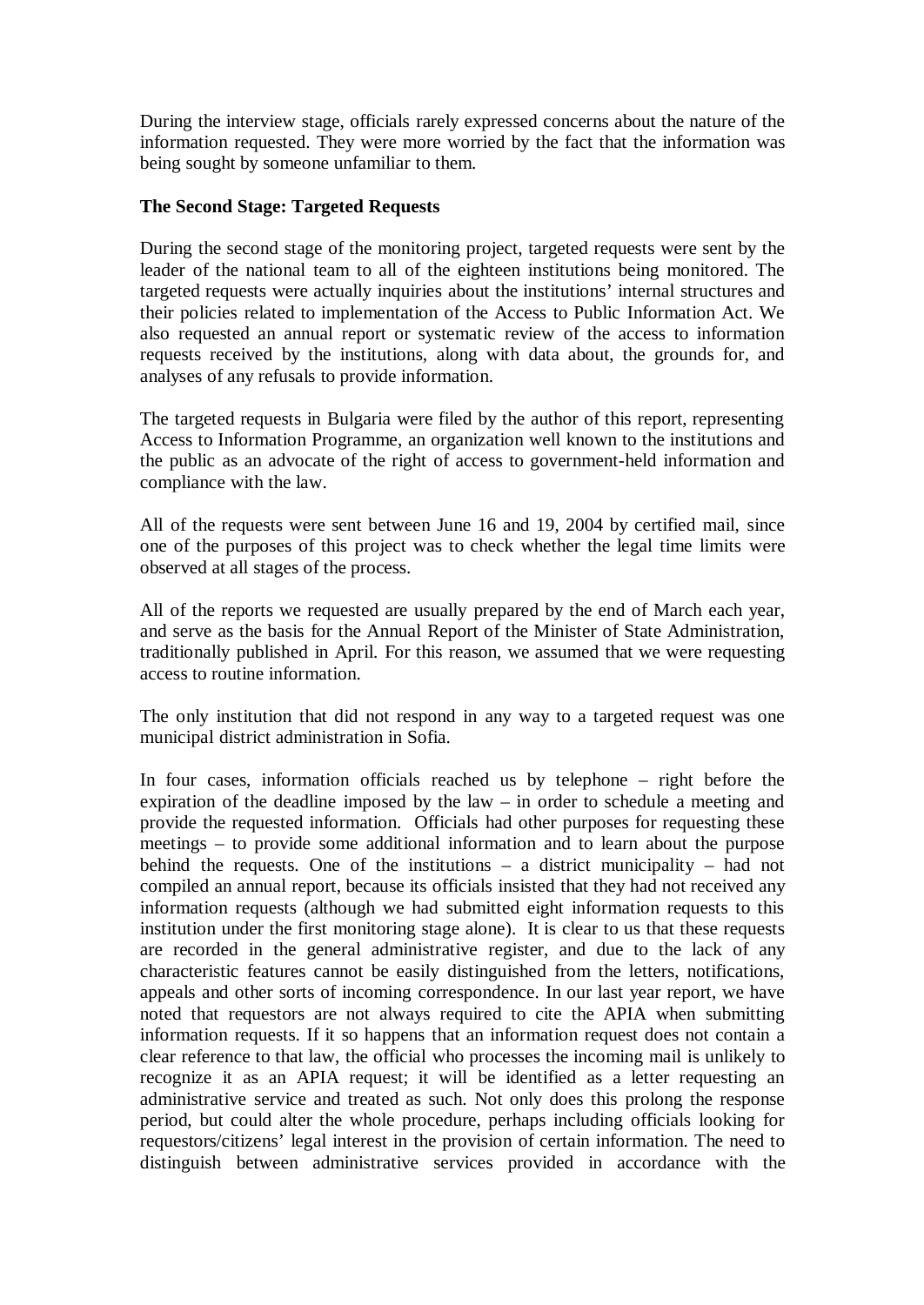*Administrative Services for Natural and Legal Persons Act* and those provided under the *Access to Public Information Act* was recognized in the initial stages of the APIA's implementation. Officials have pointed it out at training seminars and in our implementation surveys (2000).

In one case, an institution notified us of its decision to provide information both on the telephone and by post.

Two of the institutions sent their decisions in response to the targeted information requests after a significant delay – one month after we submitted the requests. The administration of the Council of Ministers prepared a report especially for responding to my inquiry. The responding official from one of the municipal district administrations was extremely polite, and I presume that my request followed the path of administrative services for citizens and legal persons, from the general registrar's office to the mayor and the chief of the administration (administrative secretary).

Two of the institutions – the Ministry of Justice and the Ministry of Defense – disclosed the requested information in a letter within the legal deadline (fourteen days), without requiring payment of any access fees.

During our interview with the information official from the Ministry of Defense, we learned that that this is their routine practice. When the amount of information is small enough, they send it by mail, for the convenience of both the requestors and ministry officials. The payment of access fees is required only when information is provided in person.

#### **Prices/Access Fees**

In most ministries, the payment of fees for the provision of access to information is a complicated issue, since it involves at least three officials: the chief accountant, another accountant, and a clerk. God help them and the requestor if he or she requires an invoice! These problems are common to almost all state authorities and regional administrations. Unlike the municipalities, they do not have a cashier who works with the general public.

One of the ways of getting around this problem, that good-willed officials have come up with, is to send the responses and documents by mail. This is a legitimate way to avoid access fees and, at the same time, to abide by existing accounting standards. Among the monitored institutions, this procedure had been adopted by the Ministry of Defense, the Ministry of Labor and Social Policy and the Ministry of Justice.

There is another way of dealing with the problem of access fees, which is decidedly not good-willed. The requestors are required to make a bank transfer before they can receive the information they seek. Bank commissions cost the author of this report an additional 50% over the access fees themselves, and two trips to the bank. The official at the Ministry of the Economy had been almost sadistically polite and had not provided me any information regarding the ministry's bank account; I was naive enough to believe that employees of the State Savings Bank would know the necessary numbers. This certainly the case, but this "bank" is also an institution with a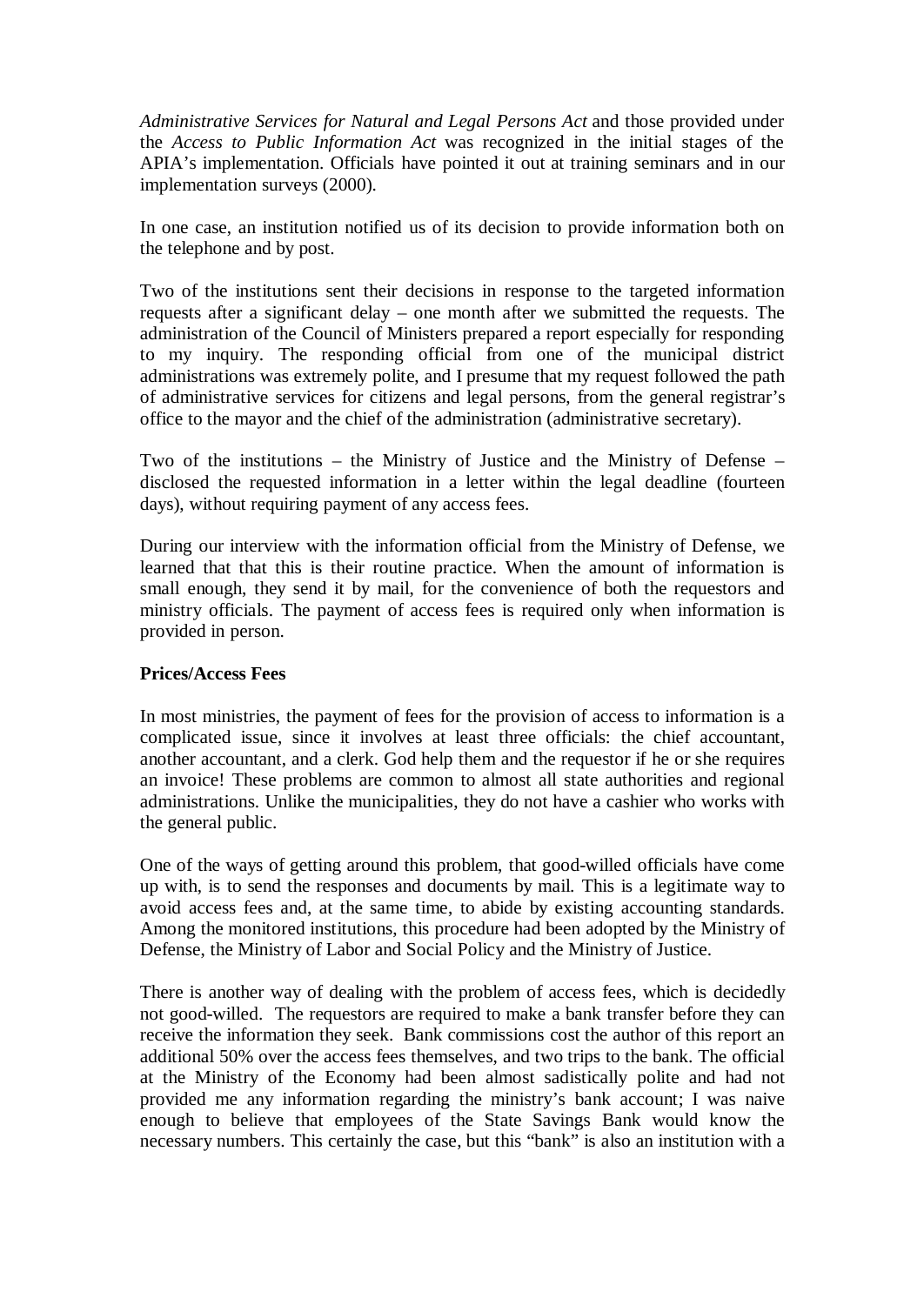long history that has only recently become a "bank," and it will be some time before everyone working there receives proper customer-service training.

The third way of tackling the issue of access fees is to set up a specialized desk – similar to a *one-stop-shop* with a cashier window serving the public. This has been done at the Ministry of Environment and Waters.

## **Compliance with Legal Deadlines and Mandatory Publication of Information**

All of the information that we requested during the second stage of the monitoring should actually have been published by the institutions at their own initiative. It is supposed to be "available to everybody in every administration" (Art. 16, Para. 2 Item 2 of the APIA). This is one of the few of the Bulgarian APIA's requirements, which actually has a body designated to provide oversight: the Ministry of State Administration. The table below shows how each of the monitored institutions responded to promotion requests. Negative values represent how many days before the legal deadline a decision was issued, while positive values represent the number of days after the deadline by which a decision was delayed.

## **The Third Stage: Interviews**

As we previously noted, the *Global Monitoring Survey* for 2004 concluded with the stage of individual interviews. The leader of the national monitoring team discussed with information officials from each of monitored institutions some important issues, which arose during the earlier stages – the information request stage and the targeted request stage.

During these consultations, we discussed and clarified some specifics of the information provision systems in the monitored institutions. AIP received additional details about the internal rules and policies intended to ensure compliance with the Access to Public Information Act.

Most of the institutions monitored have established internal rules on APIA compliance. In most cases, the rules were adopted by order of the mayor or the minister.<sup>8</sup>

In many of the district administrations of the Sofia municipality, the first hurdle that citizens need to overcome when requesting information is posed by security guards from the company *Egida Ltd. Egida* employees often serve as intermediaries, providing some initial information to those entering the municipal administration buildings. If they are not specifically trained for this purpose, then the result depends upon their individual intelligence and communication skills. There were no guidelines regarding how and where to request access to information at any of the municipal district administration offices in Sofia.

<sup>&</sup>lt;sup>8</sup> Order No. 104 of the Ministry of Labor and Social Policy, June 21, 2002; Defense Ministry Order No. OX-91, February 2, 2001; several orders from the Minister of Environment and Waters. The order by the mayor of Lom is available to anyone who visits the city's municipal building, where it is posted on a bulletin board along with announcements and other information about procurement procedures, tenders, and other events.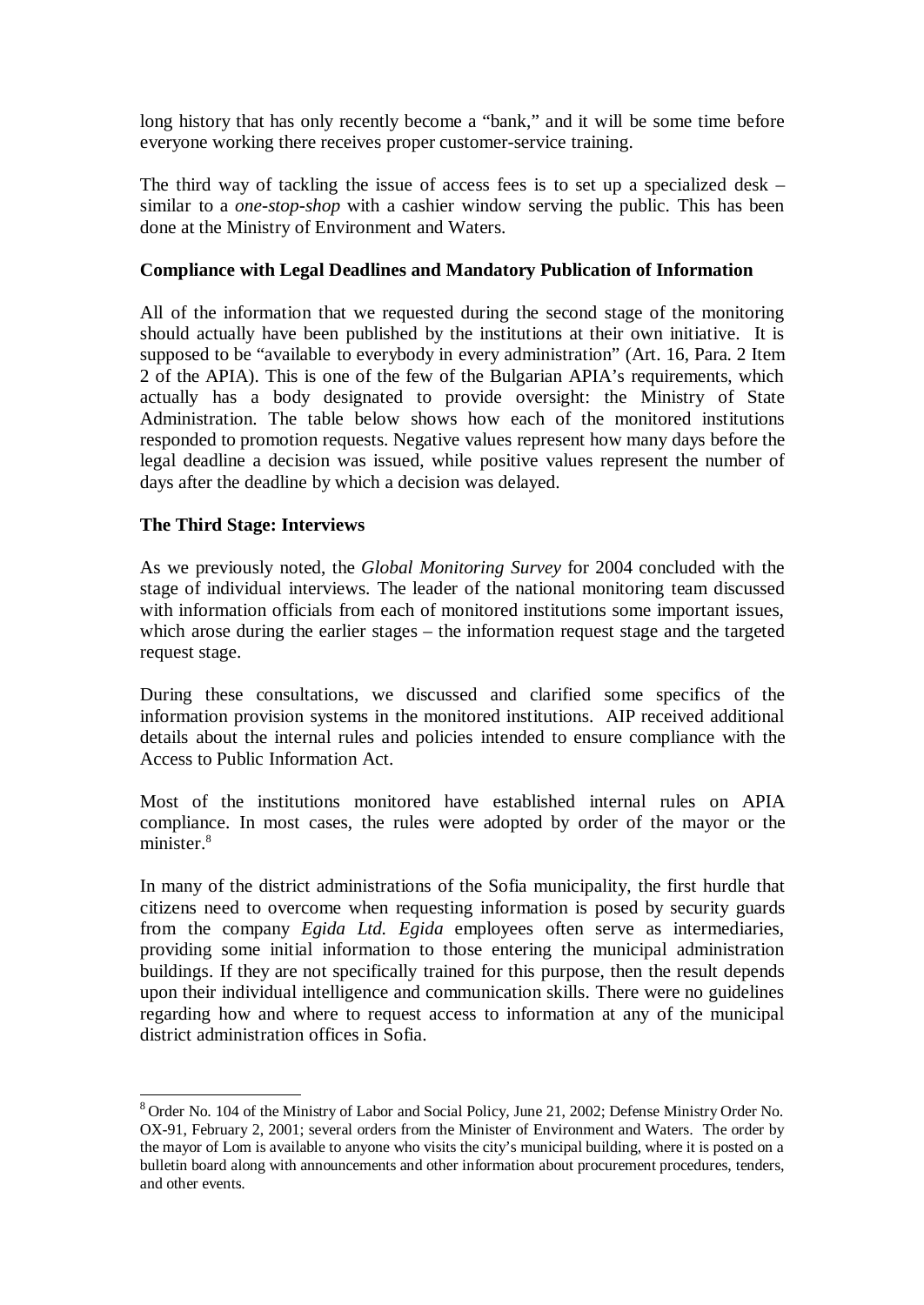

Our impression following the interviews with information officials were positive, with the exception of the Ministry of the Economy, where the officer did not wish to discuss anything that had not already been included in the minister's official order. Our conversations with administrative secretaries and institutional lawyers were practically-oriented and included discussion of specific cases they had encountered. All of the officials interviewed expressed their willingness to take part in training workshops and to receive training materials regarding the APIA and compliance with it.

On the other hand, some anxiety obviously remained: *"Why is anyone requesting information from us, what do they want it for?"* Information officials used different rationalizations to explain their uneasiness: AIP or someone else is doing a survey, some opposition party is trying to put us in a bad light, citizens with municipal grievances are filing requests seeking for some remedy, or NGOs are simply carrying out some of their projects. The common thread in all of the interviews was: *"Of course everyone has a right to access government- held information, but still…."*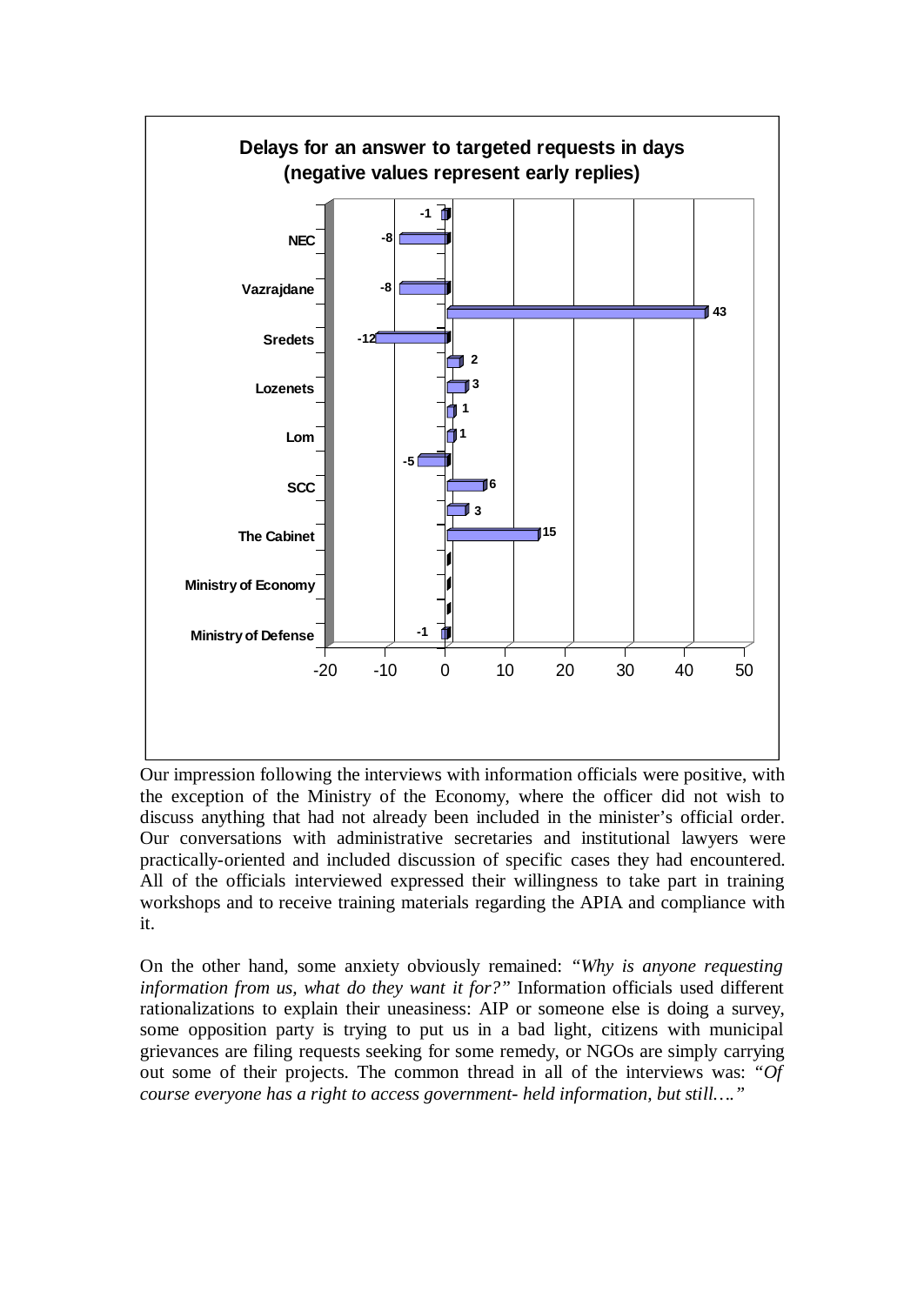# **Case Studies 2004**

## **Common Characteristics**

Providing legal assistance in cases of information refusals was one of the Access to Information Programme (AIP) team's main activities during the last year. All of the cases submitted by citizens, journalists, non-governmental organizations – and often even by public officials – received oral or written legal comments and recommendations.

In 2004, the total number of cases, in which AIP was asked for assistance, was 717. According to the way in which they were submitted, the cases were classified among the following categories: 285 from AIP coordinators around the country, 107 office consultations, 143 telephone consultations and 182 cases that arose during the implementation of AIP projects.

A total of 392 cases were registered after submission by the local coordinators or inoffice consultations.<sup>1</sup> These cases were recorded in a database. With respect to the type of legal advice these cases required, they were divided into:

- cases related to the right of access to information: 223;
- cases related to the right to seek, obtain, and impart information: 77;
- cases related to the right of personal data protection: 37;
- cases related to violations of the right to freedom of expression: 2.

The free legal advice given by the AIP team in 2004 was provided in the following formats: 236 written consultations, 103 in-office consultations, 143 telephone consultations and 20 consultations given in e-mail messages; 204 written requests for information were drawn up for the requestors.

In 25 of the cases, AIP provided legal representation in court proceedings related to protection of the right to receive access to public information.

#### **Groups Seeking Information in 2004**

Access to Information Programme has been monitoring practices related to implementation of the Access to Public Information Act (APIA) since the law's adoption in 2000. AIP's observations have most often been made in the analysis of the cases brought to our office for legal advice and consultation. Some of the cases are referred to AIP by the coordinators' network that has already been operating in the country for seven years. Others come directly from citizens and legal entities who turn to AIP for assistance in cases of access to information refusals. In 2004, AIP developed and maintained a discussion forum on its Web site. The members of the AIP legal team provide their comments on the questions posted in the forum.

The Bulgarian APIA does not discriminate with regard to the individuals who seek

<sup>&</sup>lt;sup>1</sup>Of these 392 registered cases, 53 had no legal classification, since they were informational inquiries rather than legal consultations.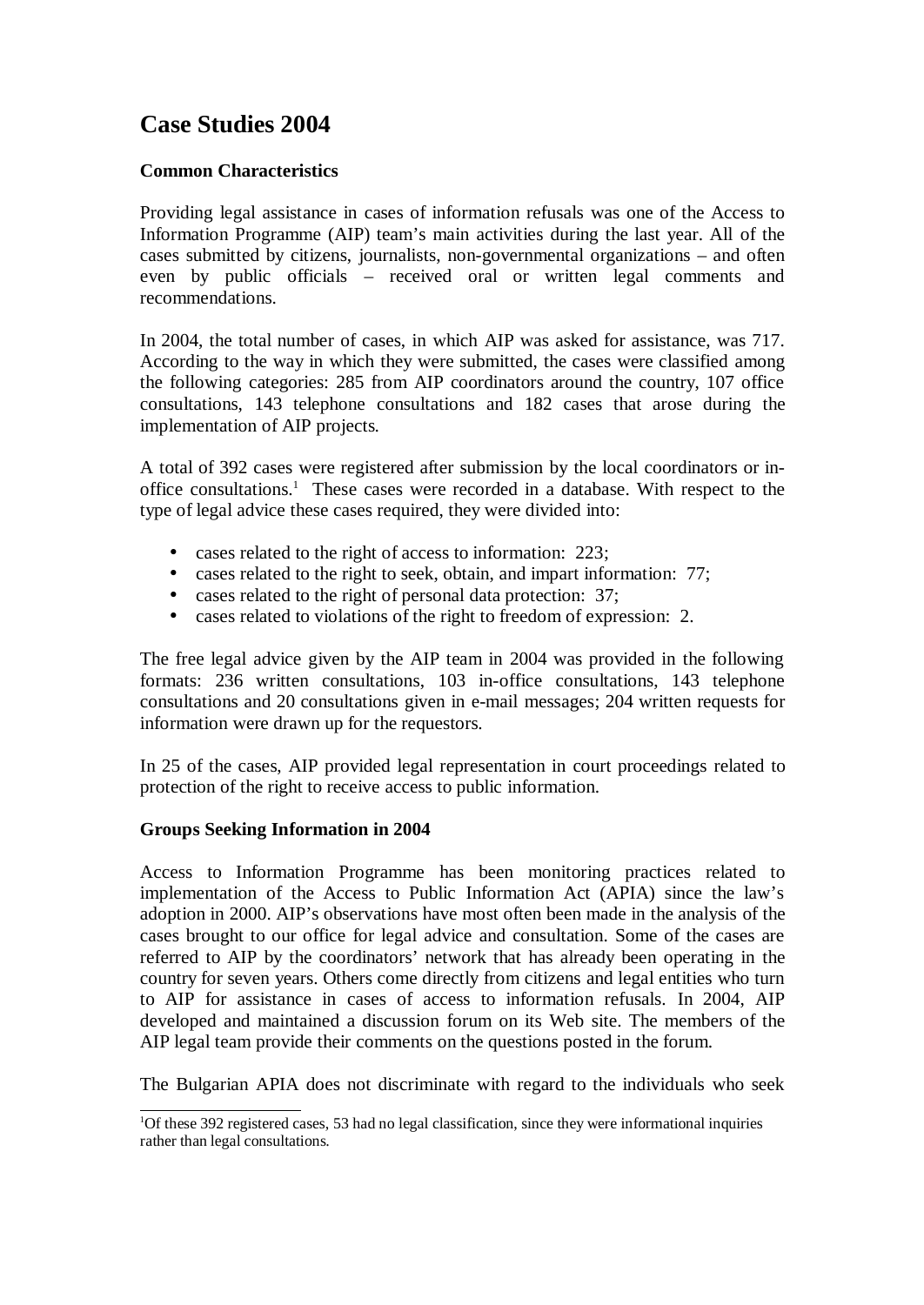information. Pursuant to the law, *everybody* has the right to request and obtain access to information, regardless of whether they are physical bodies (Bulgarian citizens, foreigners, or citizens with no nationality) or legal entities (associations or companies). The principle of nondiscrimination and equality in the conditions for access to public information applies to everyone.

AIP statistics show that private citizens, journalists, and NGOs have been the most active groups in exercising their legally-guaranteed right of access to information. On rare occasions, representatives of business groups have requested information under the APIA. This pattern of groups seeking information was preserved in 2004.

## **1. Information Sought by Private Citizens**

In 2004, 65 private citizens turned to AIP for legal assistance. The AIP team provided advice in the form of oral consultations, information request drawn up on citizens' behalf and the preparation and submission of petitions and complaints to the court.

Citizens comprised the highest percentage of those who sought information under the APIA. They required the information for their own use or for the purpose of ongoing court proceedings. Frequently, their reason for filing applications for access to information was the lack of transparency in the work of state institutions and local administrations regarding their conduction of auctions/tenders, competitions or tenure procedures. The most frequently requested types of information sought in applications submitted over the years have been: information about public procurement contracts, concession agreements, privatization documents, etc.

In the autumn of 2004, a citizen residing in a Sofia neighborhood brought her case to AIP's office. She wanted to check on the lawfulness of the activity of a nearby restaurant, which was causing trouble with its noisy visitors, midnight scandals and piles of garbage, so she submitted an access to information application to the district mayor of the municipality, demanding copies of the business' licenses for the preparation and sale of food, and of a permit allowing the construction of a building zoned for commercial use. She received partial information. With regard to the rest of the information she had requested (about the licenses to prepare and sell food, which were recorded in public registers, in accordance with the Foods Act), the requester was redirected to the Web site of the Ministry of Health, on which the national registers of sites licensed for food preparation and sale are published.

Private citizens were again the most persistent seekers of information in 2004. They submitted cases that illustrated their interest in current issues that are part of the public debate. They demanded access to contracts signed by the state and information about the activity of certain politicians. Some of them had previously asked AIP for assistance since the adoption of the APIA and continued to refer to AIP for advice with regard to new cases.

A TV news broadcast about the prime minister's visit to an orphanage in a village in the Rhodope Mountains stirred the interest of a private citizen. At the beginning of November 2004, he submitted an access to information application to the prime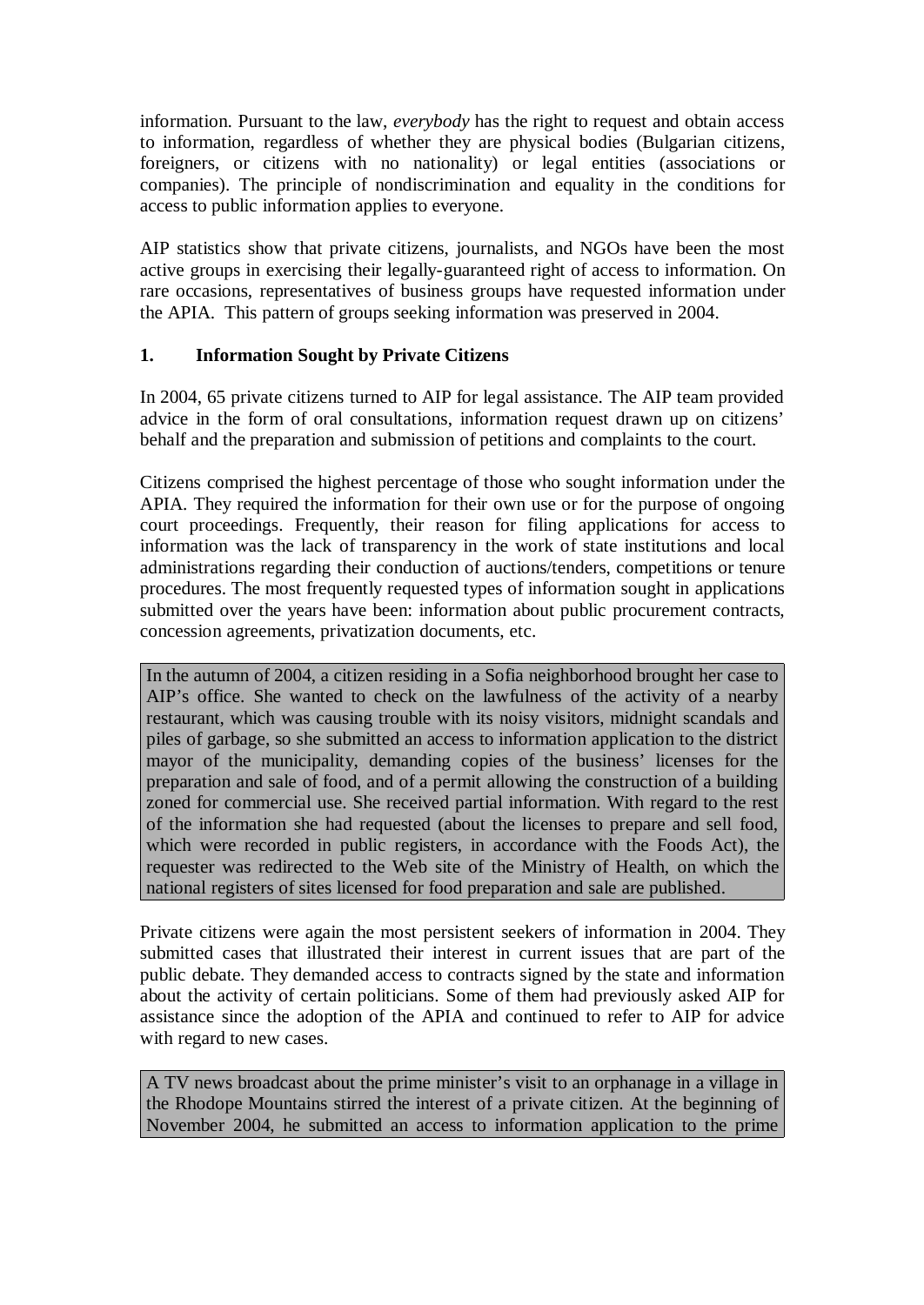minister's office, demanding information about the price of the television set that had been donated to the orphanage during the visit, the official travel orders, the number of persons who had accompanied the prime minister and a financial accounting of the trip. The director of the Government Information Service replied to the request, providing the information.

In another case, a citizen submitted a written request for information to the administration of the President of Bulgaria, demanding information about all of the unofficial events and initiatives in which the president took part during 2004, a list of all of the gifts given by the president during these events and information about the travel expanses connected with these events. In its response, the president's administration recommended that the citizen consulted the Web site of the Presidency, stating that the requested information was posted there (the Web site, however, contained information only about the president's *official* meetings and visits). The citizen's second attempt to obtain the requested information about the activities of the president by filing a written application resulted in a tacit refusal. The citizen has appealed the refusal in court.

The cases regarding citizens consulted by AIP in 2004 indicated an increased level of familiarity with the APIA and the procedures for obtaining information. Evidence of this trend may be seen in the following examples:

- Citizens preferred to submit written requests for access to information. The completion of request forms had been a major problem for the citizens during previous years, while in 2004 it was noteworthy that the requestors were able to complete the applications by themselves and turn to AIP for corrections and recommendations afterwards;
- There was an increase in the number of cases in which citizens turned to the AIP legal team for assistance after some development; i.e., an information request had been already filed and refused, before the citizen turned to AIP for the preparation of an appeal or for representation in court proceedings.

## **2. Information Sought by Journalists**

The Access to Public Information Act is widely used in the work of the media, since it provides a legal basis for access to information related to the work of the authorities, the activities of official institutions and the most important processes in public life. For this reason, journalists were among the most active seekers of information during 2004.

Usually, the media require quick answers to their questions. This circumstance explains why journalists seldom (in comparison to citizens and NGOs) file written applications. It is often unreasonable to submit a written request, to be registered and responded to within two weeks, on routine questions; such as, what is the salary of the prime minister and the ministers, how many court cases have been filed against a particular institution, how many children have been placed in orphanages, when will social assistance funds for the heating season be released, etc.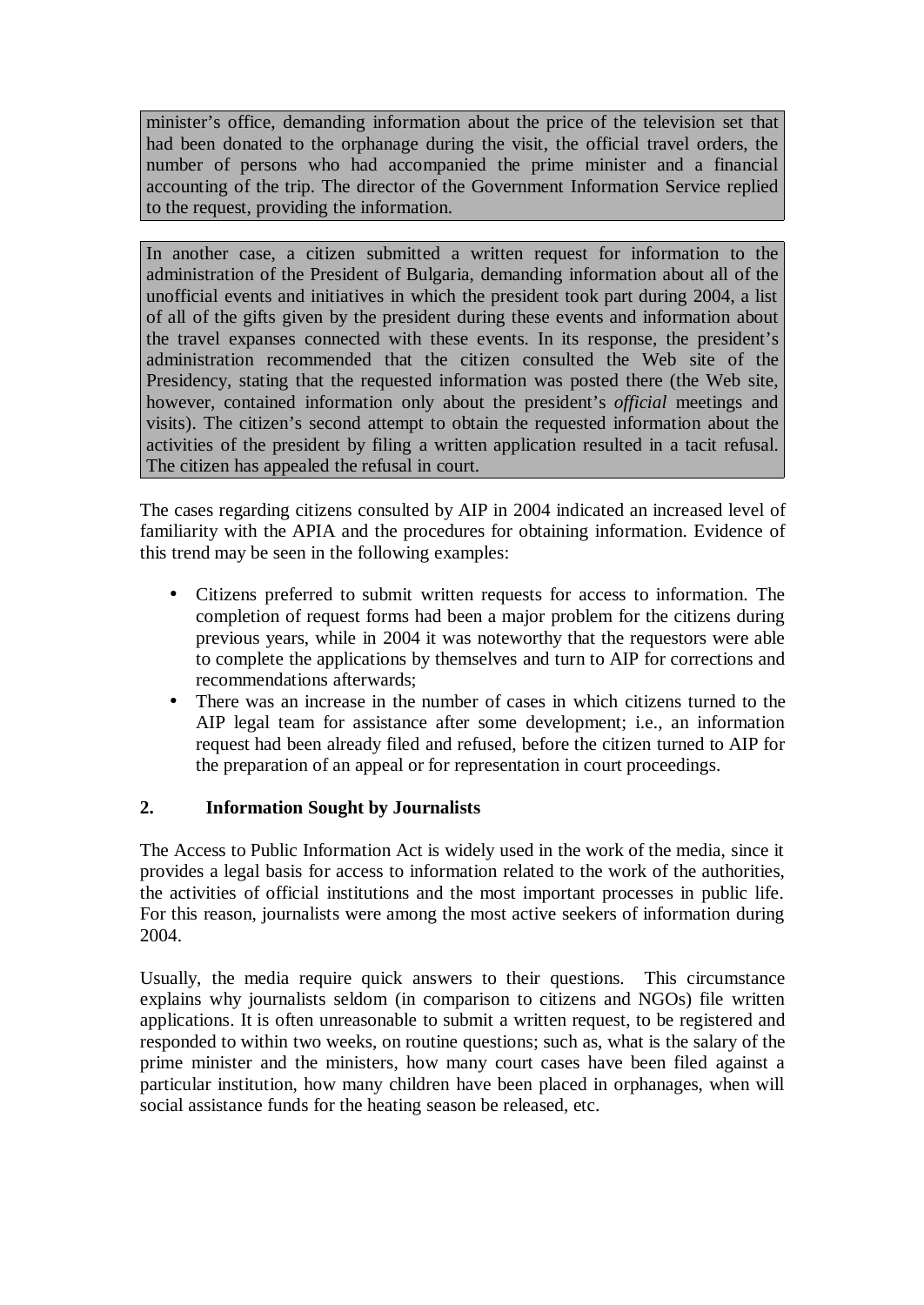The written form of information request is mainly used for obtaining information that contains a greater quantity of data that needs to be verified and processed, in cases of long-term journalistic investigations, in the writing of biographies or surveys of the activity of a particular institution, in cases of inefficient press centers from which information cannot be obtained any other way, etc.

The requirement that the APIA imposes on official institutions, that they disclose certain information at their own initiative,<sup>2</sup> would considerably facilitate the work of journalists – if it was strictly adhered to in practice. The cases referred to AIP in 2004 prove that instead of publishing information on their Web sites or disseminating it to the media in press releases, some institutions even refuse to provide it in response to journalist requests.

This was the case of a national daily's local correspondent in the town of Kurdzhali, who asked the director of the town's Social Assistance Agency for information about a program initiated by the Ministry of Labor and Social Policy. The purpose of the program was to provide social assistance to people who care for their disabled relatives, and to provide for better in-home care for the disabled. Obviously, in order to implement such a program the social services agency would have to inform citizens about its planned activities and the conditions under which they could apply. The Kurdzhali social assistance director must have thought differently, since he refused to provide any information about implementation of the program in his town. At the same time, detailed information on the topic, as well as implementation practices in other towns, was published on the Web site of the National Social Assistance Agency. In the end, the information was obtained, after the media storm that was provoked by this case.

The above-mentioned case is one of many, $3$  directed to AIP by its coordinators' network during the year, thanks to which AIP became acquainted with journalists' current problems in seeking information in different towns throughout Bulgaria. It is worth noting that local administrations are still not prepared to fulfill their obligation to provide information. This lack of administrative capacity makes the formal request for information a difficult task to complete. From the cases referred to us, AIP learned that four years after the adoption of the APIA, the reasons given for refusing journalist's requests are still given in statements such as: "We don't speak to journalists," "We're not going to tell you anything, since you scare the people and twist the truth," "File a written application, and then we'll give you answers."

AIP's assistance has been sought by journalists wishing to obtain information on subjects of particular public interest and pertaining to ongoing public debates, as in the case of the apartments bought by ministers at preferential prices, or the question about the prime minister's citizenship. In 2004, due to the increased interest of journalists, the involvement of Bulgarian citizens and companies in embargo-breaking oil trading with Iraq during the time of Saddam Hussein was uncovered (known as "Petrolgate"). In relation to that case, a journalist from "Monitor" newspaper filed a

<sup>&</sup>lt;sup>2</sup> If the information can prevent a threat to the life, health, or safety of the citizens or their property; if the information is or could be of public interest; or if it refutes untruthful information that pertains to significant public interests (Art.14, Para.2 of the APIA).

<sup>&</sup>lt;sup>3</sup> 285 cases in total.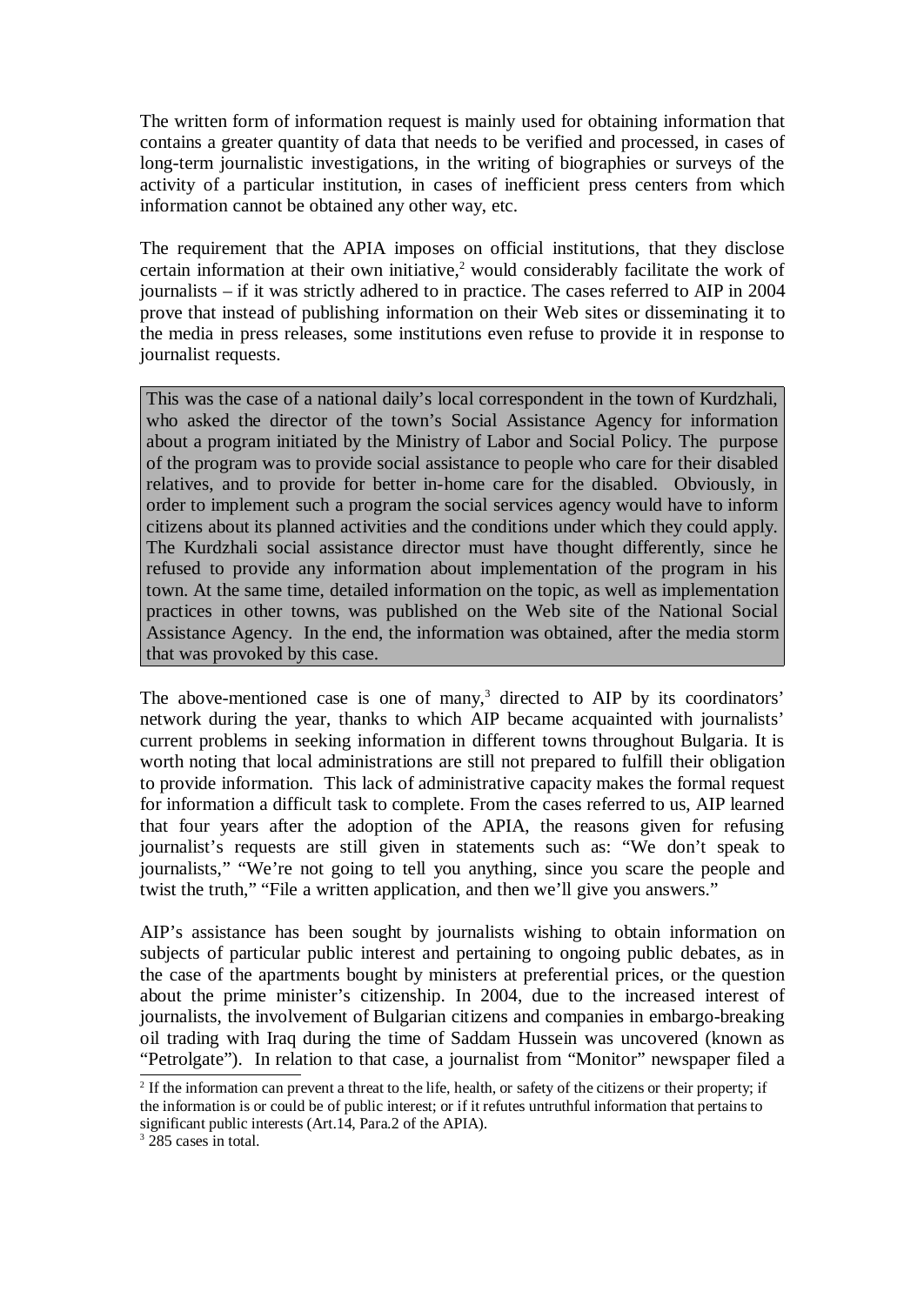request for access to information at the press center of the President's Administration, demanding a copy of the secret services report that the president had ordered. The document had been prepared at the beginning of the year by the National Investigation Services and the National Security Services, and was supposed to contain the answer to the question as to whether there really had been any illegal dealings between Bulgarians and the regime of the overthrown dictatorship. The response to the request was that the report was classified and that access could therefore not be provided. This refusal was appealed in court with AIP's support. Since the information was not disclosed, the case received widespread public debate and the Parliament established a temporary commission to investigate the case.

## **3. Information Sought by Nongovernmental Organizations (NGOs)**

Nongovernmental organizations are also among the most active groups seeking access to information.<sup>4</sup>

There are a variety of types of cases in which NGOs use the APIA-provided procedure to obtain access to information from official institutions; sometimes the information is needed for research, sometimes it is required in order to monitor the activities of state authorities and sometimes it is sought in order to prepare analyses or recommendations or for the implementation of specific projects.

NGOs often have the goal of exercising ongoing observation and grass-roots monitoring over the actions of government or local administrations in a specific sphere of public life. Achieving that end proves to be very difficult sometimes, and can take a lot of time and efforts on the part of the requestors.

Such is the case with an NGO in the town of Stara Zagora, whose activity is focused on oversight and monitoring of the street traffic in the town. At the beginning of November, the NGO's chairman filed two applications for access to information, with the purpose of preparing an analysis of the causes of car accidents, on the basis of which to make recommendations to the municipality regarding the elimination of these causes. The first request was filed with Stara Zagora Municipality and the second was filed with the Traffic Police Division of the Regional Police Department. Identical information was demanded in the two requests: monthly statistics on the number of car accidents in the town, the type of measures taken by the municipality to prevent accidents, and the amount of municipal budget expenditures for prevention activities. The subsequent intensive correspondence with the two institutions, in order to further clarify the information being requested, went on for two months: a new information request, letters to remind the authorities that the information was public, etc. In the meantime, the NGO's chairman "learned" from one of the municipality's responses that the NGO could assist the local administration and the traffic police "…with specific proposals, recommendations, and financial aid, but it has no legal right to request detailed information or monitor the above-mentioned institutions." The story ended with a final refusal from the municipality. The NGO has appealed the decision in court.

<sup>&</sup>lt;sup>4</sup> NGO representatives turned to AIP for legal assistance in 21 cases during 2004.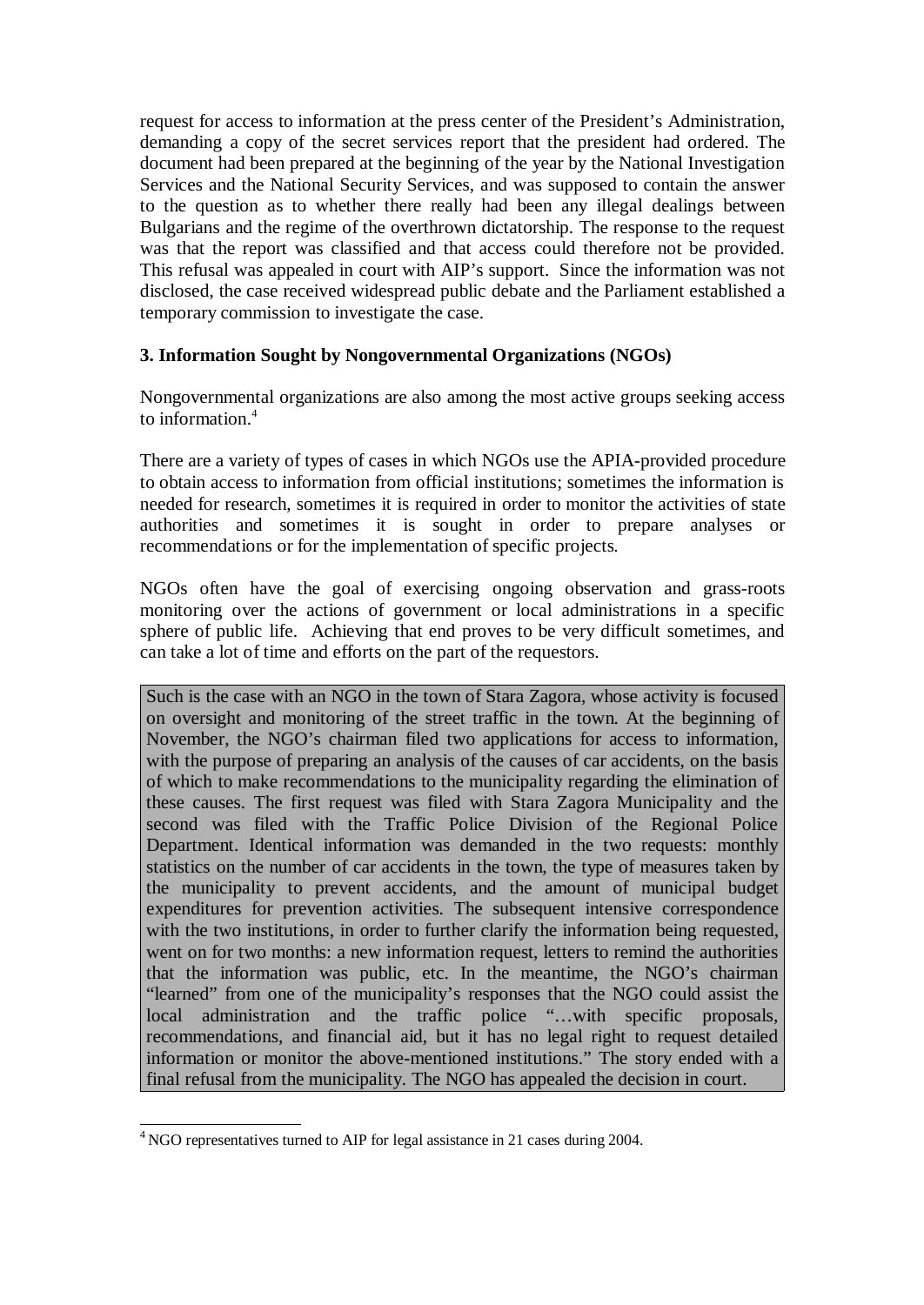Cases often are referred to AIP in which environmental organizations are seek information about government decisions related to the environment, minutes of public discussions, data from air and water quality tests or information regarding the implementation of projects directly related to the environment.

One such interesting case is that of an environmental organization that tried to obtain information from the Varna Municipality. The organization "Movement for Green Balkans" requested information about the city's current environmental problems, in order to include the information in the "Green Book" that it was preparing. In response to the request, a document was prepared that contained a genuine assessment of the environmental problems in Varna. After the intervention of the mayor, however, the document was edited and a new version provided, which contained a softened account that completely lacked some of the information previously provided (e.g., all information related to the problems in the Black Sea had been deleted). Thus, although the NGO's information request had not been denied, it had not been answered satisfactorily. The story was publicized in the local media thanks to a conscientious municipality official, who disclosed the original version of the document.

## **Grounds for Refusals to Grant Access to Information in 2004**

The reasons given for information refusals in 2004 fall into the same main categories encountered in previous years. These were:<sup>5</sup>

- groundless refusals: 38;
- refusals due to an order/assessment of a superior official: 17;
- lack of authority to provide information: 9;<br>• reference to the central administration: 9;
- reference to the central administration: 9:
- official secret: 7;
- protection of personal data: 7;
- tacit refusals: 7;
- protection of third party interests: 6.

The data above show that for a third successive year, most of the refusals were **groundless refusals** and **refusals due based on assessment of a superior official**. With regard to **tacit refusals**, we observe that their number decreased in comparison to previous years. This might be a result of the emerging practice of appealing refusals in court.<sup>6</sup> The possibility of appealing tacit refusals by the administration has gradually become an effective tool in preventing the casual and unchecked silence of the obligated subjects. **Lack of authority to provide information** and **reference to the central administration** were the stated grounds for refusal characteristic of the directorates of various state authorities. Very often, information could not be obtained directly from local administrative offices, even though they generate and store it, since they are not explicitly named in the APIA as being required to provide information.

<sup>5</sup>The refusals registered in the AIP database are 140 in total. Most of them came as a result of oral requests from journalists.

<sup>&</sup>lt;sup>6</sup>The law provides that citizens have the right to appeal if an answer is not provided within the stipulated time period.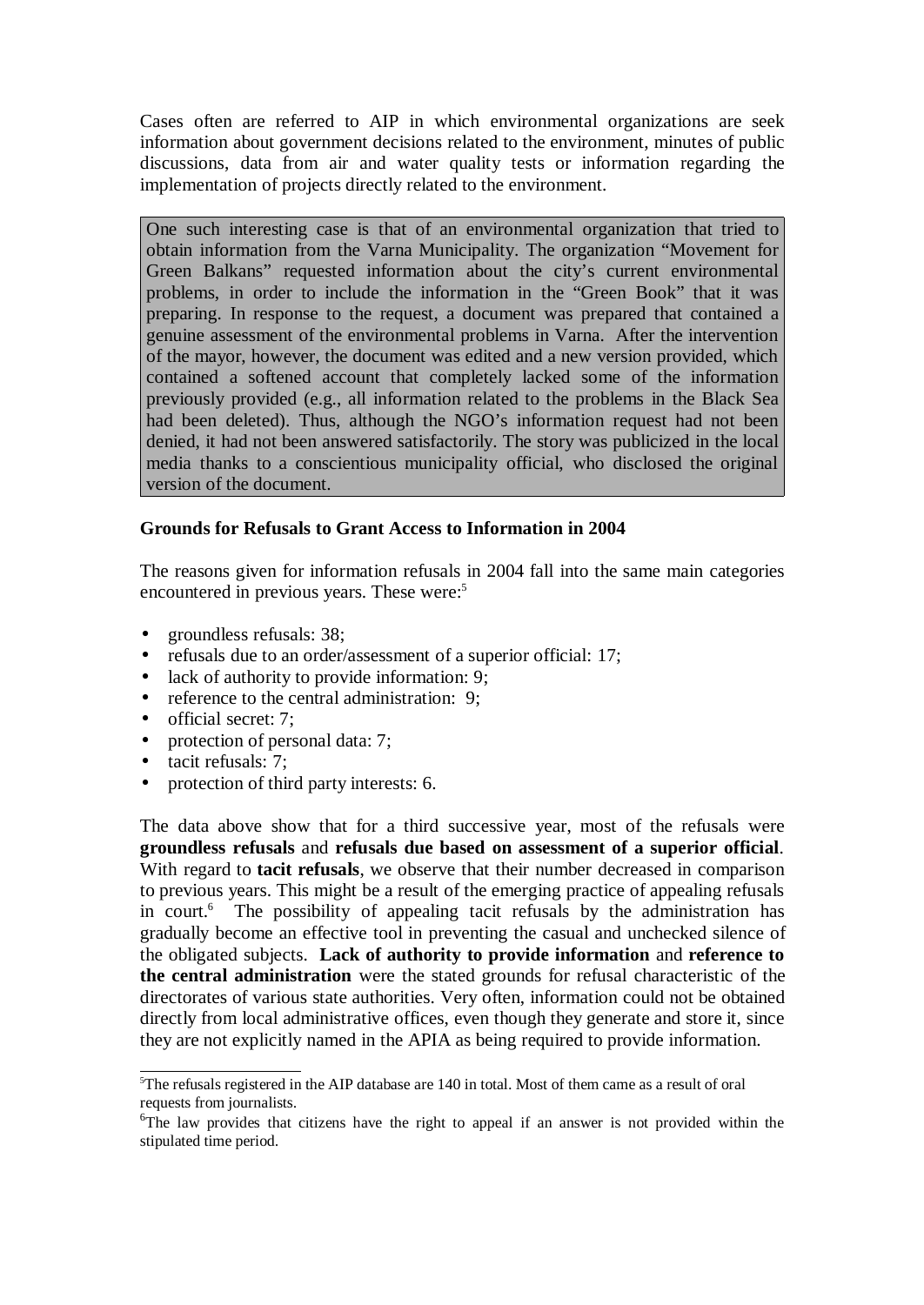## **Most Common Access to Information Problems in 2004**

After review of the cases received by AIP for assistance, we can indicate the following problems in exploring right of access to information rights as the most typical ones:

#### *1. Active provision of information*

The level of active provision of information by the institutions covered by the law is far from what it should be. Currently, compliance with the requirements of Article 14 and Article 15 of the Access to Public Information Act just entails publishing pieces of information about the relevant administrative structure and, sometimes, publishing information newsletters.

## *2. Access to Information from Monopoly-Holding Commercial Companies*

There is a loophole in the legislation concerning the provision of public information from commercial companies that hold monopolies, and specially those that provide public utilities, such as water, heating, electricity, and postal services. For the clients of the above-mentioned companies, it is even difficult to get access to some simple information about their activities and the quality of their services.

A good example here is the long and fruitless investigation of the Sliven NGO "Obshtestven Barometar" and its search for information about the company that supplies water on the territory of the city of Sliven. The organization tried to obtain access to information from "Water and Sewage Ltd." of Sliven about the formulation of its prices for supplying drinking water in the town. It was found that, in practice, there is no a legal procedure by which the company can be required to provide this information, which is obviously of public interest.

## *3. Access to Information from Commercial Corporations having State or Municipal Participation*

Similar problems are faced in seeking access to information from commercial corporations in which the principal shareholder is the state or municipality. In accordance with the Access to Public Information Act, citizens should seek and receive information about these organizations from the state or municipal bodies that act as a principal in the relevant companies. It is most often journalists who are interested in the activities of these companies. In many cases, journalists have tried to obtain access to information directly from the company, but they almost always receive the answer that the corporation is not obligated to provide information under the APIA, which is in fact correct. When the information is sought from the state body that is the principal shareholder of the company, however, the answer is usually given that the institution does not collect or store such information.

As a classic example of this, we could cite the "adventure" of journalist Milena Dimitrova, who tried to get information from the National Electricity Company by following the APIA procedure. The journalist applied to receive a copy of "all of the available documentation on the tender procedure held by the National Electricity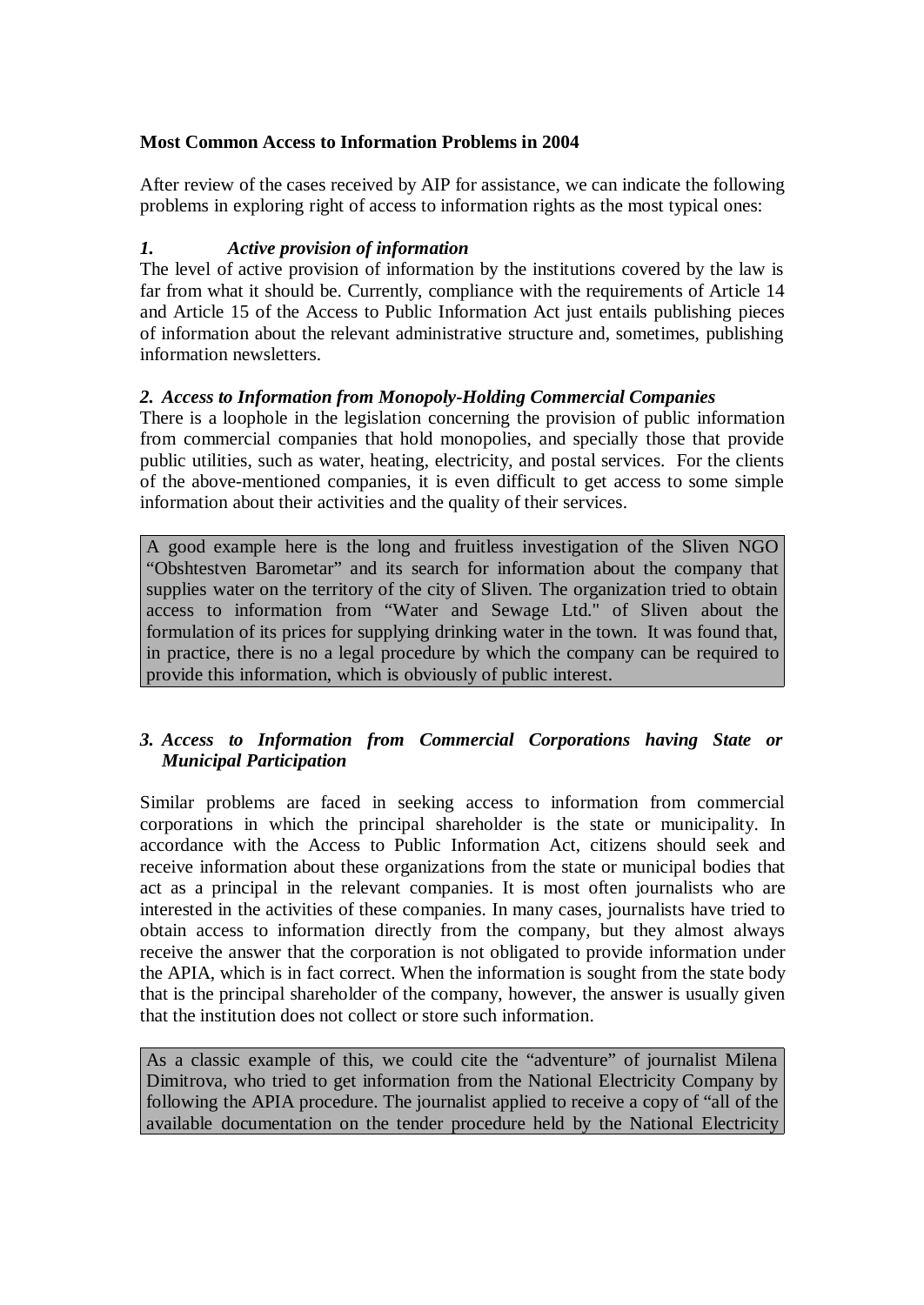Company in 1998 for a delivery and installation of a steam turbine for the second block of the "Maritsa-Iztok 2" thermo-electric power plant. Over the course of several months, the journalist was sent back and forth between the NEC and Maritsa-Iztok, with the statement that "commercial companies are not obligated to provide information under the Access to Public Information Act" included in all of the answers received from both companies.

In the end, the journalist applied to obtain the information from the Minister of Energy and Energy Resources, who has exercises the rights of sole owner in the NEC. It turned out that the ministry did not have such information at its disposal, but the minister promised to try to obtain the documents from both companies and to provide them to the journalist.

## *4. Access to Information in Preparatory Documents*

Another common problem with access to information identified during the year 2004 was the large number of denials of access to information to so-called *preparatory documents*. Usually, these documents consist of the reports, expert statements, minutes of the meetings of collective bodies, etc. that lead up to the adoption of a final administrative act.

An example of this type of refusal is presented by the case of the NGO "Citizens for a Green Sofia," which requested information about the preparation of the city's new general infrastructure plan. The NGO filed an information request application with the Ministry of Regional Development and Public Works, demanding copies of any and all documents – blueprints, assessments, expert opinions, etc. – generated and discussed in the course of the infrastructure plan's development. The requested information was refused under Art. 13, Para. 2 of the APIA, on the grounds of its being preparatory information, with no significance of its own.

The reasons for increased public interest in these document is obvious. The seekers of the information were not only interested in the final decision of the particular administrative body, but also in the way in which it was reached, what evidence had been presented in its favor and what the different viewpoints and alternative proposals had been. In fact, examination of such material is the only way in which effective civil control can be exercised over the activities of the administration.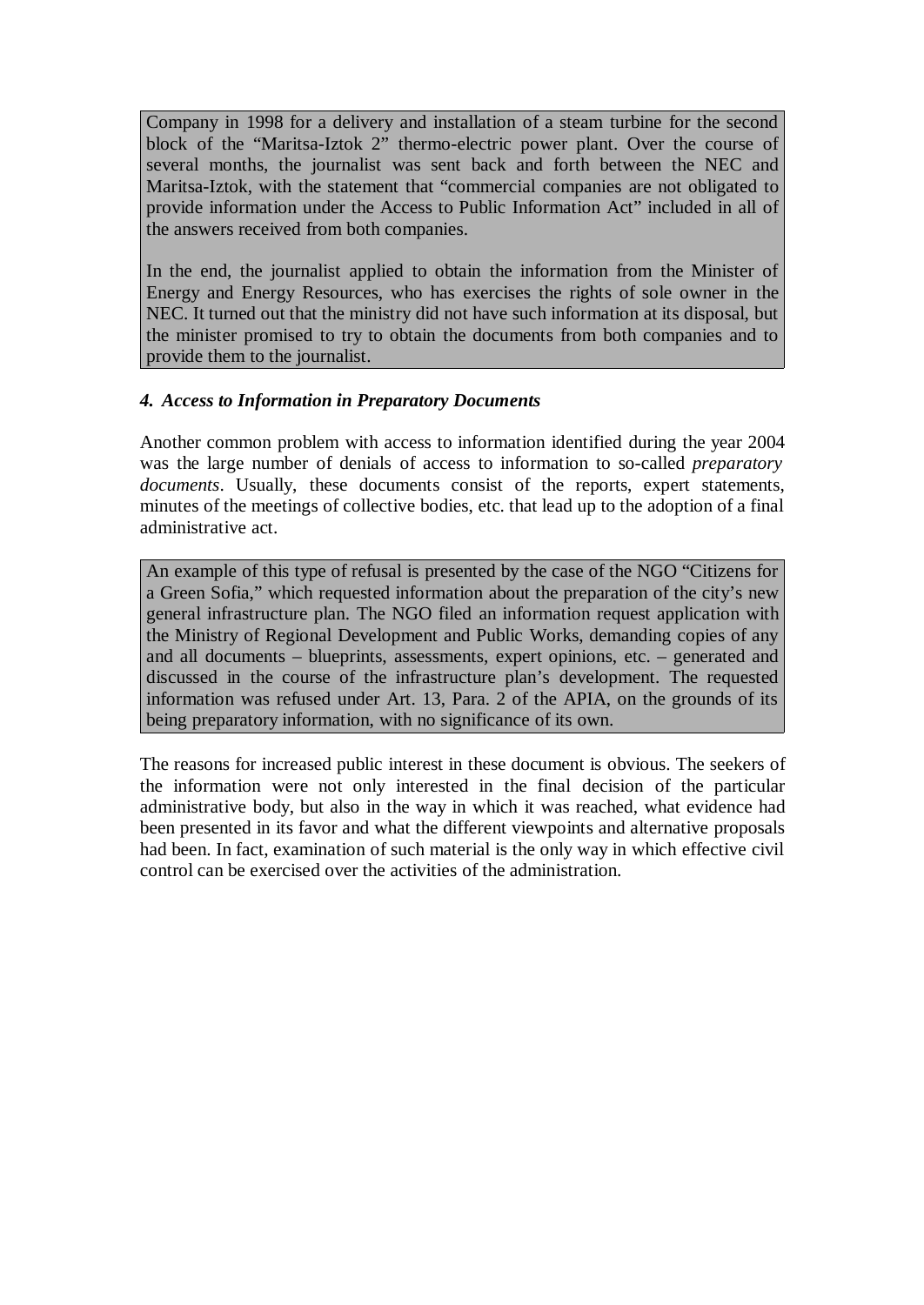## **LITIGATION 2004**

The AIP legal team continued in 2004 to provide free legal assistance to citizens and NGOs, representing their interests in court cases regarding access to information refusals.

Legal assistance was provided in 35 court cases, including representation in court, preparation of written complaints, writing opinions, etc. The AIP legal team also observed another 15 court cases. The team's legal assistance in 25 cases heard by the Supreme Administrative Court (SAC) was of particular importance. The court decisions on these cases, once they become effective, provide authoritative interpretation of the law. Final decisions had been delivered in 20 of the cases by the end of the year, three of them by five-member panels (in two of these, the court overturned the information refusals, and in one it rejected the complaint against a refusal). Refusals to provide access to information were either overturned or pronounced invalid in 15 of the above-mentioned 20 cases. Five of the complaints were rejected. Decisions ordering that the information be provided were handed down (but had not become effective by the end of the year) on three out of five pending cases; the complaint against an information refusal was rejected in one, and one was reverted to the Sofia City Court (SCC). Information has already been provided on one of the pending cases (AIP vs. Council of Ministers, regarding the Rules on the Protection of State Secret of People's Republic of Bulgaria, dating from 1980). By the end of 2004, out of the ten cases that were heard in the SCC and the District Courts during the year, the final decision had become effective in one of them: in it, the refusal of the Ministry of the Interior to provide information was pronounced null and void.

AIP lawyers prepared 11 complaints challenging government information refusals. Six of these were filed in the SAC and five in the SCC. Proceedings were initiated in the respective courts on ten of the cases, while one of the complaints was held back by the defendant, the Chief Prosecutor.<sup>1</sup>

The successful conclusion of court proceedings in four cases that had been initiated outside Sofia in 2003 provided a significant stimulus for citizens to seek the protection of their rights under the Access to Public Information Act  $(APIA)<sup>2</sup>$  In all four of these cases, the SAC upheld the District Courts' decisions, which had been in favor of the plaintiffs in three of the cases.

Increased public interest in APIA lawsuits was observed, as information refusals on issues of social debate were contested in the courts. The following cases are particularly illustrative of this tendency: the complaint of the online publication "Vseki Den" against the refusal by the Ministry of Foreign Affairs to disclose correspondence from 1970 between Bulgaria and Spain, regarding the status of the present Bulgarian Prime Minister; the case of journalists from four media companies against the Supreme Judicial Court's refusal to provide access to its sessions, which are public by law; the complaint of a journalist from *Dnevnik* newspaper against the refusal by the Interior Minister to provide access to the ministry archives, for the purpose of a journalistic investigation of the facts surrounding the murder of the

<sup>1</sup> The proceedings initiated on two of the complaints were terminated.

<sup>2</sup> One in Burgas, one in Veliko Turnovo and two in Vidin.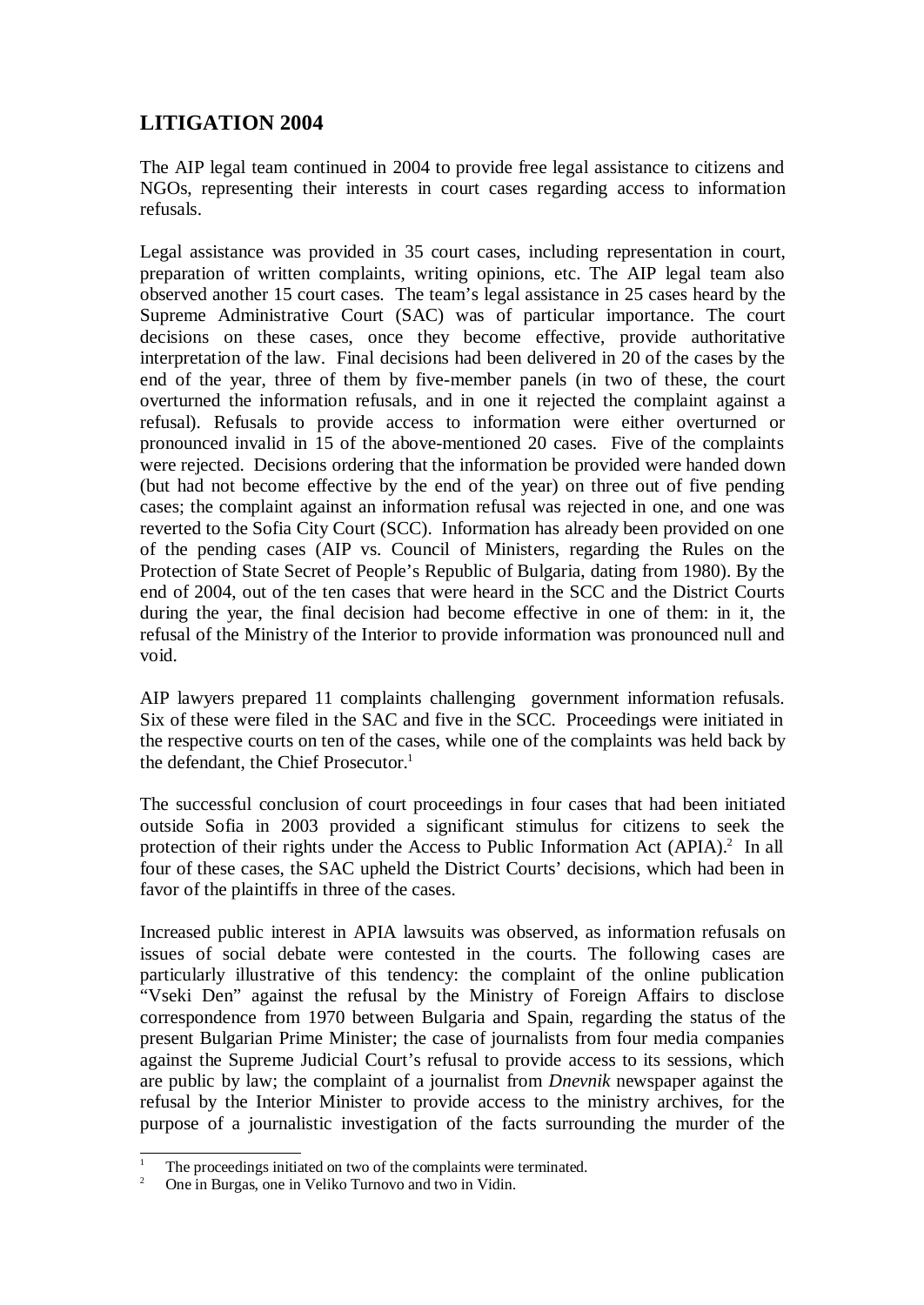Bulgarian author Georgi Markov in London; the case of a journalist from *Monitor* newspaper against the President's refusal to disclose a security services report on trade relations between Bulgarian companies and Saddam Hussein's Iraq; and the complaint of a journalist from *24 Chassa* newspaper against the refusal by the government to provide information about the costs associated with official travel by ministers, as well as the financing of the spa centers and other residences belonging to the Council of Ministers.

The number of journalists from national and local media who have sought remedy in the court for the violation of their rights has increased. Ten of the lawsuits from 2004 discussed in this section were initiated based on complaints filed on behalf of journalists. These court proceedings stir up public response, so they are important to AIP's campaign for the increased exercise of citizens' APIA rights.

Cases from the jurisprudence of the SAC that are considered to be of particular importance are published in "Administrative Justice" magazine. Two decisions related to the interpretation of the APIA, on cases for which AIP provided court representation, have been published in it – one from 2003 and another from 2004.

In 2004, AIP published its second volume on "Access to Information Litigation in Bulgaria," containing analyses of court practices in 2003 and studies of ten cases.

The Supreme Administrative Court's decisions last year provided some important interpretations regarding the right of access to information, the limitations on it and some other contentious issues. All of these will be analyzed in detail in AIP's third volume on FOI litigation, which is to be published. Here, we will outline briefly what some of these interpretations are:

- The Supreme Administrative Court made a restrictive interpretation of the term "trade secret," in its ruling that a municipality cannot deny access to a procurement contract citing the protection of a third-party interest. Furthermore, the court held that even in cases when a trade secret is present (though that was not the particular case), partial access to the requested information should be provided.
- The Supreme Administrative Court gave guidelines as to the application of the exemption from public access to information regarding state secrets, indicating that simply citing the text of APIA or stating that a document is classified does not comply with the statutory requirement of providing the grounds for a refusal. The administrative bodies subject to the APIA are required to specify the relevant category of secret from the appendix list under Article 25 of the Protection of Classified Information Act (PCIA) and to provide factual reasons. In some cases, the SAC and SCC have requested classified documents inspection in closed chambers, in order to check whether they have been properly marked by an official authorized under the PCIA. A five-member panel of the SAC held that secret documents should be inspected in closed session with the participation of the parties in the case.
- The Supreme Administrative Court made a restrictive interpretation of the exemption related to so-called "preparatory documents" provided in Article 13, Para. 2, Item 1 of the Access to Public Information Act. In a judgment delivered in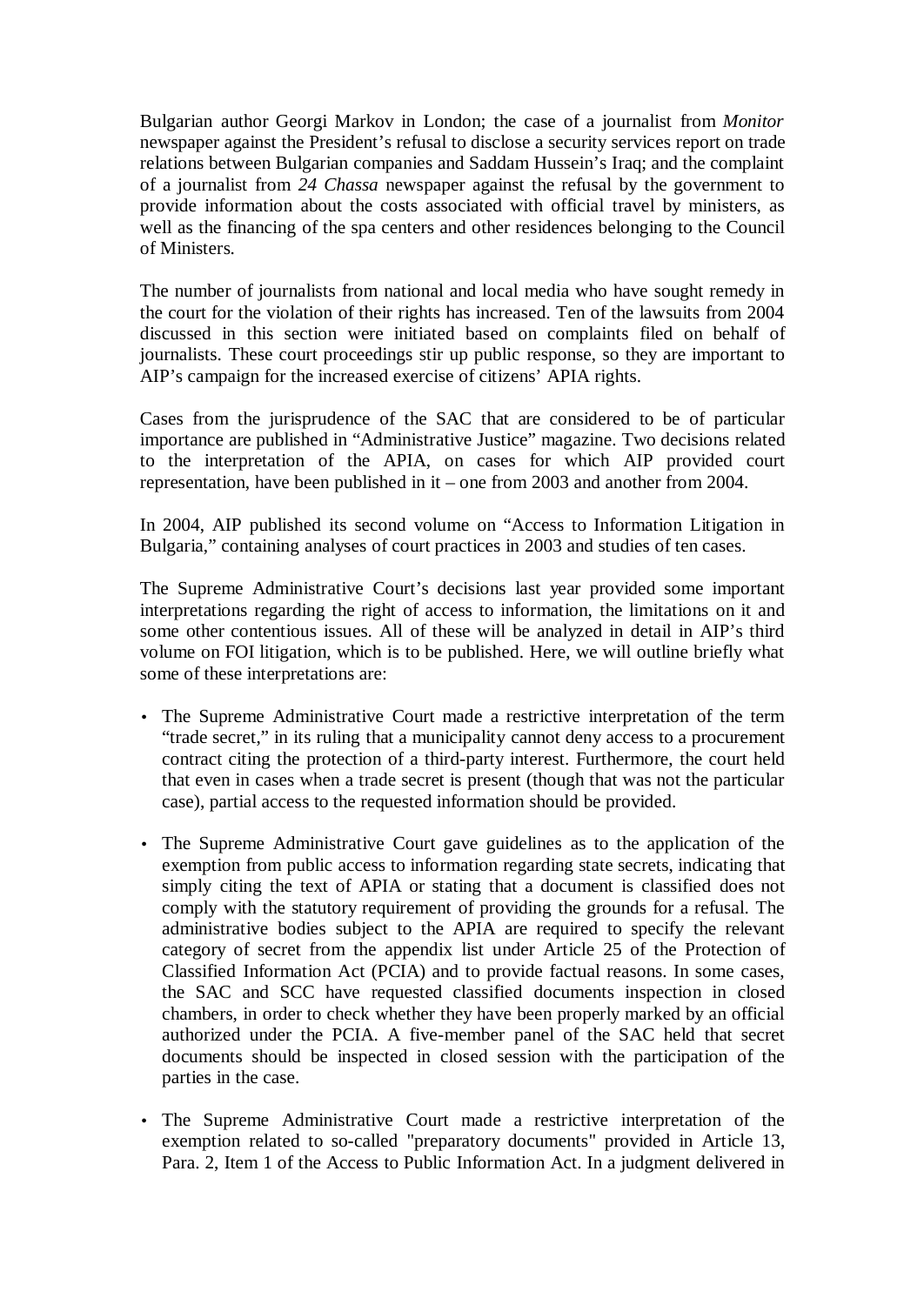the autumn of 2004, the Court held that requests for preparatory documents related to public procurement procedures do not fall under the law's exemption and ruled that the public institution should provide access to the information.

• Other important legal matters were considered and decided during the year. Until 2004, the Supreme Administrative Court's practice in its lawsuit decisions was to return information requests to the public administrative entities for reconsideration, without actually obliging them to provide the information requested. Last year, the Supreme Administrative Court delivered several judgments obliging the defendants to provide access to the information that had been requested. With regard to the socalled "tacit refusals" of public authorities to grant access to information (by failure to respond to a request within the prescribed time limits), the Supreme Administrative Court stood firmly behind its statement that they are "unacceptable"; i.e., they are not equal to a decision to deny access. This is important for the prevention of irresponsible behavior by some institutions, which prefer not to respond to FOI requests and only take a position on a case when it ends up in court.

## **APPENDIX**

## **LITIGATION – CASE NOTES**

## **1. Vassil Chobanov vs. Supreme Judicial Council**

1st Instance Court – Administrative Case No. 7897/2004, Supreme Administrative Court (SAC)

#### **Request:**

After the adoption of the new Paragraph 3 of Article 27 of the Judicial Branch Act, which guaranteed the openness of sessions of the Supreme Judicial Council (SJC), four journalists – Vassil Chobanov (Radio *New Europe*), Bogdanka Lazarova (*Darik Radio*), Elena Encheva (*Sega* newspaper) and Petya Ilieva (*Dnevnik* newspaper) – submitted a letter to the SJC requesting full access to the Council's next ten sessions. The request suggested that access be provided by means of a video camera and microphone, due to the limited capacity of the SJC conference hall.

#### **Refusal:**

The request of the four journalists had not been discussed at the following session of the SJC.

#### **Complaint:**

The journalists considered the lack of a response to their request to be a tacit refusal, which they challenged before the Supreme Administrative Court (SAC).

#### **Developments in the Court of the First (and only) Instance:**

The Council did not send a representative to the single court hearing, and the judges adjourned for their final decision.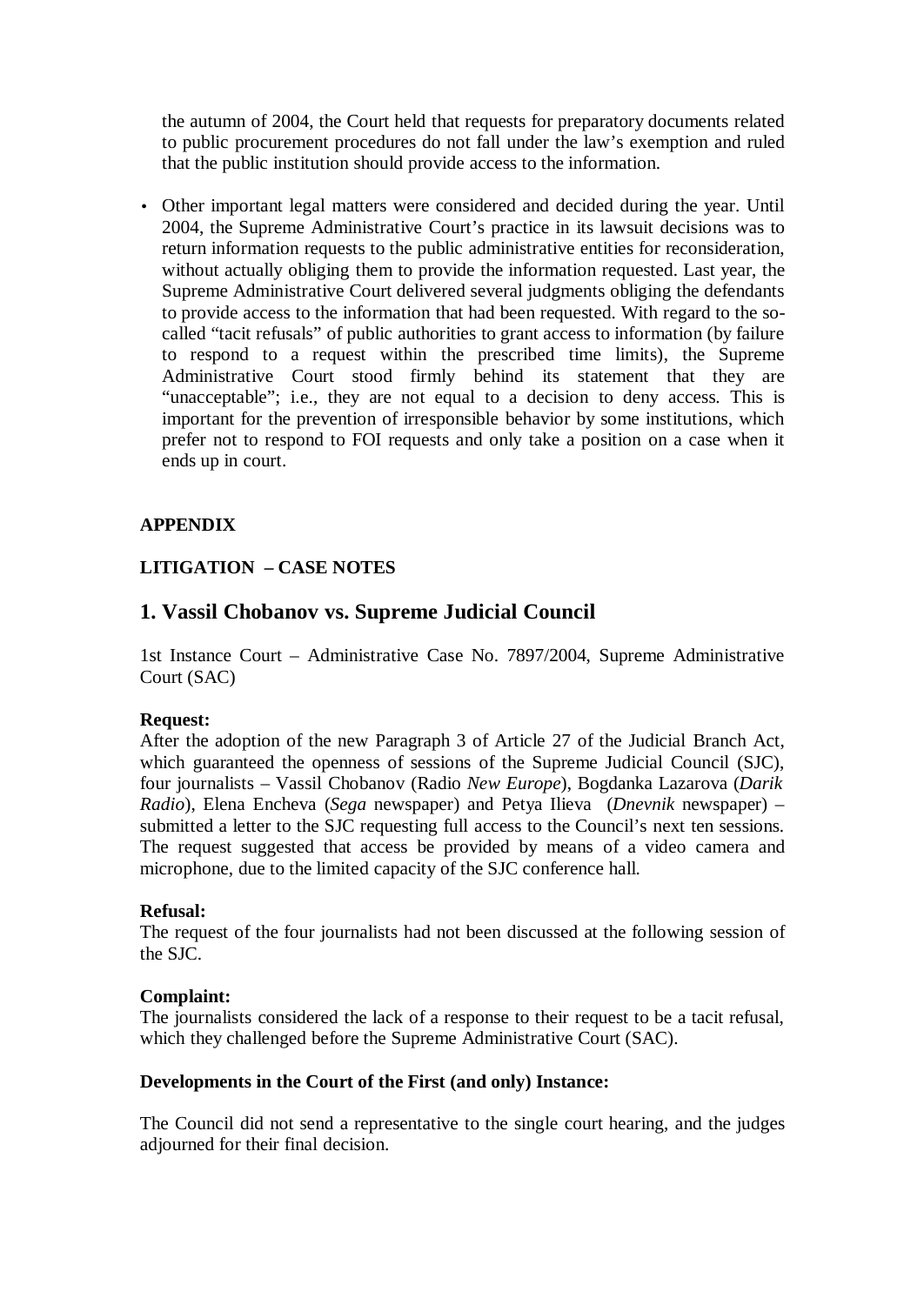#### **Judgment:**

In Decision No. 9595 of November 19, 2004, the Supreme Administrative Court reversed the tacit refusal by the SJC and returned the information request to the respondent for compliance with the law and the instructions of the court. The court found the journalists' complaint to be admissible and justified, and that the SJC's tacit refusal was contrary to the law. The text of the decision stressed that the concept of *public* by definition means *accessible to members of society*. Therefore, the SJC has an obligation to ensure that their meetings are open to all members of society, including the media, who serve an important function by publishing information of public interest. The choice of the specific information technology by which access to information is provided is in the authority of the public institution. The decision of the SAC was final.

All of the journalists present during the first SJC session following the decision were invited into the conference hall to attend the meeting.

## **2.** *Vseki Den* **online publication vs. the Ministry of Foreign Affairs**

1st Instance Court – Administrative Case No. 3487/2003, Sofia City Court (SCC) Administrative Division, Panel 3-g

## **Request:**

In connection with media publications from May 2003 regarding the citizenship of the Prime Minister of Bulgaria, Mr. Simeon Saxe-Coburg Gotha, the online publication *Vseki Den* ("Every Day") submitted an access to information request addressed to the director of the International Relations Department of the Ministry of Foreign Affairs (MFA). The requestor (the publication's editor-in-chief), citing the necessity of elucidating a matter of growing public debate, requested access to the document or documents containing data about Mr. Saxe-Coburg Gotha's citizenship status during his years in Spain. According to media publications, the specific document or documents, to which access was being requested, were diplomatic notes, exchanged between Bulgaria and Spain in 1970. The application also specified that if the requested documents fell under the Protection of Classified Information Act, the applicant wanted to be given in writing the legal grounds for classifying the information, as well as a copy of the security stamp indicating the level of classification, the date of classification and the expiration date of the classification period.

## **Refusal:**

A refusal to grant the request was received at the office of the electronic publication, signed by the director of the MFA International Relations Department. Two reasons were specified for the denial:

• In 1970, in the process of establishing consular and trade relations between Bulgaria and Spain, the ambassadors of both countries exchanged diplomatic correspondence in the form of notes. These contained references to the social identity, public and representative functions of the current Bulgarian prime minister. The refusal went on to state that other issues related to the premier's private life – his citizenship falling in that category – had not been discussed. Relying on that argument, the MFA International Relations director considered the request to be one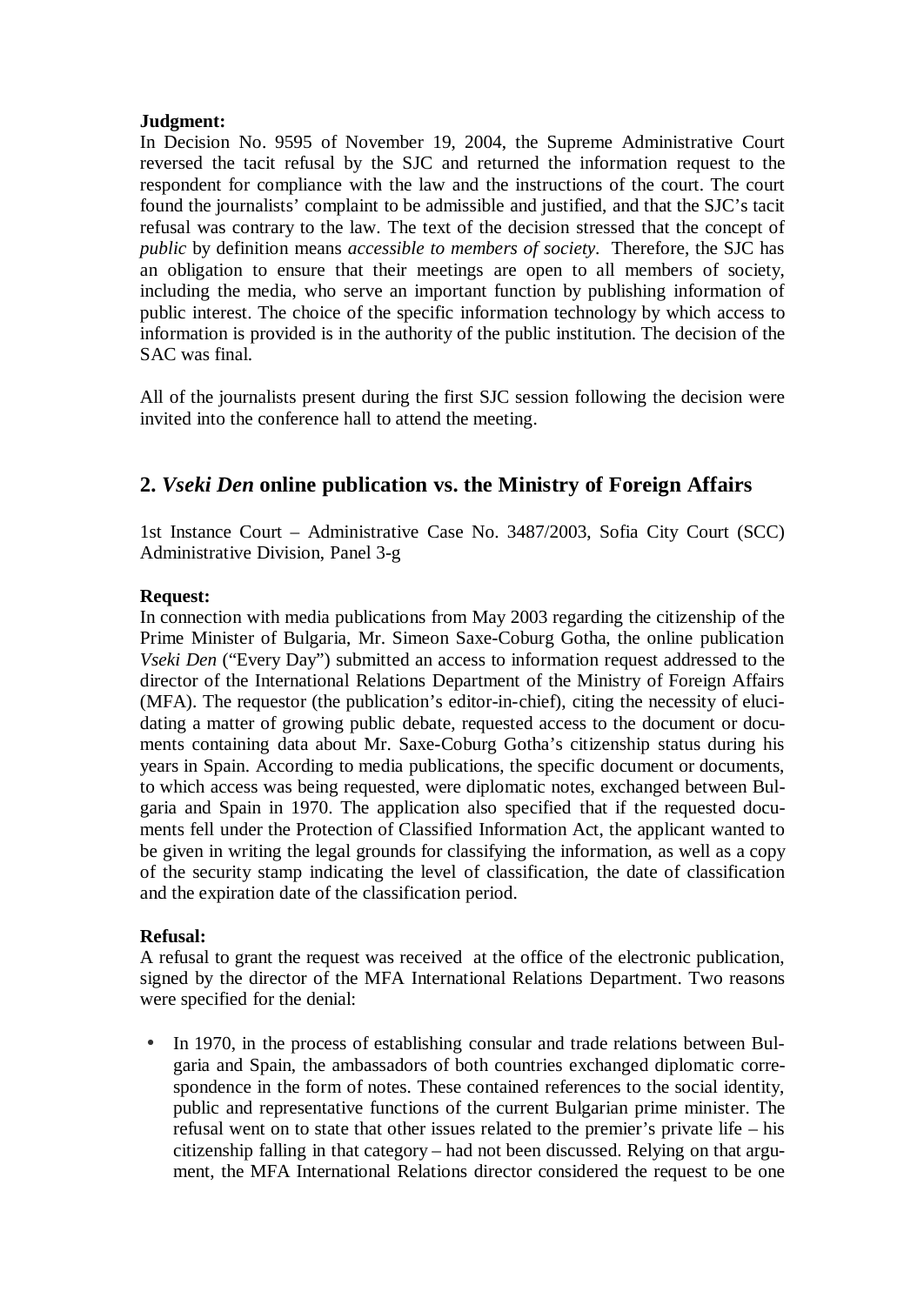for access to personal data, in which case the Access to Public Information Act could not be applied;

• Second, part of the above-mentioned diplomatic negotiations stipulated the obligation of preserving the confidentiality of the correspondence between the two countries.

#### **Complaint:**

With the help of AIP, the refusal to provide access to the requested information was challenged before the Sofia City Court (SCC).

#### **Developments in the Court of the First Instance:**

The MFA's attorney did not produce in court evidence that the official who had signed the refusal had been authorized to handle APIA requests by the foreign minister, Mr. Solomon Passy.

#### **Judgment:**

The court pronounced the International Relations director's refusal void. The court ruled that the lack of authorization should not impede the initiation of court proceedings. On the contrary, issuing a refusal without authorization to do so was considered a serious violation of law. The Sofia City Court referred the court file to the minister of foreign affairs, for reconsideration of the request for information access.

The judgment was not appealed and came into effect.

In August, the MFA informed *Vseki Den* that the diplomatic correspondence had been declassified (though it had never been stated that it was secret!), after the Spanish side gave its permission. The requested information was provided to the online publication.

## **3. Diyana Boncheva vs. the President of the National Audit Office**

1st Instance Court – Administrative Case No. 385/2003, Sofia City Court (SCC) Administrative Division, Panel 3-b 2nd Instance Court – Administrative Case No. 10889/2003, SAC, 5<sup>th</sup> Division

#### **Request:**

Ms. Diyana Boncheva, editor-in-chief of the Yambol-based newspaper *Tundzha*, submitted a request for access to public information with the chairman of the National Audit Office (NAO). She requested access to the property declarations, stored in the public register of the National Audit Office, made by the appellate prosecutor of the city of Burgas in his capacity as a member of the Supreme Judicial Council. She also requested information about any verifications made of the declarations submitted by him, as well as any penalties imposed for failures to meet deadlines for the submission of declarations.

#### **Refusal:**

The applicant received a letter from the chairman of the NAO asking her to specify her request with respect to Article 3 of the *Public Disclosure of Property Owned by High Government Officials Act (PDPOHGOA)*, which contains a list of types of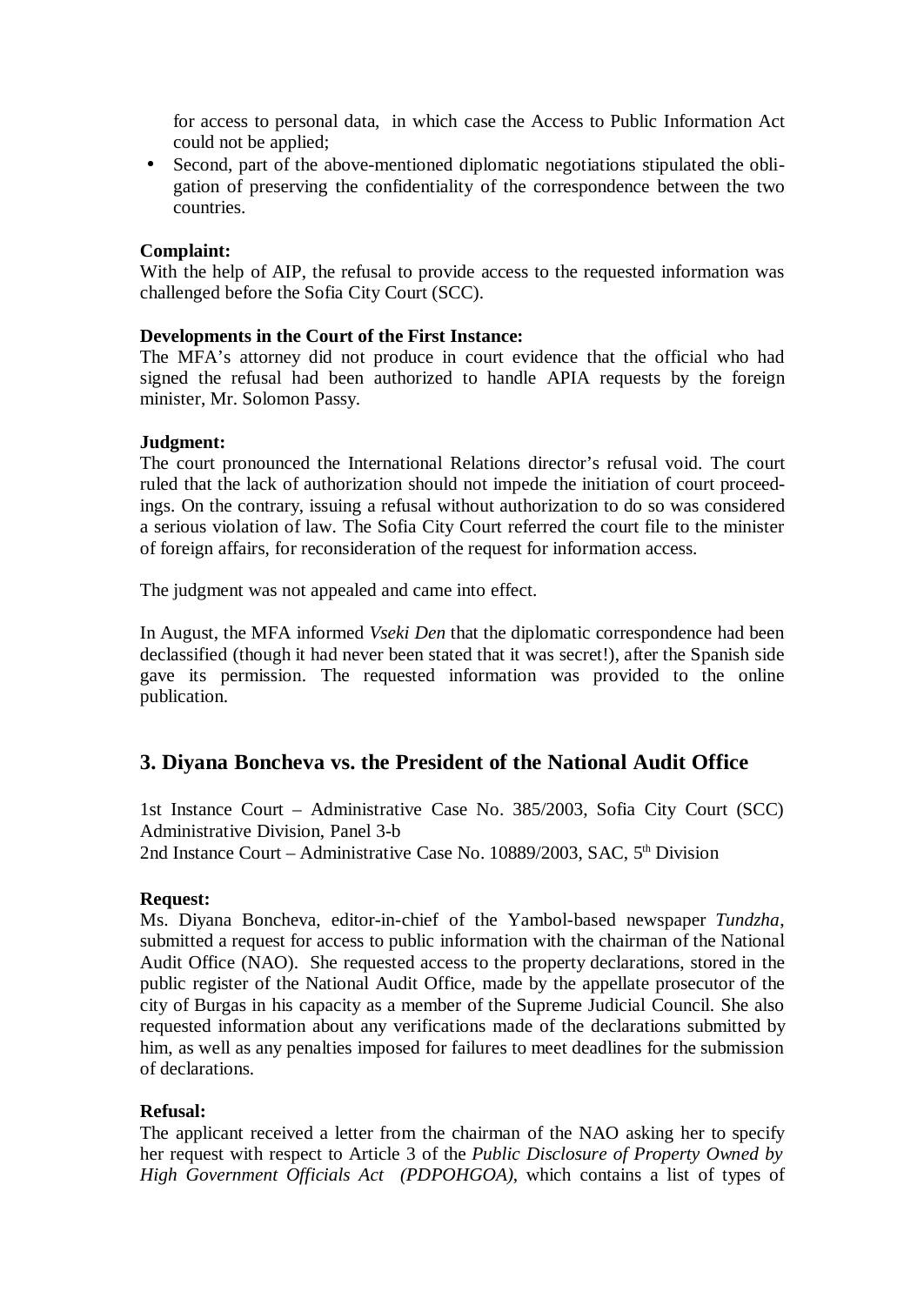property and income that are subject to declaration under that law. Ms. Boncheva specified nature of her request in a letter. Despite this, she did not receive a response within the period prescribed by Article 6, Para. 2 of the PDPOHGOA.

#### **Complaint:**

The tacit refusal of the NAO chairman was challenged before the SCC.

#### **Developments in the Court of the First Instance:**

The case was heard in a single session and scheduled for judgment.

#### **Judgment:**

The SCC's judgment of July 15, 2003 rejected the complaint. In interpreteing Article 6 of PDPOHGOA the judges concluded that the chairman of NAO was only obliged to provide information whether or not the persons required to file declarations had done so, and was not obliged to disclose the content of these declarations. According to the court panel, data that is declared for entry into a public register is personal data, afforded the protections of the Personal Data Protection Act.

#### **Court Appeal:**

With the support of AIP, the SCC decision was appealed before the Supreme Administrative Court (SAC), with the argument that under Article 1 of PDPOHGOA, the public character of the information is to be achieved by the establishment of a public register, in which declarations by high-level state officials of their about property, incomes and expenses are recorded. Assuming that public access to the information from public registers is limited to finding out who had submitted their declaration and who had not would mean make the PDPOHGOA pointless, obviating its purpose: that of fostering greater transparency regarding the officials in high-level state positions.

#### **Developments in the Court of the Second Instance**

Ms. Boncheva's attorney argued before the court that pursuant to Article 6, Para.1 of the PDPOHGOA, the public media, represented by their leadership staff, are permitted access to the information contained in public registers. At the present time, the plaintiff was undoubtedly such a representative in her capacity as editor-in-chief of the regional newspaper *Tundzha*. It was also a well-known fact that the property declarations of state officials had already been published in national dailies several times.

#### **Judgment:**

The Supreme Administrative Court reversed the SCC decision in its Decision No. 3508 of April 20, 2004. The SAC rejected the tacit refusal by the NAO chairman as intolerable (legally unacceptable) and referred the case file back to the respondent for an information access decision based on merit, following the interpretation of the law and the instructions of the court. In the motivations for its decision, the court pointed out that the legislator's intention expressed in the Public Disclosure of Property Owned by High Government Officials Act, which was explicit in the name of the law, was that it the property declared by these officials should be public information. It was an anticorruption measure, which should not be overridden by the Personal Data Protection Act. The justices also stated that besides information from the declarations submitted by the Burgas prosecutor, two other requests had also been articulated in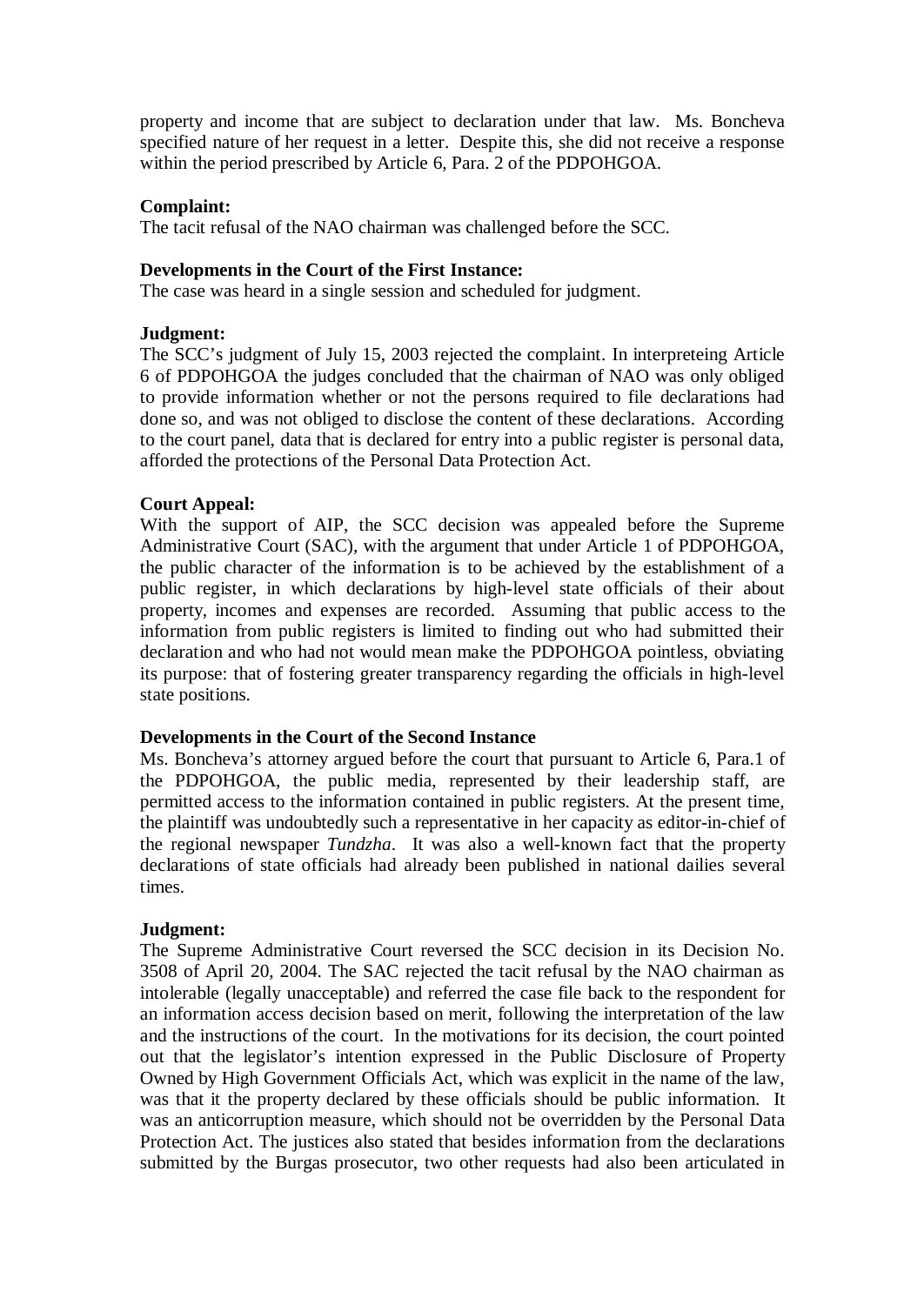the original information request, regarding any verifications made or penalties imposed. The court ruled that this information must also be provided.

The SAC decision was final.

## **4. Kiril Karaivanov vs. the State National and Wartime Reserves Agency**

1st Instance Court – Administrative Case No. 4408/2004, SAC, 5<sup>th</sup> Division

## **Request:**

In connection with a year-long investigation of violations of the law related to the activities of the state-owned company Briliant Ltd., situated in the village of Krusheto, and the State National and Wartime Reserves Agency (SNWRA), Mr. Karaivanov had collected a considerable amount of information and needed three more documents, which were of particular importance to the case.

On July 22, 2003, Mr. Karaivanov submitted an application to the SNWRA requesting the following information:

- 1. A copy of the 1998 contract between the SNWRA and Briliant Ltd, (including log number and date of signature);
- 2. A copy of the document verifying that the processing of 838 tons of raw (unrefined) sunflower oil had been carried out within the timeframes stipulated in an order issued by the chairman of the SNWRA (including log number and date of the order's issuance);
- 3. Copies of four receiving manifests, indicating the amount of refined oil extracted (log number and dates requested as well).

Mr. Karaivanov received a denial of his request from the chairman of the SNWRA. He challenged the refusal in court, and SAC Decision No, 111 of January 9, 2004, rejected the refusal as ungrounded and referred the case back to the state agency for reconsideration.

## **Refusal:**

Mr. Karaivanov received another written refusal of his access request. Regarding the first document requested, the agency said it did not possess it, since the time for its storage had expired in April 2002, according to the internal record keepeng rules for the agency's overt auctions. The document verifying the processing of raw (unrefined) oil, which had the nature of a receipt, was marked with a security seal, since it contained a state secret. The complainant was referred to Appendix 1 to Article 25, Para. 2, Item 10 of the Protection of Classified Information Act for the grounds upon which the document had been classified. (That provision covers "information about the allocation and expenditure of the state budget and state property related to special purposes that concern national security.") Mr. Karaivanov was informed that following payment of the access fees, he would be given the copies of the documents requested under point 3 of his application.

## **Appeal:**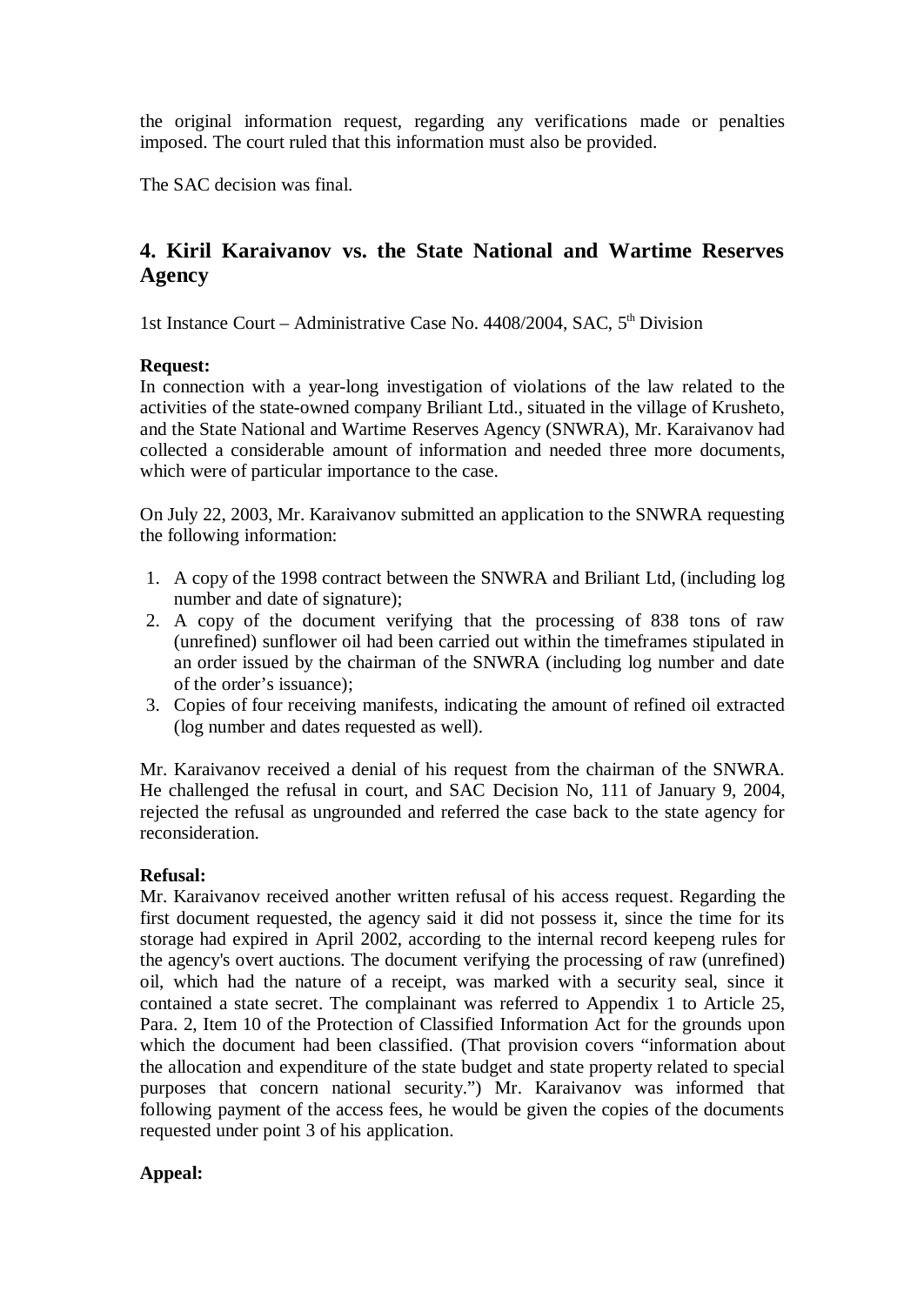The new refusal was also challenged before the SAC, on the grounds that the chairman of the SNWRA had not provided in it the factual grounds to support the statement that the contract requested was not at his disposal. The refusal failed to explain whether the contract had been destroyed or sent to another place for storage (the National Archive, for example). The factual grounds for the refusal to provide copies of the processing receipt, other than the passing reference to Appendix 1 to Article 25 of the PCIA, were also lacking.

#### **Developments in the Court of the First Instance:**

The claimant, Mr. Karaivanov, presented as evidence at the court session, four receiving manifests related to the implementation of the same order by the agency chairman for the processing of raw sunflower oil, which, according to the plaintiff, indicated the absence of classified information in the refused documents. The SAC obligated the agency chairman to present a certified copy of the first page of the receipt verifying the amount of oil extracted, in order to check whether the document had been stamped classified, along with evidence regarding the official who affixed the seal and on what grounds. The agency's legal counsel claimed that the requested contract had been fulfilled in 1999, that the document could not be found in the agency archive, and that there was no record of its destruction or transfer to the National Archive.

The SNWRA subsequently failed to fulfill the court's order for the additional evidence mentioned above.

#### **Judgment:**

SAC Decision No. 9154 of November 9, 2004, rejected the information access refusal as unlawful and referred the file back to the agency for reconsideration of points 1 and 2 of the information request application. With regard to the first point, the court ruled that the statement that the contract could not be found was unsupported by evidence and did not give grounds for denying access to the information. The SNWRA would need to present evidence either that the contract had been destroyed after the approval of an expert committee, that it had been archived and data noted that would facilitate finding its current storage place, or that it had been lost and the required certification statement been filed to that effect. Regarding the refusal to grant access to the information in point 2 of the application, the justices presumed there was no data supporting the agency's statement that the information was classified. Nor were there any factual grounds given for the classification of the information contained in the receipt as a state secret (i.e., no criteria for classification, nor grounds for identifying the requested information as state secret were presented). This circumstance prevented verification by the court of the statement that the information was a state secret. The mere statement that the information contained in the document constituted a state secret did not conclusively identify the information as such.

The judgment was not appealed and took effect.

## **5. Kiril Terziiski vs. Minister of Finance (***Crown Agents* **contract) 2**

1st Instance Court – Administrative Case No. 4120/2004, SAC, 5<sup>th</sup> Division 2nd Instance Court – Administrative Case No. 592/2005, SAC, Five-Member Panel, 2 nd Tribunal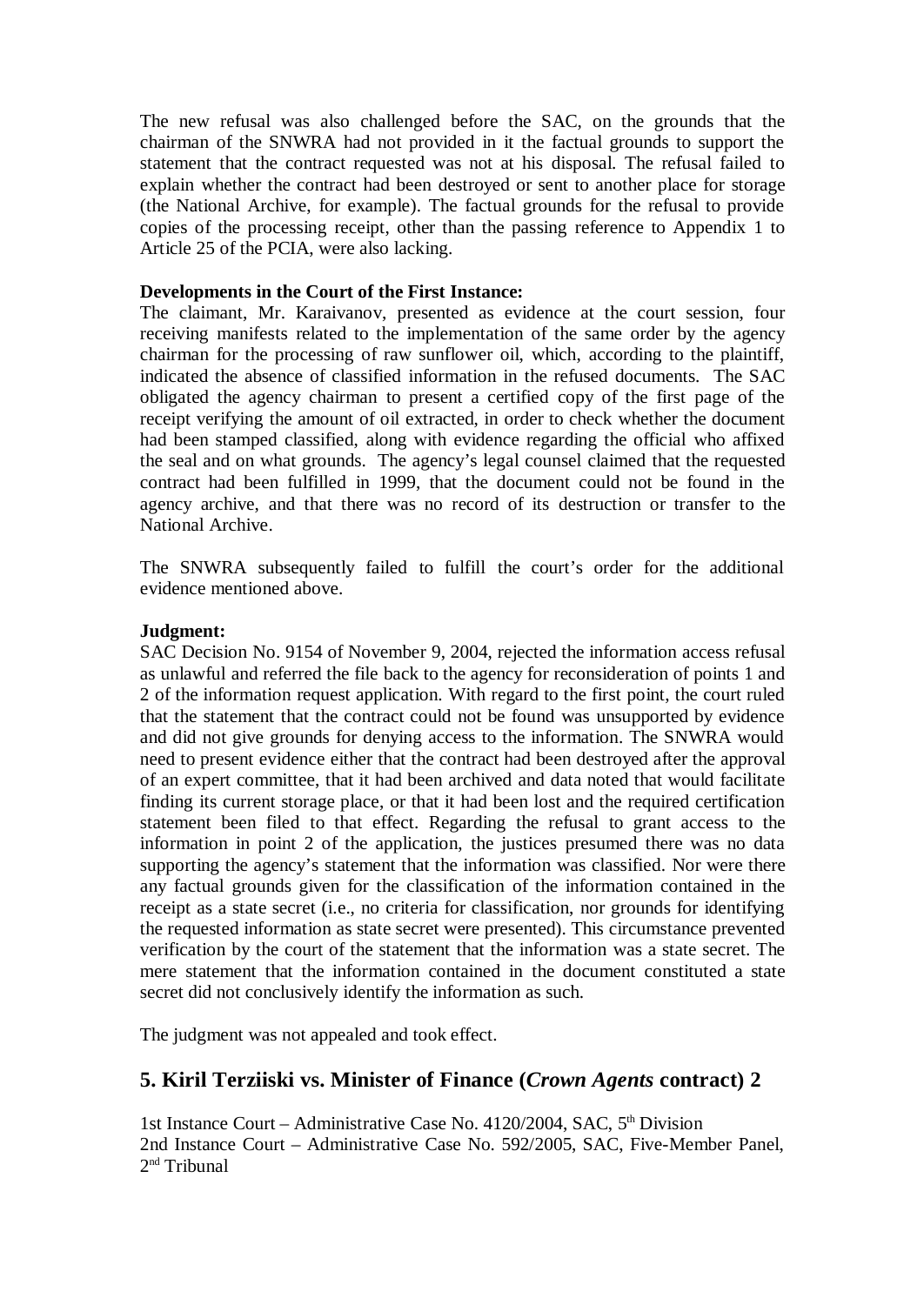#### **Request:**

Decision No. 2113 of March 9, 2004, on Administrative Case No. 38/2004 by a fivemember panel of the Supreme Administrative Court (SAC), upheld Decision No. 11682/2003 by a three-member panel of the same court on Administrative Case No. 3080/2003. That original decision had rejected the refusal of the Ministry of Finance to provide to Kiril Terziiski a paper copy of the contract between the ministry and the British consulting company *Crown Agents*. The justices found that the lack of any grounds as to why the requested contract constituted a state secret prevented the court from reviewing the lawfulness of the refusal and exercising effective judicial control over the minister's decision to deny information access. The file was returned to the finance minister for reconsideration of the information request.

#### **Refusal:**

The court decision was followed by a new written refusal of access to information. The contract had been classified as a state secret as early as December 2001, as noted by the Information Security Department of the ministry. This classification had been based upon Item 24 of the repealed List of Facts, Subjects and Other Information Constituting State Secrets, namely: "*Records concerning the organization and technical characteristics of programs for the protection of automated information management systems for use in ministries and other institutions of power and governance*."

The minister insisted that the contract still contained information, classified as a state secret, even after the adoption of the Protection of Classified Information Act (PCIA). Information contained in the contract fell under the scope of the following categories from the list appended to Art. 25 of the PCIA:

- *- "research of high importance to the interests of the national economy, prepared on behalf of a public institution;*
- *information regarding technical, technological and organizational decisions, the disclosure of which is likely to harm important economic interests of the state*."

#### **Complaint:**

The refusal was challenged before the SAC, with the main argument that the court's instructions had not been followed. The minister had not indicated what kind of information was contained in the contract, making it impossible for the court to assess whether it really fell under the scope of exemptions under the PCIA. The plaintiff requested that the court exercise its authority under Art. 41, Paras. 3 and 4 of the Access to Public Information Act (APIA) and request for inspection both the contract and the decision to classify it.

#### **Developments in the Court of the First Instance:**

At a court hearing the plaintiff's representative requested that the court demand the transcript of a Council of Ministers session held on October 25, 2001. At this session, the Cabinet discussed the relationship between the requested contract and national security. The court rejected the request, but did order the finance minister to present the contract for inspection *in camera*, and to provide information about the public official who had classified it and the justification for the classification decision. In case the contract had been classified as secret by the decision of an authorized official, the minister was to show evidence of that official's authority to assign classification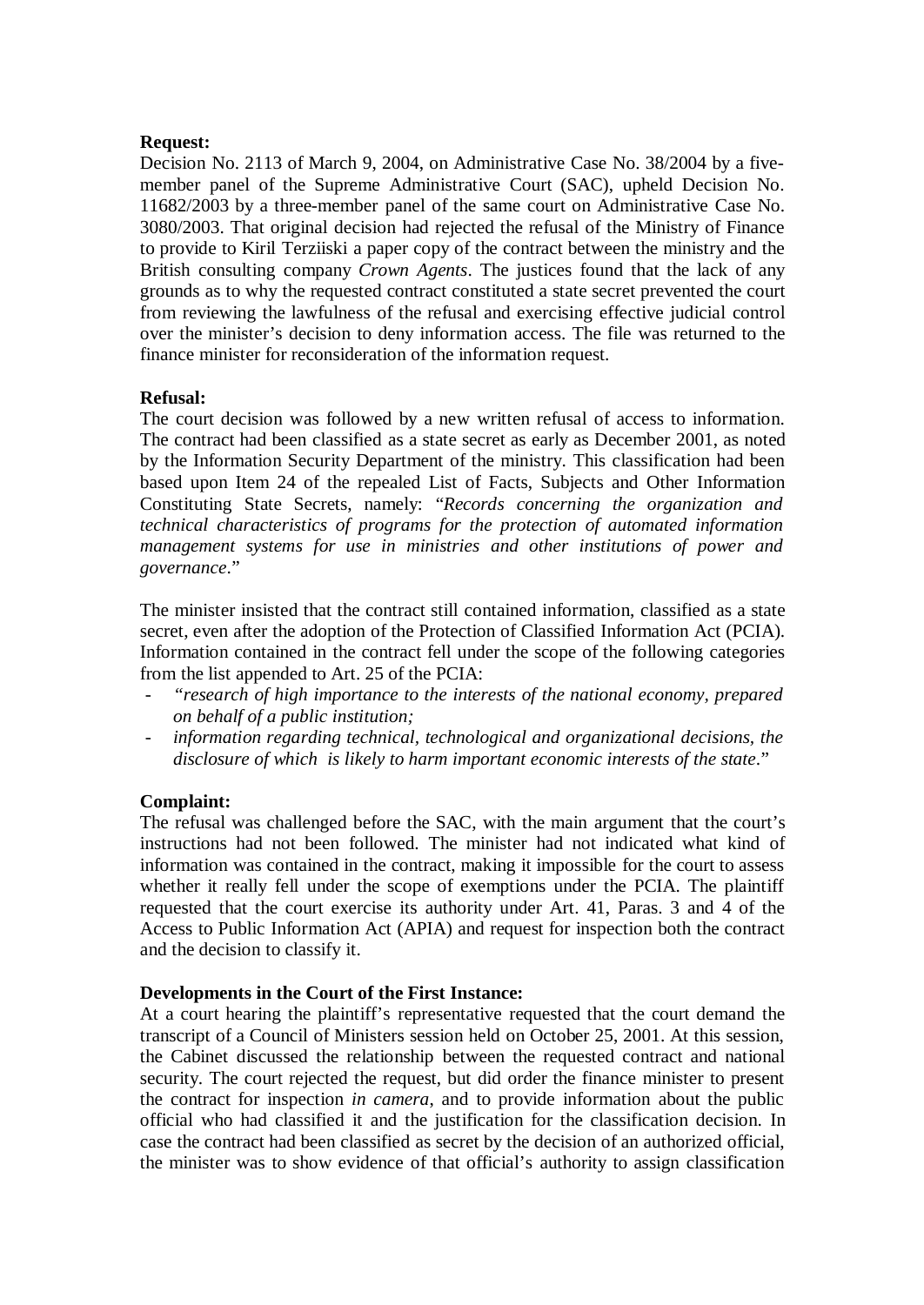levels. In order to speed the legal proceedings, the court agreed to hear the case, but assured the parties that a judgment would be delivered only after review of the documents in accordance with Art. 41, Paras. 3 and 4 of APIA, which would be crucial to the outcome of the case.

After hearing the arguments of the two parties, the court adjourned.

## **Preliminary Ruling:**

The court reviewed the contract between the Ministry of Finance and the British company, and afterwards issued its Ruling of November 10, 2004. The judges had determined that the first page of the contract had been stamped with a security seal reading *secret*, and that the stamp was later crossed out and the document stamped with the security seal *confidential*. An authorized official had signed below the new stamp, also indicating the grounds for classification  $-$  § 9 of the Transitional and Closing Provisions of the PCIA – and the date: September 20, 2004.

#### **Court Decision:**

In its Decision No. 9472 of October 16, 2004 the three-member panel of the SAC **rejected** Kiril Terziiski's complaint against the finance minister's refusal to disclose a copy of the contract between the ministry and the British consulting company *Crown Agents*. Basing its decision solely on the classification stamp discovered during the inspection in camera, the court adopted the view that the refusal was in compliance with Bulgarian law. The court held that the minister's affirmation, that information contained in the contract falls within one of the exempt categories of state secrets listed in Appendix 1 of the PCIA, was enough to demonstrate that the contract had been lawfully classified. The presiding judge, however, delivered a dissenting opinion. He argued that in order for the court to review the lawfulness of the classification decision – as required pursuant to Art. 41, Para. 4 of APIA – it would have to interpret the substance of the two categories of state secret quoted in the minister's information refusal. The presiding judge held the opinion that the information in the contract fell outside the scope of either of them.

#### **Court Appeal:**

The court decision upholding the lawfulness of the information refusal was challenged by the AIP legal team, before a five-member panel of the SAC. The plaintiff argued that the three-member panel had not fulfilled its obligation to review the classification decision, per Art. 41, Para. 4 of the APIA. Instead, the judges had adopted the view that just because a security stamp was present, it must have been affixed in conformity with the law. The first-instance panel had not even considered the question of whether information contained in the contract had any relation to the interests protected by Art. 25 of the PCIA, nor whether any harm could result from the contract's disclosure.

#### **Developments in the Court of the Second Instance**

The hearing of the appeal case is still being scheduled.

## **6. Lyubov Guseva vs. the Municipality of Vidin**

1st Instance Court – Administrative Case No. 128/2003, Vidin Regional Court 2nd Instance Court – Administrative Case No. 3351/2004, SAC  $5<sup>th</sup>$  Division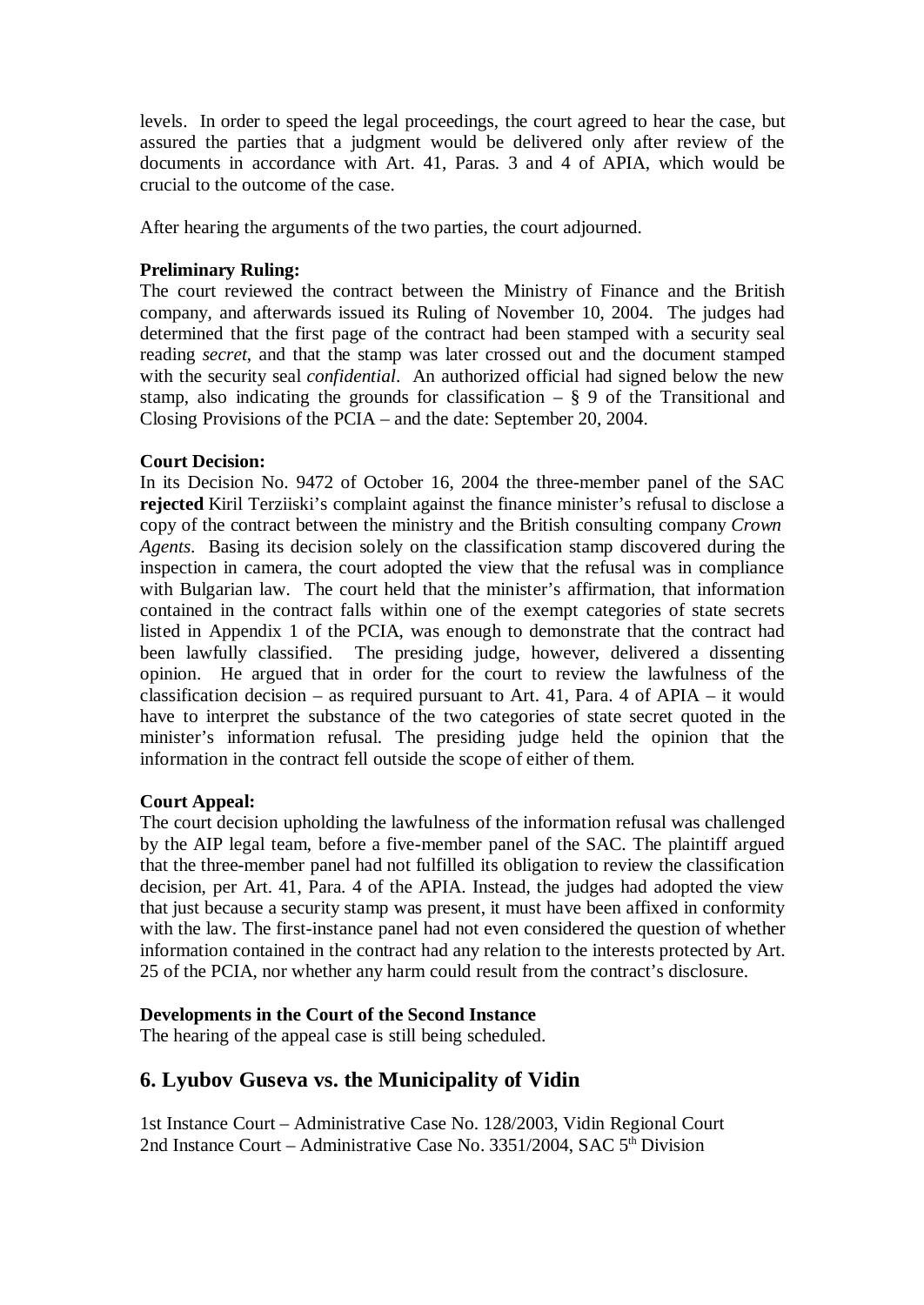#### **Request:**

Ms. Lyubov Guseva, a member of the board of directors of the Animal Protection Society in Vidin, sent a written application to the mayor of Vidin in which she requested access to all available information relating to the previously announced and concluded public procurement procedure. The subject of the contract was the *reduction of the number of stray dogs in the town of Vidin*. More precisely, Ms. Guseva requested information about the total number of bidders, the number of bidders who qualified to participate in the tender and their proposals for meeting some of the compulsory conditions for participation in the tender (qualified staff, equipment and technology for the dogs' capture, transportation and isolation, and the pricing of their bids).

## **Refusal:**

A written refusal was issued with no legal grounds specified, but rather containing the explanation that the requested information (regarding the applicants' bids) pertained to information of an economic nature, which was related to the preparation of the mayor's administrative actions and had no significance of its own.

## **Complaint:**

The refusal was challenged on the grounds that it had indicated no legal or factual basis, pursuant to Art. 38 of APIA. The "information of economic character," as stated in the mayor's refusal, did not fall under any category of exemption to the APIA under which the public right to information was restricted. Part of the information requested – that regarding the winners of the procurement competition – was even subject to publication under the provisions of the Public Procurement Act (PPA).

#### **Developments in the Court of the First Instance:**

No representative of the municipality appeared in court, and the case was scheduled for judgment.

#### **Judgment:**

Judgment No. 188 of December 10, 2003, by the Vidin Regional Court (VRC) rejected the information refusal as unlawful and referred the case back to the mayor of Vidin, requiring him to provide access to the requested information which, according to the court, pertained to the selection of a contractor by the municipality and the conditions under which the procurement contract was to be executed.

#### **Court Appeal**

The VRC's judgment was appealed before the SAC by the Mayor of Vidin Municipality. The appeal restated the arguments that had been provided in support of the refusal – that the information was of economic character, which pertained to the preparation of the mayor's acts and had no significance of its own. The appeal also contained the statement that the refusal had been issued on the basis of protecting third-party interests; specifically, those of the participants in the PPA procedure.

## **Developments in the Court of the Second Instance:**

The Supreme Administrative Court (SAC) heard the case in a single session and scheduled it for judgment. The municipality representative who appeared at the court hearing grounded the legality of the information refusal with the argument that the requested information fell under the category of commercial secrets, pursuant to Art. 7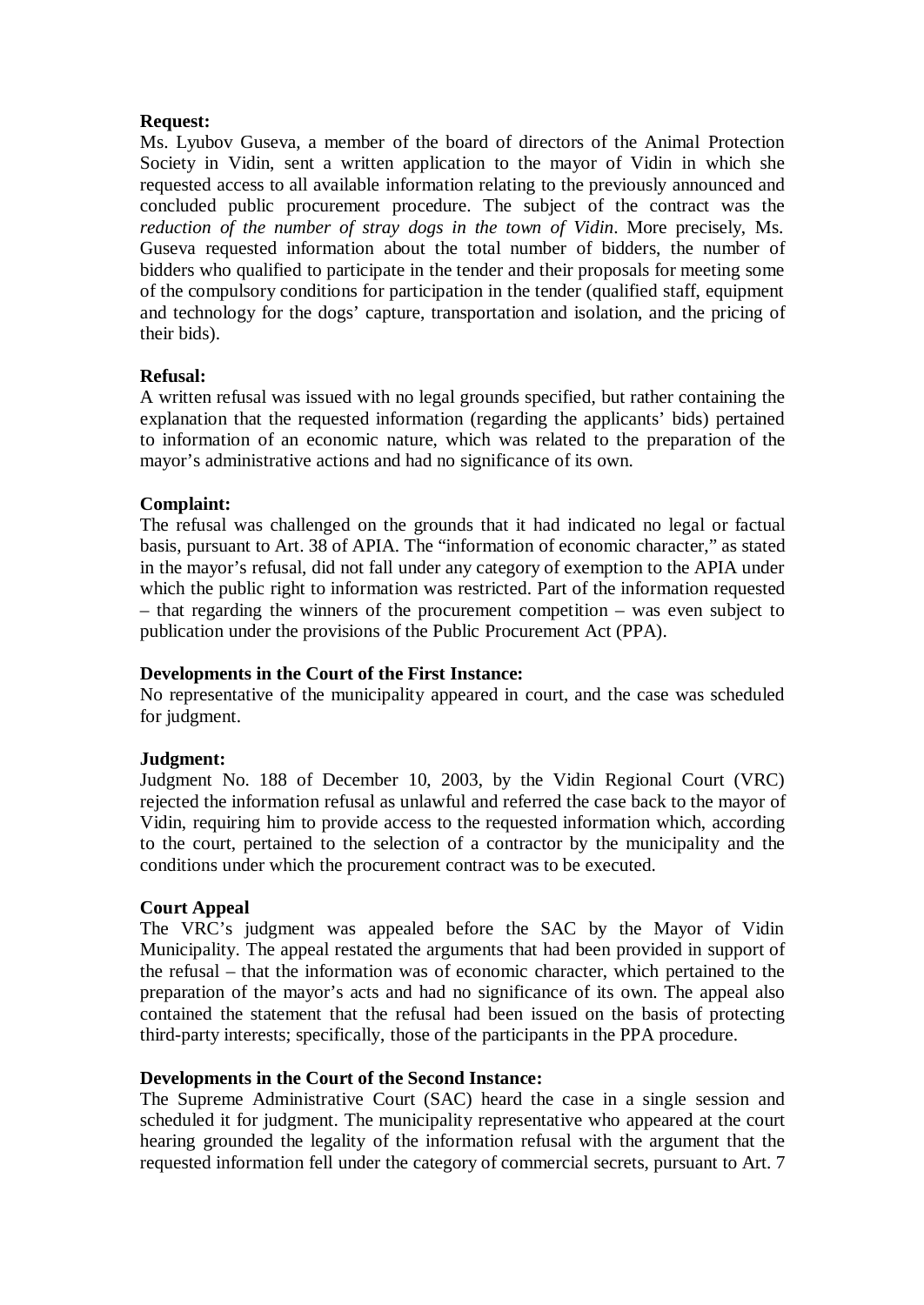of the APIA.

#### **Judgment:**

Decision No. 8459 by an SAC panel of the  $5<sup>th</sup>$  Division overturned the VRC's judgment requiring that the mayor provide the information about the winning bidder and the terms of the public procurement contract, instead obligating the mayor to provide access to the requested information, pursuant to the prescriptions of the current court decision upholding the rest of the VRC decision. The supreme court justices' decision thus corrected the VRC's judgment, which had rightly rejected the mayors' refusal as unlawful but had wrongly specified the subject of the requested information. The deliberations of the court regarding commercial secrets and the offers of the selected contractors deserve special attention.

The judgment of the SAC was final.

## **7. Pavlina Trifonova vs. the Council of Ministers**

1st Instance Court – Administrative Case No. 2860/2003, SCC Administrative Division, Panel 3-z

2nd Instance Court – Administrative Case No. 10635/2004, SAC 5<sup>th</sup> Division

#### **Application:**

In June 2003, Ms. Pavlina Trifonova, a journalist from the national daily newspaper *24 Chassa* ("24 Hours"), submitted two applications for access to public information with the Government Information Service (GIS) at the Council of Ministers (CM). In them she requested information about the official trips of the ministers and the conditions in the vacation centers belonging to the CM. Concerning the official trips, she requested information as to the number of days (during the period to July 2001 to the present) spent by the ministers abroad and the list of places visited, the amount of per diem and other official travel expenses, and the name of the company that provided the airplane tickets and the type of contract the government had signed with it. With regard to the vacation centers and residences belonging to the CM, she requested information about the amount of the budget funding allocated to them, the amount of revenue generated by them, the number of people who had visited the centers during the past year and a price list for the current season.

#### **Refusal:**

The MC issued a written notification of its decision to refuse access to the information indicating the following reasons for the refusal:

- the report on cabinet ministers' per diem and other travel expenses and the report on the conditions at the CM vacation centers had been completed as part of preparation of the annual report on budget spending at the end of the fiscal year;
- the annual report on budget expenditures for the previous year had been submitted to experts at the National Audit Office (NAO) for an annual audit;
- information about ministers' official trips in 2001 and 2002 had already been provided to the journalist.

#### **Complaint:**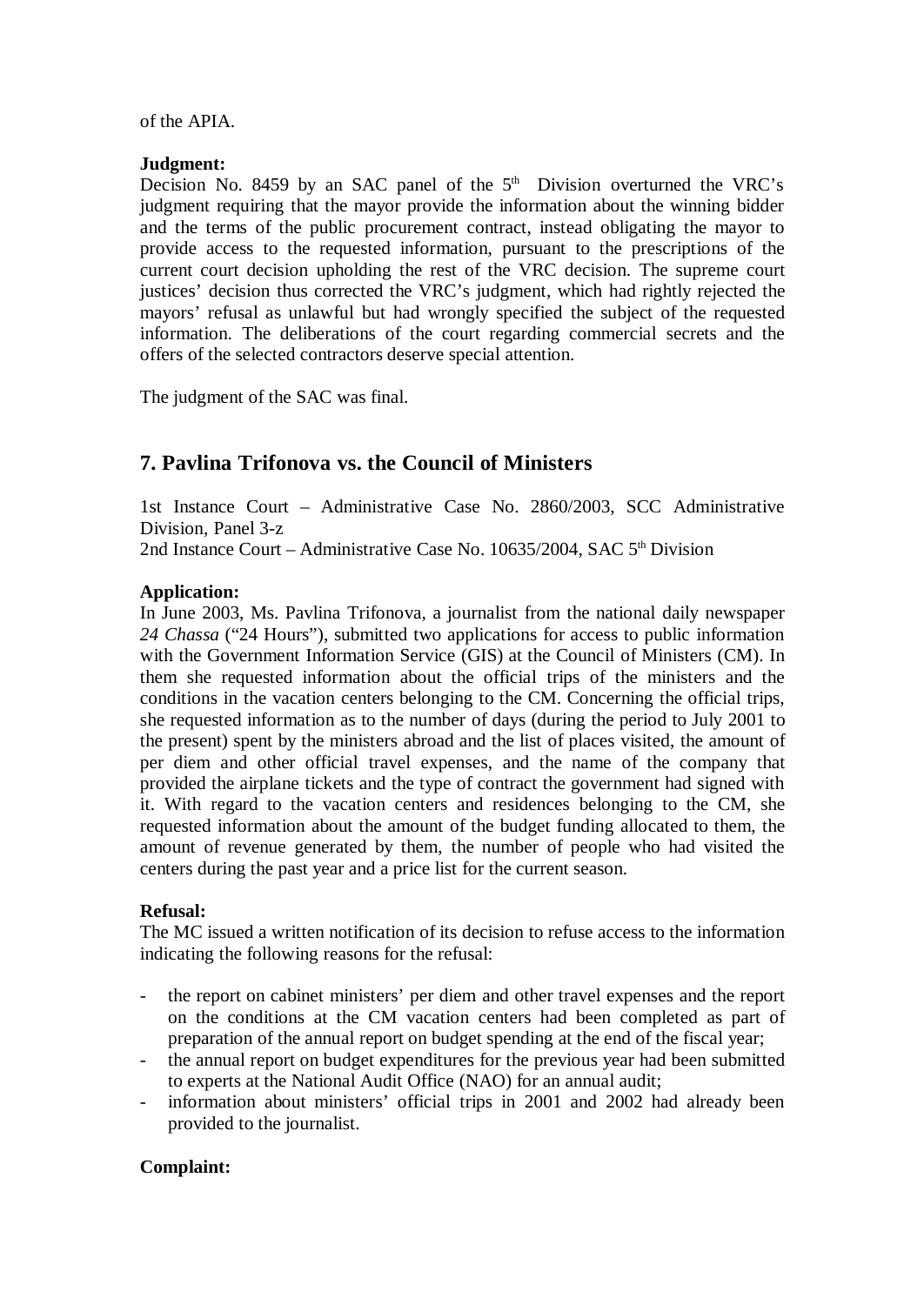The plaintiff's complaint listed five arguments for the unlawfulness of the refusal. In response to previous information requests submitted by the journalist, an inadequate amount of information had been provided (concerning CM official travel). Information had been provided with regard to a considerably shorter period of time than that requested, responding only to the first three points of the application. This made the subject of the current information request significantly different in terms of numbers, and thus in practice completely new information. The complaint also emphasized the fact that the provision of information in response to previous requests had not been obstructed by the development of the annual report on budget spending, nor by its submission to the NAO. Finally, there was no relationship between the statements in the written refusal and part of the requested information: regarding the company that provided the airplane tickets, its contract with the government, and the price lists of the vacation centers.

## **Developments in the Court of the First Instance:**

After two court sessions held to gather evidence regarding the GIS' previous responses to the reporter's information requests, the court panel scheduled the case for judgment.

## **Judgment:**

The Sofia City Court rejected the GIS' refusal to provide access to the requested information as unlawful, in its Decision of August 23, 2004. The court acknowledged the right of the plaintiff to access the information, pursuant to the Access to Public Information Act (APIA), and obligated the GIS to provide the information. The justices asserted that in her request, the plaintiff had made several different requests for information, which should have been considered separately in the refusal. The determination of the refusal's lack of conformity with the law was grounded in its lack of any factual or legal grounds pursuant to the APIA. The mere statement that the report on the per diem and travel expenses and the report on the conditions at the rest centers had been prepared as part of the annual report on budget expenditures, without any explanation as to how this made the requested information restricted from public access under the exemptions of the law, made the refusal unlawful. The court panel concluded that the director of the GIS, who had frequently been approached for information, had an emergent obligation to provide access to the requested information, since it was official public information per Article 11 of the APIA and did not fall into any of the legal exempt categories.

#### **Court Appeal:**

The Council of Ministers appealed the SCC judgment before the Supreme Administrative Court. The judgment was appealed on the grounds that the GIS *refusal* was actually an informational letter, informing the journalist that the requested information did not yet exist, and should not have been assumed to be an official refusal under the APIA.

## **Developments in the Court of the Second Instance:**

Court sessions for the appeal are being scheduled.

## **8. Access to Information Programme, Stoicho Katsarov and Ivan Ivanov vs. the Minister of Public Administration**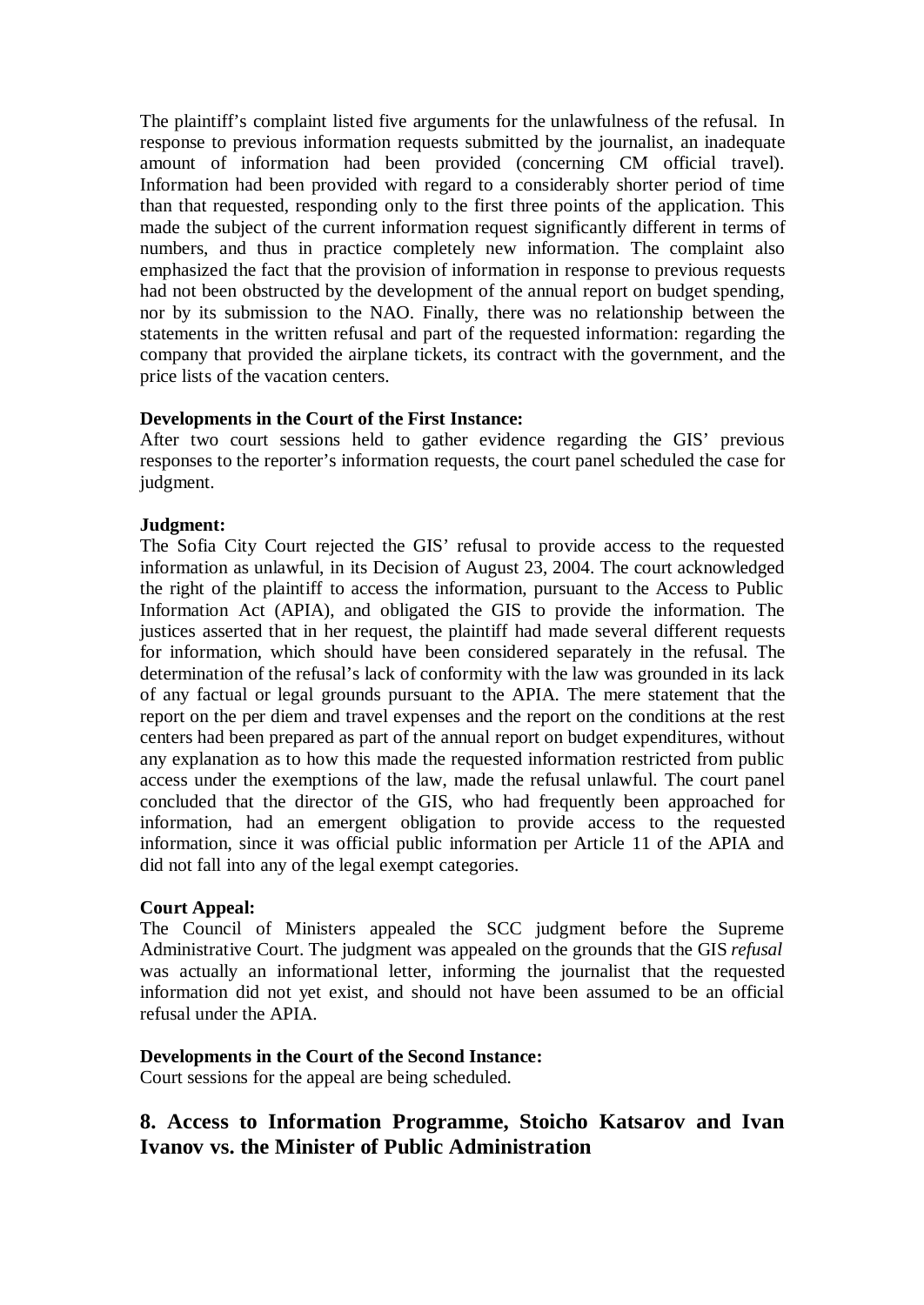1st Instance – Administrative Case No. 9502/2003, SAC 5th Division 2nd Instance – Administrative Case No. 1286/2005, SAC Five-Member Panel, 2<sup>nd</sup> Tribunal

#### **Request:**

In March 2003, AIP, along with two members of Parliament - Ivan Ivanov and Stoicho Katsarov - submitted a written application to the Minister of Public Administration, in which we requested access to the following information: the entire contents of the contract between the ministry and Microsoft Corporation for supplying 30,000 software packages for the needs of the Bulgarian public administration, and all related documents, such as the offer, any additional agreements, and any contract with an intermediary.

## **Refusal:**

No response to the request was received within the deadline stipulated by law.

## **Complaint:**

The tacit refusal was challenged on the grounds that it was a substantive violation of the law, since the requested information was public and did not fall within the scope of any restrictions provided for in the APIA and that failure to comply with the requirement that the refusal be given in writing was a material breach of the procedural rules. The complaint was sent to the minister of state administration, who was required by Bulgarian law to forward it to the Supreme Administrative Court (SAC).

On the following day, the minister sent a letter to the complainants, in which he provided a summary in writing of only part of the content of the contract, as well as presenting arguments to support the selection of software supplier. The letter indicated that a copy of the contract could not be disclosed, because no consent had been obtained from the relevant third party – Microsoft. The minister also argued, that the software company did not constitute an entity subject to APIA disclosure in the sense of Art. 3, Para. 2, Item 2 of the APIA, because payments under contractual agreements do not constitute "financing from the state budget" in the sense of APIA.

However, the minister failed to send the complaint and the full packet of relevant documentation to the SAC.

Finding their right of access to information to have been infringed, the claimants filed a request with the court together with a copy of the complaint, and the court initiated proceedings by demanding the documentation from the minister *ex officio*.

#### **Developments in the Court of the First Instance:**

The minister sent no representative to the first court hearing. It turned out that the minister had failed to fulfill his statutory obligation under Art. 16, Para. 2 of the Supreme Administrative Court Act (SACA) to submit the complaint and all of the relevant documentation to the court. The court panel considered the minister's request that the complaint be dismissed. The legal counsel for the minister argued that since the requested information had already been provided to the applicants, proceedings should be discontinued, due to a lack of any legal interest served by challenging the refusal in court. The respondent produced a copy of the response letter it had sent, but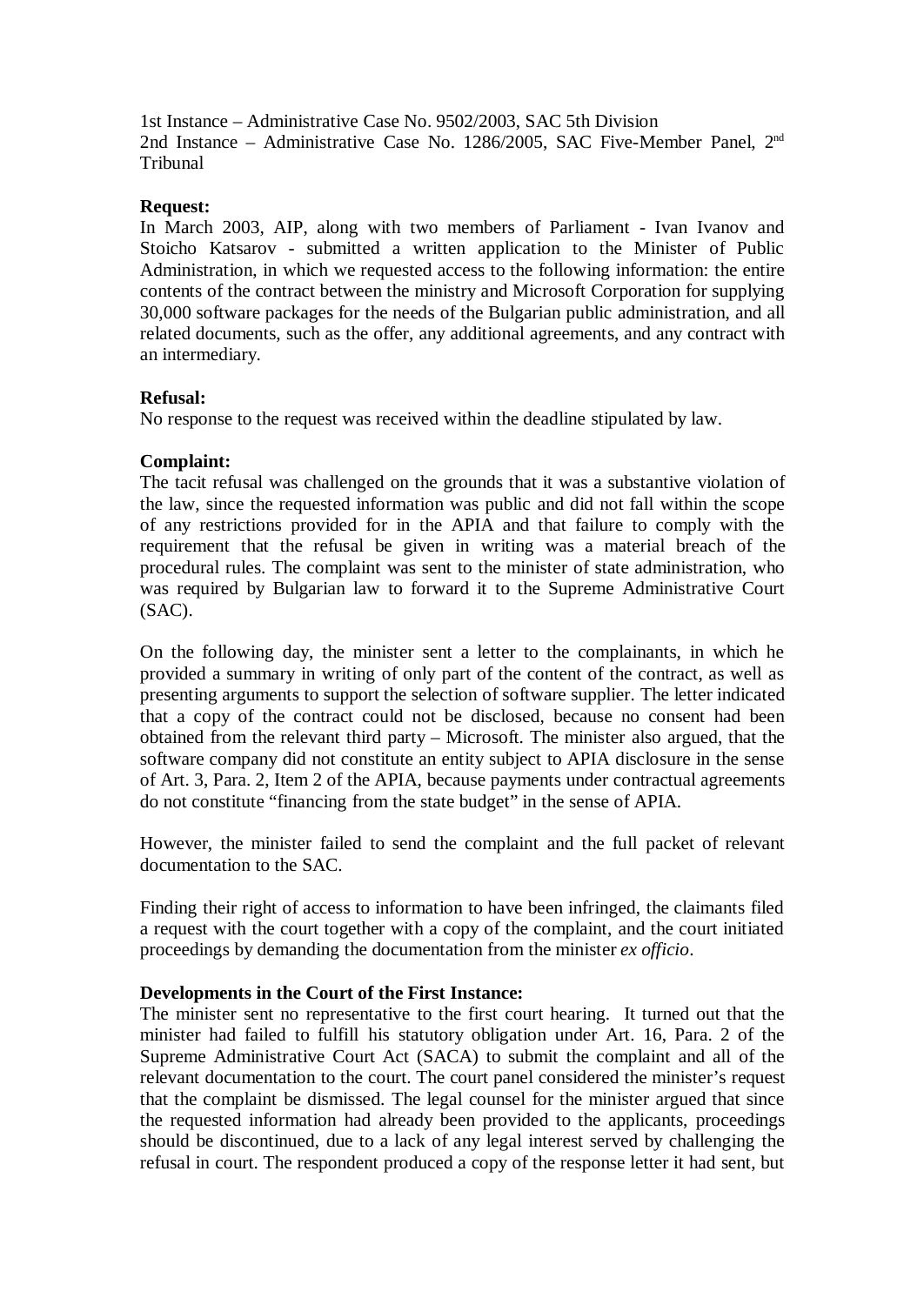did not submit any of the other documentation to the court, including the original information request.

The plaintiffs' representative requested that the court demand the full packet of documentation from the minister, because his response had not provided the requested information.

The court postponed the case and instructed the Minister of state administration to compile and submit the full documentation.

At the second court hearing in May 2004, it turned out that the Minister of state administration had not been duly summoned. He had neither sent a representative to the court, nor had he followed the court's instructions of the previous month that he submit the full documentation.

The court postponed proceedings yet again and scheduled a new hearing for October 2004, advising in its summons to the Minister of State Administration that he was obliged to submit the full documentation in compliance with the court's ruling from February.

Although the minister had not been duly summoned to the third court hearing, he was represented at it by two members of his legal counsel. They testified that the ministry possessed no further documents, other than those already presented to the court in February. They did not have a copy of the original information request. The plaintiffs' representative argued that the refusal contained in the minister's letter had been unlawful. They believed that under the hypothesis of Art. 31, Para. 5 of the APIA, Microsoft's consent was not required for access to the agreement, because the company falls under Art. 3, Para. 2, Item 2 of the APIA. The plaintiffs also argued that the term "financing" does cover payment to a contractor, as used in the new Public Procurement Act. After hearing the arguments of both parties, the judges adjourned and announced that a decision would be delivered within in the period provided by the law.

## **Judgment:**

With Decision No. 10168 of December 07, 2004 the three-member panel of SAC **rejected** the minister's tacit refusal and **returned** the file to the minister for reconsideration of the information request based on merit. The judges held the view that disclosure of the contract would present the public with an opportunity to form its own critical opinion about the actions of the minister. The court concluded that the requested contract was a document of significance in its own right, and could not be withheld on the grounds of Art. 13, Para. 2 of the APIA.<sup>3</sup>

## **Court Appeal:**

The minister, who argued that no tacit refusal had existed, challenged the threemember panel's decision. He insisted that a detailed response to the information request had been provided in his letter.

## **Developments in the Court of the Second Instance:**

Hearing of the appeal case is pending.

<sup>3</sup> **Quote the law here**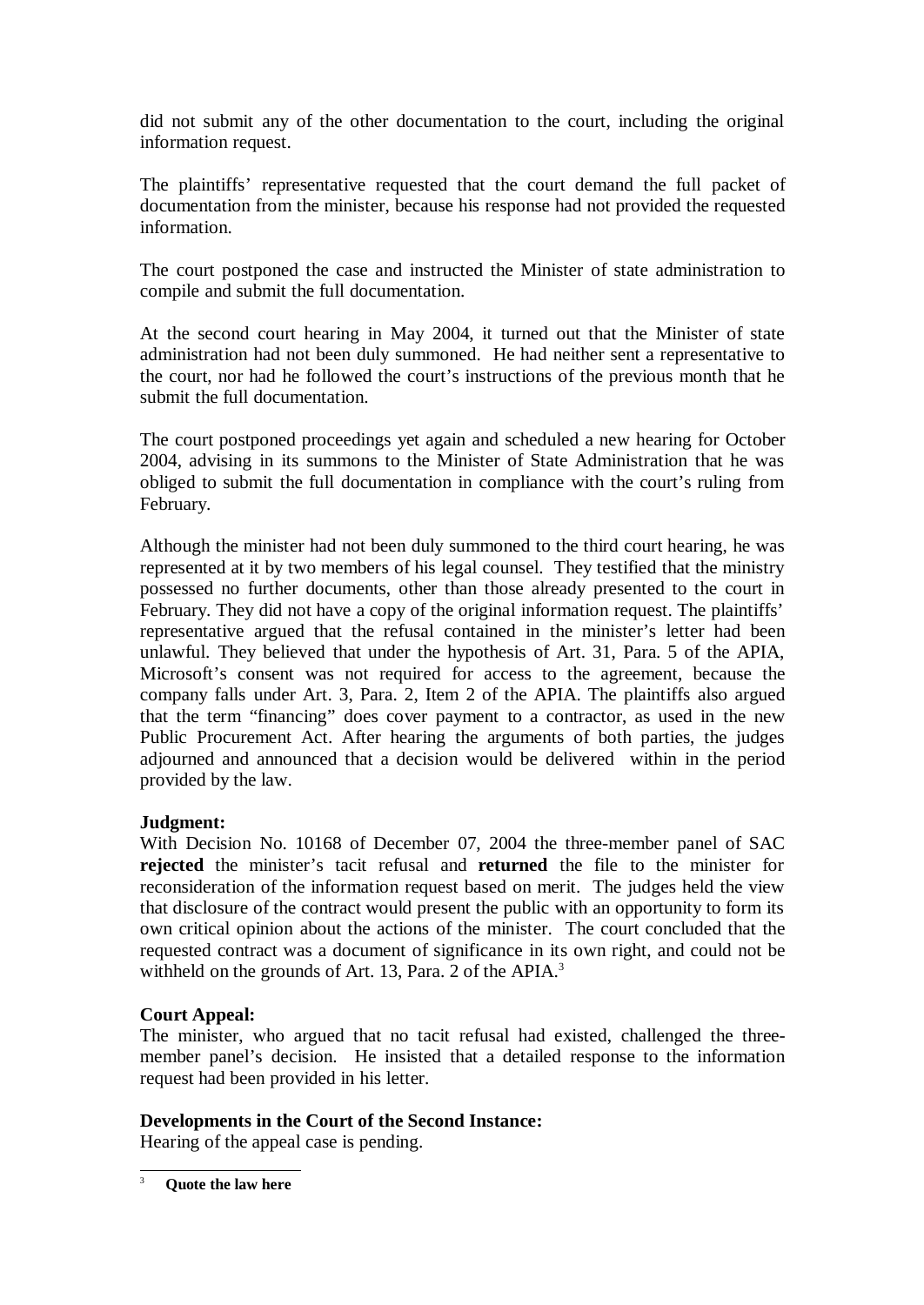## **9. Rossen Alexov vs. the National Forestry Service at Simitli**

1st Instance Court – Administrative Case No. 189/2004, Blagoevgrad Regional Court 2nd Instance Court – Administrative Case No. 11019/2004, SAC 5th Division

#### **Request:**

In March 2004, Mr. Rossen Alexov submitted a written application to the director of the National Forestry Service office in the town of Simitli, requesting access to information about the number of licenses for individual hunting of waterfowl issued February 11, 14 and 15, 2004. Mr. Alexov also requested a copy of a such license, issued on one of the above-mentioned dates.

## **Refusal:**

A written refusal was sent to the information requestor. The license in question is issued by the hunting specialists of the hunting associations, so the information should therefore be requested from the appropriate hunting association.

## **Complaint:**

The refusal was challenged before the regional court, on the grounds that it was of no importance who had generated the information – if the Simitli NFS director had it at his disposal (since the licenses, which are indeed issued by the hunting associations, are registered at the NFS office), he had the obligation to provide access to it.

One month after the complaint was filed with the court, the NFS provided information to Mr. Alexov with regard to the first part of the request, concerning the number of the licenses issued.

#### **Developments in the Court of the First Instance:**

At the court hearing, the NFS representative justified the refusal on the second part of the information request – for a copy of an issued hunting license – with the statement that such a request was unacceptable because it was related to official information subject to the Personal Data Protection Act (PDPA). A copy of the application form for an individual hunting license was provided as evidence.

#### **Judgment:**

The Blagoevgrad Regional Court's Decision of October 21, 2004, rejected the complaint. The court grounded its judgment in the fact that information had been provided with regard to the first part of the request, making a complaint on that part of the application groundless. The complaint was also ruled ungrounded with respect to the second part of the request, since the information contained in a specific license was not publicly accessible under the APIA since it contains the personal data (names and personal identification number) of the hunter to whom it was issued, and therefore constitutes protected information under the PDPA.

#### **Court Appeal:**

The regional court's decision was appealed before the SAC, on the grounds that the requested information did not fall under the category of personal data and should not have been excluded from the right to public access. Pursuant to Article 35, Para. 1, Item 2 of the PDPA, personal data may be disclosed to third parties without the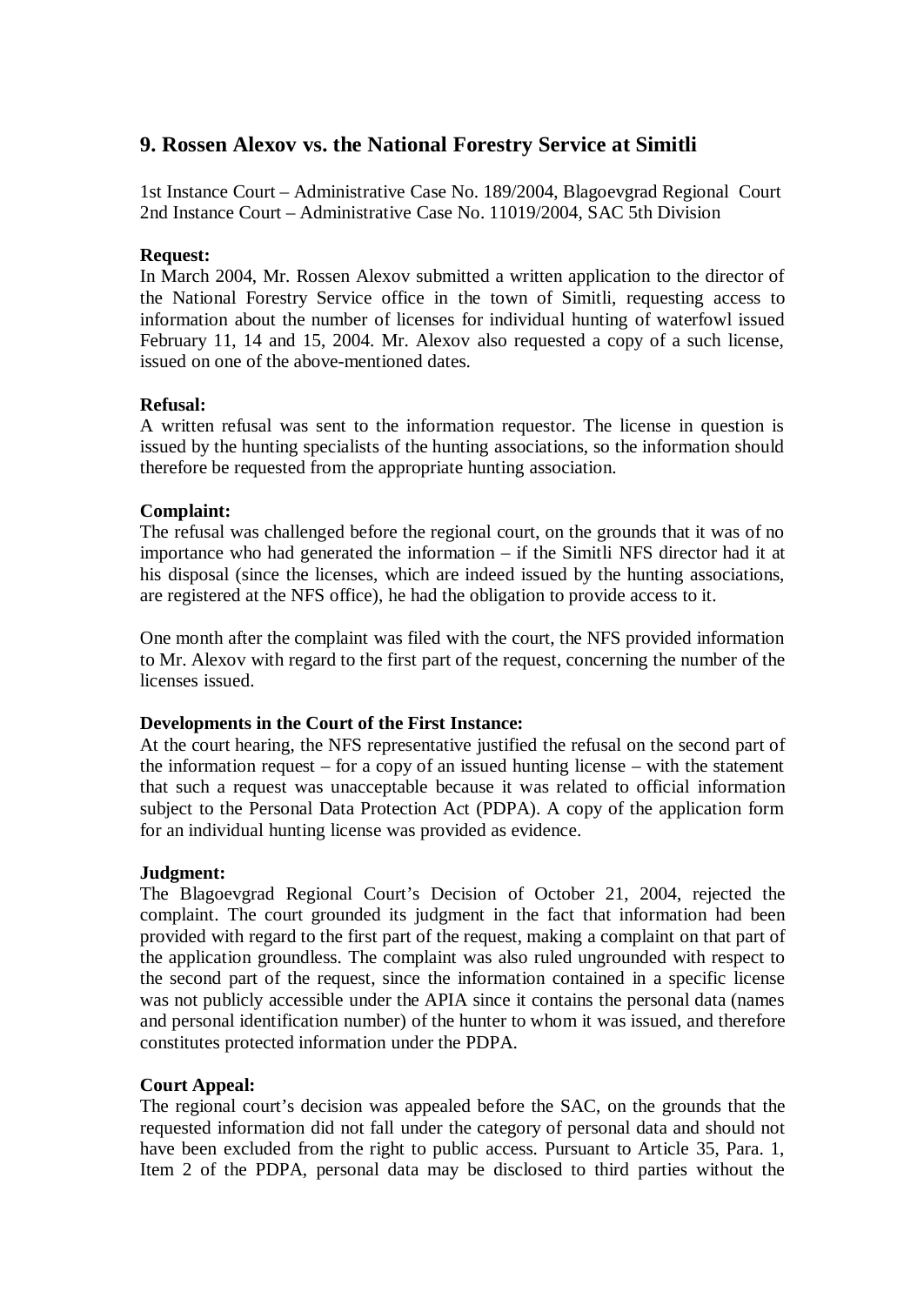consent of the individual concerned, when the data is recorded in a public register. A hunting license contains the same data as a hunting permit. According to Article 25, Para. 5 of the Hunting and Game Preservation Act, the register of permits issued and renewed is public. Furthermore, in this particular case, personal data had not been requested, since the requester had not inquired as to the identity of any individual hunter, but had rather requested the information contained on a license (e.g., a copy of any license at random, issued on the specified date).

### **Developments in the Court of the Second Instance:**

Court hearing of this case is pending.

# **10. Svetlana Ganevska vs. the Italian Academy at Gorna Banya**

1st Instance Court – Administrative Case No. 2379/2002, SCC Administrative Division, Panel 3-g 2nd Instance Court – Administrative Case No. 3371/2004, SAC 5th Division

### **Application:**

In June 2002, Ms. Svetlana Ganevska submitted a written application for access to public information to the principal of the *National Cultural School Complex with Italian-Language Instruction* at Gorna Banya, requesting information about the school's admissions process for first graders for the 2002/2003 academic year. The requested information was detailed in five points in the application: copies of all methodology plans for implementation of the admissions process; information about the procedure for keeping the methodology secret; information regarding the individuals responsible for the admissions campaign; the number of children admitted to the first grade who had also attended the school's kindergarten; and copies of rental agreements for the property of the complex.

#### **Refusal:**

The school's principal did not respond to the information request within the 14-day period prescribed by law.

#### **Complaint:**

With the support of AIP, the tacit refusal was challenged before the SCC.

#### **Developments in the Court of the First Instance:**

At the first court hearing, it turned out that an explicit refusal had been issued by the school's principal on the basis of Article 37, Item 2 of APIA (regarding the protection of information related to a third party's interests). However, no evidence that the written refusal had been delivered to the requester was presented. The counsel for the school requested a postponement, in order to collect and present orders pertaining to the interests of third parties, and also requested that two witnesses be summoned, who represent the third parties mentioned. The court postponed the hearing, ordered the defendant to complete the file by appending all of the relevant evidence and instructed the plaintiff to submit the grounds for her challenge of the explicit refusal as unlawful.

At the second hearing, the plaintiff presented her grounds for the unlawfulness of the explicit refusal. The defendant's representative submitted in evidence the order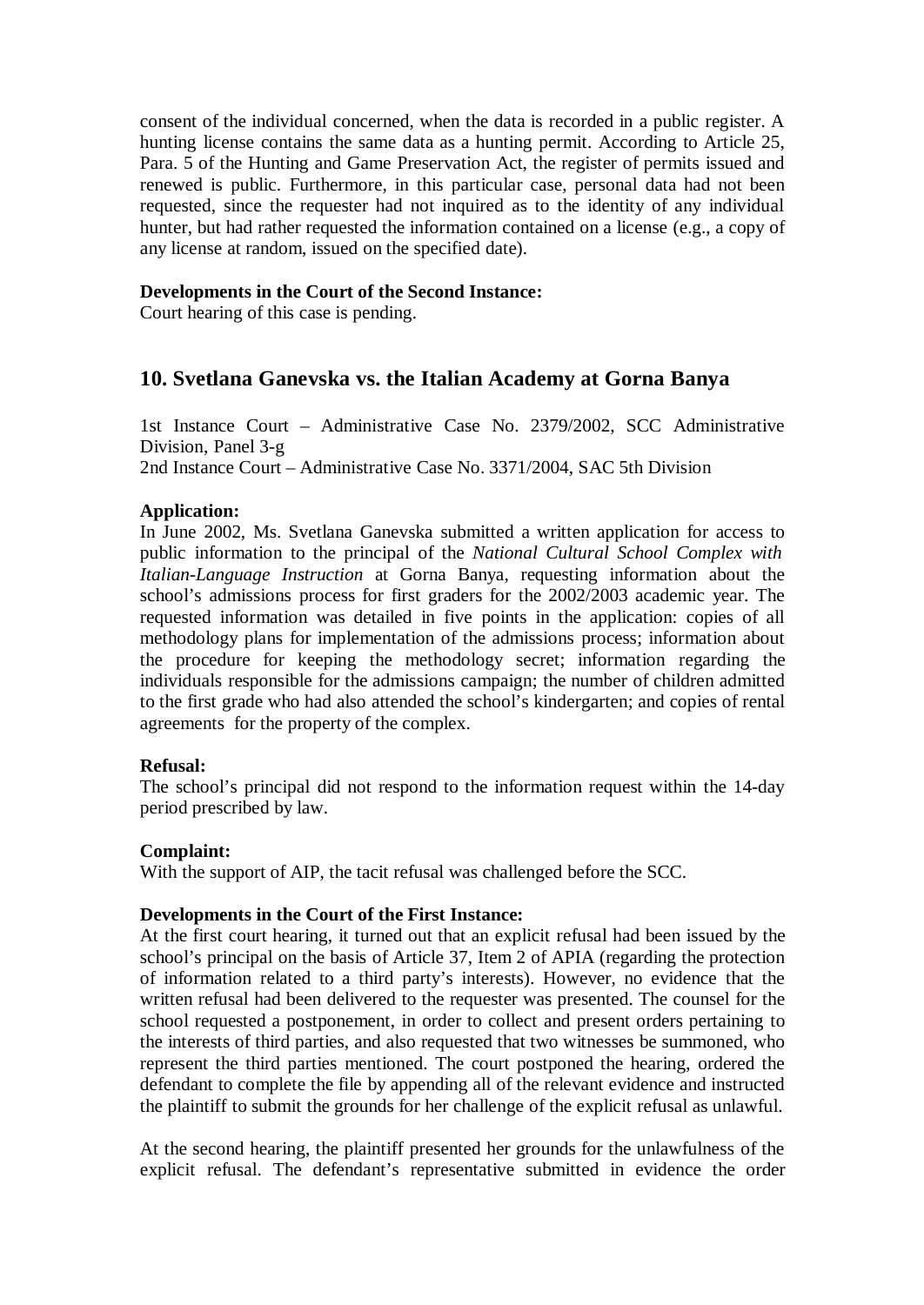designating two experts from Sofia University to develop, independently of one another, the tests and other methodology for use in the admissions process. After its deliberations, the court did not question the two witnesses. The case was scheduled for judgment.

### **Judgment:**

The SCC Decision of May 30, 2003 rejected the complaint against the initial tacit refusal and subsequent explicit refusal to refuse access to the information requested. The court panel presumed that the requested information was related to the work of the individuals who had developed the plans and methodologies for the admissions procedure. The court also assumed that these third parties had withheld their consent for the disclosure of that information orally, since their refusal to allow disclosure had not been appended to the case as evidence. On the basis of their lack of consent, the defendant was determined to have refused access to the information lawfully. The justices also stated that in order to receive such a large quantity of information, the claimant should have given the reasons for her request.

# **Court Appeal:**

AIP appealed the SCC judgment before the SAC, on the grounds that the lower court had not specified which of the information, requested under the five points, would harm the interests of the third parties. The SCC panel had wrongly rejected the lawfulness of the complaint with its argument that in order to receive such a large quantity of information, the claimant should have given the reasons for her request.

### **Developments in the Court of the Second Instance:**

The case was heard in a single hearing and scheduled for judgment.

### **Judgment:**

SAC Judgment No. 8969, of March 3, 2004, reversed the SCC judgment, rejecting the initial tacit refusal and subsequent explicit refusal of the school principle and referring the file back to him for reconsideration in compliance with the court's instructions. The justices pointed out in their motivations for this judgment that a refusal on the grounds of Article 37, Para. 1, Item 2 of the APIA should contain the assessment that disclosure of the requested information would harm the interests of a third party, as well as documents proving that the consent of said third party had been requested in accordance with Article 31 of APIA. That requirement had not been fulfilled. Furthermore, no data regarding any possible harm to the third party's interests existed and such a motivation did not provide grounds for refusing access to the information under all of the points raised in the application.

The judgment was final.

# **11. Tanya Petrova vs. the Ministry of Education and Science**

1st Instance Court – Administrative Case No. 4544/2004, SAC 5th Division

### **Request:**

In March 2004, Ms. Tanya Petrova, a journalist from *Sega* newspaper, submitted a written application to the Minister of Education and Science (MES), in which she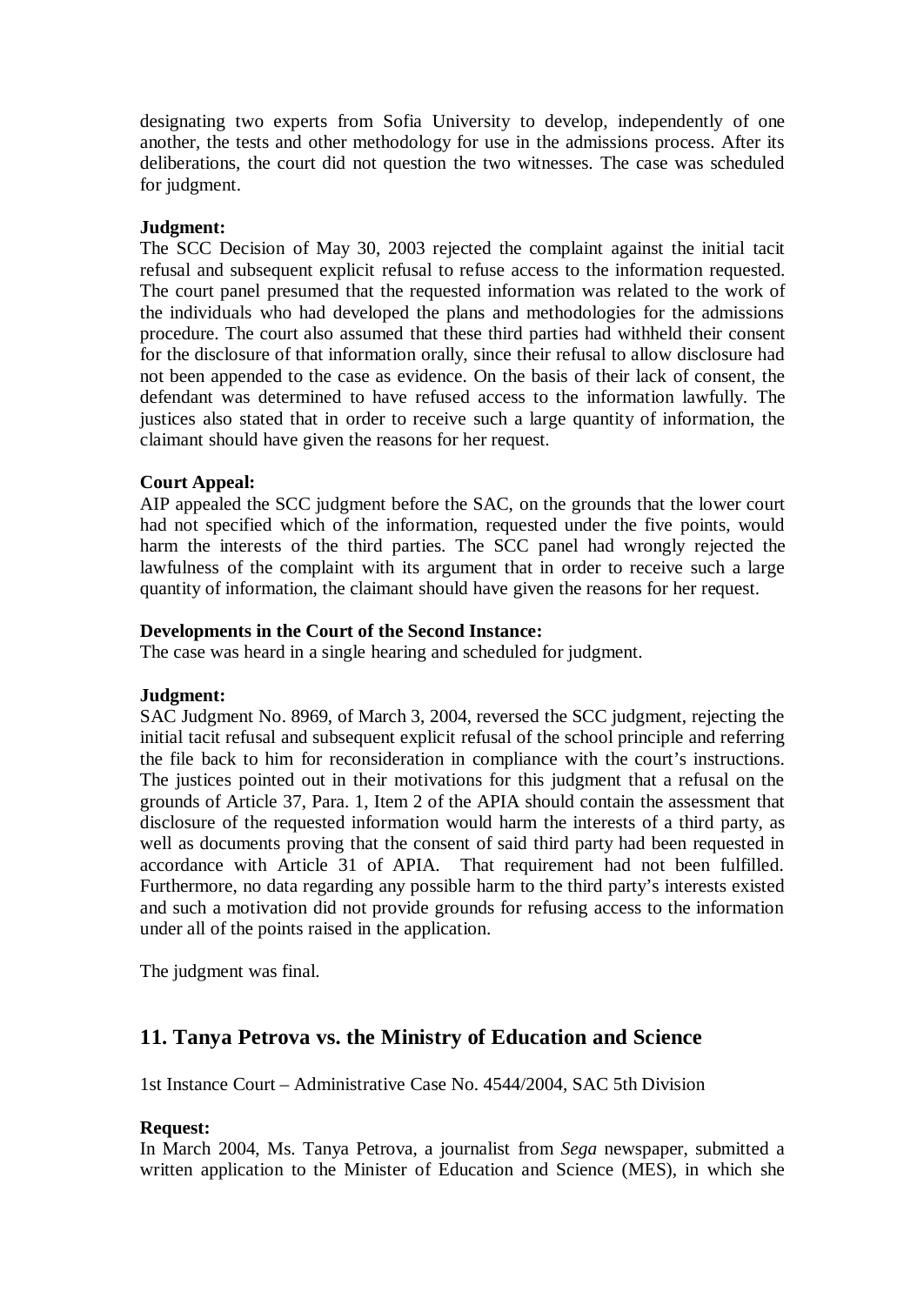requested copies of all letters from the period of January 1, 2002 through December 31, 2003, containing the minister's approval for the registration of extra students, above the planned limits, in schools requiring entrance exams for entry after the seventh grade. The journalist also requested the written requests on the basis of which the letters of approval had been issued. She specified that she would accept copies of the letters with the names excised from them. (The reason for the submission of such an application was to review the minister's practice of allowing children with low exam scores to study at the prestigious schools of their choice, in exchange for donations.)

# **Refusal:**

The minister provided no response within the deadline stipulated by law**.**

# **Complaint:**

With the support of AIP, the tacit refusal was challenged before the SAC.

# **Developments in the Court of the First Instance:**

The MES did not send a representative to the court hearing. The claimant's attorney presented evidence (the minutes from a session of the Commission on Appeals and Petitions and three letters issued by the MES) that proved that the requested information was in the possession of the MES, in which it could be seen clearly that according to the minister himself, the letters had been issued as exceptions. The lawyer also pointed out that the lawfulness of the letters was beyond the purpose of the current proceedings, since the claimant did not contest the legality of the particular method of accepting students, but only wanted access to the information. The court accepted the evidence and the case was scheduled for judgment.

# **Judgment:**

SAC Decision No. 9130 of November 8, 2004, rejected the minister's tacit refusal to provide the information and referred the file back to him for an information access decision based on merit, in compliance with the instructions given by the court. In its motivation for the decision, the court pointed out that the requested information was public, per the APIA. The evidence presented proved that the information existed at the defendant's disposal. Consequently, the minister was obliged to provide access to it.

The Judgment was not appealed by the MES and came into effect.

# **12. Hristo Hristov vs. the Ministry of Interior**

1st Instance Court – Administrative Case No. 1524/2003, SAC 5<sup>th</sup> Division 2nd Instance Court – Administrative Case No. 8355/2003, SAC Five-Member Panel

# **Request:**

Hristo Hristov, a journalist from *Dnevnik* newspaper, submitted an application in writing to the interior minister, for access to public information kept at in archives of the Ministry of Internal Affairs (MIA). Mr. Hristov wanted to study the *letter* case files on the BBC, Deutsche Welle and Radio Free Europe during the period from 1970 to 1978, when the Bulgarian writer Georgi Markov, who had been assassinated in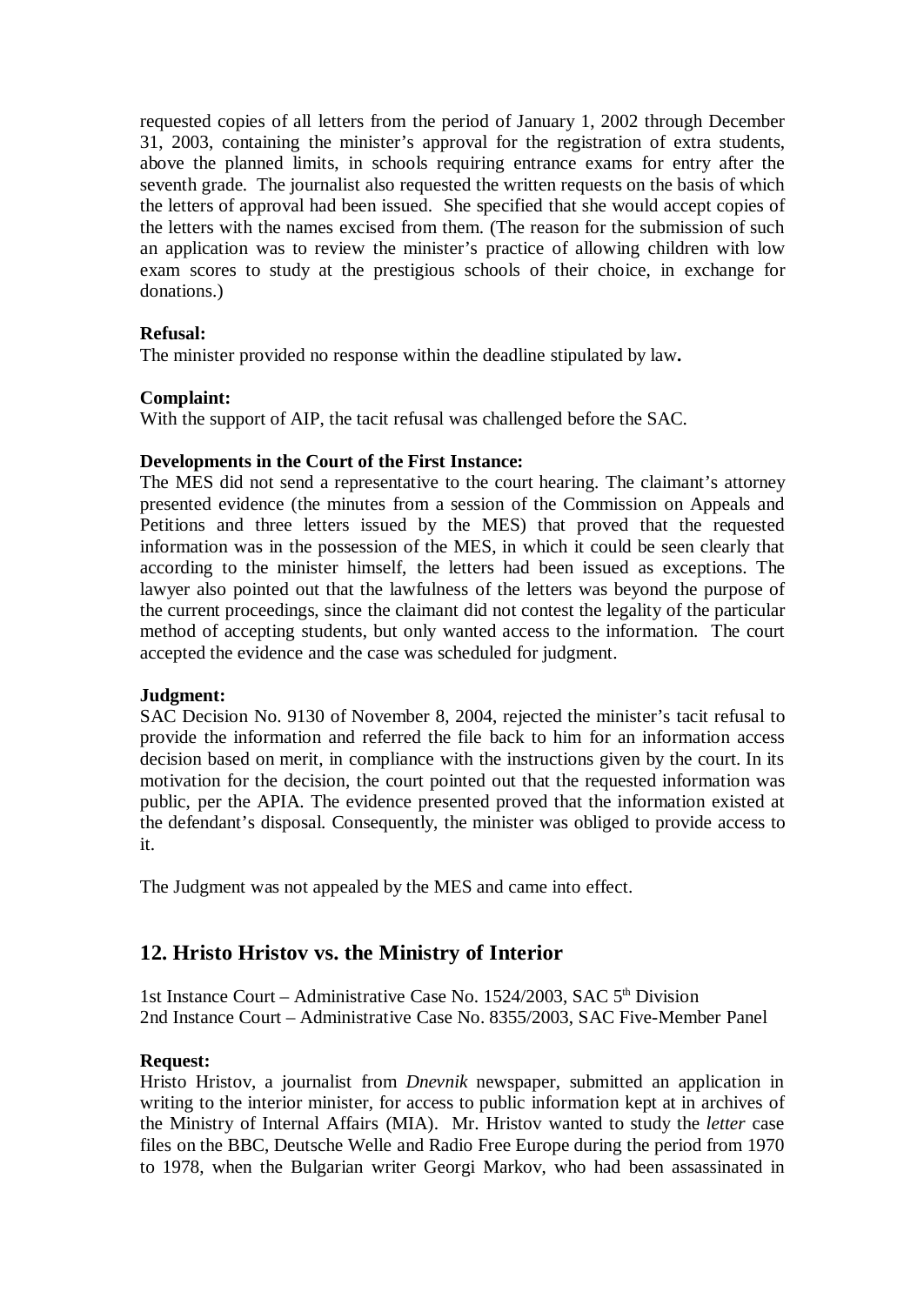London, worked for the three Western radio networks.

### **Refusal:**

No response was received from the minister within the legally stipulated deadline.

### **Complaint:**

The tacit refusal was attacked on grounds that it constituted a substantive violation of the law, since the requested information was public and failure to fulfill the requirement that the refusal be issued in writing constituted a material breach of the procedural rules.

Having received the complaint, the minister did not forward it to the court along with the full relevant documentation, instead sending the applicant a written decision refusing access, stating that an inquiry conducted had led to the conclusion that the MIA archives did not contain any information on the topic specified by the applicant.

The claimant filed an application with the SAC, along with a copy of the complaint, and the court demanded that the MIA remand the full documentation to it *ex officio*.

### **Developments at the 1st Instance Court:**

In the courtroom, the claimant's representative requested that the court proceed in accordance with Art. 14 of the Administrative Procedures Act, and rule on both the minister's initial tacit refusal and the subsequent explicit refusal. The arguments were that the minister had not complied with the Instructions on the Procedure for Providing Access to Information Contained in the MIA Archives, Reg. No. I-113/24 of June 2002, which the minister himself had signed in order to provide access to the archive for the purposes of studies and research. The minister should have provided access to the letter files on the three radio stations, in order to enable the applicant to do his research and determine for himself whether or not they contained information of interest to him.

#### **Judgment:**

SAC Decision No. 7476 of July 16, 2003 rejected the complaint as unjustified. In its motivations of the court held that, in fact, the claimant wanted uncontrolled access to the MIA archive, while neither the APIA nor the MIA Instructions provide for such unrestricted access to information.

#### **Developments in the Court of the Second Instance:**

With the support of AIP, Mr. Hristov appealed the judgment of the three-member panel. His arguments were that the court was wrong in its assessment and thus it had violated the substance of the law, because Art. 26 of the APIA explicitly provides for the in-house review of information as a possible form of access.

The case was heard in a single hearing and scheduled for judgment.

#### **Judgment:**

A five-member panel of the SAC issued Decision No. 4046 of May 4, 2004, which overturned the judgment of the first-instance court rejecting Mr. Hristov's complaint.

The second-instance court found that the tacit refusal, as well as the subsequent